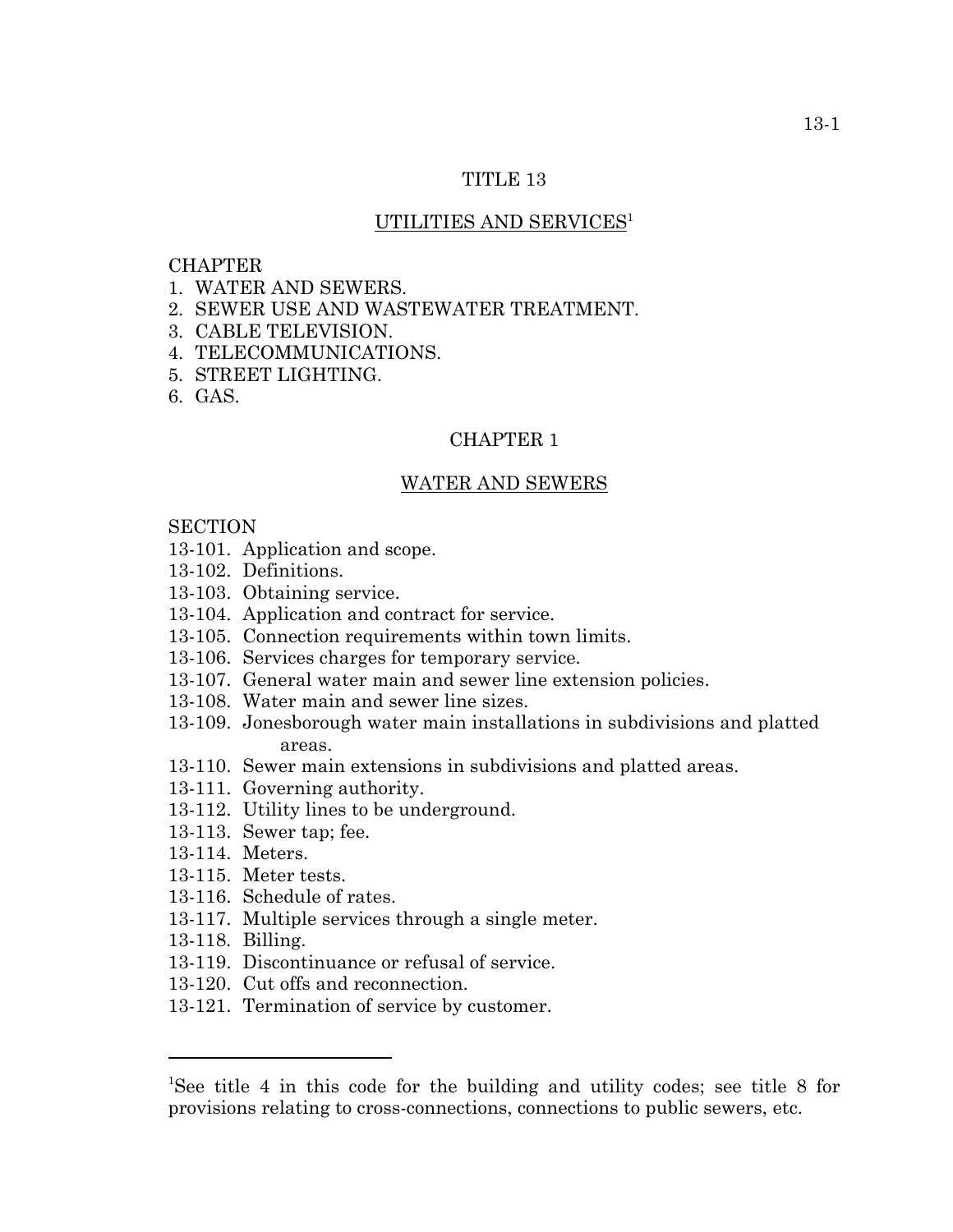- 13-122. Access to customers' premises.
- 13-123. Inspections.
- 13-124. Customer's responsibility for system's property.
- 13-125. Customer's responsibility for violations.
- 13-126. Supply and resale of water.
- 13-127. Unauthorized use of or interference with water supply.
- 13-128. Fire hydrant classification and usage.
- 13-129. Damages to property due to water pressure.
- 13-130. Liability for cutoff failures.
- 13-131. Restricted use of water.
- 13-132. Interruption of service.
- 13-133. Fluoridation of water supply.

13-101. Application and scope. The provisions of this chapter are a part of all contracts for receiving water and/or sewer service from the town and shall apply whether the service is based upon contract, agreement, signed application, or otherwise. [Code of 1982]

13-102. Definitions. (1) "Customer" means any person, firm, or corporation who receives water and/or sewer service from the town under either an express or implied contract.

(2) "Household" means any two (2) or more persons living together as a family group.

(3) "Service line" shall consist of the pipe line extending from any water or sewer main of the town to private property. Where a meter and meter box are located on private property, the service line shall be construed to include the pipe line extending from the town's water main to and including the meter and meter box.

(4) "Dwelling" means any single structure, with auxiliary buildings, occupied by one (1) or more persons or households for residential purposes.

(5) "Premises" means any structure or group of structures operated as a single business or enterprise; provided, however, the term "premises" shall not include more than one (1) dwelling. [Code of 1982]

13-103. Obtaining service. A formal application for either original or additional service must be made and be approved by the town before connection or meter installation orders will be issued and work performed. [Code of 1982]

13-104. Application and contract for service. Each prospective customer desiring water and/or sewer service from the Town of Jonesborough shall be required to sign a standard service agreement before service is supplied. If a service fee has been established for water and/or sewer service, the current service fee shall be paid before any provision of service is initiated. If, for any reason, a customer, after signing a contract for service and paying any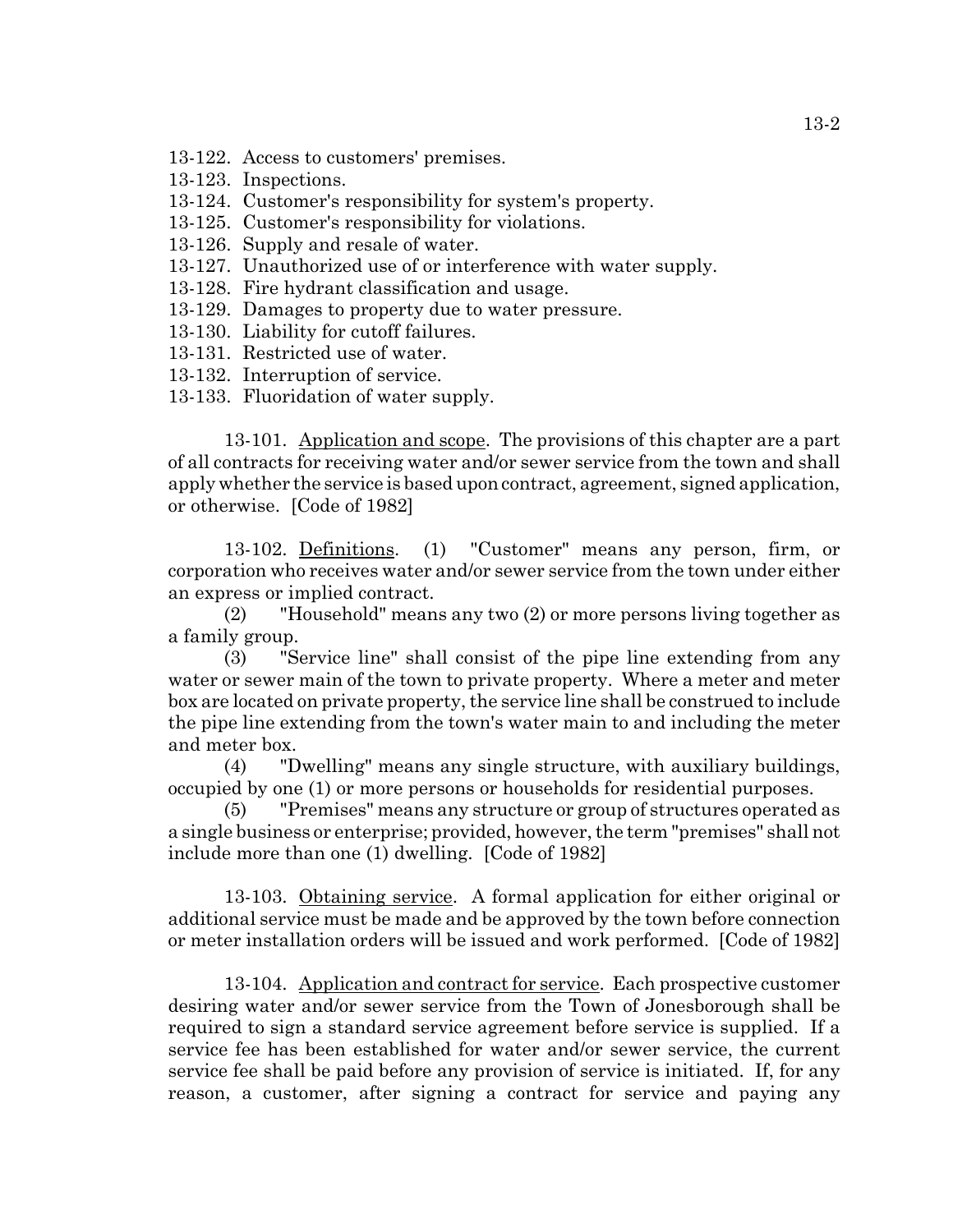associated service fee, does not take such service by reason of not occupying the premises or otherwise, the customer shall forfeit the service fee paid.

The receipt of a prospective customer's application for service and any applicable service fee shall not obligate the town to render the service applied for. If the service applied for cannot be supplied by the town in accordance with the provisions of this chapter and general practice, the liability of the town to the applicant shall be limited to the return of any service fee paid by such applicant. Despite receiving an application for service and an associated application fee, the town may refuse service to any applicant that has previously been a customer of the Jonesborough Water and Sewer systems who has an unpaid balance due on the previous account. No action on the new service request shall take place until the previous balance due has been paid or satisfied. (Code of 1982, as replaced by Ord. #2002-05, March 2002, Ord. #2005-15, Aug. 2005, and Ord. #2016-08, Aug. 2016 *Ch12\_04-09-18*)

13-105. Connection requirements within town limits. (1) When water or sewer service has been extended to within five hundred feet (500') of an existing premises within the Jonesborough town limits, said premises shall be expected to connect to the town's water and/or sewer services. Any new construction within the Jonesborough town limits in which water and/or sewer services are required by building code, and the premises to be constructed will be located within five hundred feet (500') of existing water or sewer services, the new premise shall be connected to the town's water and/or sewer service, with the exemption addressed in § 13-105(2). Connection to available water and/or sewer service within the Jonesborough townlimits is required without a variance or exception issued by the Jonesborough Board of Mayor and Aldermen. Unless exempted by the town board or in  $\S$  13-105(2), the town shall charge minimum bills to persons in premises in which water and/or sewer service is available within five hundred feet (500') and no application for service has been initiated or service requested.

(2) Single tracts of land within the town limits of Jonesborough that are twenty (20) acres or more in size are exempt from the mandatory connection to the town's water and/or sewer systems, and the associated minimum billing requirements, on the following conditions:

(a) The owner of the property is requesting the exemption from connecting to the town's water or sewer services, and the owner is constructing only one (1) new single-family structure on the property in which well and septic service is desired.

(b) The Washington County Health Department approves the use of a well and construction of a septic system to serve the residence constructed.

(c) The twenty plus (20+) acre tract is used in some way for agricultural purposes.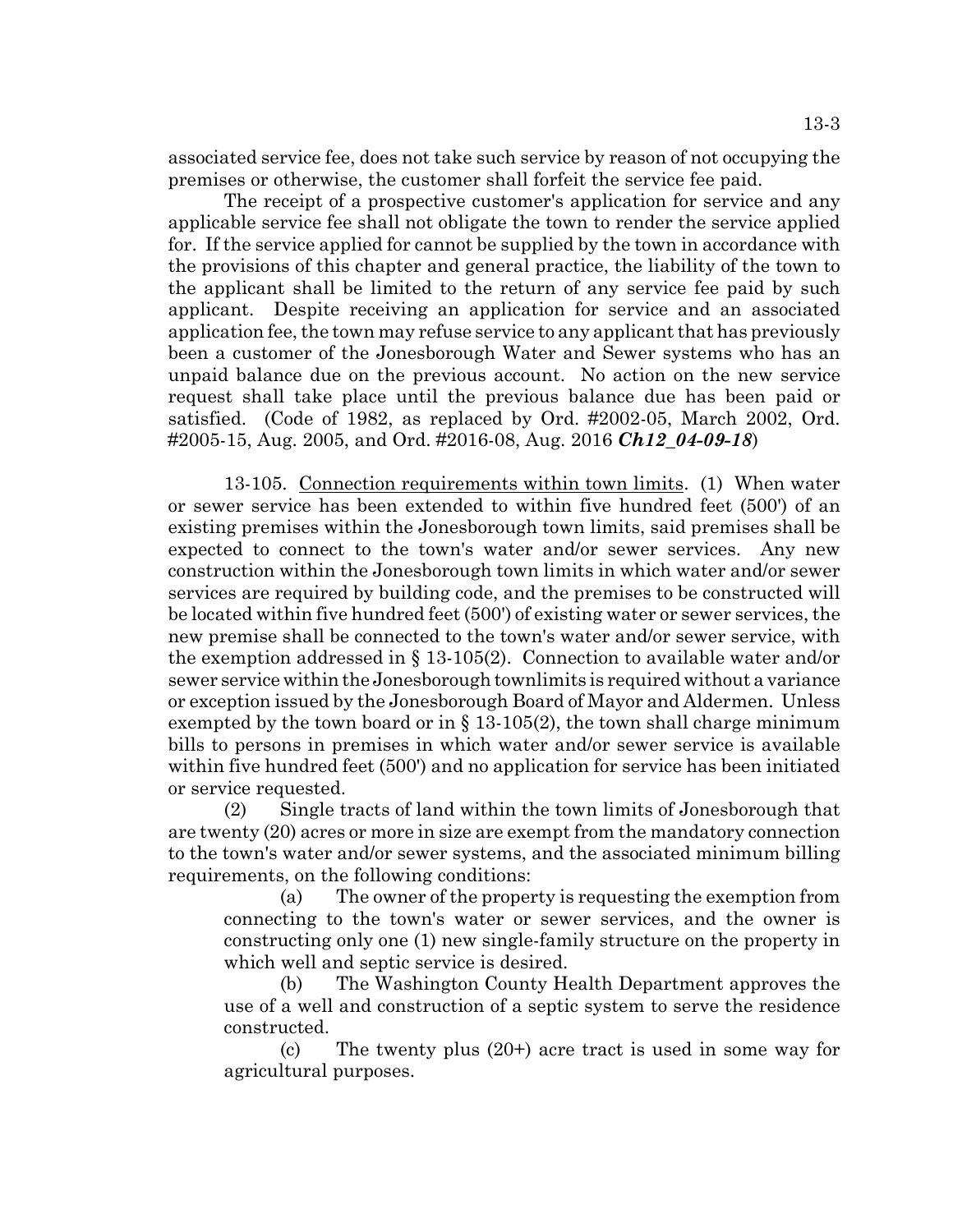(d) If the property is subdivided where any or all resulting parcels are less than twenty (20) acres, the parcels less than twenty (20) acres must comply with the five hundred foot (500') connection requirements in § 13-105(1) including any existing structure on a well and septic system.

(e) If the owner of a twenty plus (20+) acre property requests water and/or sewer service that is within five hundred feet (500') of the premise on the parcel, both water and sewer must be connected if both are available.

(f) Any request meeting the above criteria can result in an exemption issued through the Jonesborough Building Inspector. Any request for well and/or septic service not meeting the above criteria must be approved by the Jonesborough Board of Mayor and Aldermen to be exempt from the connection requirements in this chapter. [Code of 1982, as replaced by Ord. #2016-08, Aug. 2016 *Ch12\_04-09-18*]

13-106. Services charges for temporary service. Customers requiring temporary service shall pay all costs for connection and disconnection incidental to the supplying and removing of service in addition to the regular charge for water and/or sewer service. [Code of 1982, as replaced by Ord. #94-02, Jan. 1994; amended by Ord. #94-07, April 1994, and replaced by Ord. #2016-08, Aug. 2016 *Ch12\_04-09-18*]

13-107. General water main and sewer line extension policies. All proposed extensions to the Jonesborough Water System and/or the Jonesborough Sewer Collection System must meet requirements established by the Jonesborough Board of Mayor and Aldermen under separate system extension policies. All water line and sewer line extensions requested outside of town limits of Jonesborough must be approved for service by the Jonesborough Board of Mayor and Aldermen. Any financial terms associated with water or sewer line extensions shall be established by the board of mayor and aldermen in the separate extension policies that may be changed from time to time by the town board. The following also applies:

(1) Extensions of Jonesborough water or sewer service in subdivisions or businesses must be approved by the applicable planning commission.

(2) The Jonesborough Board of Mayor and Aldermen reserves the right to make exceptions to the current water and sewer extension policies when the town board determines it is in the best interest of the general public or the economic stability of the town to make one (1) or more exceptions involving a service or extension request. In such situations in which an exception is considered, the exception will be acted upon as a designated agenda item in a meeting receiving adequate notice, and the reason(s) for the exception are identified.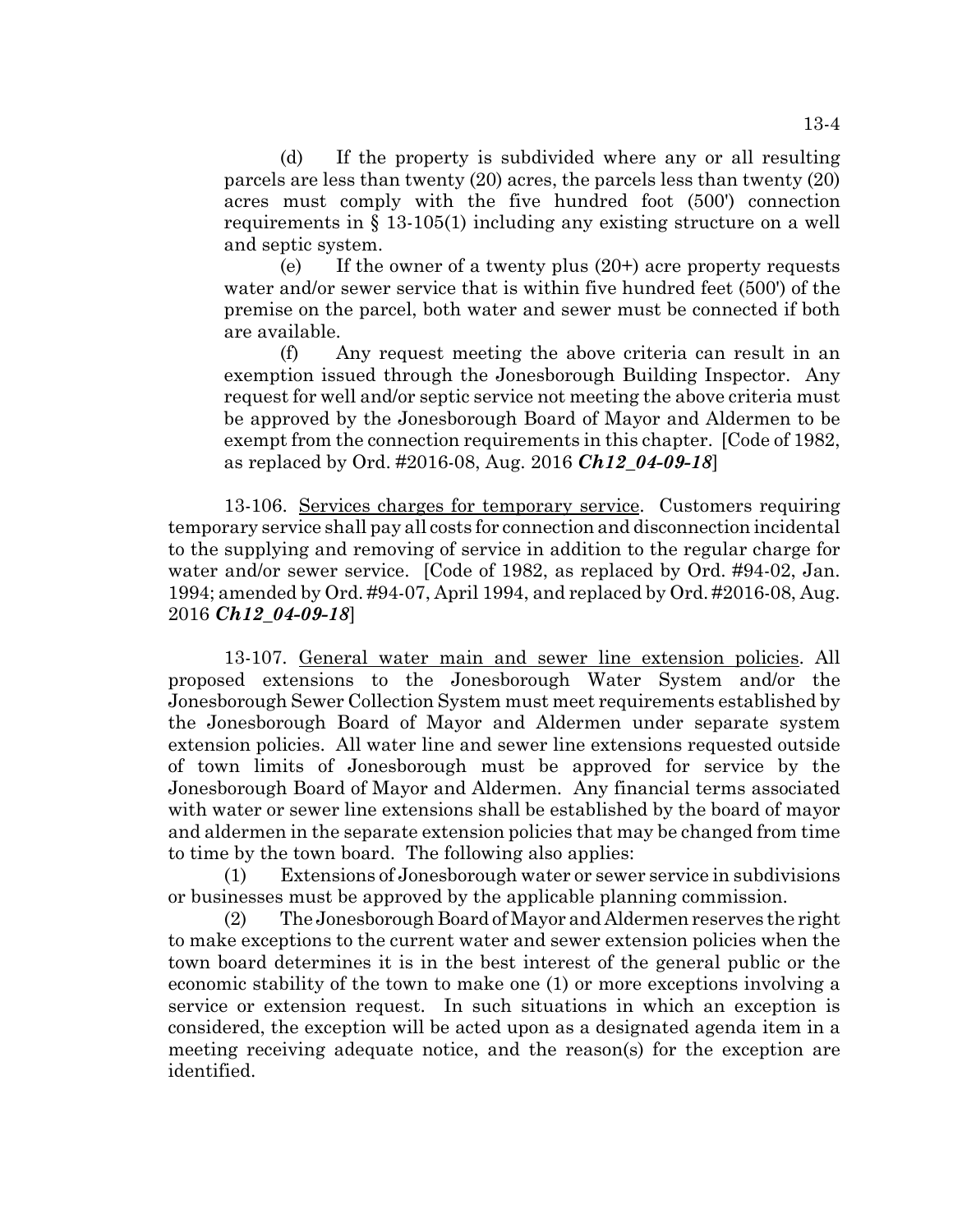(3) Certain projects involving the extension of water and/or sewer services provided by the Town of Jonesborough that through the funding received target certain population groups such as low-moderate income persons. In such occasions, when the project is authorized by the Jonesborough Board of Mayor and Aldermen the conditions in which services are made available to customers within the project area will comply with the funding requirements.

(4) Water and sewer line construction that will become part of the Jonesborough water or sewer system must be constructed only under the specifications and oversight of the Jonesborough Water and Sewer Systems. [Code of 1982, as replaced by Ord. #2016-08, Aug. 2016 *Ch12\_04-09-18*]

13-108. Water main and sewer line sizes. (1) Unless approved otherwise by the Jonesborough Water System, all water line extensions will be six inch (6") diameter ductile iron pipe. Smaller pipe sizes may be authorized in extensions less than five hundred feet (500") when no future line extension is feasible.

(2) Sewer collection line sizes shall be determined by the director of environmental services based on sewer drainage basin sizes and possible future development, as well as potential users.

(3) The Jonesborough Water System may, at its option, require the construction of mains larger than six inches (6") in diameter. In such cases, a negotiated amount for the additional cost of construction due to the increased line size will be mutually determined in advance prior to construction. [Code of 1982, as replaced by Ord. #2016-08, Aug. 2016 *Ch12\_04-09-18*]

13-109. Jonesborough water main installations in subdivisions and platted areas. (1) Before the water mains within a subdivision or platted area are approved by the town, the site plan and preliminary plat shall have been approved by the Jonesborough Regional Planning Commission if it is within the Jonesborough planning region, by the Johnson City Regional Planning Commission if within Johnson City's planning region, or by the Washington County Planning Commission.

(2) The sub-divider shall meet the requirements of the Jonesborough Water Line Extension Policy, and, if required, be approved for the extension by the Jonesborough Board of Mayor and Aldermen. Any exceptions to the extension policy must be authorized by the town board. [Code of 1982, as replaced by Ord. #2016-08, Aug. 2016 *Ch12\_04-09-18*]

13-110. Sewer main extensions in subdivisions and platted areas. Sewer line extensions shall be made under the terms of the separate sewer line extension policy adopted by the Jonesborough Board of Mayor and Aldermen, and will be required to the meet the same requirements for water line extensions outlined in § 13-109 for subdivision and platted areas. [Code of 1982, as replaced by Ord. #2016-08, Aug. 2016 *Ch12\_04-09-18*]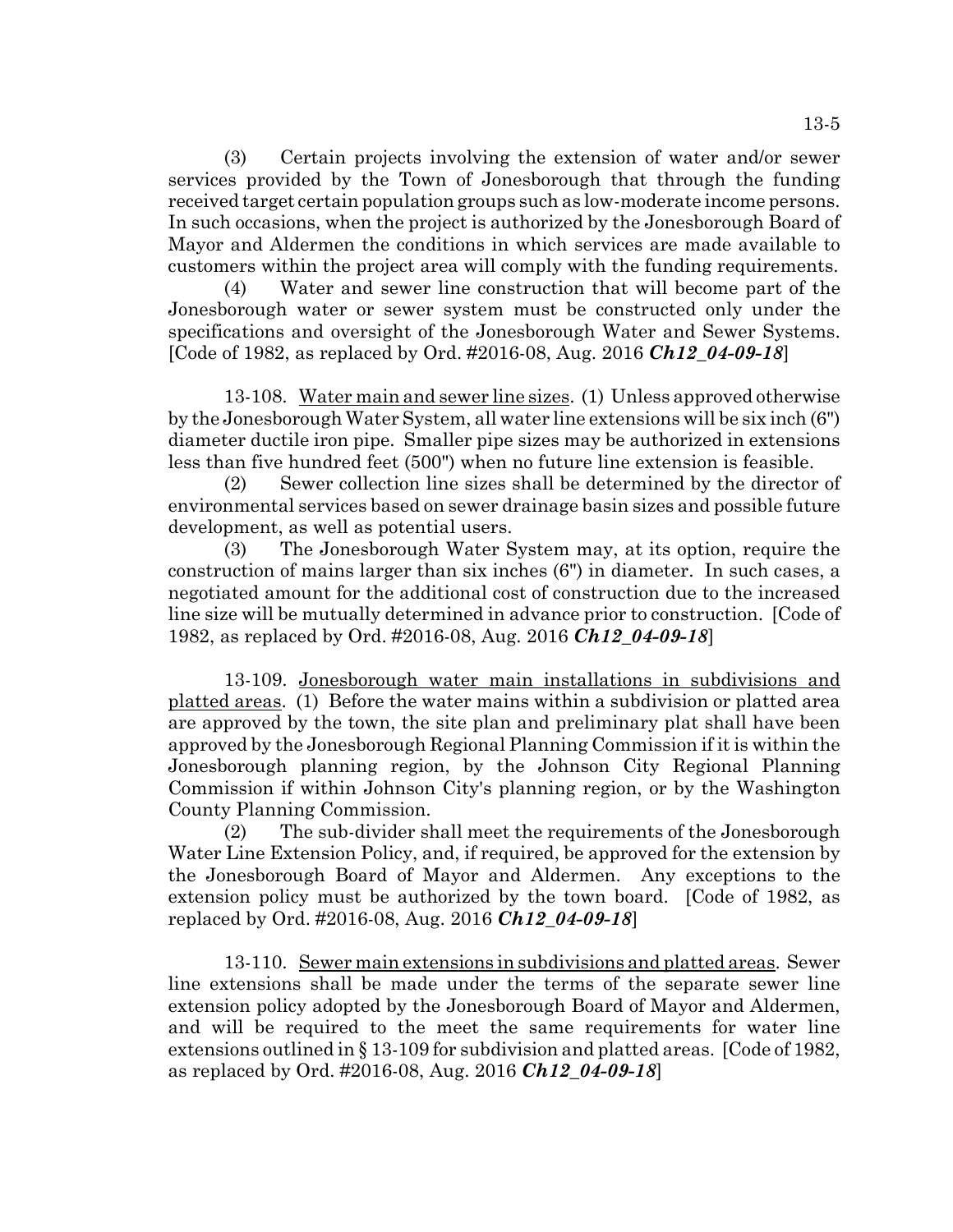13-111. Governing authority. The authority to make or authorize waster and/or sewer line extensions under the preceding sections or under the terms of the separate water and sewer line extension policies is permissive only, and nothing contained therein shall be construed as requiring the town to make such extensions or to furnish service to any person or persons. [Code of 1982, as replaced by Ord. #2016-08, Aug. 2016 *Ch12\_04-09-18*]

13-112. Utility lines to be underground. All extensions of public utility lines installed within the town limits shall be placed underground. [Ord. of April 10, 1972]

13-113. Sewer tap; fee. All persons connecting to sewers shall pay a fee of two thousand dollars (\$2,000.00) for the privilege of each tap, plus a twenty-five dollar (\$25.00) inspection fee, payable in advance with the following exceptions:

(1) The board reserves the right to reduce sewer tap fees to seven hundred dollars (\$700.00) in a project area involving new sewer construction with said discounted fee to be available only through the end of construction. "End of construction" shall be defined as the point the collection lines are completely installed and functional and the right-of-way areas have been leveled and been re-landscaped or sown in grass.

(2) The board reserves the right to establish a sewer tap payment plan in project areas involving new sewer construction for residents of said project areas that desire installment payments; provided that interest is charged at the prevailing interest rate, which is defined as a Treasury Bill plus one percent (1%), and the term of the plan shall not exceed five (5) years. Sewer tap payment plans shall be available to all residents in a designated project area up to a period of twelve (12) months from the end of construction.

(3) Multi-family units inside the town limits shall pay the applicable single dwelling rate of two thousand dollars (\$2,000.00) for the first unit plus an additional one thousand dollars (\$1,000.00) for each additional unit. Each building of an apartment complex will be considered as a new initial tap and be charged the applicable first unit rate of two thousand dollars (\$2,000.00). There will be a twenty-five dollar (\$25.00) inspection fee per building.

(4) Sewer taps made to households outside the town limits of the town shall pay a fee of three thousand three hundred dollars (\$3,300.00) for the privilege of each tap, payable in advance. There will be a twenty-five dollar (\$25.00) inspection fee per household. Multi-family units outside shall pay the applicable single dwelling rate of three thousand three hundred dollars (\$3,300.00) for the first unit plus an additional one thousand six hundred fifty dollars (\$1,650.00) for each additional unit. Each building of an apartment complex will be considered as a new initial tap and be charged the applicable first unit rate of three thousand three hundred dollars (\$3,300.00) outside. There will also be a twenty-five dollar (\$25.00) inspection fee per building.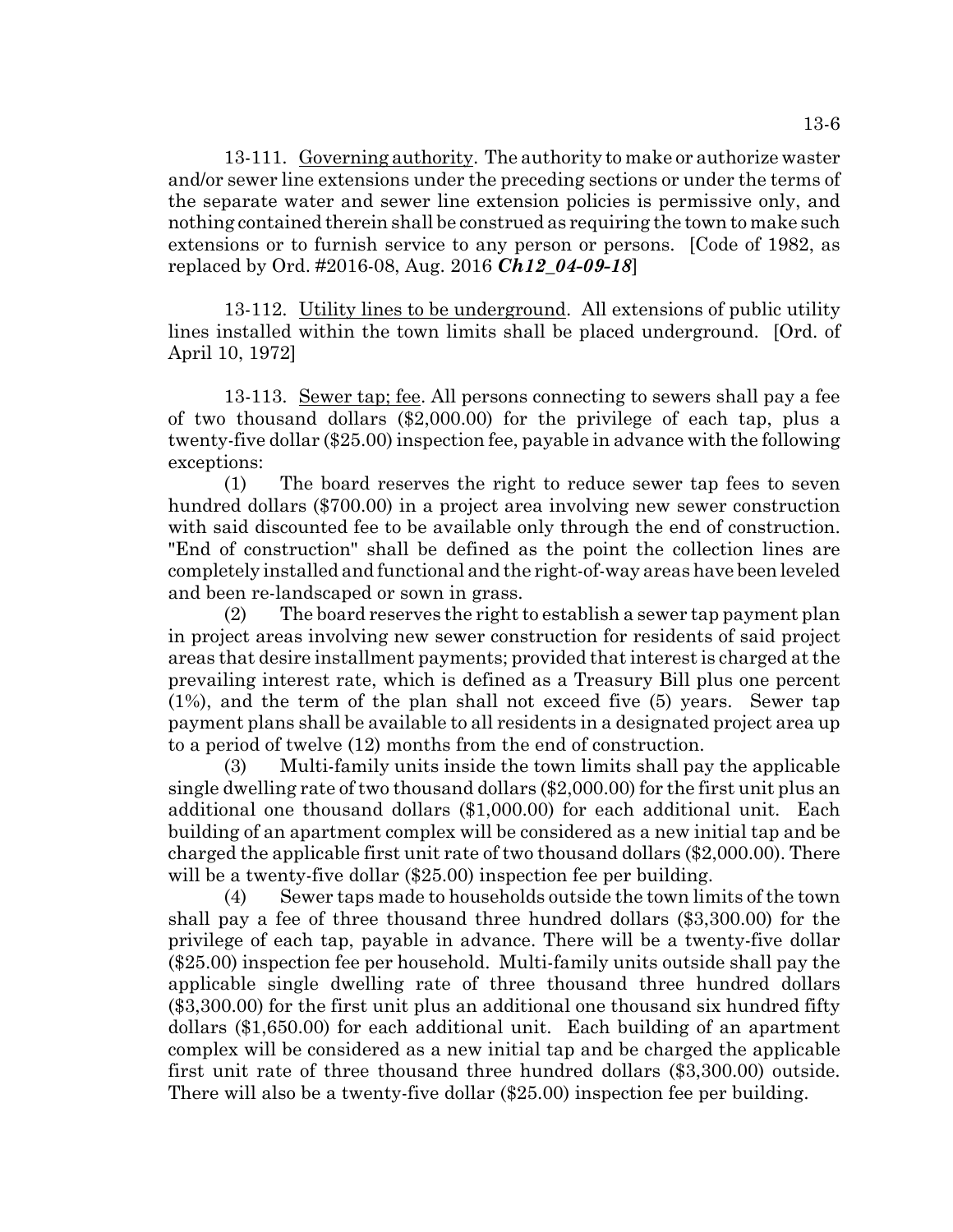(5) Sewer taps for industrial/commercial buildings such as factories, warehouses, shopping centers shall pay two thousand dollars (\$2,000.00) for structures up to ten thousand (10,000) square feet plus one thousand five hundred dollars (\$1,500.00) for each additional ten thousand (10,000) square feet or portion thereof. Motels/hotels shall pay the same sewer tap fees as charged multi-family units. Sewer taps for a car wash structure shall pay two thousand dollars (\$2,000.00) for the first bay and one thousand five hundred dollars (\$1,500.00) for each additional bay. The town reserves the right to surcharge industrial users for any treatment activity that is above the normal

requirements for household treatment, or requires pre-treatment. A twenty-five dollar (\$25.00) inspection fee will be charged per building for sewer conncetions. [Ord. of Jan. 23, 1973, §§ 1(c) and 2(b) and (c), as replaced by Ord. #92-05, April 1992; Ord. #94-06, April 1994; amended by Ord. #96-17, § I, Oct. 1996; replaced by Ord. #97-12, June 1997; and Ord. #99-08, July 1999; and amended by Ord. #2001-06, July 2001, and Ord. #2006-06, Aug. 2006]

13-114. Meters. All meters shall be installed, tested, repaired, and removed only by the town.

No one shall do anything which will in any way interfere with or prevent the operation of a meter. No one shall tamper with or work on a water meter without the written permission of the town. No one shall install any pipe or other device which will cause water to pass through or around a meter without the passage of such water being registered fully by the meter. [Code of 1982]

13-115. Meter tests. The town will, at its own expense, make routine tests of meters when it considers such tests desirable.

In testing meters, the water passing through a meter will be weighed or measured at various rates of discharge and under varying pressures. To be considered accurate, the meter registration shall check with the weighed or measured amounts of water within the percentage shown in the following table:

| Meter Size                     | Percentage |
|--------------------------------|------------|
| $5/8$ ", $3/4$ ", $1$ ", $2$ " | 2%         |
| 3"                             | 3%         |
| 4"                             | $4\%$      |
| 6"                             | 4%         |

The town will also make tests or inspections of its meters at the request of the customer. Any test or inspection made by the town upon request of the customer will be charged to said customer at the rate of ten dollars (\$10.00) per test or inspection. [Code of 1982, as modified by Ord. of June 12, 1989]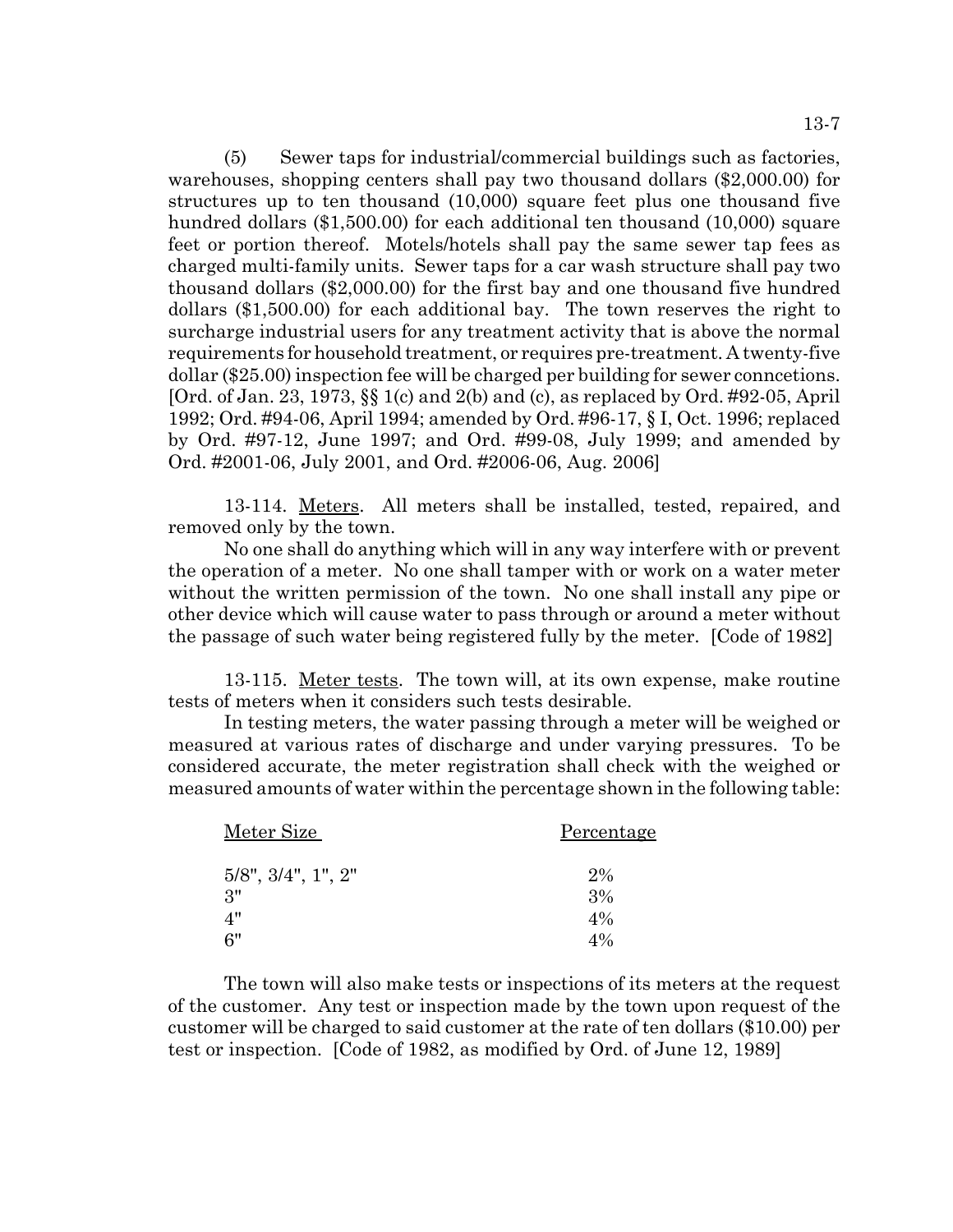13-116. Schedule of rates. All water and sewer service shall be furnished under such rate schedules as the town may from time to time adopt by appropriate ordinance or resolution.<sup>1</sup> [Code of 1982]

13-117. Multiple services through a single meter. No customer shall supply water or sewer service to more than one (1) dwelling or premises from a single service line and meter without first obtaining approval of a multi-service application from the town. Approval will not be granted in locations in which service lines and meters can be easily installed through the town's normal connection policies and procedures.

Where the town allows more than one (1) dwelling or premises to be served through a single service line and meter, a minimum bill will be charged for each dwelling or premises in determining the total charge computed through the town's applicable water rates schedule. The minimum bills and applicable charges will be added together into one (1) bill, and the sum thereof shall be billed to the customer in whose name the service is supplied. It shall be the responsibility of the customer in whose name the service is supplied to pay the amounts due as required in § 13-118.

The town will take no responsibility for resolving any disputes between customers arising from the multiple services through a single meter.

When the town discovers that multiple services through a single meter exist that have not been properly reported and billed from the Jonesborough Water Department, the town may take immediate action to amend the billing to include multiple minimum bills and the current service charge for reworking the account. The town may also disconnect service until the proper application has been completed and approved. (Code of 1982, as replaced by Ord. #2003-19, Oct. 2003, and amended by Ord. #2008-10, Oct. 2008)

13-118. Billing.<sup>2</sup> (1) Billing for residential water and sewer services will be rendered monthly and both charges will be collected as a unit, except as provided for in § 13-118(5) below. Payments shall be made at the water department or other locations designated by the board of mayor and aldermen within ten (10) days of date of bill.

(2) Bills for commercial and industrial services may be rendered weekly, semi-monthly, or monthly, at the option of the town and may be paid as specified for residential bills.

<sup>&</sup>lt;sup>1</sup>Administrative ordinances and resolutions are of record in the recorder's office. User rate established by #B-06-02 (July 10, 2006) are available in the office of the recorder.

<sup>&</sup>lt;sup>2</sup>See Ord. #B-06-01 (July 10, 2006) which provides for the user rates for garbage collection and also provides that this rate is "to be billed along with the water bill."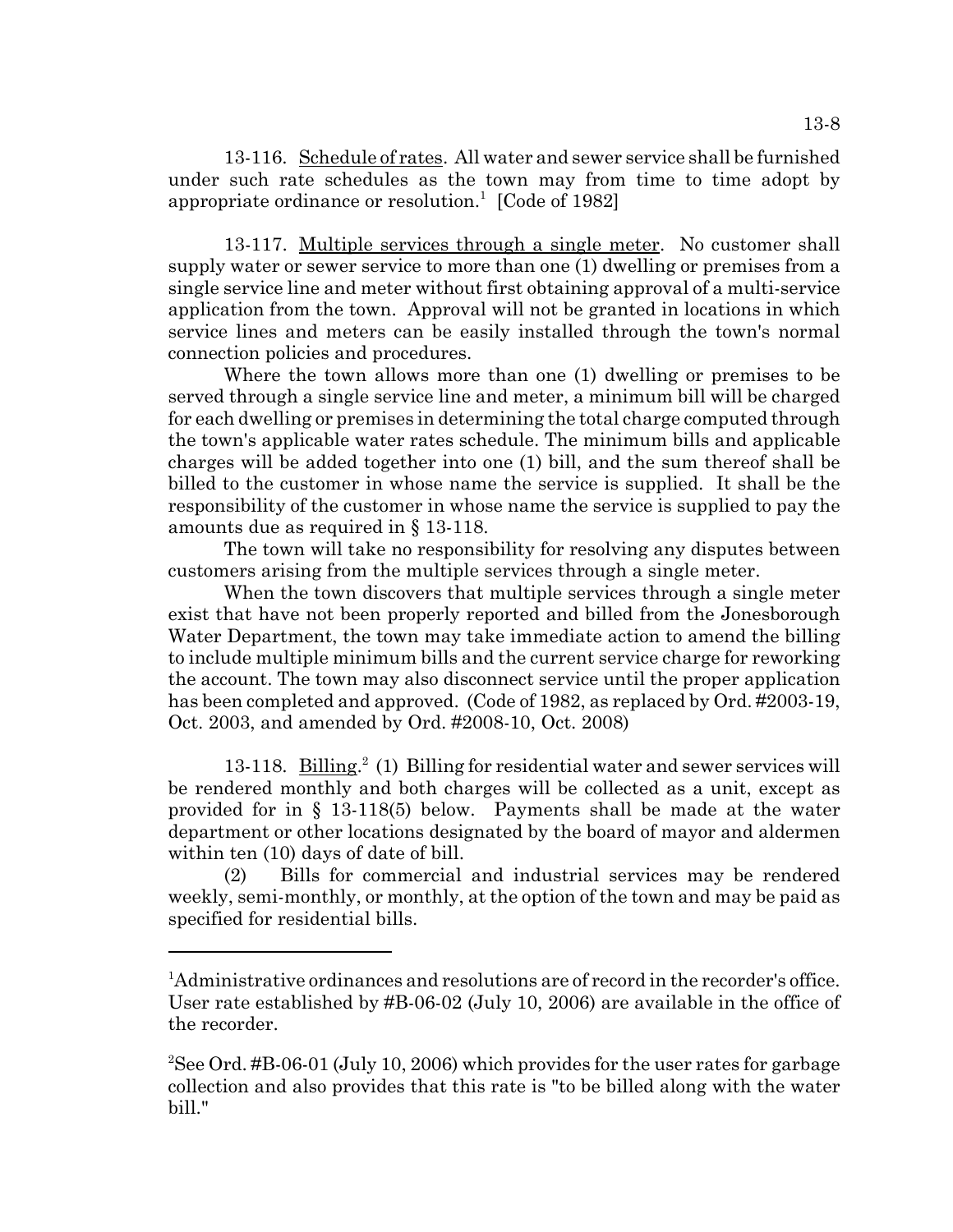(3) Both water and sewer charges shall be collected as a unit; no town employee shall accept payment of water service charges from any customer without receiving at the same time payment of all sewer services charges owned by such customer, except as provided for in § 13-118(5) below. Water and/or service may be discontinued for non-payment of the combined bill. Failure to receive a bill will not release a customer from payment obligation.

(4) Should the final date of payment of a bill without proceeding to cut off water service being initiated fall on a Saturday, Sunday, or holiday, the business day next following the due date will be held as a day of grace for delivery of payment.

(5) In such situations in which the town has installed either water or sewer lines, and a resident chooses not to connect to the line and the board of mayor and aldermen has determined that all households capable of being served by the line shall pay fees to help defray the cost of installation and maintenance regardless of actual connection, billing for water shall be the minimum bill if water is not connected, and sewer shall be billed by the water usage if water is connected and sewer is not, or by the minimum bill for sewer if neither water nor sewer is connected. Jonesborough will not connect sewer service to a household not on the Jonesborough Water System without specific approval of the connection and billing arrangement by the board of mayor and aldermen.

(6) If a meter fails to register properly, or if a meter is removed to be tested or repaired, or if water is received other than through a meter, or if weather or other circumstances prohibit the town from reading meters on any given month, or if the board so chooses, the town reserves the right to render an estimated bill based on the best information available.

(7) The water department will recheck meter and meter reading at the request of customer. If said recheck shows the meter reading to be correct and the meter shows no malfunction, no adjustment will be made to the customer's bill and a recheck charge of five dollars (\$5.00) will be paid by the customer. In the event of misreadings or malfunction, an adjustment shall be made to the customer's bill and no charge for the recheck shall be made. The only exception will be when a customer discovers a leak in their line and a one (1) time adjustment for that leak shall be made.

(8) Bills paid on or before the final day of payment shall be payable at the net rate, but thereafter the gross rates shall apply, which is an additional ten percent (10%) of the current month's bill. However, bills that have reached the gross amount may only be paid at the water department office.

(9) A bad check charge of thirty dollars (\$30.00) will be made to the customer for each check returned for insufficient funds.

(10) Water customers served by the Jonesborough Sewer System that have individual residential pools not connected to the sewer system may receive a sewer billing adjustment the month their pool is filled. The sewer billing adjustment is made by averaging the previous year's usage, and the adjustment will only be made: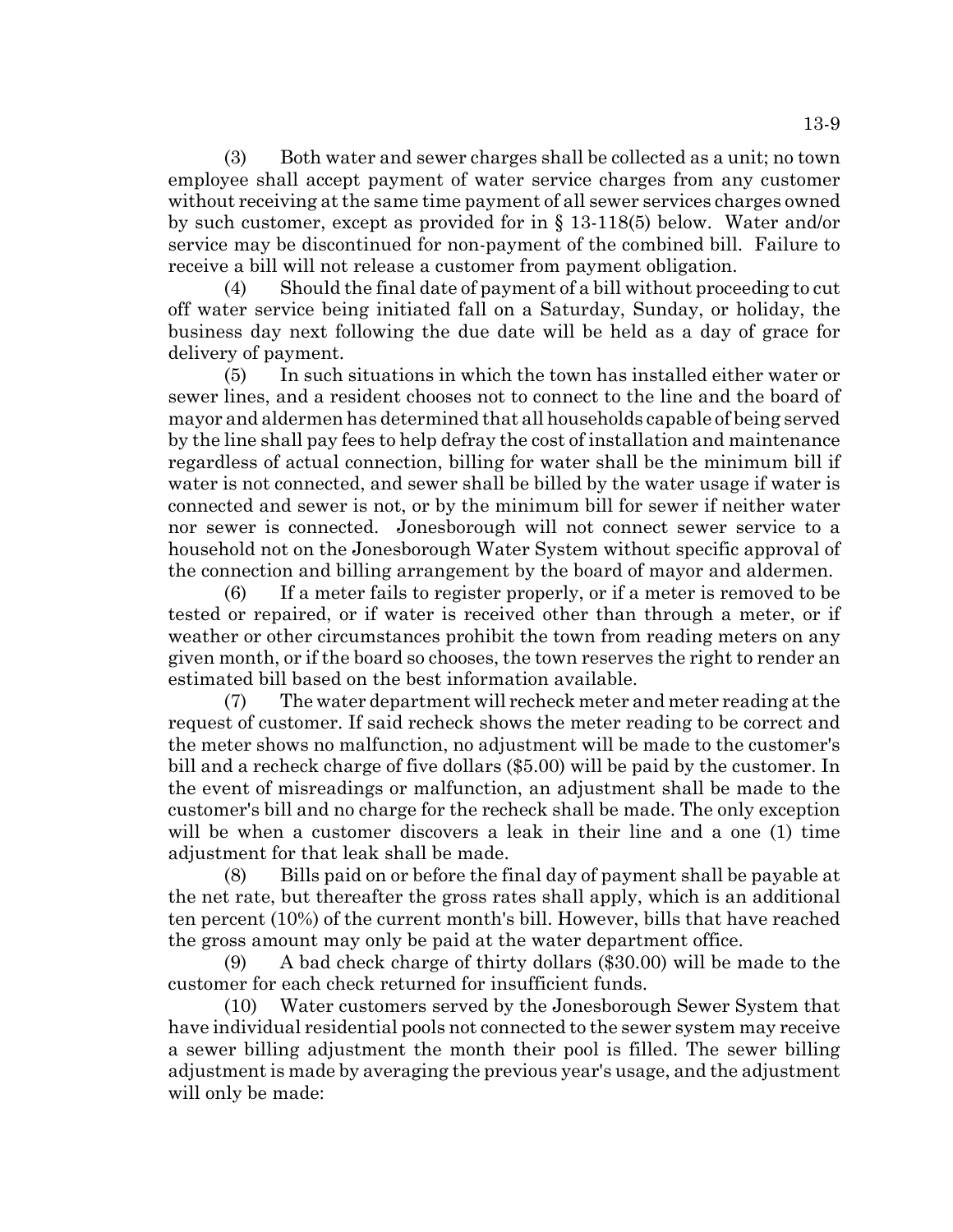(a) Once a year;

(b) At the request by the owner;

(c) Upon verification that the pool is present and operational; and

(d) To pools constructed under a proper building permit. (Ord. of Feb. 28, 1984; as amended by Ord. of March 11, 1985; and Ord. of June 27, 1989, and replaced by Ord. #2002-05, March 2002, and Ord. #2005-15, Aug. 2005, and amended by Ord. #2006-06, Aug. 2006, and Ord. #2007-05, April 2007)

13-119. Discontinuance or refusal of service. The town shall have the right to discontinue water and/or sewer service or to refuse to connect service for a violation of, or a failure to comply with, any of the following:

- (1) These rules and regulations.
- (2) The customer's application for service.
- (3) The customer's contract for service.

Such right to discontinue service shall apply to all service received through a single connection or service, even though more than one (1) customer or tenant is furnished service therefrom, and even though the delinquency or violation is limited to only such customer or tenant.

Discontinuance of service by the town for any cause stated in these rules and regulations shall not release the customer from liability for service already received or from liability for payments that thereafter become due under other provisions of the customer's contract. (Code of 1982, as replaced by Ord. #2005-15, Aug. 2005)

13-120. Cut offs and reconnection. (1) In the event a bill is not paid by the due date, the following day a written cut-off notice will be sent advising the customer that their service will be discontinued if the bill in arrears is not paid within ten (10) days of the date of the notice.

(2) In the event that service is discontinued, a lock shall be placed on the meter. A service charge of forty dollars (\$40.00) plus the entire bill must be paid before service is restored. Any person who tampers with the lock or meter or has an illegal cross-connection from the town's main line is subject to legal action.

If, after water service has been discontinued, a customer removes a lock or tampers with a meter or assembly in order to illegally obtain water from the town's system without paying the past due bill and any remaining service charges, or having some written agreement with the town allowing water service to be continued and the meter is removed, then an additional two hundred fifty dollar (\$250.00) meter re-installation fee will be charged to the customer. The entire bill, including the forty dollar (\$40.00) re-connect charge and the two hundred fifty dollar (\$250.00) re-installation fee must be paid before water service is restored. This re-installation fee does not take the place of or restrict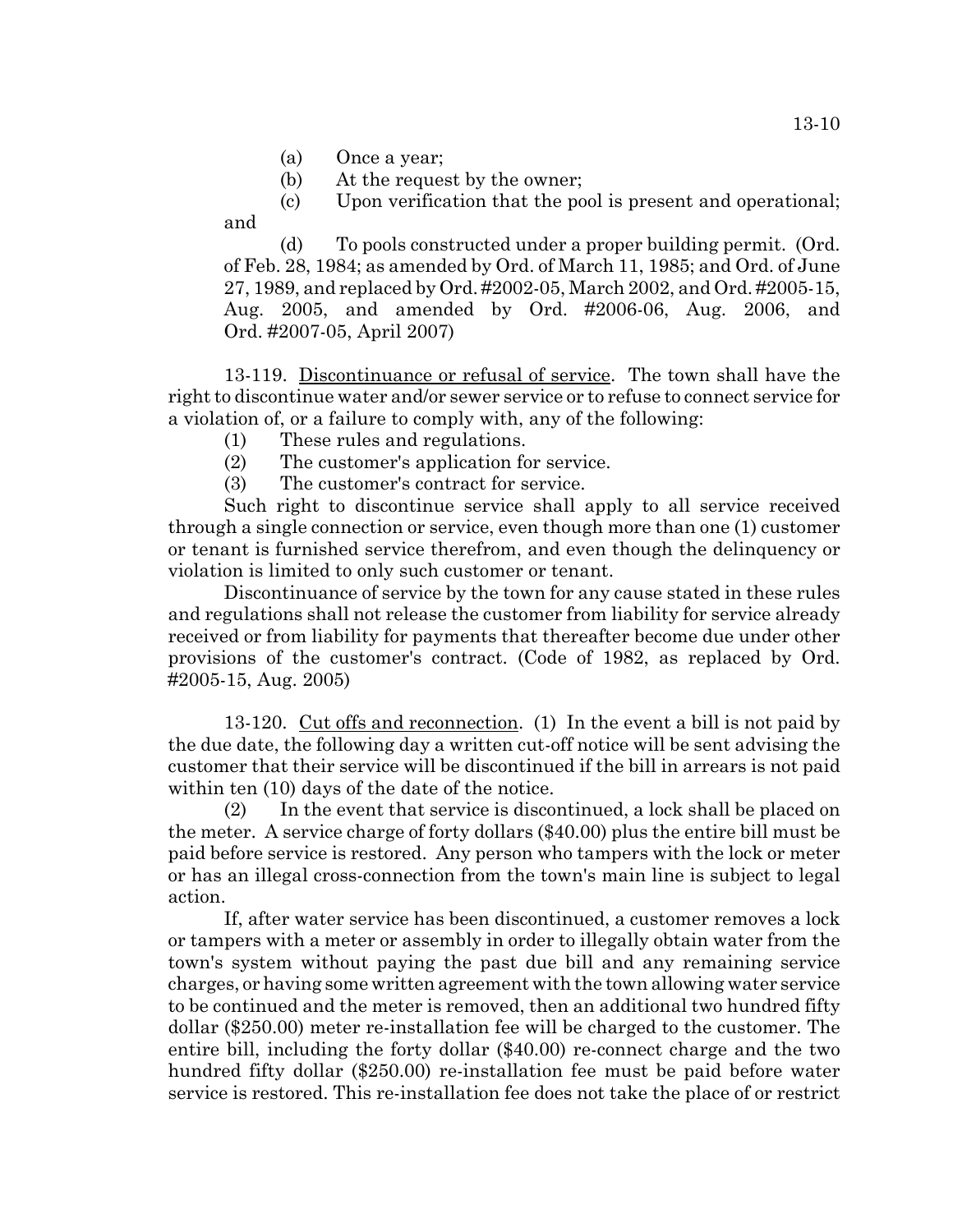the town in any way from taking legal action against the customer in violation for water theft.

(3) If customer does not make payment, notify the water department of dispute of bill, or make other arrangements acceptable to the water department by last date of payment, water department will proceed on schedule with termination.

(4) Failure to receive cut-off notice will not release customer from termination of services. (Ord. of May 11, 1985, modifying Ord. of Feb. 28, 1984, as replaced by Ord. #2005-15, Aug. 2005, and amended by Ord. #2006-06, Aug. 2006, Ord. #2009-06, May 2009, and Ord. #2018-08, May 2018 *Ch13\_03-08-21*)

13-121. Termination of service by customer. Customers who have fulfilled their contract terms and wish to discontinue service must give at least three (3) days notice to that effect unless the contract specifies otherwise. Notice to discontinue service prior to the expiration of a contract term will not relieve the customer from any minimum or guaranteed payment under such contract or applicable rate schedule.

When service is being furnished to an occupant of premises under a contract not in the occupant's name, the town reserves the right to impose the following conditions on the right of the customer to discontinue service under such a contract:

(1) Written notice of the customer's desire for such service to be discontinued may be required; and the town shall have the right to continue such service for a period of not to exceed ten (10) days after receipt of such written notice, during which time the customer shall be responsible for all charges for such service. If the town should continue service after such ten (10) day period subsequent to the receipt of the customer's written notice to discontinue service, the customer shall not be responsible for charges for any service furnished after the expiration of such ten (10) day period.

(2) During such ten (10) day period, or thereafter, the occupant of premises to which service has been ordered discontinued by a customer other than such occupant may be allowed by the town to enter into a contract for service in the occupant's own name upon the occupant's complying with these rules and regulations with respect to a new application for service. [Code of 1982]

13-122. Access to customers' premises. The town's identified representatives and employees shall be granted access to all customers' premises at all reasonable times for the purpose of reading meters, for testing, inspecting, repairing, removing, and replacing all equipment belonging to the town, and for inspecting customer's plumbing and premises generally in order to secure compliance with these rules and regulations. [Code of 1982]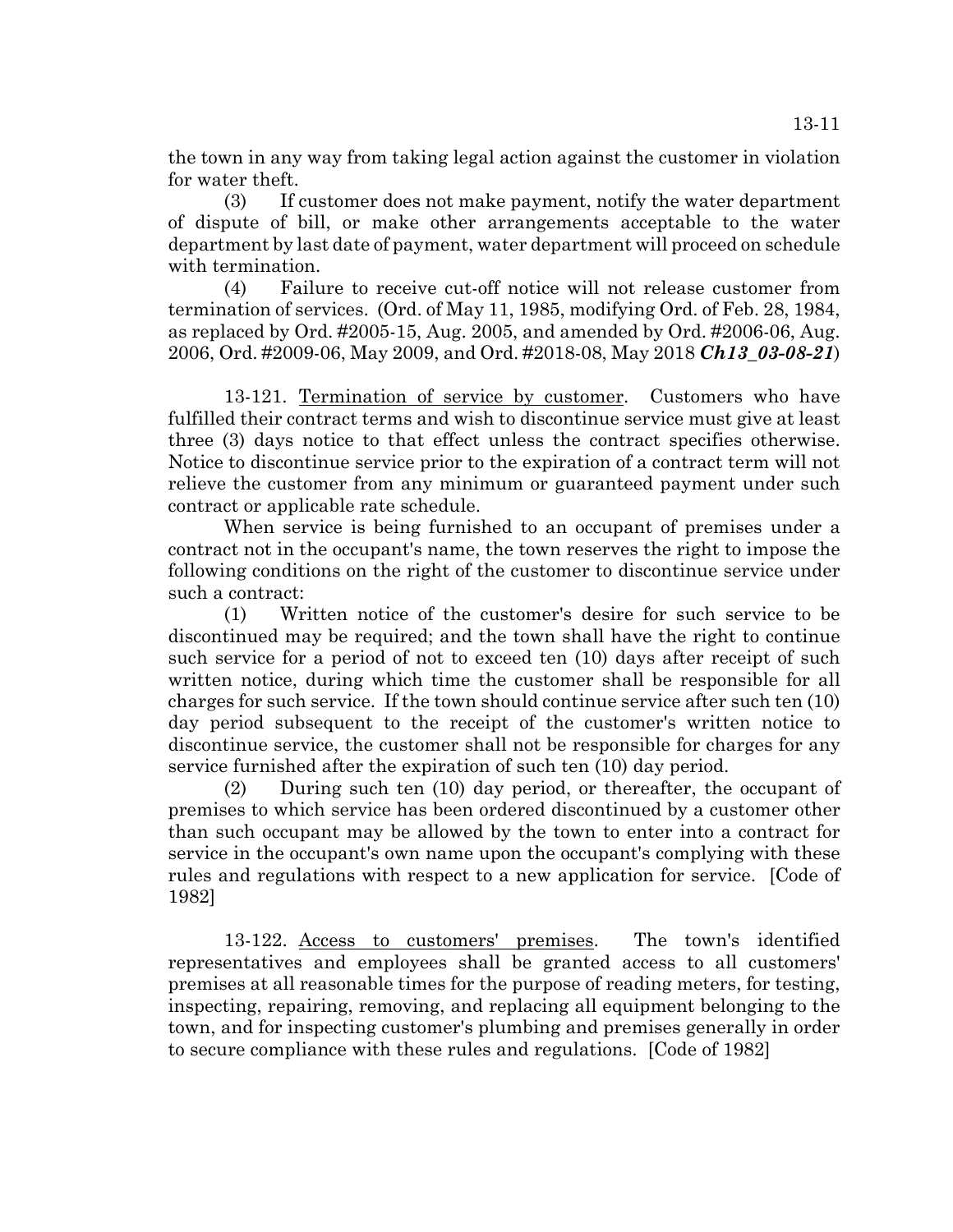13-123. Inspections. The town shall have the right, but shall not be obligated, to inspect any installation or plumbing system before water and/or sewer service is furnished or at any later time. The town reserves the right to refuse service or to discontinue service to any premises not meeting standards fixed by municipal ordinances regulating buildings and plumbing, or not in accordance with any special contract, these rules and regulations, or other requirements of the town.

Any failure to inspect or reject a customer's installation or plumbing system shall not render the town liable or responsible for any loss or damage which might have been avoided had such inspection or rejection been made. [Code of 1982]

13-124. Customer's responsibility for system's property. Except as herein elsewhere expressly provided, all meters, service connections, and other equipment furnished by or for the town shall be and remain the property of the town. Each customer shall provide space for and exercise proper care to protect the property of the town on his premises. In the event of loss or damage to such property arising from the neglect of a customer to properly care for same, the cost of necessary repairs or replacements shall be paid by the customer. [Code of 1982]

13-125. Customer's responsibility for violations. Where the town furnishes water and/or sewer service to a customer, such customer shall be responsible for all violations of these rules and regulations which occur on the premises so served. Personal participation by the customer in any such violations shall not be necessary to impose such personal responsibility on him. [Code of 1982]

13-126. Supply and resale of water. All water shall be supplied within the town exclusively by the town and no customer shall, directly or indirectly, sell, sublet, assign, or otherwise dispose of the water or any part thereof, except with written permission from the town. [Code of 1982]

13-127. Unauthorized use of or interference with water supply. No person shall turn on or turn off or in any way interfere with any of the town's meters, stop cocks, valves, hydrants, spigots, or fire plugs without permission or authority from the town. Interference with the town's water system without authorization is deemed a misdemeanor by the board of mayor and aldermen and subject to prosecution. [Code of 1982]

13-128. Fire hydrant classification and usage. (1) Fire hydrants in the Jonesborough Water Distribution System shall be classified in accordance with their rated capacities (at 20 psi residual pressure) as follows: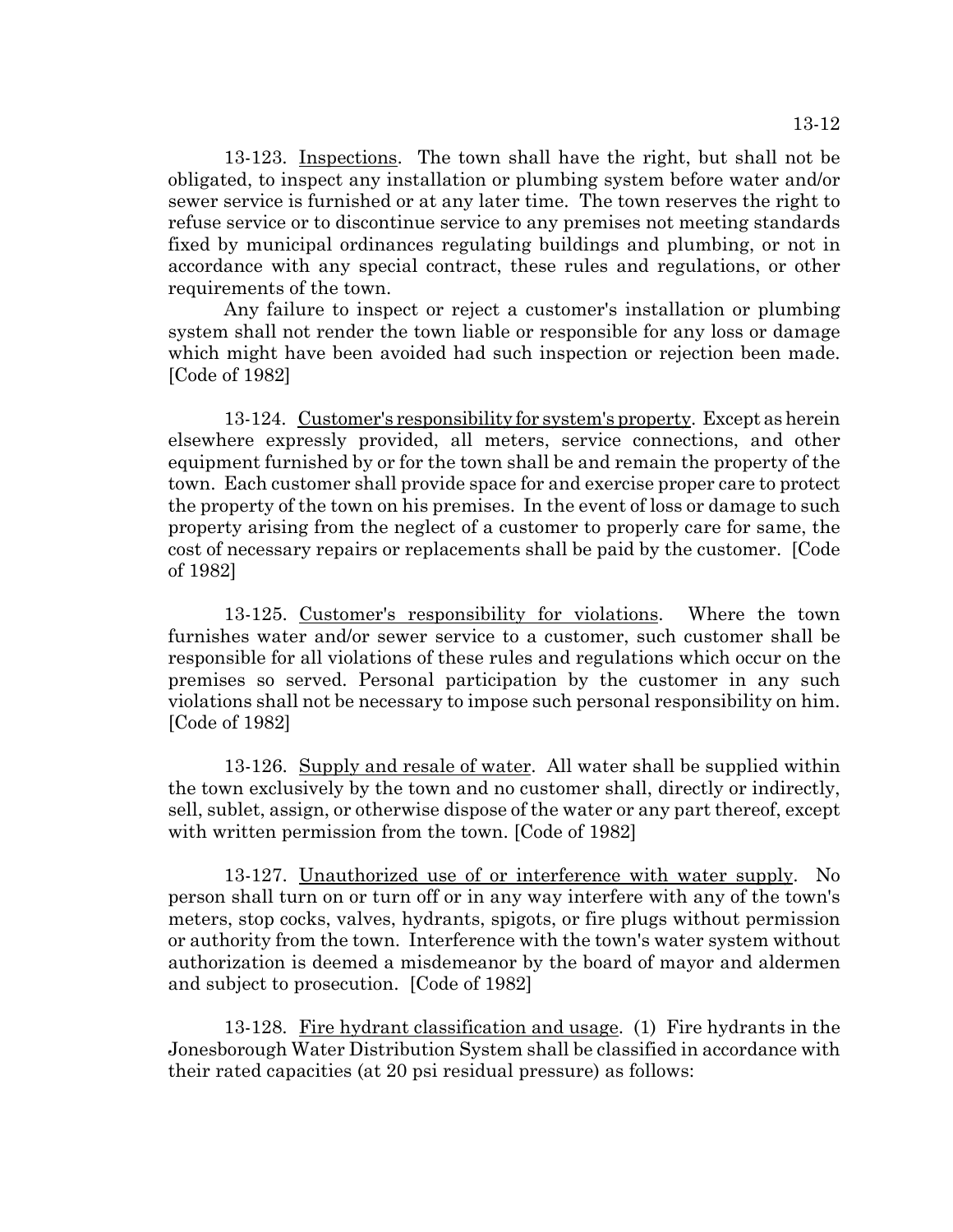Class AA: Rated capacity of 1500 gpm or greater Class A: Rated capacity of 1000 gpm to 1499 gpm Class B: Rated capacity of 500 gpm to 999 gpm Class C: Rated capacity of less than 500 gpm

(2) The tops and nozzle caps of Jonesborough Water System fire hydrants shall be painted with the following capacity-indicating color scheme:

Class AA: Blue Class A: Green Class B: Orange Class C: Red

(3) Class C fire hydrants are restricted hydrants and may be used to fill tanker trucks used in fire suppression efforts. However, it shall be unlawful to connect a pumper truck to a Class C fire hydrant.

(4) Before fire hydrants are installed or removed from the Jonesborough Water Distribution System, the Jonesborough Fire Department shall be notified of the proposed installation or removal.

(5) Limited use of unmetered private fire lines. Where a private fire line is not metered, no water shall be used from such line or from any fire hydrant thereon, except to fight fire or except when being inspected in the presence of an authorized agent of the town.

All private fire hydrants shall be sealed by the town, and shall be inspected at regular intervals to see that they are in proper condition and that no water is being used therefrom in violation of these rules and regulations. When the seal is broken on account of fire, or for any other reason, the customer taking such service shall immediately give the town a written notice of such occurrence. (Code of 1982, as amended by Ord. #2000-09, July 2000, and Ord. #2011-17, Nov. 2011)

13-129. Damages to property due to water pressure. The town shall not be liable to any customer for damages caused to his plumbing or property by high pressure, low pressure, or fluctuations in pressure in the town's water mains. [Code of 1982]

13-130. Liability for cutoff failures. The town's liability shall be limited to the forfeiture of the right to charge a customer for water that is not used but is received from a service line under any of the following circumstances:

(1) After receipt of at least ten (10) days' written notice to cut off a water service, the town has failed to cut off such service.

(2) The town has attempted to cut off a service but such service has not been completely cut off.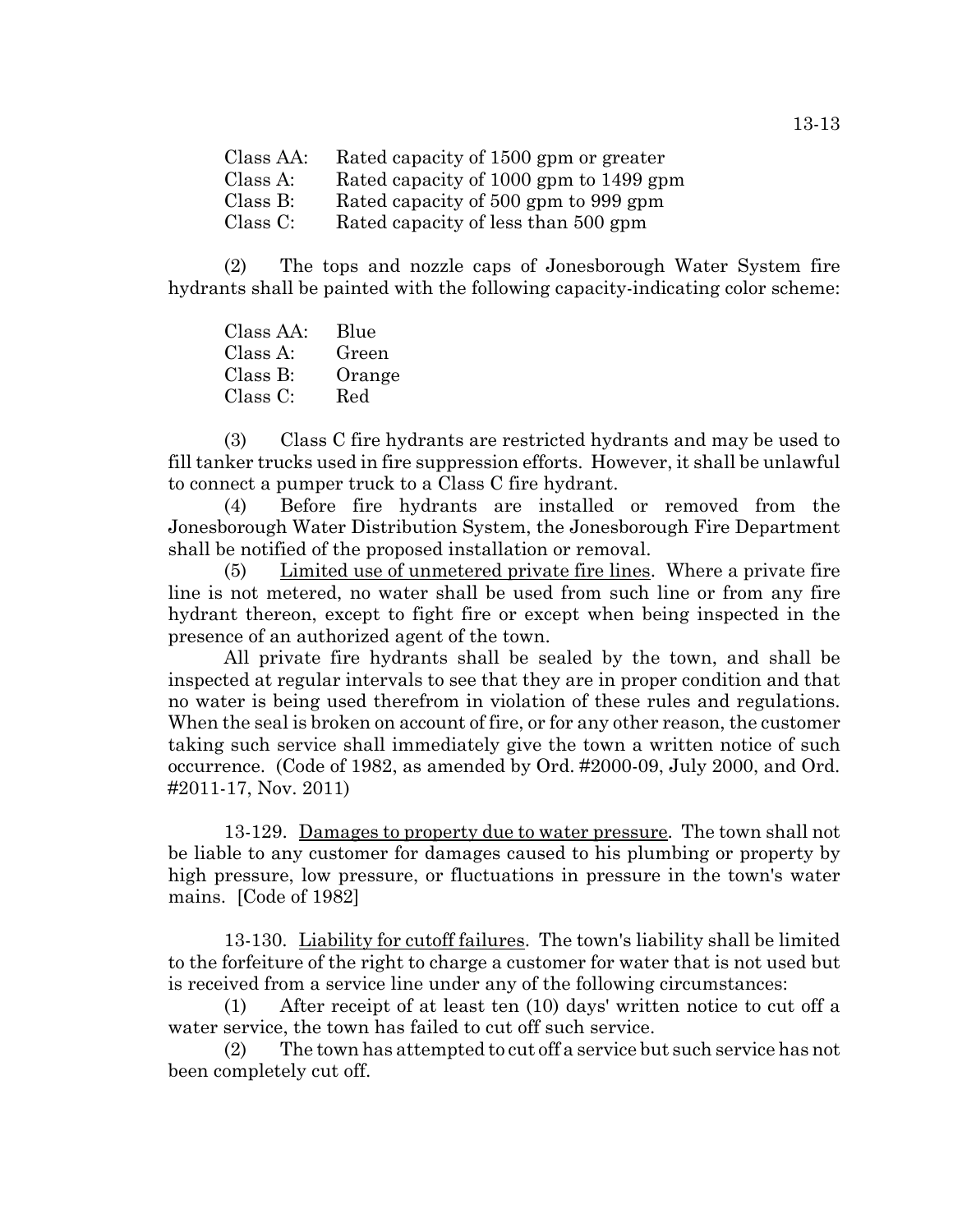(3) The town has completely cut off a service, but subsequently, the cutoff develops a leak or is turned on again so that water enters the customer's pipes from the town's main. Except to the extent stated above, the town shall not be liable for any loss or damage resulting from cutoff failures. If a customer wishes to avoid possible damage for cutoff failures, the customer shall rely exclusively on privately owned cutoffs and not on the town's cutoff. Also, the customer (and not the town) shall be responsible for seeing that his plumbing is properly drained, and is kept properly drained, after his water service has been cut off. [Code of 1982]

13-131. Restricted use of water. In times of emergencies or in times of water shortage, the town reserves the right to restrict the purposes for which water may be used by a customer and the amount of water which a customer may use. [Code of 1982]

13-132. Interruption of service. The town will endeavor to furnish continuous water and sewer service, but does not guarantee to the customer any fixed pressure or continuous service. The town shall not be liable for any damages for any interruption of service whatsoever.

In connection with the operation, maintenance, repair, and extension of the municipal water and sewer systems, the water supply may be shut off without notice when necessary or desirable and each customer must be prepared for such emergencies. The town shall not be liable for any damages from such interruption of service or for damages from the resumption of service without notice after any such interruption. [Code of 1982]

13-133. Fluoridation of water supply. The water department is hereby authorized and instructed to make plans for the fluoridation of the water supply of the town; to submit such plans to the Department of Public Health of the State of Tennessee for approval, and upon approval to add such chemicals as fluoride to the water supply in accord with such approval as will adequately provide for the fluoridation of said water supply.

The cost of such fluoridation will be borne by the revenues of the water department. [Ord. of April 11, 1978, §§ 1 and 2]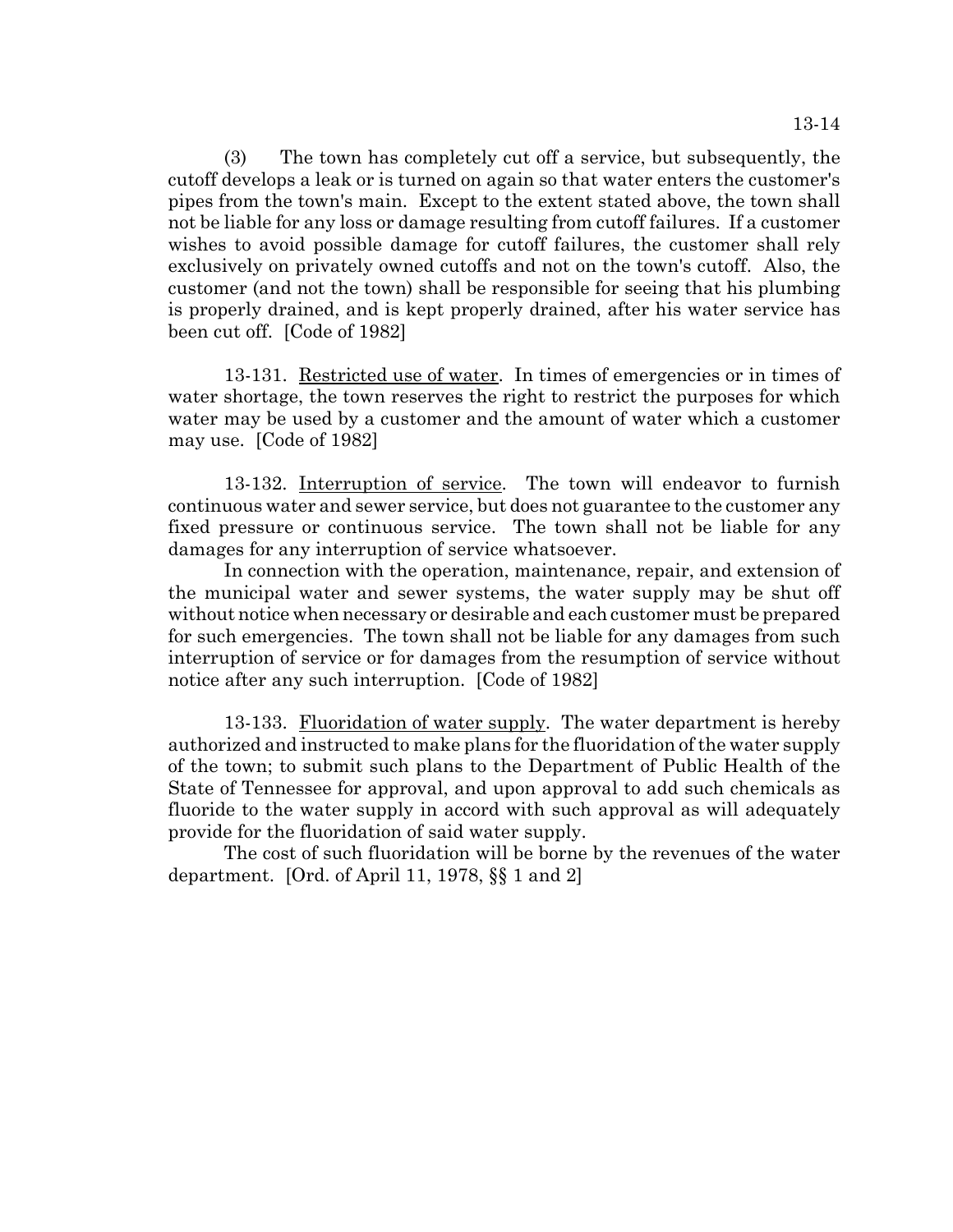### CHAPTER 2

### SEWER USE AND WASTEWATER TREATMENT

### **SECTION**

- 13-201. Purpose and policy.
- 13-202. Abbreviations.
- 13-203. Definitions.
- 13-204. (Reserved.)
- 13-205. Prohibited discharge standards.
- 13-206. National categorical pretreatment standards.
- 13-207. State pretreatment standards.
- 13-208. Local limits.
- 13-209. Town of Jonesborough right of revision.
- 13-210. Dilution.
- 13-211. Pretreatment facilities.
- 13-212. Additional pretreatment measures.
- 13-213. Accidental discharge/slug discharge control plans.
- 13-214. Hauled wastewater.
- 13-215. Wastewater analysis.
- 13-216. Individual wastewater discharge permit and general permit requirement.
- 13-217. Individual wastewater discharge and general permitting: existing connections.
- 13-218. Individual wastewater discharge and general permitting: new connections.
- 13-219. Individual wastewater discharge and general permit application contents.
- 13-220. Wastewater discharge permitting: general permits.
- 13-221. Application signatories and certifications.
- 13-222. Individual wastewater discharge and general permit decisions.
- 13-223. Individual wastewater discharge and general permit duration.
- 13-224. Individual wastewater discharge permit and general permit contents.
- 13-225. Permit issuance process.
- 13-226. Permit modification.
- 13-227. Individual wastewater discharge permit and general permit transfer.
- 13-228. Individual wastewater discharge permit and general permit revocation.
- 13-229. Individual wastewater discharge permit and general permit reissuance.
- 13-230. Regulation of waste received from other jurisdictions.
- 13-231. Baseline monitoring reports.
- 13-232. Compliance schedule progress reports.
- 13-233. Reports on compliance with categorical pretreatment standard deadline.
- 13-234. Periodic compliance reports.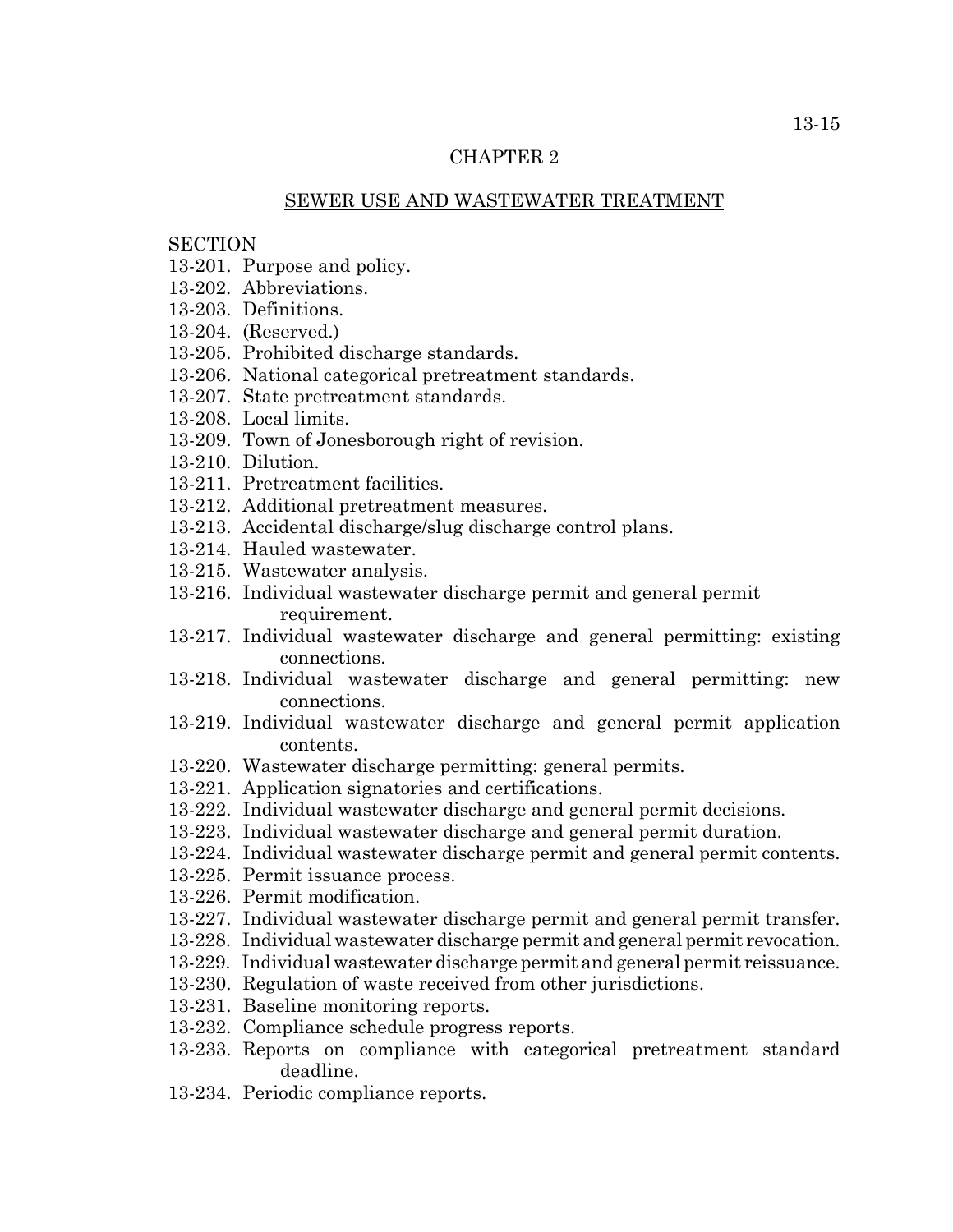- 13-235. Reports of changed conditions.
- 13-236. Reports of potential problems.
- 13-237. Reports from unpermitted users.
- 13-238. Notice of violation/repeat sampling and reporting.
- 13-239. Notification of the discharge of hazardous waste.
- 13-240. Analytical requirements.
- 13-241. Sample collection.
- 13-242. Date of receipt of reports.
- 13-243. Recordkeeping.
- 13-244. Certification statements.
- 13-245. Right of entry: inspection and sampling.
- 13-246. Search warrants.
- 13-247. Confidential information.
- 13-248. Publication of users in significant noncompliance.
- 13-249. Notification of violation.
- 13-250. Consent orders.
- 13-251. Show cause hearing.
- 13-252. Compliance orders.
- 13-253. Cease and desist orders.
- 13-254. Administrative fines.
- 13-255. Emergency suspensions.
- 13-256. Termination of discharge.
- 13-257. Injunctive relief.
- 13-258. Civil penalties.
- 13-259. Criminal prosecution.
- 13-260. Remedies nonexclusive.
- 13-261. Penalties for late reports.
- 13-262. Performance bonds.
- 13-263. Liability insurance.
- 13-264. Payment of outstanding fees and penalties.
- 13-265. Water supply severance.
- 13-266. Public nuisances.
- 13-267. Upset.
- 13-268. Prohibited discharge standards.
- 13-269. Bypass.
- 13-270. Wastewater treatment tap fee schedule.
- 13-271. Pretreatment charges and fees.
- 13-272. Equipment charge.
- 13-273. Severability.
- 13-274. Sewer pre-construction and engineering requirements.
- 13-275. Sewer operation and construction guidelines.
- 13-276. Grease trap and oil separators.
- 13-277. Effective date.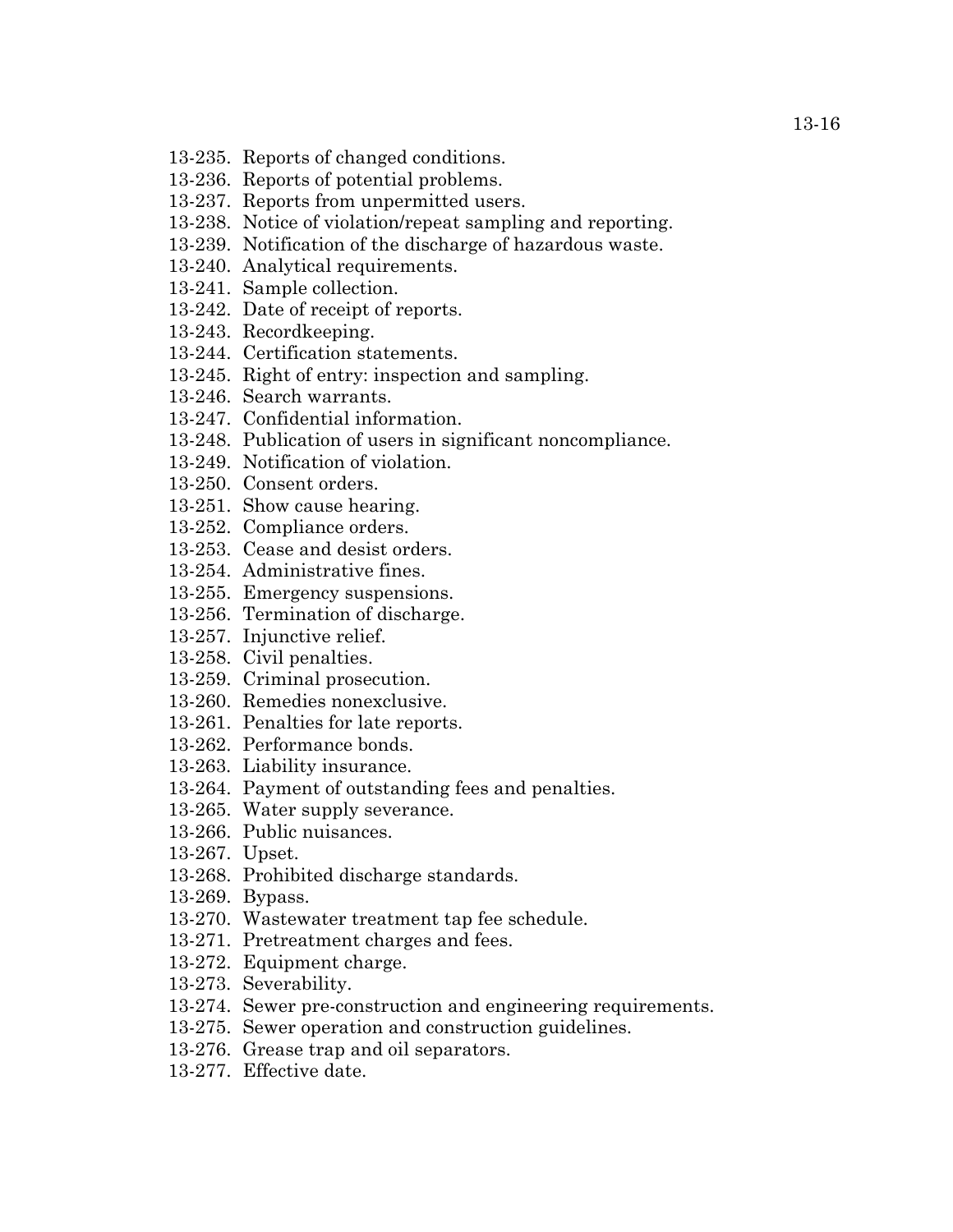13-201. Purpose and policy. This chapter sets forth uniform requirements for users of the wastewater facilities for the Town of Jonesborough and enables the town to comply with all applicable state and federal laws, including the State Pretreatment Requirements (Tennessee Rule 0400-40-14), the Clean Water Act (33 U.S.C. §§ 1251, et seq.) and the General Pretreatment Regulations (40 CFR part 403). The objectives of this chapter are:

(1) To prevent the introduction of pollutants into the wastewater facilities that will interfere with its operation;

(2) To prevent the introduction of pollutants into the wastewater facilities that will pass through the wastewater facilities, inadequately treated, into receiving waters, or otherwise be incompatible with the wastewater facilities;

(3) To protect both wastewater facilities personnel who may be affected by wastewater and sludge in the course of their employment and the general public;

(4) To promote reuse and recycling of industrial wastewater and sludge from the wastewater facilities;

(5) To provide for fees for the equitable distribution of the cost of operation, maintenance, and improvement of the wastewater facilities; and

(6) To enable the town to comply with its national pollutant discharge elimination system permit conditions, sludge use and disposal requirements, and any other federal or state laws to which the wastewater facilities is subject.

This chapter shall apply to all users of the wastewater facilities. The chapter authorizes the issuance of individual wastewater discharge permits or general permit; provides for monitoring, compliance, and enforcement activities; establishes administrative review procedures; requires user reporting; and provides for the setting of fees for the equitable distribution of costs resulting from the program established herein. (Ord. dated 8-21-87, as replaced by Ord. #2002-03, March 2002, and Ord. #2011-14, Oct. 2011, as replaced by Ord. #2018-07, May 2018 *Ch13\_03-08-21*)

13-202. Abbreviations. The following abbreviations, when used in this chapter, shall have the designated meanings:

BOD - Biochemical Oxygen Demand.

BMP - Best Management Practice.

BMR - Baseline Monitoring Report.

CFR - Code of Federal Regulations.

CIU - Categorical Industrial User.

COD - Chemical Oxygen Demand.

DES - Director of Environmental Services.

EPA - U.S. Environmental Protection Agency.

gpd - gallons per day.

IU - Industrial User.

mg/l - milligrams per liter.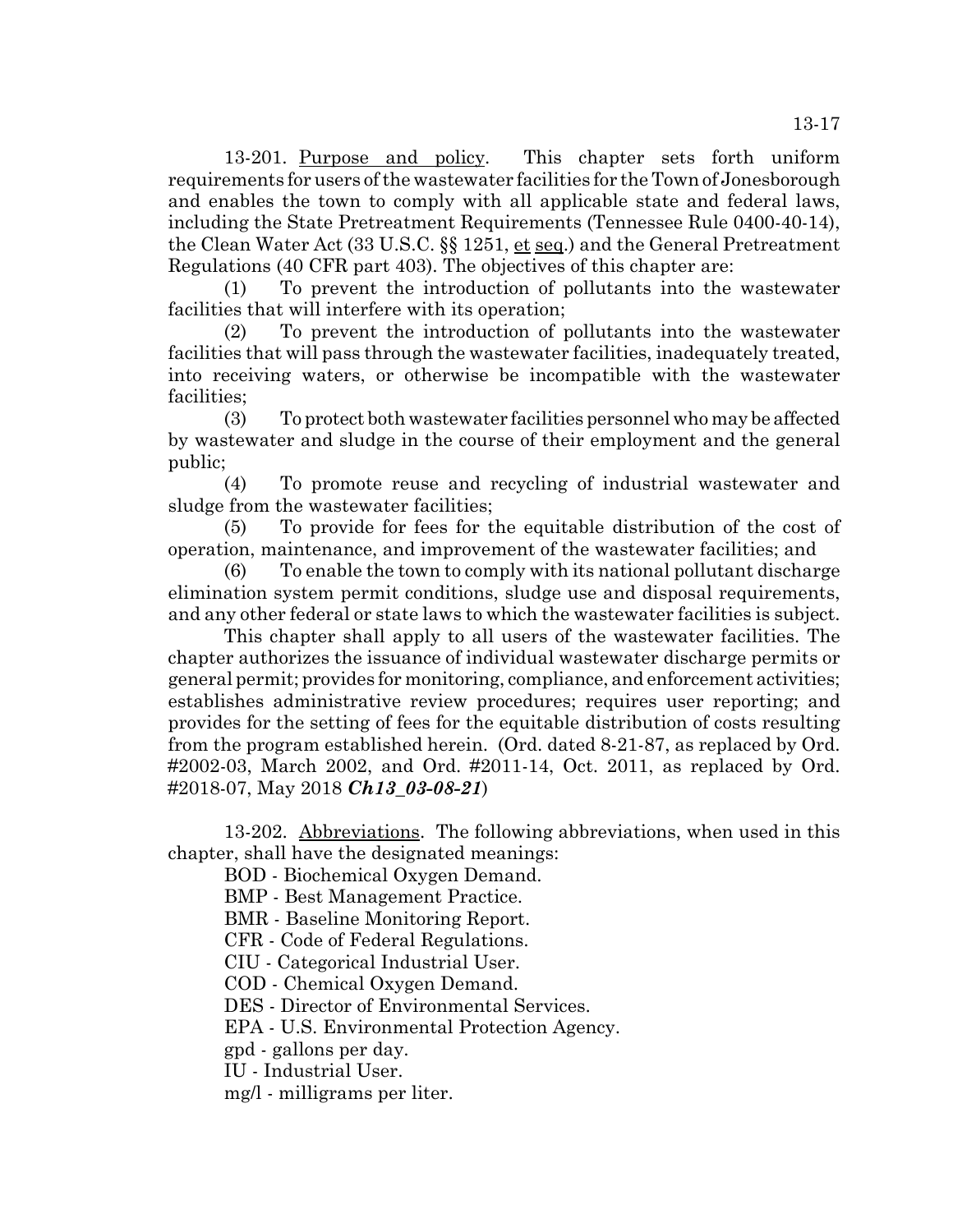NPDES - National Pollutant Discharge Elimination System.

NSCIU - Non-Significant Categorical Industrial User.

RCRA - Resource Conservation and Recovery Act.

SIU - Significant Industrial User.

SNC - Significant Noncompliance.

TSS - Total Suspended Solids.

U.S.C. - United States Code.

WWF - Wastewater Facilities. (Ord. dated 8-21-87, as amended by Ord. #94-06, April 1994, and replaced by Ord. #2002-03, March 2002, and Ord. #2011- 14, Oct. 2011, as replaced by Ord. #2018-07, May 2018 *Ch13\_03-08-21*)

13-203. Definitions. Unless a provision explicitly states otherwise, the following terms and phrases, as used in this chapter, shall have the meanings hereinafter designated.

(1) "Act" or "the Act." The Federal Water Pollution Control Act, also known as the Clean Water Act, as amended, 33 U.S.C. §§ 1251, et seq.

(2) "Approval authority." The Tennessee Division of Water Resources Director or his/her representative(s)

- (3) "Authorized or duly authorized representative of the user."
	- (a) If the user is a corporation:

(i) The president, secretary, treasurer, or a vice-president of the corporation in charge of a principal business function, or any other person who performs similar policy or decision-making functions for the corporation; or

(ii) The manager of one (1) or more manufacturing, production, or operating facilities; provided the manager is authorized to make management decisions that govern the operation of the regulated facility including having the explicit or implicit duty of making major capital investment recommendations, and initiate and direct other comprehensive measures to assure long-term environmental compliance with environmental laws and regulations; can ensure that the necessary systems are established or actions taken to gather complete and accurate information for individual wastewater discharge permit or general permit requirements; and where authority to sign documents has been assigned or delegated to the manager in accordance with corporate procedures.

(b) If the user is a partnership or sole proprietorship: a general partner or proprietor, respectively.

(c) If the user is a federal, state, or local governmental facility: a director or highest official appointed or designated to oversee the operation and performance of the activities of the government facility, or their designee.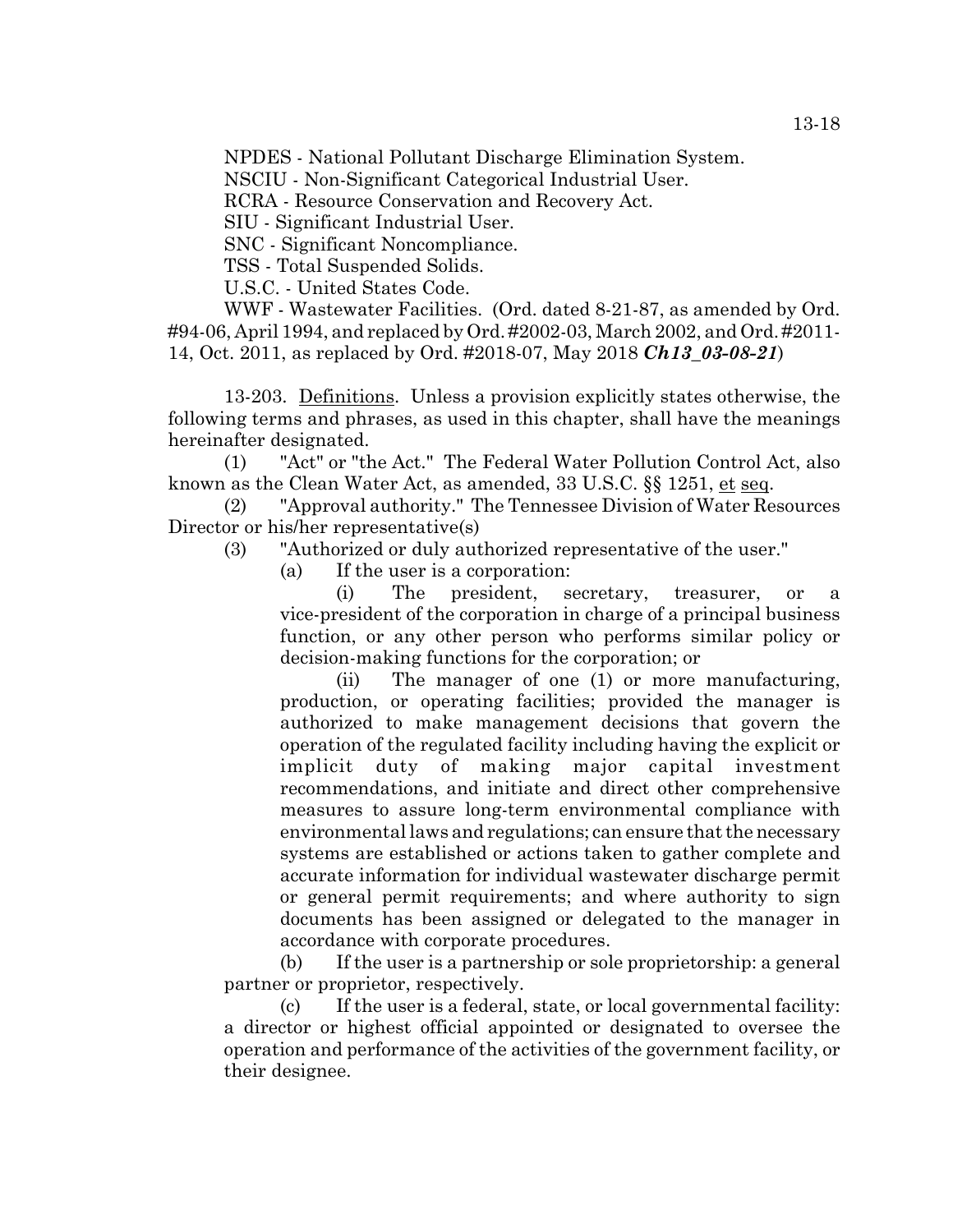13-19

(d) The individuals described in subsections (3)(a) to (3)(c) above may designate a duly authorized representative if the authorization is in writing, the authorization specifies the individual or position responsible for the overall operation of the facility from which the discharge originates or having overall responsibility for environmental matters for the company, and the written authorization is submitted to the Town of Jonesborough.

(4) "Biochemical Oxygen Demand" or "BOD." The quantity of oxygen utilized in the biochemical oxidation of organic matter under standard laboratory procedures for five (5) days at twenty degrees Centigrade (20ºC), usually expressed as a concentration (e.g., mg/l).

(5) "Best Management Practices" or "BMPs." Schedules of activities, prohibitions of practices, maintenance procedures, and other management practices to implement the prohibitions listed in § 13-205(1) and (2), and Tennessee Rule 0400-40-14-.05(1)(a) and (2). BMPs include treatment requirements, operating procedures, and practices to control plant site runoff, spillage or leaks, sludge or waste disposal, or drainage from raw materials storage.

(6) "Categorical pretreatment standard or categorical standard." Any regulation containing pollutant discharge limits promulgated by EPA in accordance with sections 307(b) and (c) of the Act (33 U.S.C. § 1317) that apply to a specific category of users and that appear in 40 CFR chapter I, subchapter N, parts 405-471.

(7) "Categorical industrial user." An industrial user subject to a categorical pretreatment standard or categorical standard.

(8) "Town." Town of Jonesborough or board/BMA: board of mayor and aldermen.

(9) "Chemical Oxygen Demand" or "COD." A measure of the oxygen required to oxidize all compounds, both organic and inorganic, in water.

(10) "Control authority." The Town of Jonesborough

(11) "Daily maximum." The arithmetic average of all effluent samples for a pollutant (except pH) collected during a calendar day.

(12) "Daily maximum limit." The maximum allowable discharge limit of a pollutant during a calendar day. Where "daily maximum limits" are expressed in units of mass, the daily discharge is the total mass discharged over the course of the day. Where "daily maximum limits" are expressed in terms of a concentration, the daily discharge is the arithmetic average measurement of the pollutant concentration derived from all measurements taken that day.

(13) "Environmental Protection Agency" or "EPA." The U.S. Environmental Protection Agency or, where appropriate, the regional water management division director, the regional administrator, or other duly authorized official of said agency.

(14) "Existing source." Any source of discharge that is not a "new source."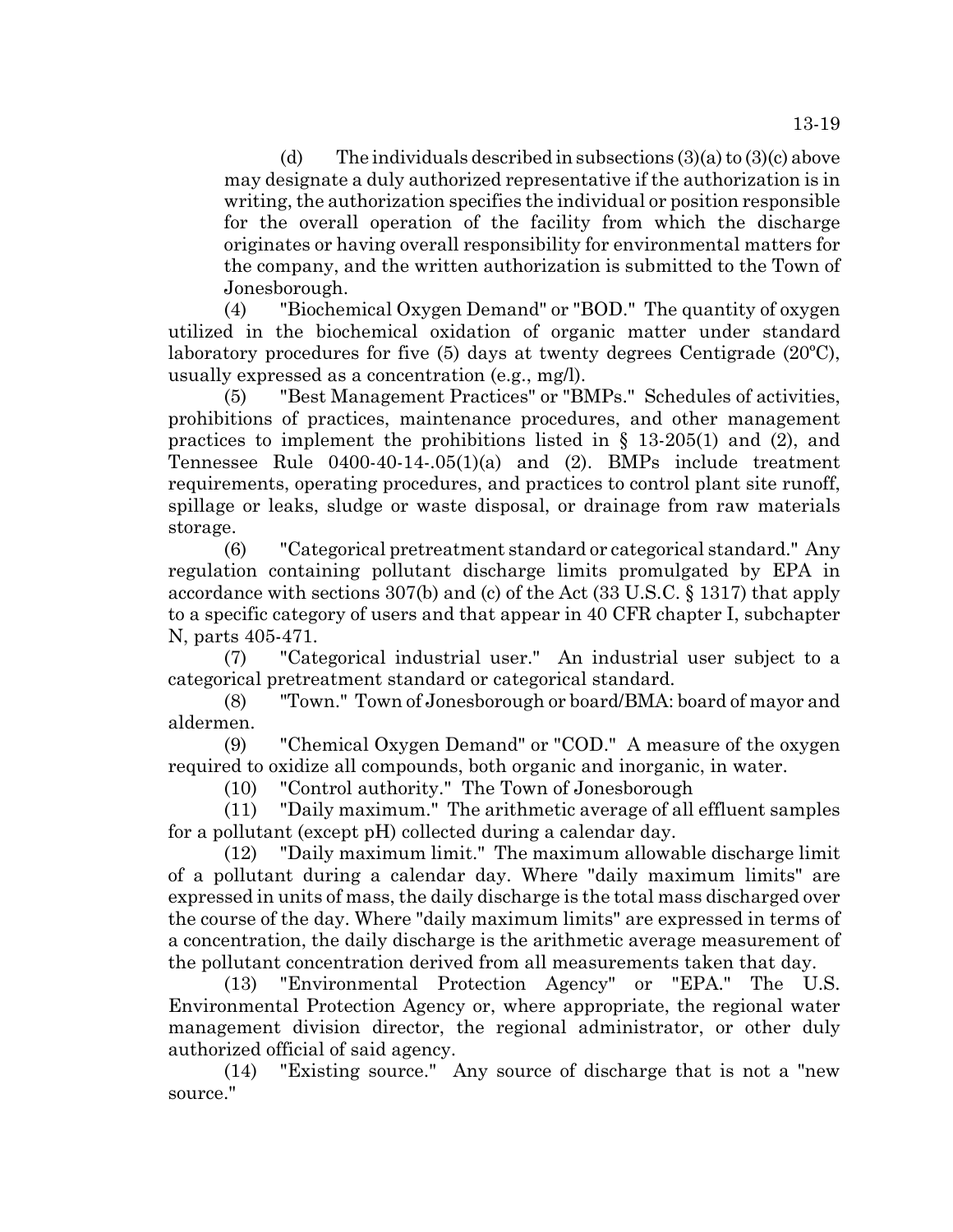(15) "Grab sample." A sample that is taken from a wastestream without regard to the flow in the wastestream and over a period of time not to exceed fifteen (15) minutes.

(16) "Indirect discharge" or "discharge." The introduction of pollutants into the WWF from any non-domestic source.

(17) "Instantaneous limit." The maximum concentration of a pollutant allowed to be discharged at any time, determined from the analysis of any discrete or composited sample collected, independent of the industrial flow rate and the duration of the sampling event.

(18) "Interference." A discharge that, alone or in conjunction with a discharge or. discharges from other sources, inhibits or disrupts the WWF, its treatment processes or operations or its sludge processes, use or disposal; or exceeds the design capacity of the treatment works or the collection system.

(19) "Local limit." Specific discharge limits developed and enforced by the Town of Jonesborough upon industrial or commercial facilities to implement the general and specific discharge prohibitions listed in Tennessee Rule 0400-40-14-.05 $(1)(a)$  and  $(2)$ .

(20) "Medical waste." Isolation wastes, infectious agents, human blood and blood products, pathological wastes, sharps, body parts, contaminated bedding, surgical wastes, potentially contaminated laboratory wastes, and dialysis wastes.

(21) "Monthly average." The sum of all "daily discharges" measured during a calendar month divided by the number of "daily discharges" measured during that month.

(22) "Monthly average limit." The highest allowable average of "daily discharges" over a calendar month, calculated as the sum of all "daily discharges" measured during a calendar month divided by the number of "daily discharges" measured during that month.

(23) "New source."

(a) Any building, structure, facility, or installation from which there is (or may be) a discharge of pollutants, the construction of which commenced after the publication of proposed pretreatment standards under section 307(c) of the Act that will be applicable to such source if such standards are thereafter promulgated in accordance with that section; provided that:

(i) The building, structure, facility, or installation is constructed at a site at which no other source is located;

(ii) The building, structure, facility, or installation totally replaces the process or production equipment that causes the discharge of pollutants at an existing source; or

(iii) The production or wastewater generating processes of the building, structure, facility, or installation are substantially independent of an existing source at the same site. In determining whether these are substantially independent, factors such as the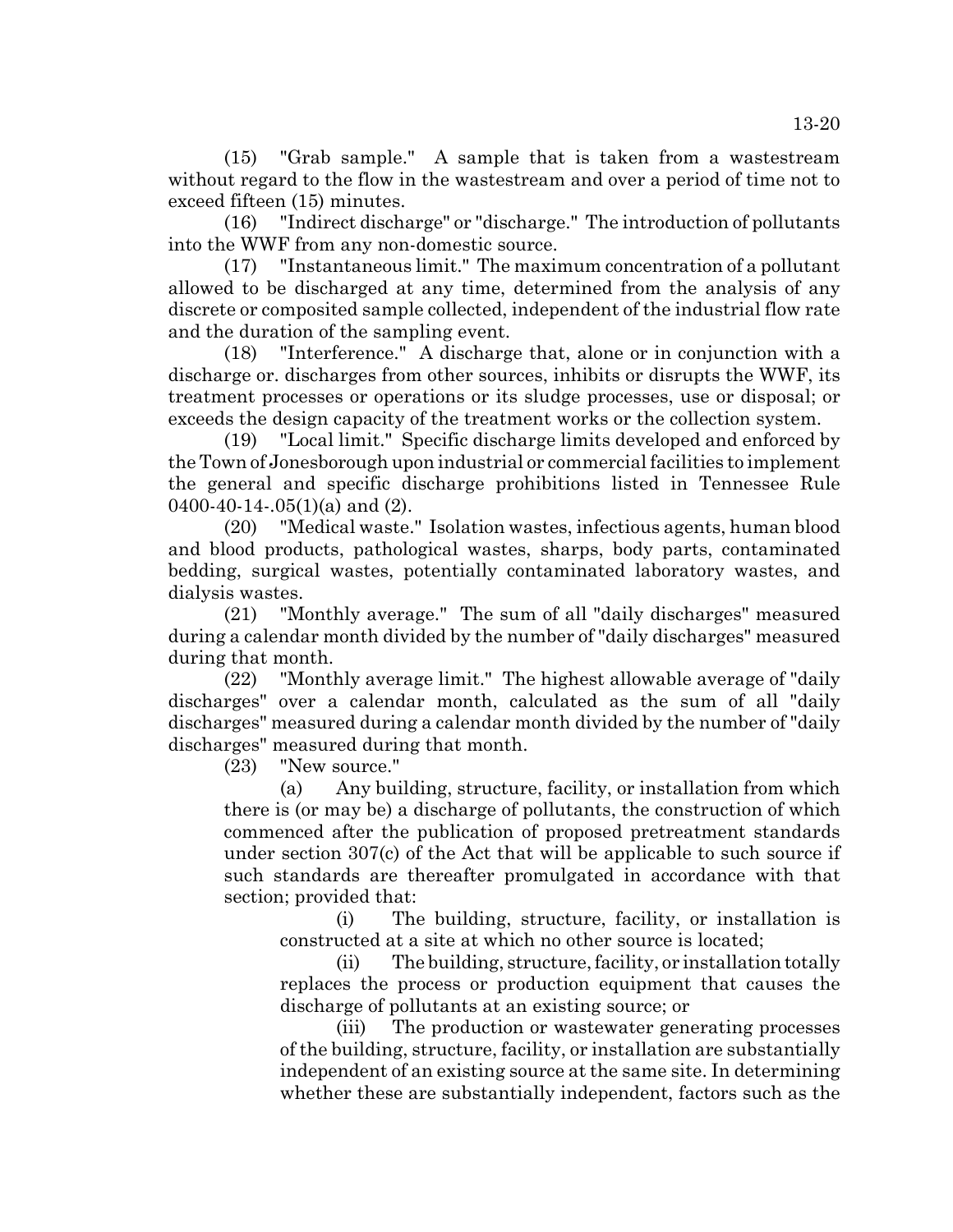extent to which the new facility is integrated with the existing plant, and the extent to which the new facility is engaged in the same general type of activity as the existing source, should be considered.

(b) Construction on a site at which an existing source is located results in a modification rather than a "new source" if the construction does not create a new building, structure, facility, or installation meeting the criteria of subsections  $(23)(a)(i)$  or  $(23)(a)(ii)$  above but otherwise alters, replaces, or adds to existing process or production equipment.

Construction of a "new source" as defined under this section has commenced if the owner or operator has:

(i) Begun, or caused to begin, as part of a continuous onsite construction program:

(A) Any placement, assembly, or installation of facilities or equipment; or

(B) Significant site preparation work including clearing, excavation, or removal of existing buildings, structures, or facilities which is necessary for the placement, assembly, or installation of new source facilities or equipment.

(ii) Entered into a binding contractual obligation for the purchase of facilities or equipment which are intended to be used, in its operation within a reasonable time. Options to purchase or contracts which can be terminated or modified without substantial loss, and contracts for feasibility, engineering, and design studies do not constitute a contractual obligation under this subsection  $(23)(c)(ii)$ .

(24) "Noncontact cooling water." Water used for cooling that does not come into direct contact with any raw material, intermediate product, waste product, or finished product.

(25) "Pass through." A discharge which exits the WWF into waters of the United States in quantities or concentrations which, alone or in conjunction with a discharge or discharges from other sources, is a cause of a violation of any requirement of the Town of Jonesborough's NPDES permit, including an increase in the magnitude or duration of a violation.

(26) "Person." Any and all persons, including individuals, firms, partnerships, associations, public or private institutions, state and federal agencies, municipalities or political subdivisions, or officers thereof, departments, agencies, or instrumentalities, or public or private corporations or officers thereof, organized or existing under the laws of this or any state or country.

(27) "pH." A measure of the acidity or alkalinity of a solution, expressed in standard units.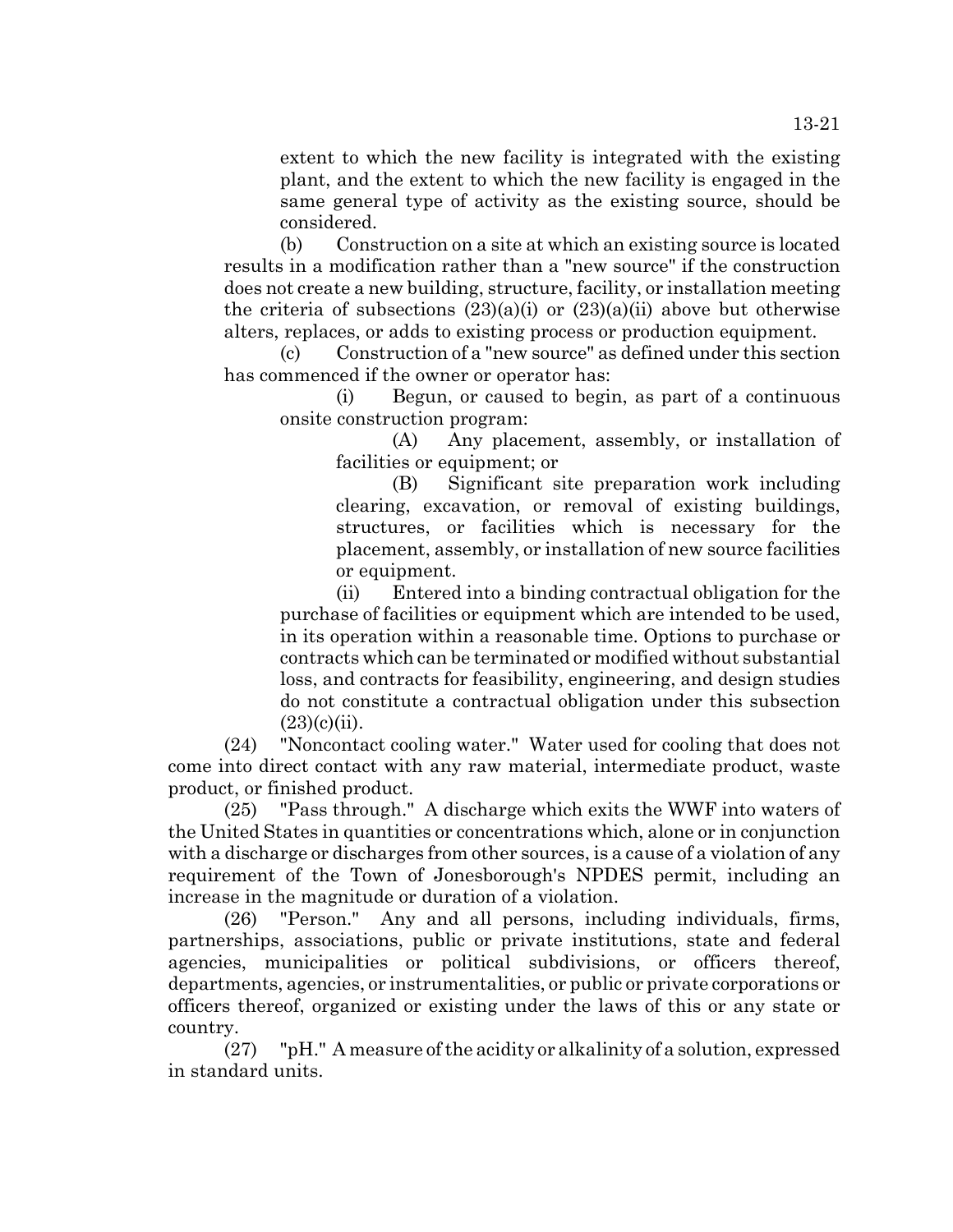13-22

(28) "Pollutant." Dredged spoil, solid waste, incinerator residue, filter backwash, sewage, garbage, sewage sludge, munitions, medical wastes, chemical wastes, biological materials, radioactive materials, heat, wrecked or discarded equipment, rock, sand, cellar dirt, municipal, agricultural and industrial wastes, and certain characteristics of wastewater (e.g., pH, temperature, TSS, turbidity, color, BOD, COD, toxicity, or odor).

(29) "Pretreatment." The reduction of the amount of pollutants, the elimination of pollutants, or the alteration of the nature of pollutant properties in wastewater prior to, or in lieu of, introducing such pollutants into the WWF. This reduction or alteration can be obtained by physical, chemical, or biological processes; by process changes; or by other means, except by diluting the concentration of the pollutants unless allowed by an applicable pretreatment standard.

(30) "Pretreatment requirements." Any substantive or procedural requirement related to pretreatment imposed on a user, other than a pretreatment standard.

(31) "Pretreatment standards" or "standards." Pretreatment standards shall mean prohibited discharge standards, categorical pretreatment standards, and local limits.

(32) "Prohibited discharge standards" or "prohibited discharges." Absolute prohibitions against the discharge of certain substances; these prohibitions appear in § 13-205.

(33) "Significant Industrial User (SIU)." Except as provided in subsections (33)(c) and (33)(d) below, a "significant industrial user" is:

(a) An industrial user subject to categorical pretreatment standards; or

(b) An industrial user that:

(i) Discharges an average of twenty-five thousand (25,000) gpd or more of process wastewater to the WWF (excluding sanitary, noncontact cooling and boiler blowdown wastewater);

(ii) Contributes a process wastestream which makes up five percent (5%) or more of the average dry weather hydraulic or organic capacity of the WWF treatment plant; or

(iii) Is designated as such by the Town of Jonesborough on the basis that it has a reasonable potential for adversely affecting the WWF's operation or for violating any pretreatment standard or requirement,

(c) The Town of Jonesborough may determine that an industrial user subject to categorical pretreatment standards is a non-significant categorical industrial user rather than a significant industrial user on a finding that the industrial user never discharges more than one hundred (100) gallons per day (gpd) of total categorical wastewater (excluding sanitary, non-contact cooling and boiler blowdown wastewater, unless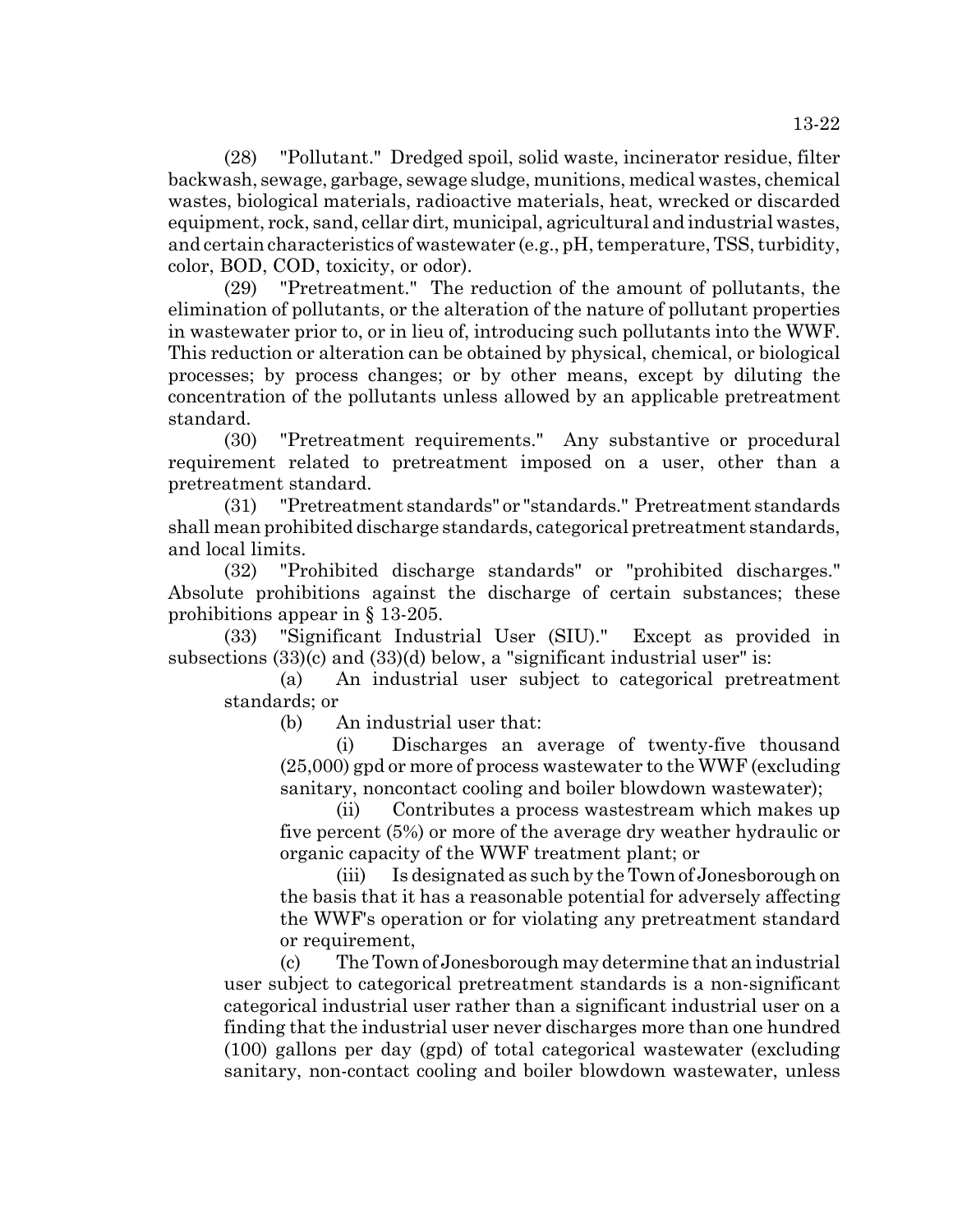specifically included in the pretreatment standard) and the following conditions are met:

(i) The industrial user, prior to the Town of Jonesborough finding, has consistently complied with all applicable categorical pretreatment standards and requirements;

(ii) The industrial user annually submits the certification statement required in § 13-244(2) (see Tennessee Rule 0400-40-14-.12(17)), together with .any additional information necessary to support the certification statement; and

(iii) The industrial user never discharges any untreated concentrated wastewater.

(d) Upon a finding that a user meeting the criteria in subsection (33)(b) above has no reasonable potential for adversely affecting the WWF's operation or for violating any pretreatment standard or requirement, the Town of Jonesborough may at any time, on its own initiative or in response to a petition received from an industrial user, and in accordance with procedures in Tennessee Rule 0400-40-14-.08(6)(f), determine that such user should not be considered a significant industrial user.

(34) "Slug load" or "slug discharge." Any discharge at a flow rate or concentration, which could cause a violation of the prohibited discharge standards in § 13-205 of this chapter. A "slug discharge" is any discharge of a non-routine, episodic nature, including, but not limited to, an accidental spill or a non-customary batch discharge, which has a reasonable potential to cause interference or pass through, or in any other way violate the WWF's regulations, local limits or permit conditions.

(35) "Wastewater Facilities" or "WWF." All treatment facilities, as defined by section 212 of the Act (33 U.S.C. § 1292), which is owned by the Town of Jonesborough. This definition includes any devices or systems used in the collection, storage, treatment, recycling, and reclamation of sewage or industrial wastes of a liquid nature and any conveyances, which convey wastewater to a treatment plant.

(36) "Septic tank waste." Any sewage from holding tanks such as vessels, chemical toilets, campers, trailers, and septic tanks.

(37) "Sewage." Human excrement and gray water (household showers, dishwashing operations, etc.).

(38) "Stormwater." Any flow occurring during or following any form of natural precipitation, and resulting from such precipitation, including snowmelt.

(39) "Director of Environmental Services" or "DES." The person designated by the Town of Jonesborough to supervise the operation of the WWF, and who is charged with certain duties and responsibilities by this chapter. The term also means a duly authorized representative of the board of mayor and aldermen.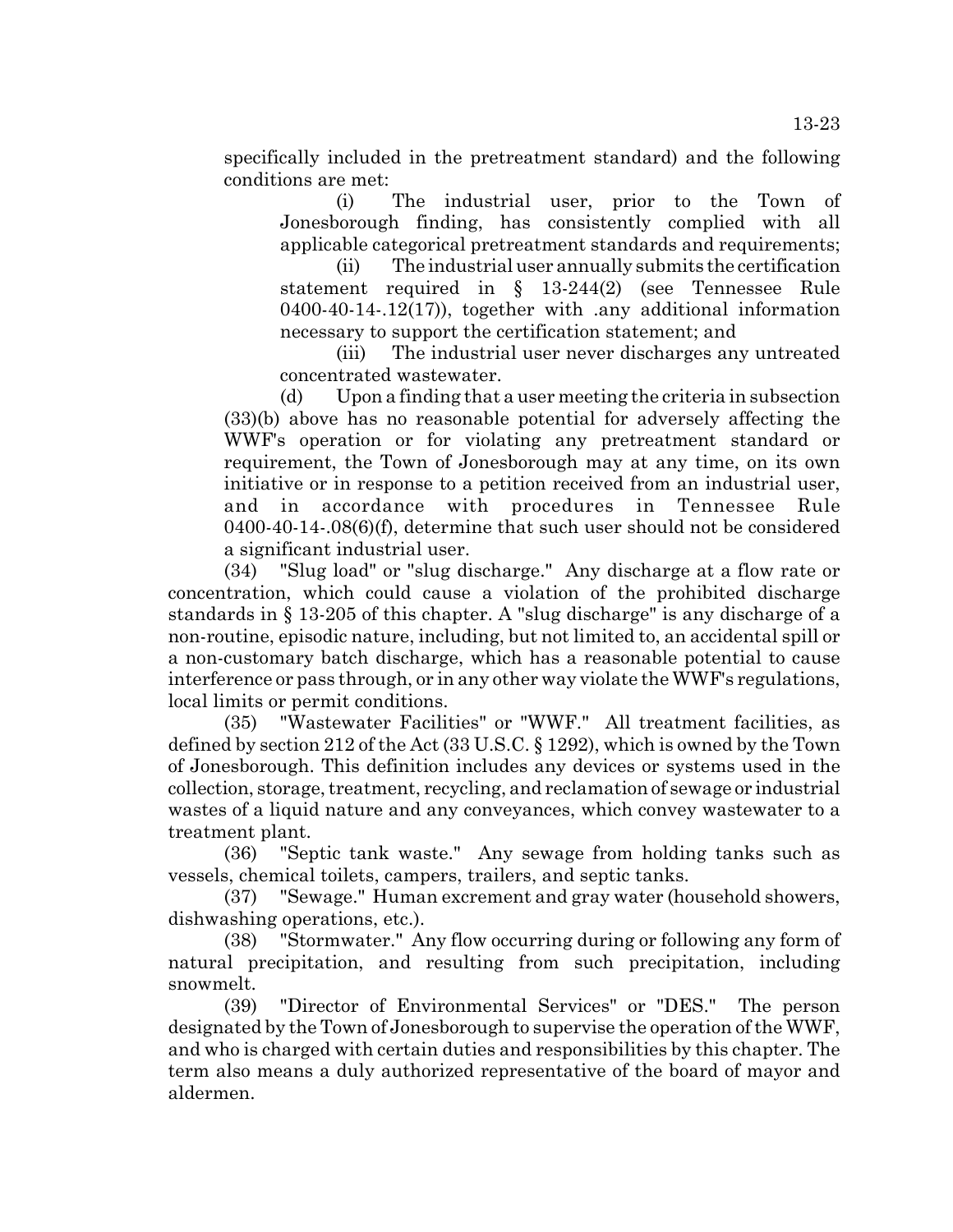(40) "Total Suspended Solids" or "Suspended Solids" or "TSS." The total suspended matter that floats on the surface of, or is suspended in, water, wastewater, or other liquid, and that is removable by laboratory filtering.

(41) "User" or "industrial user." A source of indirect discharge.

(42) "Wastewater." Liquid and water-carried industrial wastes and sewage from residential dwellings, commercial buildings, industrial and manufacturing facilities, and institutions, whether treated or untreated, which are contributed to the WWF.

(43) "Wastewater treatment plant" or "treatment plant." That portion of the WWF which is designed to provide treatment of municipal sewage and industrial waste. (Ord. dated 8-21-87, as amended by Ord. #94-06, April 1994, replaced by Ord. #2002-03, March 2002, amended by Ord. #2002-10, June 2002, and replaced by Ord. #2011-14, Oct. 2011, and Ord. #2011-14, Oct. 2011, as replaced by Ord. #2018-07, May 2018 *Ch13\_03-08-21*)

13-204. (Reserved.) (Ord. dated 8-21-87, as amended by Ord. #92-10, July 1992, and replaced by Ord. #2002-03, March 2002, and Ord. #2011-14, Oct. 2011, as replaced by Ord. #2018-07, May 2018 *Ch13\_03-08-21*) 1

13-205. <u>Prohibited discharge standards</u>. (1) <u>General prohibitions</u>. No user shall introduce or cause to be introduced into the WWF any pollutant or wastewater which causes pass through or interference. These general prohibitions apply to all users of the WWF whether or not they are subject to categorical pretreatment standards or any other national, state, or local pretreatment standards or requirements.

(2) Specific prohibitions. No user shall introduce or cause to be introduced into the WWF the following pollutants, substances, or wastewater:

(a) Pollutants which create a fire or explosive hazard in the WWF, including, but not limited to, wastestreams with a closed-cup flashpoint of less than one hundred forty degrees Fahrenheit (140ºF) (sixty degrees Centigrade (60ºC)) using the test methods specified in 40 CFR § 261.21;

(b) Wastewater having a pH less than 5.5 or more than 9.5, or otherwise causing corrosive structural damage to the WWF or equipment;

(c) Solid or viscous substances in amounts which will cause obstruction of the flow in the WWF resulting in interference but in no case solids greater than one and one-half inch(es) (1-1/2");

(d) Pollutants, including oxygen-demanding pollutants (BOD, etc.), released in a discharge at a flow rate and/or pollutant concentration which, either singly or by interaction with other pollutants, will cause interference with the WWF;

<sup>1</sup> Ordinance 2011-14, Oct. 2011 omitted the text for § 13-204.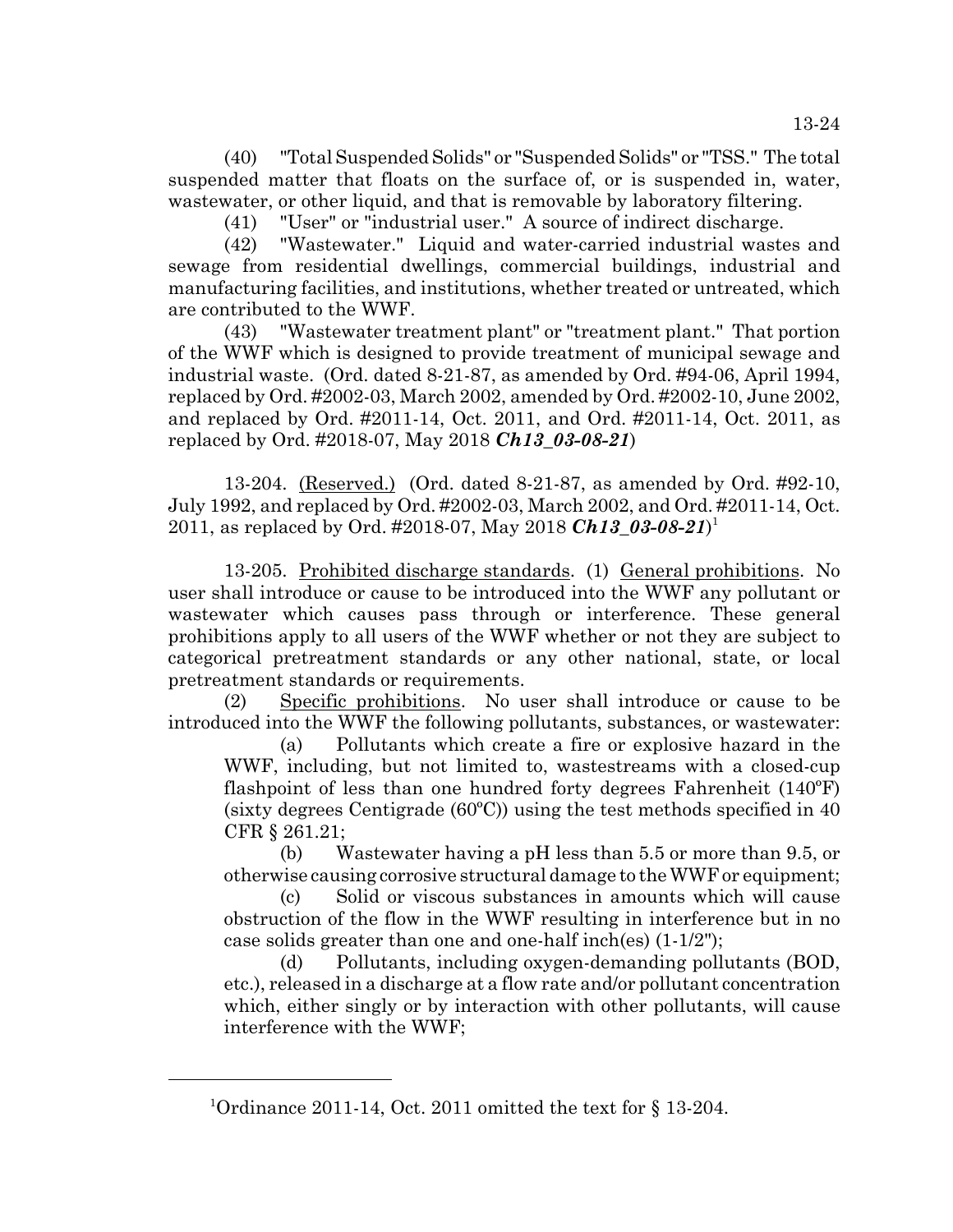(e) Wastewater having a temperature that will inhibit biological activity in the treatment plant resulting in interference, but in no case wastewater which causes the temperature at the introduction into the treatment plant to exceed one hundred four degrees Fahrenheit (104ºF) (forty degrees Centigrade (40ºC));

(f) Petroleum oil, non-biodegradable cutting oil, or products of mineral oil origin, in amounts that will cause interference or pass through;

(g) Pollutants which result in the presence of toxic gases, vapors, or fumes within the WWF in a quantity that may cause acute worker health and safety problems;

(h) Trucked or hauled pollutants, except at discharge points designated by the DES in accordance with § 13-214 of this chapter;

(i) Noxious or malodorous liquids, gases, solids, or other wastewater which, either singly or by interaction with other wastes, are sufficient to create a public nuisance or a hazard to life, or to prevent entry into the sewers for maintenance or repair;

(j) Wastewater which imparts color which cannot be removed by the treatment process, such as, but not limited to, dye wastes and vegetable tanning solutions, which consequently imparts color to the treatment plant's effluent, thereby violating Town of Jonesborough NPDES permit;

(k) Wastewater containing any radioactive wastes or isotopes except in compliance with applicable state or federal regulations;

Stormwater, surface water, groundwater, artesian well water, roof runoff, subsurface drainage, swimming pool drainage, condensate, deionized water, noncontact cooling water, and unpolluted wastewater, unless specifically authorized by the director of environmental services;

(m) Sludges, screenings, or other residues from the pretreatment of industrial wastes;

(n) Medical wastes, except as specifically authorized by the director of environmental services in an individual wastewater discharge permit or a general permit;

(o) Wastewater causing, alone or in conjunction with other sources, the treatment plant's effluent to fail toxicity test;

(p) Detergents, surface-active agents, or other substances which that might cause excessive foaming in the WWF;

(q) Fats, oils, or greases of animal or vegetable origin in concentrations greater than one hundred (100) mg/l; and/or

(r) Wastewater causing two (2) readings on an explosion hazard meter at the point of discharge into the WWF, or at any point in the WWF, of more than ten percent (10%) or any single reading over ten percent (10%) of the lower explosive limit of the meter.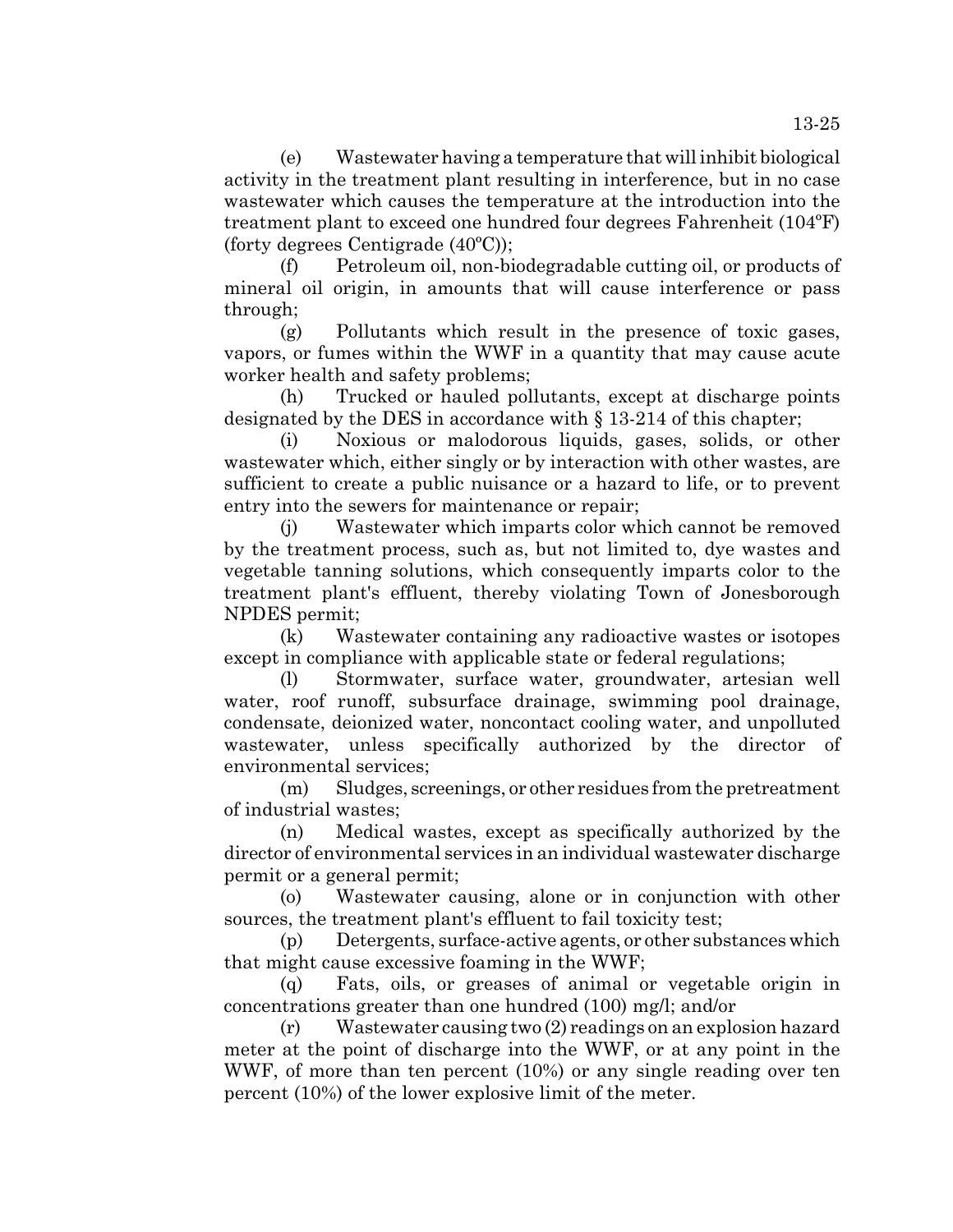Pollutants, substances, or wastewater prohibited by this chapter shall not be processed or stored in such a manner that they could be discharged to the WWF. (Ord. dated 8-21-87, as amended by Ord. #94-06, April 1994, and replaced by Ord. #2002-03, March 2002, and Ord. #2011-14, Oct. 2011, as replaced by Ord. #2018-07, May 2018 *Ch13\_03-08-21*)

13-206. National categorical pretreatment standards. Users must comply with the categorical pretreatment standards found at 40 CFR chapter I, subchapter N, parts 405-471.

(1) Where a categorical pretreatment standard is expressed only in terms of either the mass or the concentration of a pollutant in wastewater, the director of environmental services may impose equivalent concentration or mass limits in accordance with §§ 13-206(5) and 13-206(6).

(2) When the limits in a categorical pretreatment standard are expressed only in terms of mass of pollutant per unit of production, the director of environmental services may convert the limits to equivalent limitations expressed either as mass of pollutant discharged per day or effluent concentration for purposes of calculating effluent limitations applicable to individual industrial users.

(3) When wastewater subject to a categorical pretreatment standard is mixed with wastewater not regulated by the same standard, the director of environmental services shall impose an alternate limit in accordance with Tennessee Rule 0400-40-14-.06(5).

(4) A CIU may obtain a net/gross adjustment to a categorical pretreatment standard in accordance with the following subsections.

(a) Categorical pretreatment standards may be adjusted to reflect the presence of pollutants in the industrial user's intake water in accordance with this chapter. Any industrial user wishing to obtain credit for intake pollutants must make application to the Town of Jonesborough. Upon request of the industrial user, the applicable standard will be calculated on a "net" basis (i.e., adjusted to reflect credit for pollutants in the intake water) if the requirements of subsection (2) above are met

(b) Criteria.

(i) Either:

(A) The applicable categorical pretreatment standards contained in 40 CFR subchapter N specifically provide that they shall be applied on a net basis; or

(B) The industrial user demonstrates that the control system it proposes or uses to meet applicable categorical pretreatment standards would, if properly installed and operated, meet the standards in the absence of pollutants in the intake waters.

(ii) Credit for generic pollutants such as Biochemical Oxygen Demand (BOD), Total Suspended Solids (TSS), and oil and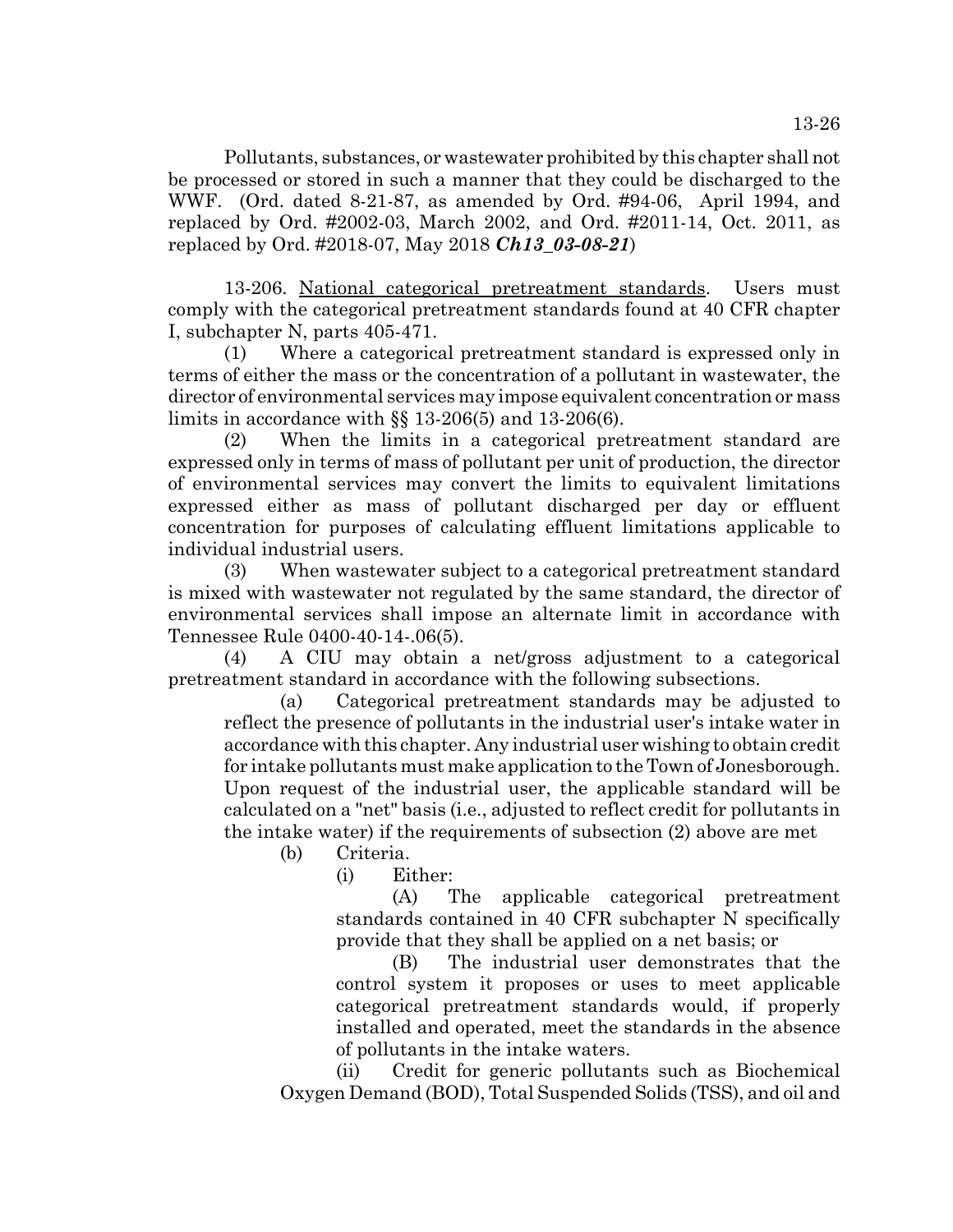grease should not be granted unless the industrial user demonstrates that the constituents of the generic measure in the user's effluent are substantially similar to the constituents of the generic measure in the intake water or unless appropriate additional limits are placed on process water pollutants either at the outfall or elsewhere.

(iii) Credit shall be granted only to the extent necessary to meet the applicable categorical pretreatment standard(s), up to a maximum value equal to the influent value. Additional monitoring may be necessary to determine eligibility for credits and compliance with standard(s) adjusted under this section.

(iv) Credit shall be granted only if the user demonstrates that the intake water is drawn from the same body of water, as that into which the WWF discharges. The Town of Jonesborough may waive this requirement if it finds that no environmental degradation will result.

(5) When a categorical pretreatment standard is expressed only in terms of pollutant concentrations, an industrial user may request that the town convert the limits to equivalent mass limits. The determination to convert concentration limits to mass limits is within the discretion of the DES. The town may establish equivalent mass limits only if the industrial user meets all the conditions set forth in §§ 13-206(5)(a)(i) through  $13-206(5)(a)(v)$  below.

(a) To be eligible for equivalent mass limits, the industrial user must:

(i) Employ, or demonstrate that it will employ, water conservation methods and technologies that substantially reduce water use during the term of its individual wastewater discharge permit;

(ii) Currently use control and treatment technologies adequate to achieve compliance with the applicable categorical pretreatment standard, and not have used dilution as a substitute for treatment;

(iii) Provide sufficient information to establish the facility's actual average daily flow rate for all wastestreams, based on data from a continuous effluent flow monitoring device, as well as the facility's long-term average production rate. Both the actual average daily flow rate and the long-term average production rate must be representative of current operating conditions;

(iv) Not have daily flow rates, production levels, or pollutant levels that vary so significantly that equivalent mass limits are not appropriate to control the discharge; and

(v) Have consistently complied with all applicable categorical pretreatment standards during the period prior to the industrial user's request for equivalent mass limits.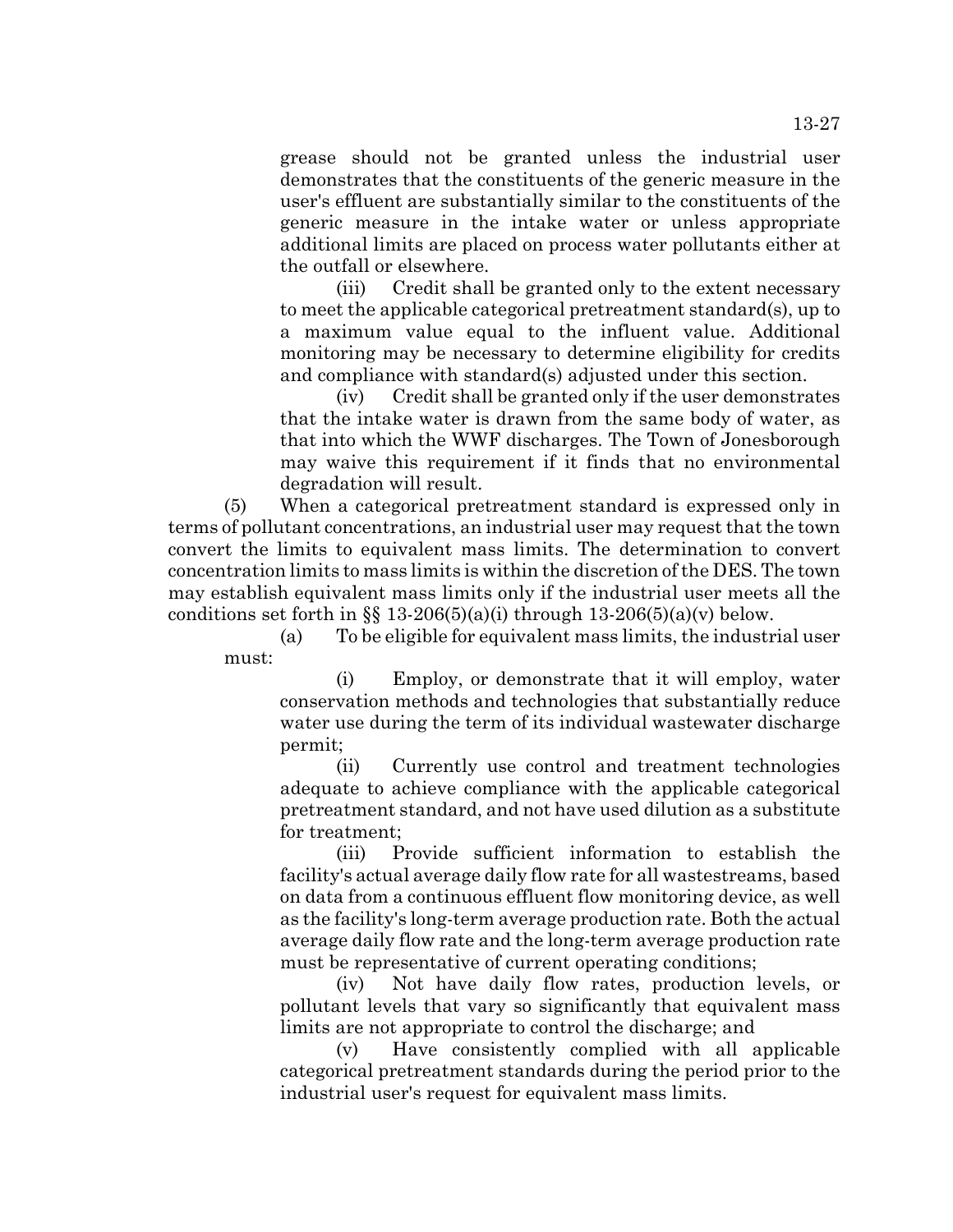(b) An industrial user subject to equivalent mass limits must:

(i) Maintain and effectively operate control and treatment technologies adequate to achieve compliance with the equivalent mass limits;

(ii) Continue to record the facility's flow rates through the use of a continuous effluent flow monitoring device;

(iii) Continue to record the facility's production rates and notify the DES whenever production rates are expected to vary by more than twenty percent (20%) from its baseline production rates determined in  $\S 13-206(5)(a)(iii)$  of this section. Upon notification of a revised production rate, the DES will reassess the equivalent mass limit and revise the limit as necessary to reflect changed conditions at the facility; and

(iv) Continue to employ the same or comparable water conservation methods and technologies as those implemented pursuant to  $\S 13-206(5)(a)(i)$  above so long as it discharges under an equivalent mass limit.

(c) When developing equivalent mass limits, the DES:

(i) Will calculate the equivalent mass limit by multiplying the actual average daily flow rate of the regulated, process(es) of the industrial user by the concentration-based daily maximum and monthly average standard for the applicable categorical pretreatment standard and the appropriate unit conversion factor;

(ii) Upon notification of a revised production rate, will reassess the equivalent mass limit and recalculate the limit as necessary to reflect changed conditions at the facility; and

(iii) May retain the same equivalent mass limit in subsequent individual wastewater discharger permit terms if the industrial user's actual average daily flow rate was reduced solely as a result of the implementation of water conservation methods and technologies, and the actual average daily flow rates used in the original calculation of the equivalent mass limit were not based on the use of dilution as a substitute for treatment pursuant to § 13-210. The industrial user must also be in compliance with § 13-269 regarding the prohibition of bypass.

(6) The DES may convert the mass limits of the categorical pretreatment standards of 40 CFR parts 414, 419, and 455 to concentration limits for purposes of calculating limitations applicable to individual industrial users. The conversion is at the discretion of the DES.

(7) Once included in its permit, the industrial user must comply with the equivalent limitations developed in this section in lieu of the promulgated categorical standards from which the equivalent limitations were derived.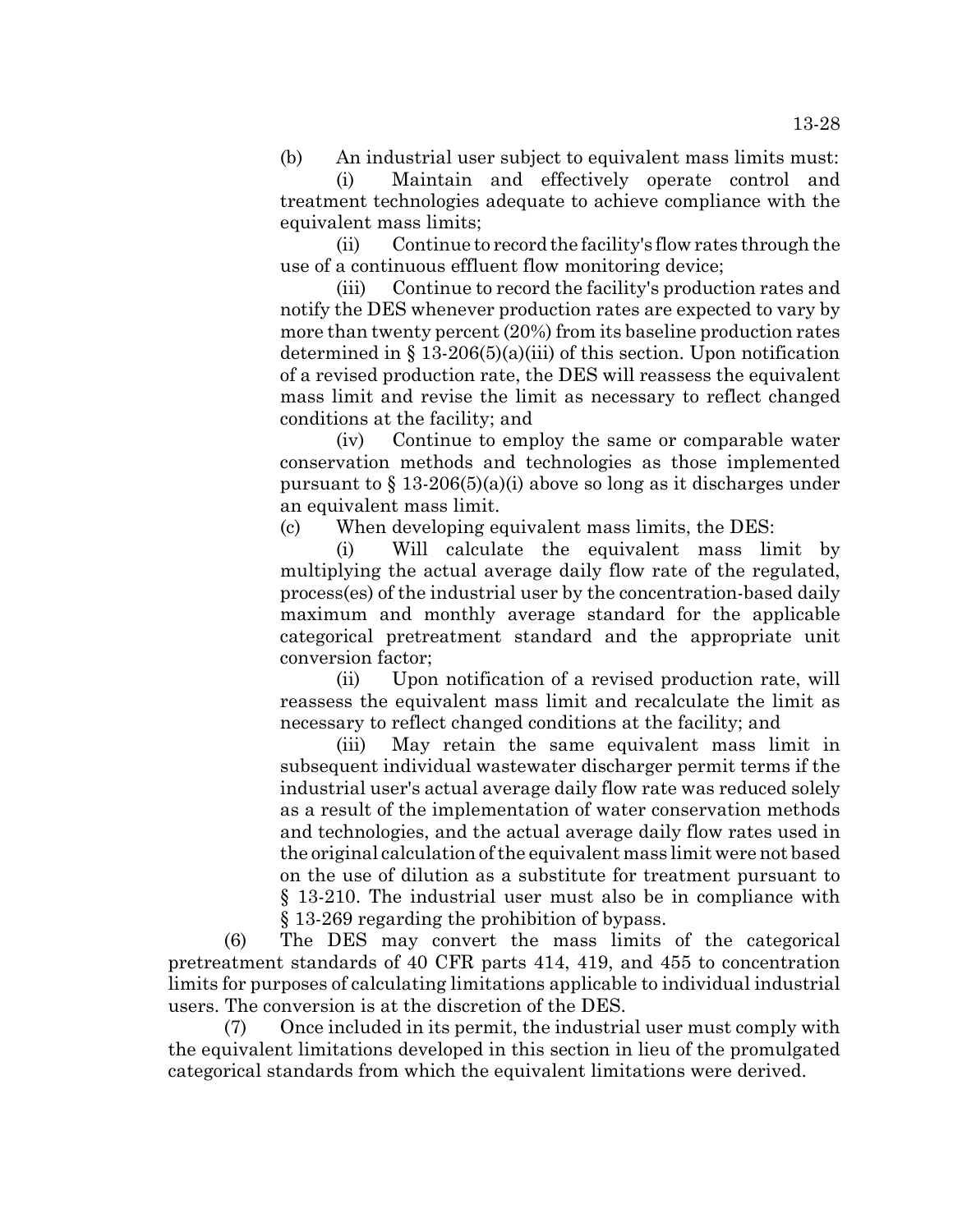13-29

(8) Many categorical pretreatment standards specify one (1) limit for calculating maximum daily discharge limitations and a second limit for calculating maximum monthly average, or four (4) day average, limitations. Where such standards are being applied, the same production or flow figure shall be used in calculating both the average and the maximum equivalent limitation.

(9) Any industrial user operating under a permit incorporating equivalent mass or concentration limits calculated from a production-based standard shall notify the DES within two (2) business days after the user has a reasonable basis to know that the production level will significantly change within the next calendar month. Any user not notifying the DES of such anticipated change will be required to meet the mass or concentration limits in its permit that were based on the original estimate of the long term average production rate. (Ord. dated 8-21-87, as amended by Ord. #94-06, April 1994, and replaced by Ord. #2002-03, March 2002, and Ord. #2011-14, Oct. 2011, as replaced by Ord. #2018-07, May 2018 *Ch13\_03-08-21*)

13-207. State pretreatment standards. Users must comply with State of Tennessee Pretreatment Standards codified at Tennessee Rule 0400-40-14 to state statute or law. (Ord. Dated 8-21-87, as amended by Ord. #92-10, July and replaced by Ord. #2002-03, March 2002, and Ord. #2011-14, Oct. 2011, as replaced by Ord. #2018-07, May 2018 *Ch13\_03-08-21*)

13-208. Local limits. The Town of Jonesborough is mandated by our NPDES permit to monitor the pass through limits for some or all of the pollutants listed below, and may need to establish local limits for pollutants not listed below. The municipality may also establish Best Management Practices (BMPs) to control certain pollutants. The Town of Jonesborough will provide public notice and an opportunity to respond to interested parties (40 CFR  $\S$  403.5(c)(3)). This requirement applies whether local limits are set by ordinance or on a case-by-case basis. The Town of Jonesborough has developed protection limits and local limits based on the pass through limits and will apply them to IU's on a case-by-case basis.

(1) The DES is authorized to establish local limits pursuant to Tennessee Rule 0400-40-14-.05(3).

(2) The following pollutant local limits are established to protect against pass through and interference. The following list of pollutants has been established by the town's NPDES permit and may not be limited only to these pollutants. No person shall discharge wastewater containing in excess of the following:

|        | Monthly<br>Average (mg/l) | Daily Maximum (mg/l) |
|--------|---------------------------|----------------------|
| Copper | 8.52                      | 17.04                |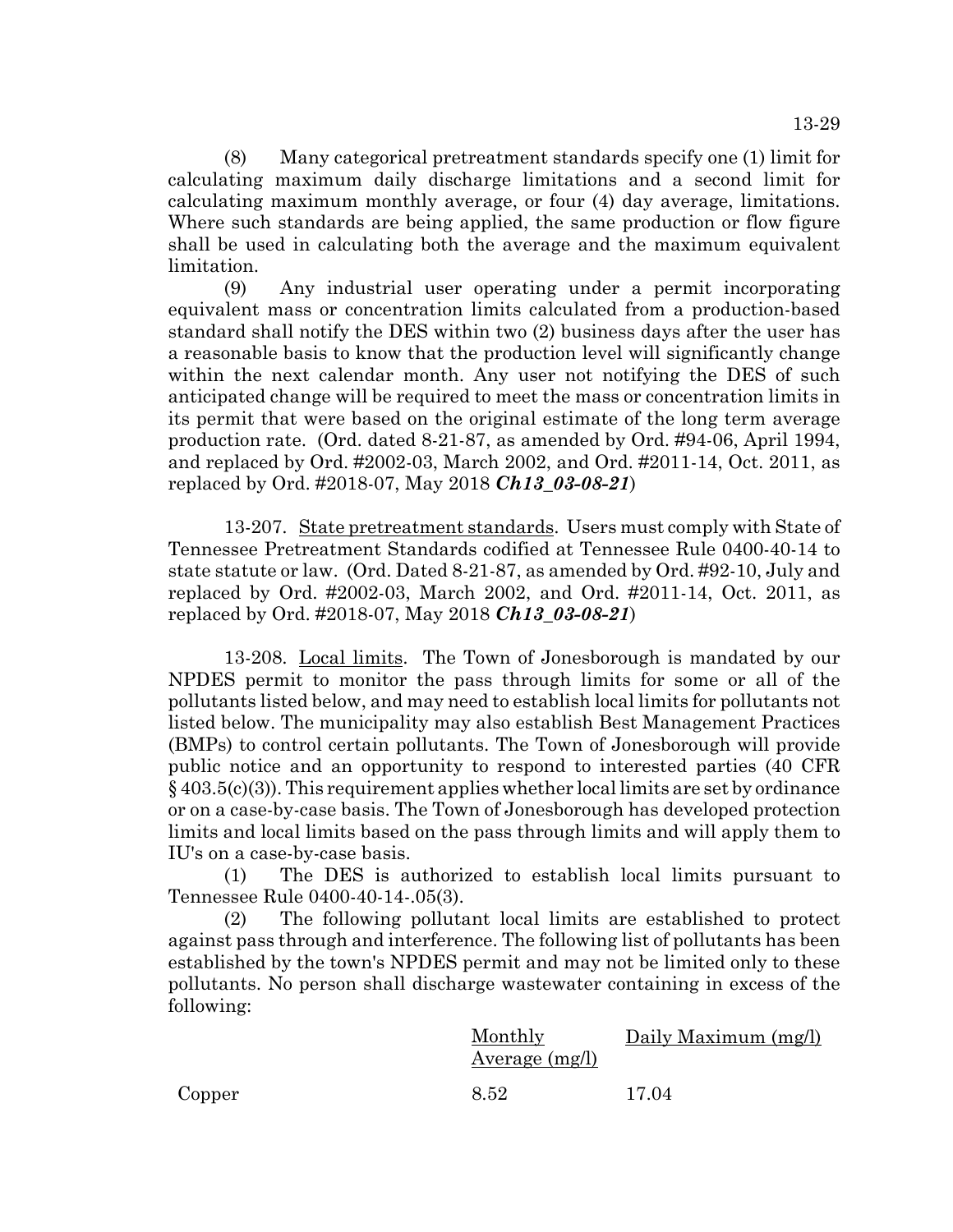|                               | Monthly<br><u>Average (mg/l)</u> | Daily Maximum (mg/l)       |  |
|-------------------------------|----------------------------------|----------------------------|--|
| Chromium                      | 6.75                             | 13.50                      |  |
| Nickel                        | 4.89                             | 9.77                       |  |
| Cadmium                       | 0.46                             | 0.92                       |  |
| Lead                          | 4.48                             | 8.96                       |  |
| Mercury                       | 0.03                             | 0.06                       |  |
| Zinc                          | 2.77                             | 5.55                       |  |
| Silver                        | 0.52                             | 1.04                       |  |
| Cyanide                       | 1.76                             | 3.52                       |  |
| Toluene                       | 3.82                             | 7.64                       |  |
| Benzene                       | 0.23                             | 0.45                       |  |
| 1,1,1-Trichloroethane         | 4.50                             | 9.01                       |  |
| Ethylbenzene                  | 0.71                             | 1.43                       |  |
| Carbon Tetrachloride          | 27.07                            | 54.13                      |  |
| Chloroform                    | 3.94                             | 7.88                       |  |
| Tetrachloroethylene           | 2.50                             | 5.00                       |  |
| Trichloroethylene             | 1.80                             | 3.59                       |  |
| 1,2-Transdichloroethylene     | 0.13                             | 0.25                       |  |
| Methylene Chloride            | 1.69                             | 3.38                       |  |
| Phenol                        | 7.08                             | 14.17                      |  |
| Naphthalene                   | 0.20                             | 0.40                       |  |
| <b>Total Phthalates</b>       | 2.91                             | 5.81                       |  |
| Oil and Grease                | n/a                              | 100.00                     |  |
| <b>CBOD</b>                   |                                  | per industrial user permit |  |
| <b>Total Suspended Solids</b> |                                  | per industrial user permit |  |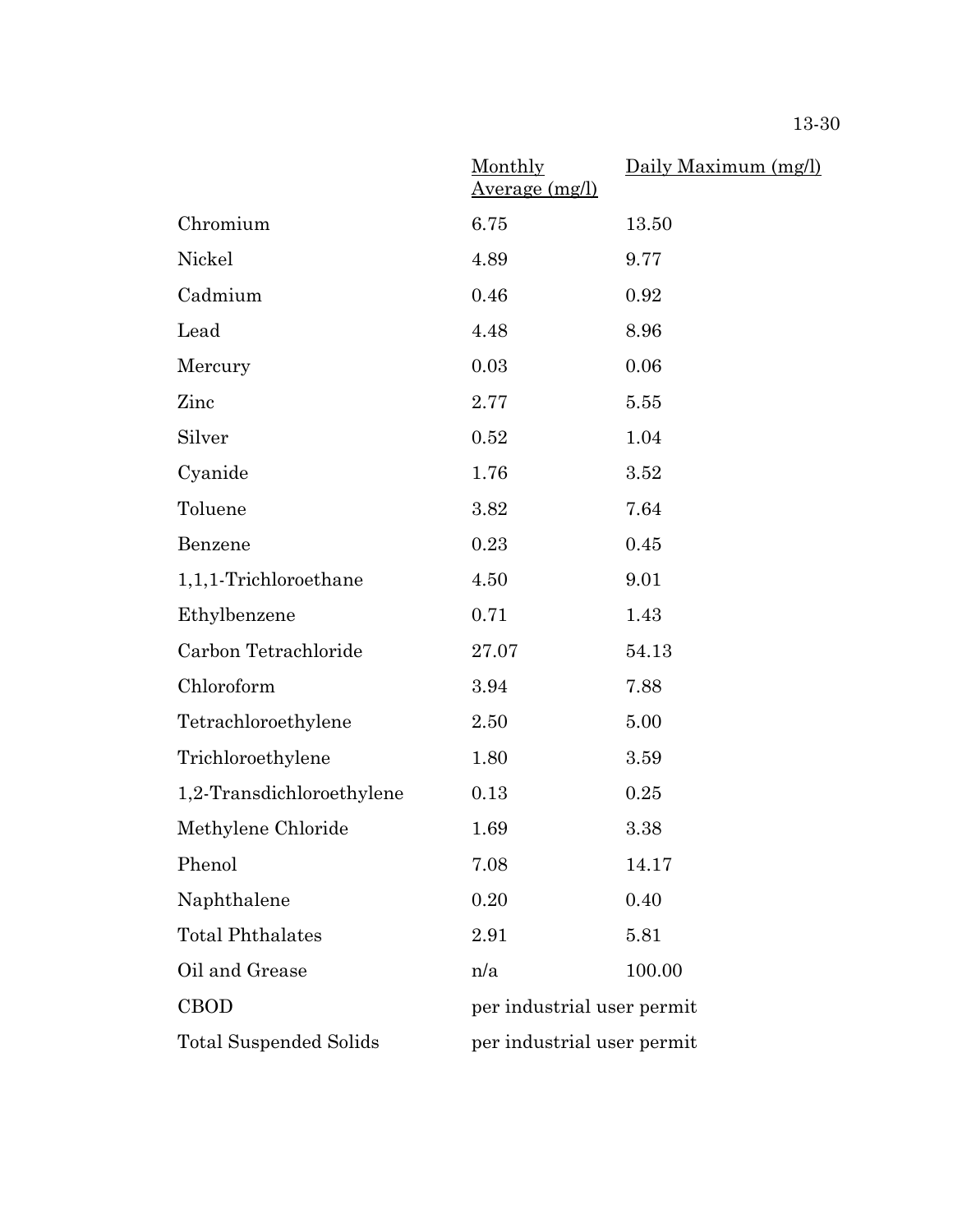The above limits apply at the point where the wastewater is discharged to the collection system. All concentrations for metallic substances are for total metal unless indicated otherwise. The DES may impose mass limitations in addition to the concentration-based limitations above.

(3) The DES may develop Best Management Practices (BMPs), by ordinance or in individual wastewater discharge permits or general permits, to implement local limits and the requirements of § 13-205. (Ord. dated 8-21-87, as replaced by Ord. #2003-03, March 2002, and Ord. #2011-14, Oct. 2011, as replaced by Ord. #2018-07, May 2018 *Ch13\_03-08-21*)

13-209. Town of Jonesborough right of revision. The town reserves the right to establish, by ordinance or in individual wastewater discharge permits or in general permits, more stringent standards or requirements on discharges to the WWF consistent with the purpose of this chapter. (Ord. dated 8-21-87, as amended by Ord. #94-06, April 1994, and replaced by Ord. #2002-03, March 2002, and Ord. #2011-14, Oct. 2011, as replaced by Ord. #2018-07, May 2018 *Ch13\_03-08-21*)

13-210. Dilution. No user shall ever increase the use of process water, or in any way attempt to dilute a discharge, as a partial or complete substitute for adequate treatment to achieve compliance with a discharge limitation unless expressly authorized by an applicable pretreatment standard or requirement. DES may impose mass limitations on users who are using dilution to meet applicable pretreatment standards or requirements or in other cases when the imposition of mass limitations is appropriate. (Ord. dated 8-21-87, as amended by Ord. #94-06, April 1994, and replaced by Ord. #2002-03, March 2002, and Ord. #2011-14, Oct. 2011, as replaced by Ord. #2018-07, May 2018 *Ch13\_03-08-21*)

13-211. Pretreatment facilities. Users shall provide wastewater treatment as necessary to comply with this chapter and shall achieve compliance with all categorical pretreatment standards, local limits, and the prohibitions set out in § 13-205 of this chapter within the time limitations specified by EPA, the state, or the Town of Jonesborough, whichever is more stringent. Any facilities necessary for compliance shall be provided, operated, and maintained at the user's expense. Detailed plans describing such facilities and operating procedures shall be submitted to Town of Jonesborough for review, and shall be acceptable by Town of Jonesborough before such facilities are constructed. The review of such plans and operating procedures shall in no way relieve the user from the responsibility of modifying such facilities as necessary to produce a discharge acceptable to the town under the provisions of this chapter. (Ord. dated 8-21-87, as amended by Ord. #96-22, Dec. 1996, and replaced by Ord. #2002-03, March 2002, and Ord. #2011-14, Oct. 2011, as replaced by Ord. #2018-07, May 2018 *Ch13\_03-08-21*)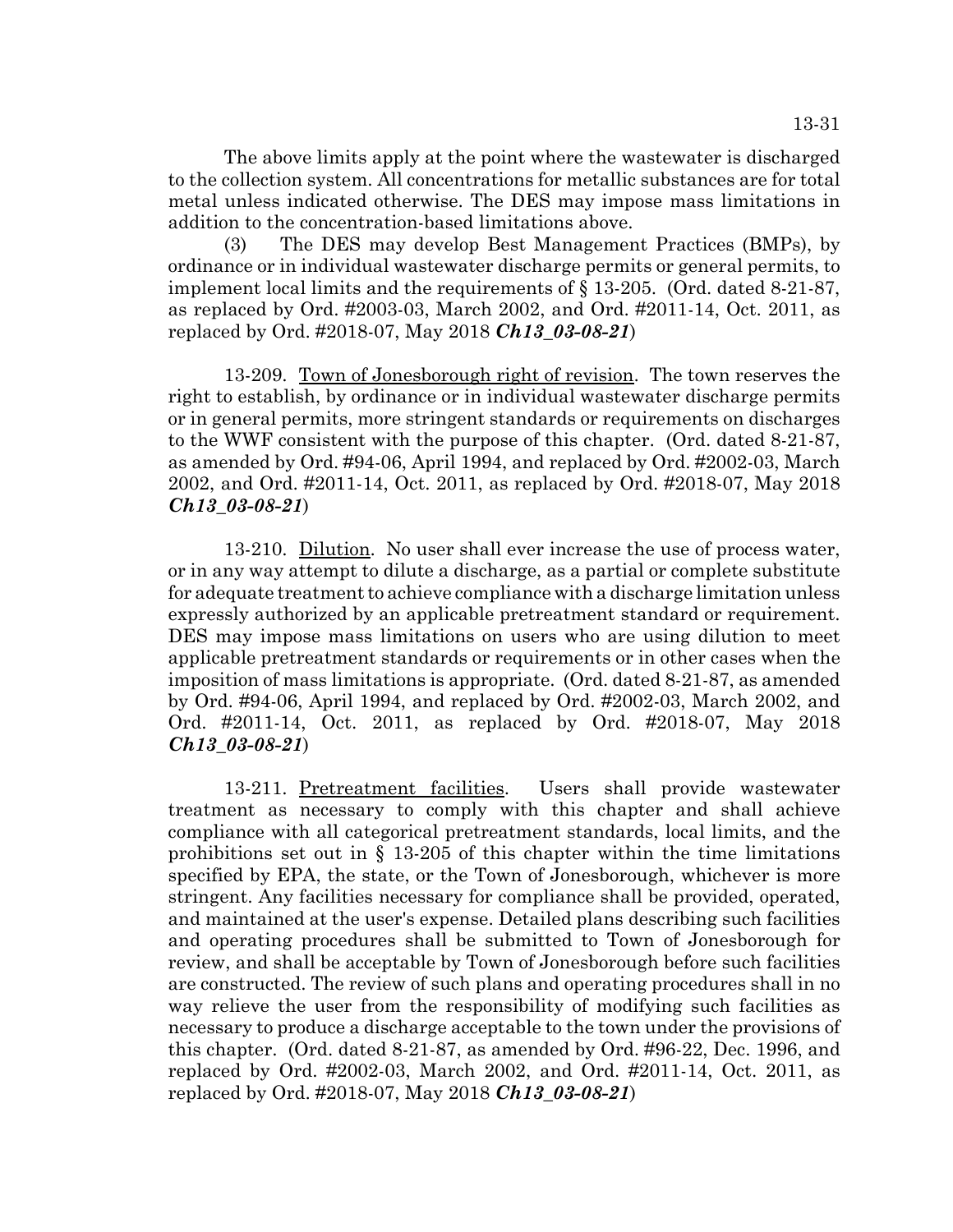13-212. Additional pretreatment measures. (1) Whenever deemed necessary, DES may require users to restrict their discharge during peak flow periods, designate that certain wastewater be discharged only into specific sewers, relocate and/or consolidate points of discharge, separate sewage wastestreams from industrial wastestreams, and such other conditions as may be necessary to protect the WWF and determine the user's compliance with the requirements of this chapter.

(2) The DES may require any person discharging into the WWF to install and maintain, on their property and at their expense, a suitable storage and flow-control facility to ensure equalization of flow. An individual wastewater discharge permit or a general permit may be issued solely for flow equalization.

(3) Grease, oil, and sand interceptors shall be provided when, in the opinion of DES, they are necessary for the proper handling of wastewater containing excessive amounts of grease and oil, or sand; except that such interceptors shall not be required for residential users. All interception units shall be of a type and capacity approved by the Town of Jonesborough, shall comply with the town's oil and grease management ordinance, and shall be so located to be easily accessible for cleaning and inspection. Such interceptors shall be inspected, cleaned, and repaired in accordance with the town's oil and grease management ordinance by the user at their expense.

(4) Users with the potential to discharge flammable substances may be required to install and maintain an approved combustible gas detection meter. (Ord. dated 8-21-87, as replaced by Ord. #2002-03, March 2002, and Ord. #2011-14, Oct. 2011, as replaced by Ord. #2018-07, May 2018 *Ch13\_03-08-21*)

13-213. Accidental discharge/slug discharge control plans. The DES shall evaluate whether each SlU needs an accidental discharge/slug discharge control plan or other action to control slug discharges. The DES may require any user to develop, submit for approval, and implement such a plan or take such other action that may be necessary to control slug discharges. Alternatively, the DES may develop such a plan for any user. An accidental discharge/slug discharge control plan shall address, at a minimum, the following:

(1) Description of discharge practices, including non-routine batch discharges;

(2) Description of stored chemicals;

(3) Procedures for immediately notifying the DES of any accidental or slug discharge, as required by § 13-236 of this chapter; and

(4) Procedures to prevent adverse impact from any accidental or slug discharge. Such procedures include, but are not limited to, inspection and maintenance of storage areas, handling and transfer of materials, loading and unloading operations, control of plant site runoff, worker training, building of containment structures or equipment, measures for containing toxic organic pollutants, including solvents, and/or measures and equipment for emergency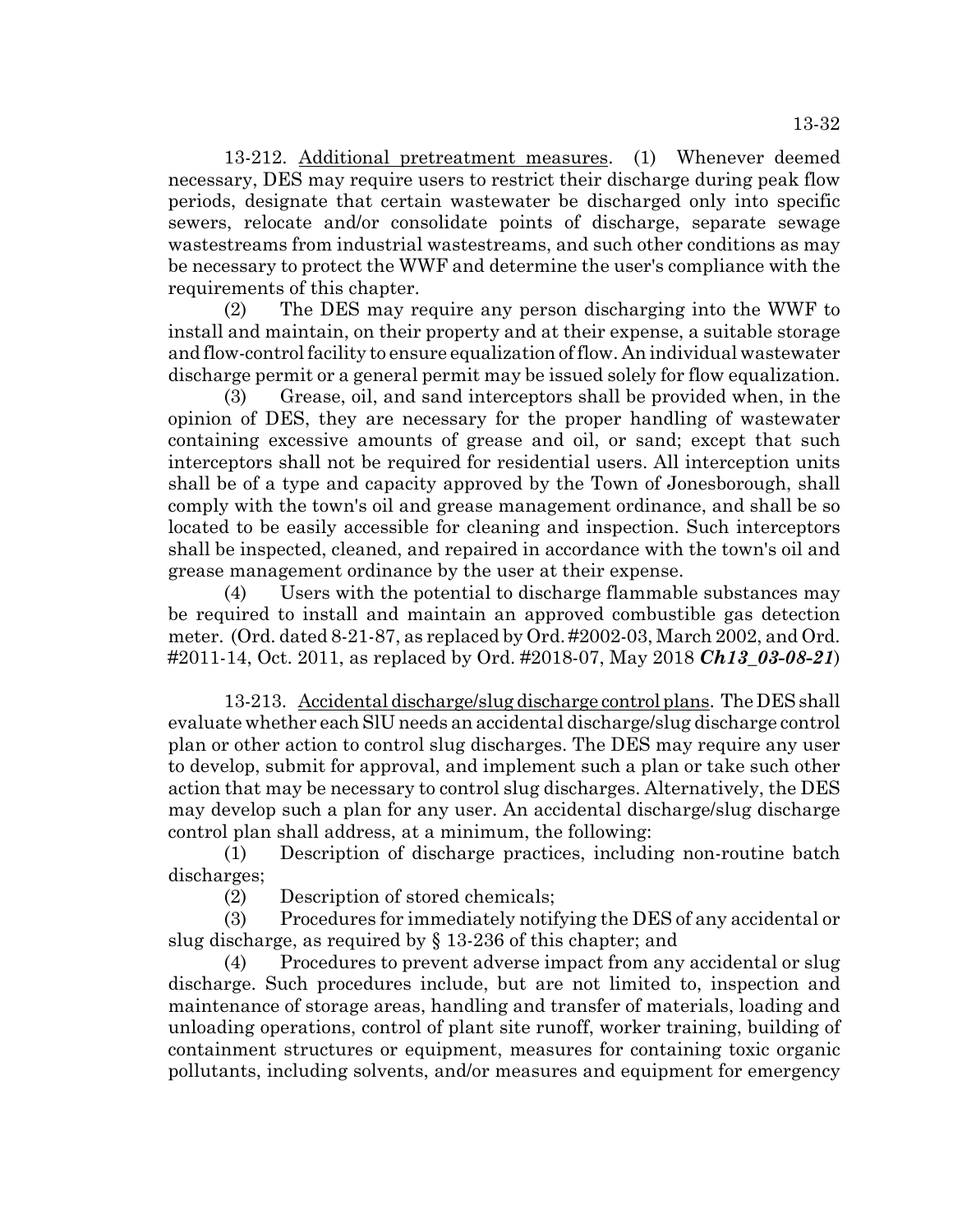response. (as added by Ord. #2011-14, Oct. 2011, as replaced by Ord. #2018-07, May 2018 *Ch13\_03-08-21*)

13-214. Hauled wastewater. (1) Septic tank waste may be introduced into the WWF only at locations designated by the DES, and at such times as are established by the DES. Such waste shall not violate § 13-205 through 13-210 of this chapter or any other requirements established by the town. The DES may require septic tank waste haulers to obtain individual wastewater discharge permits or general permits.

(2) If sewer needs to be hauled by the Town of Jonesborough in a pump and haul situation a request must be made to the town no less than forty-five (45) days prior to the service needed. The Town of Jonesborough will be responsible for requesting a pump and haul permit from TDEC. (as added by Ord. #2011-14, Oct. 2011, as replaced by Ord. #2018-07, May 2018 *Ch13\_03-08-21*)

13-215. Wastewater analysis. When requested by DES, a user must submit information on the nature and characteristics of its wastewater within fourteen (14) days of the request. The DES is authorized to prepare a form for this purpose and may periodically require users to update this information. (as added by Ord. #2011-14, Oct. 2011, as replaced by Ord. #2018-07, May 2018 *Ch13\_03-08-21*)

13-216. Individual wastewater discharge permit and general permit requirement. (1) No significant industrial user shall discharge wastewater into the WWF without first obtaining an individual wastewater discharge permit or a general permit from the Town of Jonesborough, except that a significant industrial user that has filed a timely application pursuant to § 13-217 of this chapter may continue to discharge for the time period specified therein.

(2) The DES may require other users to obtain individual wastewater discharge permits or general permits as necessary to carry out the purposes of this chapter.

(3) Any violation of the terms and conditions of an individual wastewater discharge permit or a general permit shall be deemed a violation of this chapter and subjects the wastewater discharge permittee to the sanctions set out in §§ 13-210 through 13-212 of this chapter. Obtaining an individual wastewater discharge permit or a general permit does not relieve a permittee of its obligation to comply with all federal and state pretreatment standards or requirements or with any other requirements of federal, state, and local law. (as added by Ord. #2011-14, Oct. 2011, as replaced by Ord. #2018-07, May 2018 *Ch13\_03-08-21*)

13-217. Individual wastewater discharge and general permitting: existing connections. Any user required to obtain an individual wastewater discharge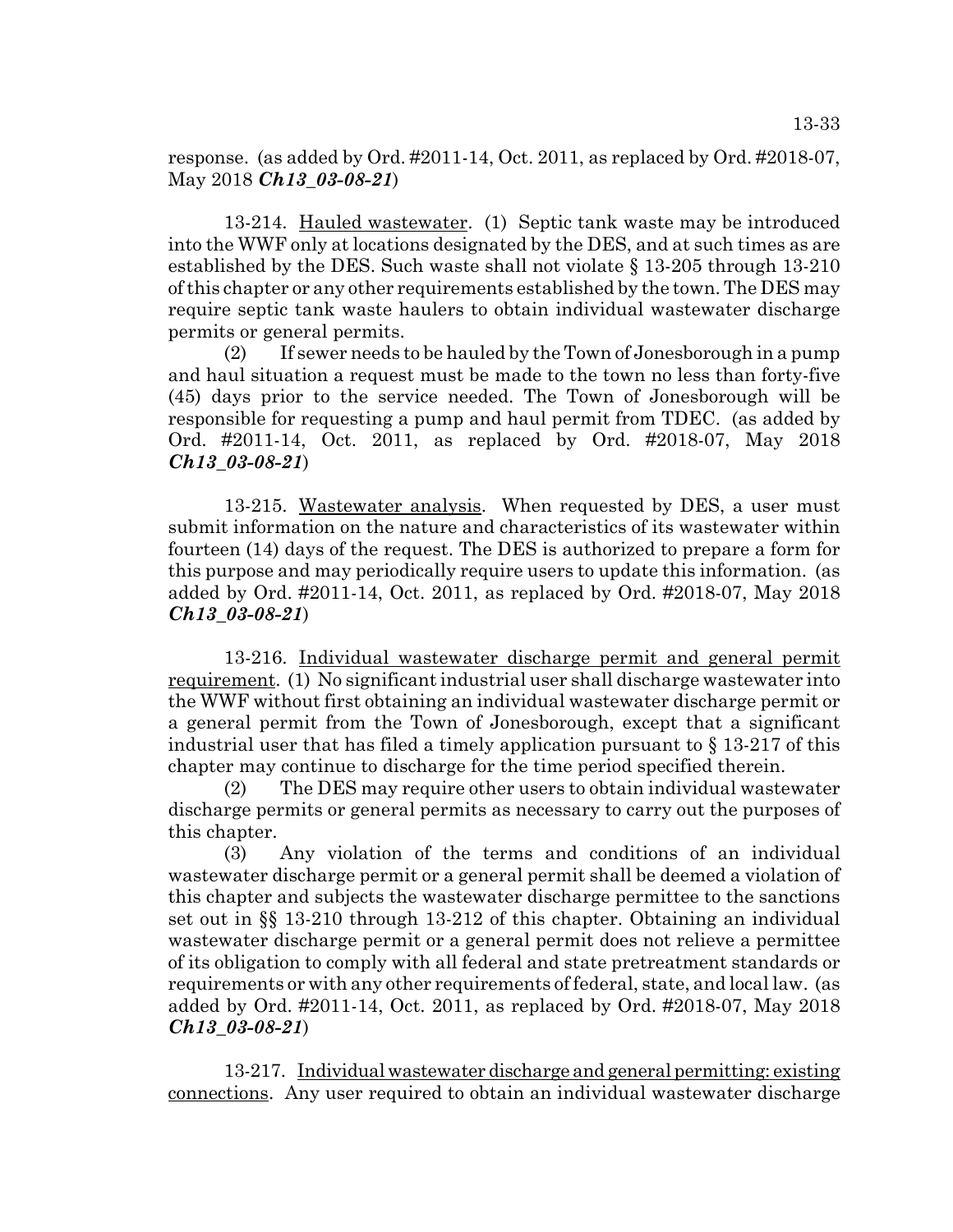permit or an effective date of this chapter and who wishes to continue such discharges in the future shall, within forty-five (45) days after said date, apply to the DES for an individual wastewater discharge permit or a general permit in accordance with § 13-219 of this chapter, and shall not cause or allow discharges to the WWF to continue after forty-five (45) days of the effective date of this chapter except in accordance with an individual wastewater discharge permit or a general permit issued by the DES. (as added by Ord. #2011-14, Oct. 2011, as replaced by Ord. #2018-07, May 2018 *Ch13\_03-08-21*)

13-218. Individual wastewater discharge and general permitting: new connections. Any user required to obtain an individual wastewater discharge permit or a general permit who proposes to begin or recommence discharging into the WWF must obtain such permit prior to the beginning or recommencing of such discharge. An application for this individual wastewater discharge permit or general permit, in accordance with § 13-219 of this chapter, must be filed at least forty-five (45) days prior to the date upon which any discharge will begin or recommence. (as added by Ord. #2011-14, Oct. 2011, as replaced by Ord. #2018-07, May 2018 *Ch13\_03-08-21*)

13-219. Individual wastewater discharge and general permit application contents. (1) All users required to obtain an individual wastewater discharge permit or a general permit must submit a permit application.

(2) Users that are eligible may request a general permit under § 13-220. The DES may require users to submit all or some of the following information as part of a permit application:

(a) Identifying information.

(i) The name and address of the facility, including the name of the operator and owner.

(ii) Contact information, description of activities, facilities, and plant production processes on the premises.

(b) Environmental permits. A list of any environmental control permits held by or for the facility.

(c) Description of operations.

(i) A brief description of the nature, average rate of production (including each product produced by type, amount, processes, and rate of production), and standard industrial classifications of the operation(s) carried out by such user. This description should include a schematic process diagram, which indicates points of discharge to the WWF from the regulated processes.

(ii) Types of wastes generated, and a list of all raw materials and chemicals used or stored at the facility which are, or could accidentally or intentionally be, discharged to the WWF.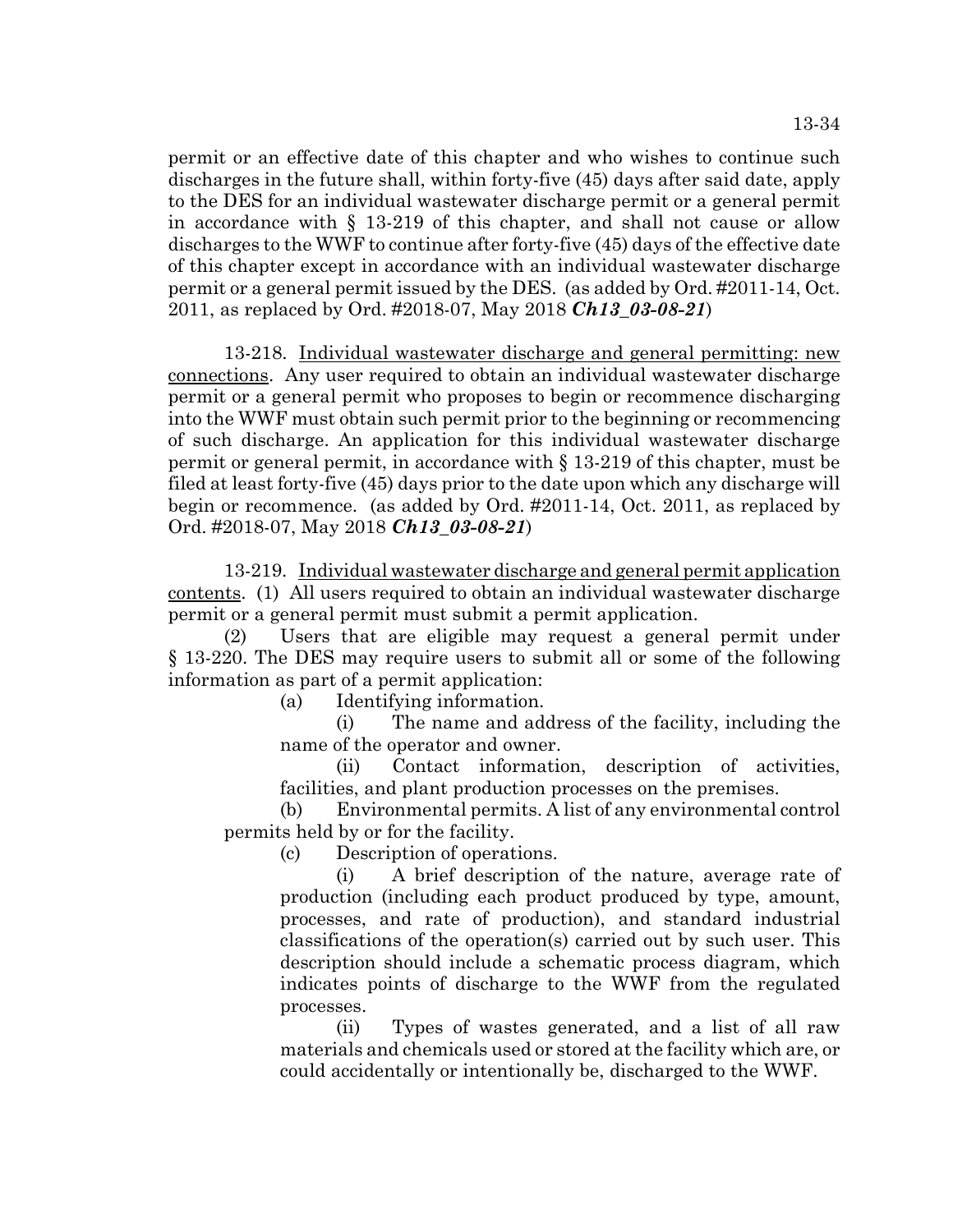(iii) Number and type of employees, hours of operation, and proposed or actual hours of operation.

(iv) Type and amount of raw materials processed (average and maximum per day).

(v) Site plans, floor plans, mechanical and plumbing plans, and details to show all sewers, floor drains, and appurtenances by size, location, and elevation, and all points of discharge.

(d) Time and duration of discharges.

(e) The location for monitoring all wastes covered by the permit.

(f) Flow measurement. Information showing the measured average daily and maximum daily flow, in gallons per day, to the WWF from regulated process streams and other streams, as necessary, to allow use of the combined wastestream formula set out in § 13-206(3) (Tennessee Rule 0400-40-14-.06(5)).

(g) Measurement of pollutants.

(i) The categorical pretreatment standards applicable to each regulated process and any new categorically regulated processes for existing sources.

(ii) The results of sampling and analysis identifying the nature and concentration, and/or mass, where required by the standard or by the DES, of regulated pollutants in the discharge from each regulated process.

(iii) Instantaneous, daily maximum, and long-term average concentrations, or mass, where required, shall be reported.

(iv) The sample shall be representative of daily operations and shall be analyzed in accordance with procedures set out in § 13-240 of this chapter. Where the standard requires compliance with a BMP or pollution prevention alternative, the user shall submit documentation as required by the DES or the applicable standards to determine compliance with the standard.

(v) Sampling must be performed in accordance with procedures set out in § 13-241 of this chapter.

(h) Any requests for a monitoring waiver (or a renewal of an approved monitoring waiver) for a pollutant neither present nor expected to be present in the discharge based on § 13-234(2), Tennessee Rule  $0400-40-14-.12(5)(b)$ .

(i) Any request to be covered by a general permit based on § 13-220.

(j) Any other information as may be deemed necessary by the DES to evaluate the permit application.

(k) Incomplete or inaccurate applications will not be processed and will be returned to the user for revision. (as added by Ord. #2011-14, Oct. 2011, as replaced by Ord. #2018-07, May 2018 *Ch13\_03-08-21*)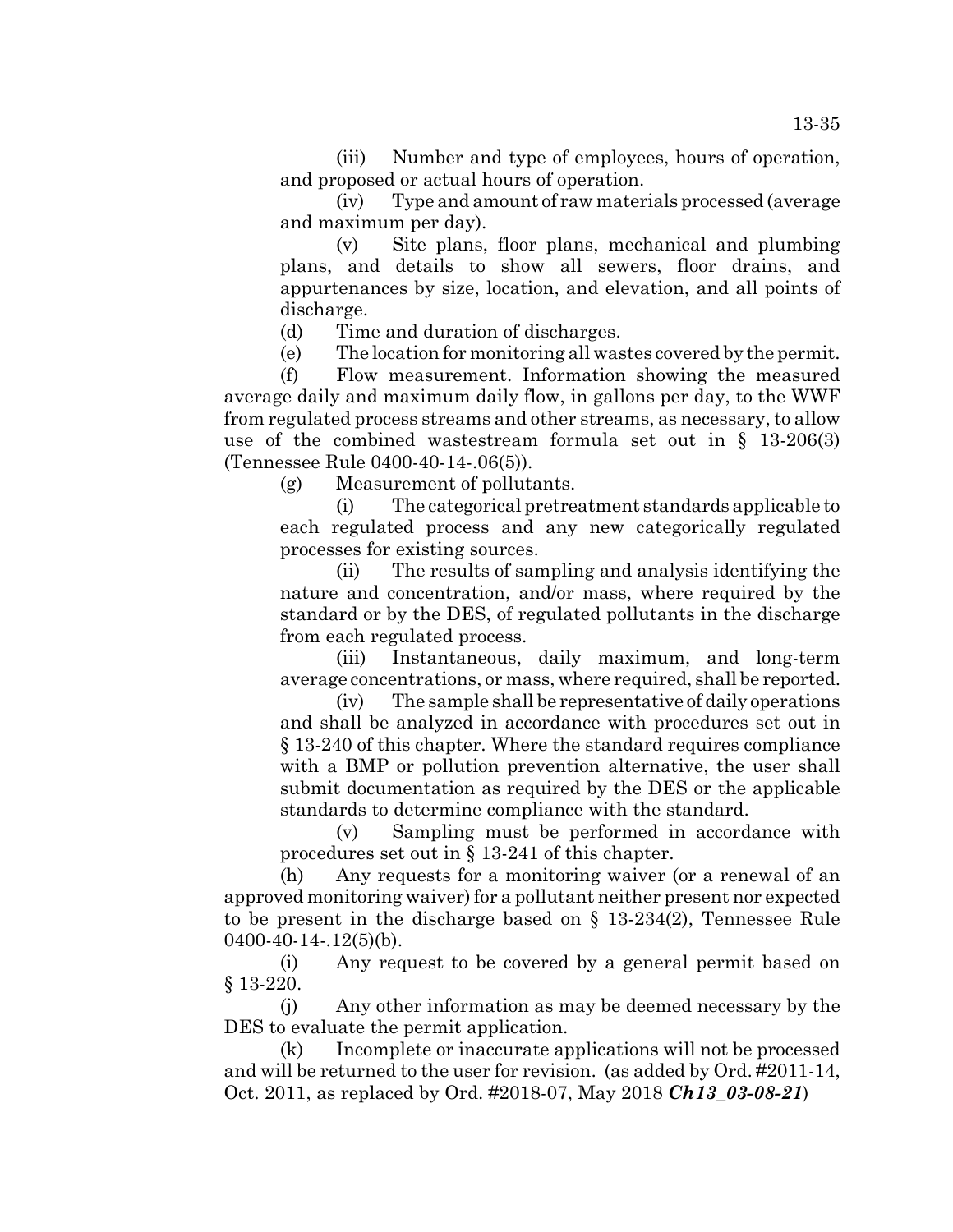13-36

13-220. Wastewater discharge permitting: general permits. (1) At the discretion of the DES, the DES may use general permits to control SIU discharges to the WWF if the following conditions are met. All facilities to be covered by a general permit must:

(a) Involve the same or substantially similar types of operations;

(b) Discharge the same types of wastes;

(c) Require the same effluent limitations;

(d) Require the same or similar monitoring; and

(e) In the opinion of the DES, are more appropriately controlled under a general permit than under individual wastewater discharge

permits. (2) To be covered by the general permit, the SIU must file a written request for coverage that identifies its contact information, production processes, the types of wastes generated, the location for monitoring all wastes covered by the general permit, any requests in accordance with  $\S 13-234(2)$  for a monitoring waiver for a pollutant neither present nor expected to be present in the discharge, and any other information the WWF deems appropriate. A monitoring waiver for a pollutant neither present nor expected to be present in the discharge is not effective in the general permit until after the DES has provided written notice to the SIU that such a waiver request has been granted in accordance with § 13-234(2).

(3) The DES will retain a copy of the general permit, documentation to support the WWF's determination that a specific SIU meets the criteria in  $\S 13-220(1)(a)$  to (e) and applicable state regulations, and a copy of the user's written request for coverage for three (3) years after the expiration of the general permit.

(4) They may not control an SIU through a general permit where the facility is subject to production-based categorical pretreatment standards or categorical pretreatment standards expressed as mass of pollutant discharged per day or for IUs whose limits are based on the combined wastestream formula  $($   $($   $\{$  13-206(3)) or net/gross calculations ( $\{$  13-206(4)). (as added by Ord. #2011-14, Oct. 2011, as replaced by Ord. #2018-07, May 2018 *Ch13\_03-08-21*)

13-221. Application signatories and certifications. (1) All wastewater discharge permit applications, user reports and certification statements must be signed by an authorized representative of the user and contain the certification statement in § 13-244(1).

(2) If the designation of an authorized representative is no longer accurate because a different individual or position has responsibility for the overall operation of the facility or overall responsibility for environmental matters for the company, a new written authorization satisfying the requirements of this section must be submitted to the DES prior to or together with any reports to be signed by an authorized representative.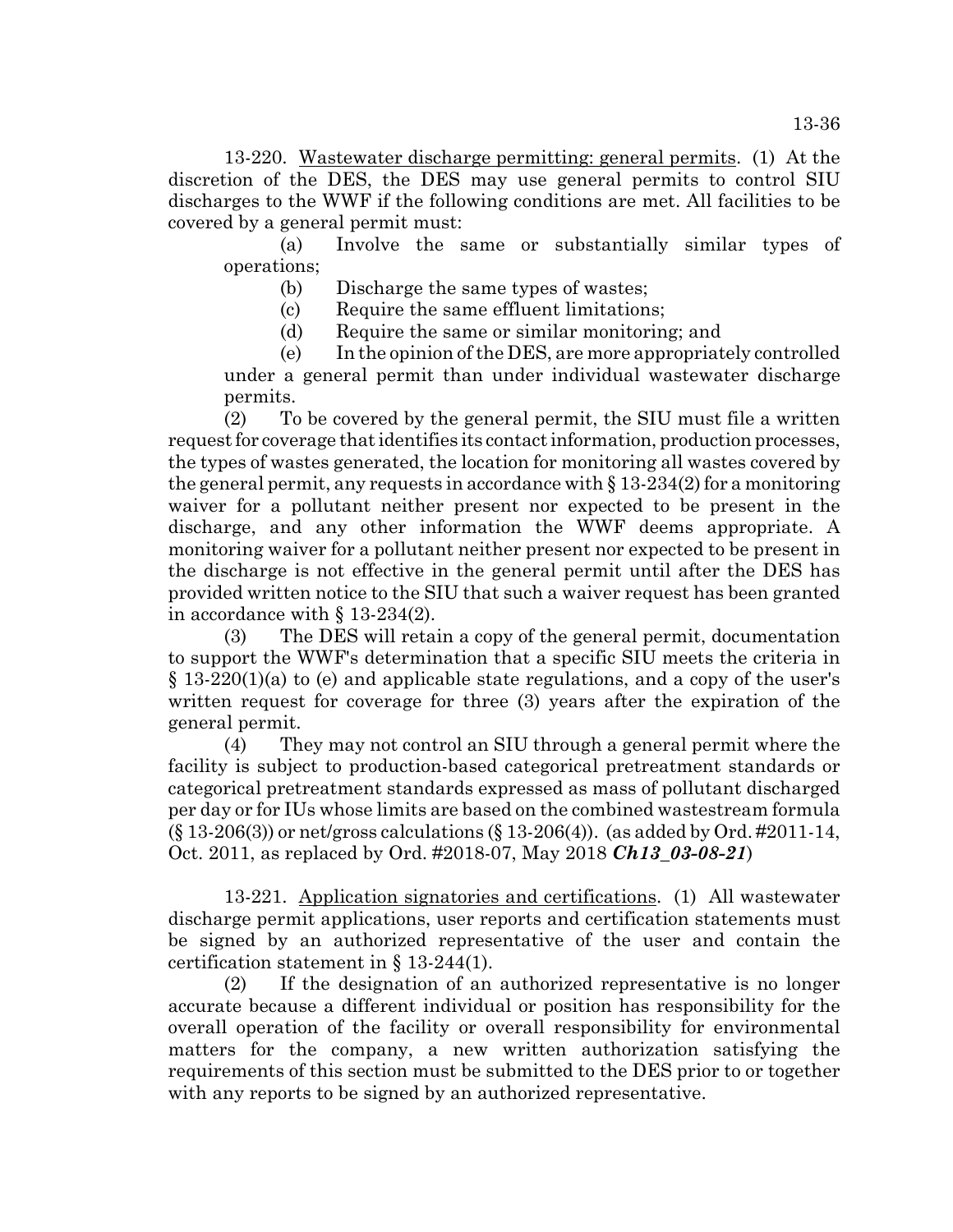(3) A facility determined to be a non-significant categorical industrial user by the DES pursuant to  $\S$  13-203(33)(c) must annually submit the signed certification statement in  $\S 13-244(2)$ . (as added by Ord. #2011-14, Oct. 2011, as replaced by Ord. #2018-07, May 2018 *Ch13\_03-08-21*)

13-222. Individual wastewater discharge and general permit decisions. The DES will evaluate the data furnished by the user and may require additional information. Within forty-five (45) days of receipt of a complete permit application, the DES will determine whether to issue an individual wastewater discharge permit or a general permit. The DES may deny any application for an individual wastewater discharge permit or a general permit. (as added by Ord. #2011-14, Oct. 2011, as replaced by Ord. #2018-07, May 2018 *Ch13\_03-08-21*)

13-223. Individual wastewater discharge and general permit duration. An individual wastewater discharge permit or a general permit shall be issued for a specified time period, not to exceed five (5) years from the effective date of the permit. An individual wastewater discharge permit or a general permit may be issued for a period less than five (5) years, at the discretion of the DES. Each individual wastewater discharge permit or a general permit will indicate a specific date upon which it will expire. (as added by Ord. #2011-14, Oct. 2011, as replaced by Ord. #2018-07, May 2018 *Ch13\_03-08-21*)

13-224. Individual wastewater discharge permit and general permit contents. An individual wastewater discharge permit or a general permit shall include such conditions as are deemed reasonably necessary by the DES to prevent pass through or interference, protect the quality of the water body receiving the treatment plant's effluent, protect worker health and safety, facilitate sludge management and disposal, and protect against damage to the WWF.

(1) Individual wastewater discharge permits and general permits must contain:

(a) A statement that indicates the wastewater discharge permit issuance date, expiration date and effective date;

(b) A statement that the wastewater discharge permit is nontransferable without prior notification to the town in accordance with § 13-227 of this chapter, and provisions for furnishing the new owner or operator with a copy of the existing wastewater discharge permit;

(c) Effluent limits, including best management practices, based on applicable pretreatment standards;

(d) Self monitoring, sampling, reporting, notification, and record-keeping requirements. These requirements shall include an identification of pollutants or best management practice to be monitored,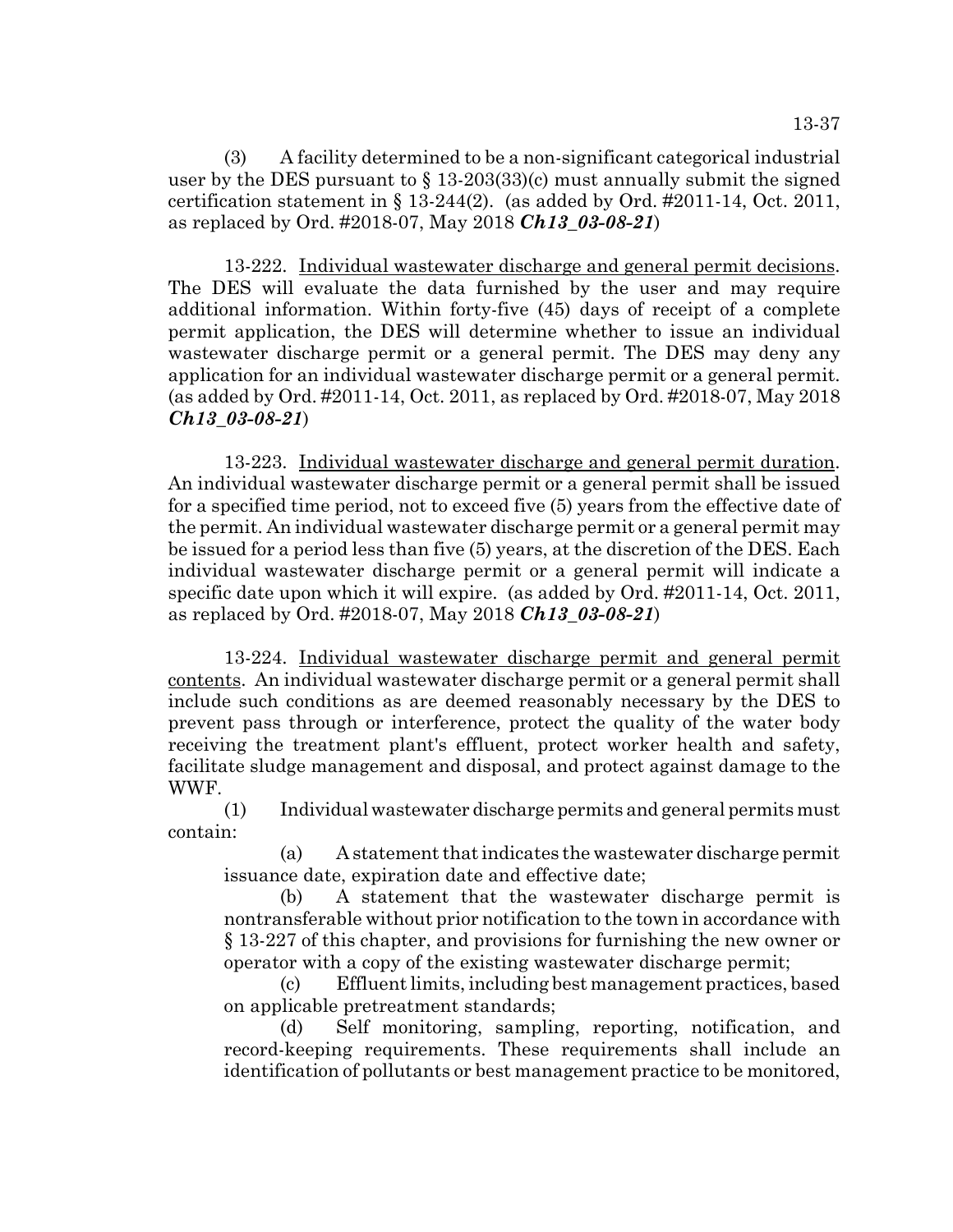sampling location, sampling frequency, and sample type based on federal, state, and local law.

(e) The process for seeking a waiver from monitoring for a pollutant neither present nor expected to be present in the discharge in accordance with § 13-234(2).

(f) A statement of applicable civil and criminal penalties for violation of pretreatment standards and requirements, and any applicable compliance schedule. Such schedule may not extend the time for compliance beyond that required by applicable federal, state, or local law.

(g) Requirements to control slug discharge, if determined by the director of environmental services to be necessary.

(h) Any grant of the monitoring waiver by the DES  $(\S 13-234(2))$ must be included as a condition in the user's permit or other control mechanism.

(2) Individual wastewater discharge permits or general permits may contain, but need not be limited to, the following conditions:

(a) Limits on the average and/or maximum rate of discharge, time of discharge, and/or requirements for flow regulation and equalization;

(b) Requirements for the installation of pretreatment technology, pollution control, or construction of appropriate containment devices, designed to reduce, eliminate, or prevent the introduction of pollutants into the treatment works;

(c) Requirements for the development and implementation of spill control plans or other special conditions including management practices necessary to adequately prevent accidental, unanticipated, or non-routine discharges;

(d) Development and implementation of waste minimization plans to reduce the amount of pollutants discharged to the WWF;

(e) The unit charge or schedule of user charges and fees for the management of the wastewater discharged to the WWF;

(f) Requirements for installation and maintenance of inspection and sampling facilities and equipment, including flow measurement devices;

(g) A statement that compliance with the individual wastewater discharge permit or the general permit does not relieve the permittee of responsibility for compliance with all applicable federal and state pretreatment standards, including those which become effective during the term of the individual wastewater discharge permit or the general permit; and

(h) Other conditions as deemed appropriate by the DES to ensure compliance with this chapter, and state and federal laws, rules,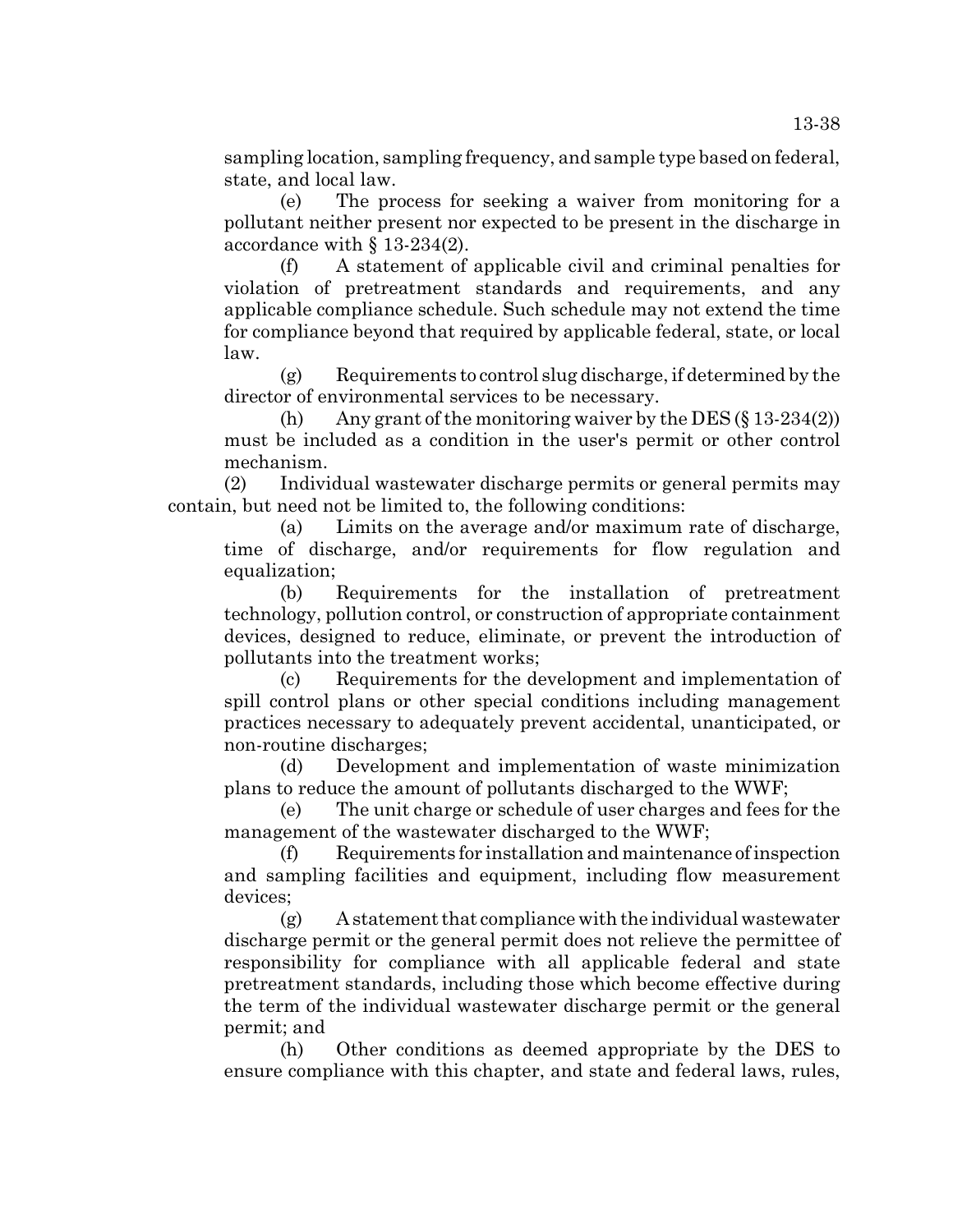and regulations. (as added by Ord. #2011-14, Oct. 2011, as replaced by Ord. #2018-07, May 2018 *Ch13\_03-08-21*)

13-225. Permit issuance process. (1) Public notification. All records pertaining to industrial user permits are public record and can be reviewed at the office of the DES. The only items that may be restricted are anything pertaining to trade secrets or to a proprietary process. If someone wishes to review permits, a request must be submitted in writing and an appointment made with the DES.

(2) Permit appeals. The DES shall provide public notice of the issuance of an individual wastewater discharge permit or a general permit. Any person, including the user, may petition the DES to reconsider the terms of an individual wastewater discharge permit or a general permit within thirty (30) days of notice of its issuance.

(a) Failure to submit a timely petition for review shall be deemed to be a waiver of the administrative appeal.

(b) In its petition, the appealing party must indicate the individual wastewater discharge permit or a general permit provisions objected to, the reasons for this objection, and the alternative condition, if any, it seeks to place in the individual wastewater discharge permit or a general permit.

(c) The effectiveness of the individual wastewater discharge permit or a general permit shall not be stayed pending the appeal.

(d) If the DES fails to act within thirty (30) days, a request for reconsideration shall be deemed to be denied. Decisions not to reconsider an individual wastewater discharge permit or a general permit, not to issue an individual wastewater discharge permit or a general permit, or not to modify an individual wastewater discharge permit or a general permit shall be considered final administrative actions for purposes of judicial review.

(e) Aggrieved parties seeking judicial review of the final administrative individual wastewater discharge permit or general permit decision must do so by filing a complaint with the appropriate legal authorities for proper jurisdiction within the State of Tennessee Statute of Limitations. (as added by Ord. #2011-14, Oct. 2011, as replaced by Ord. #2018-07, May 2018 *Ch13\_03-08-21*)

13-226. Permit modification. (1) The DES may modify an individual wastewater discharge permit for good cause, including, but not limited to, the following reasons:

(a) To incorporate any new or revised federal, state, or local pretreatment standards or requirements;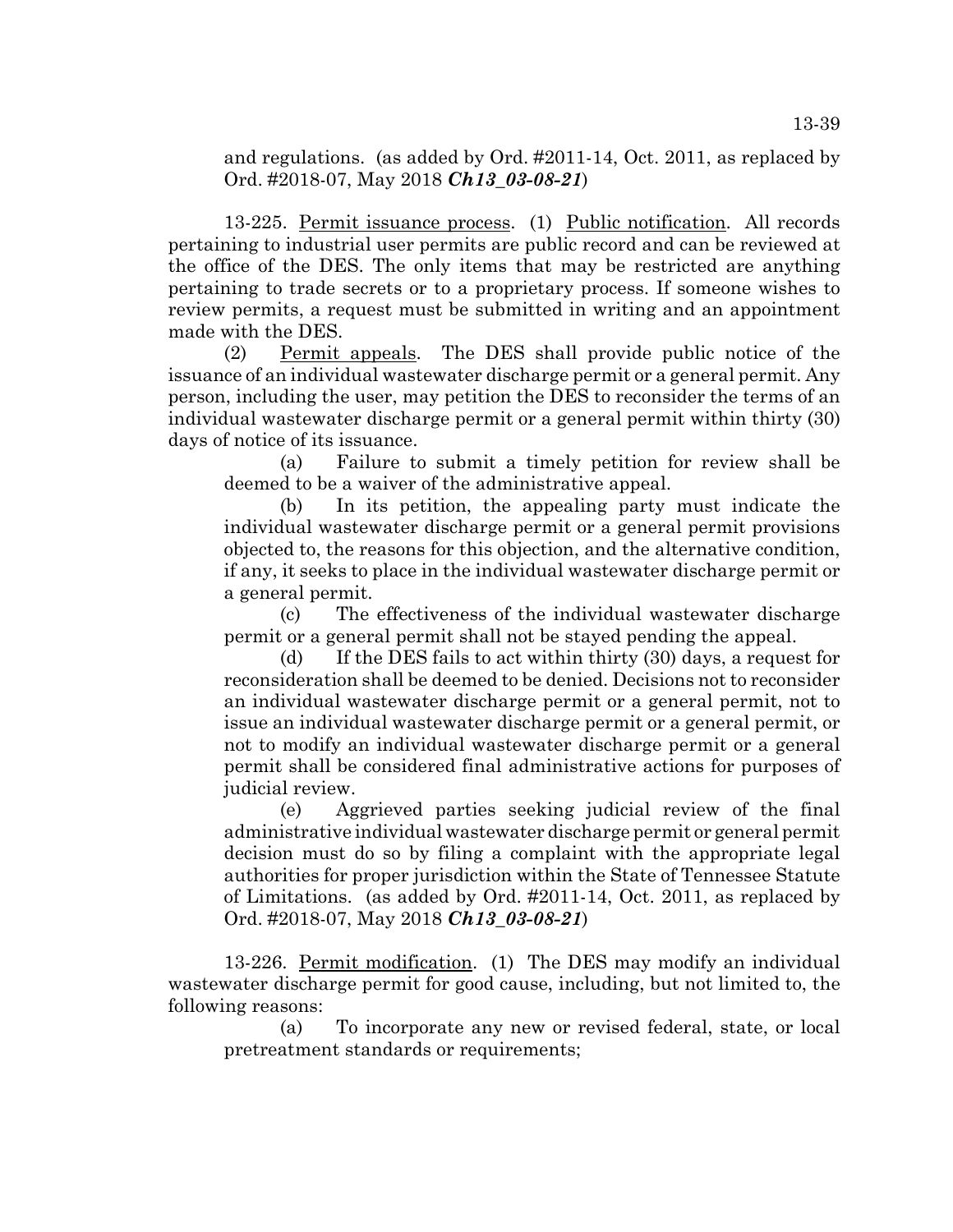(b) To address significant alterations or additions to the user's operation, processes, or wastewater volume or character since the time of the individual wastewater discharge permit issuance;

(c) A change in the WWF that requires either a temporary or permanent reduction or elimination of the authorized discharge;

(d) Information indicating that the permitted discharge poses a threat to the town's WWF, town personnel, or the receiving waters;

(e) Violation of any terms or conditions of the individual wastewater discharge permit;

(f) Misrepresentations or failure to fully disclose all relevant facts in the wastewater discharge permit application or in any required reporting;

(g) Revision of or a grant of variance from categorical pretreatment standards pursuant to Tennessee Rule 0400-40-14-.13;

(h) To correct typographical or other errors in the individual wastewater discharge permit; or

(i) To reflect a transfer of the facility ownership or operation to a new owner or operator where requested in accordance with § 13-227.

(2) The DES may modify a general permit for good cause, including, but not limited to, the following reasons:

(a) To incorporate any new or revised federal, state, or local pretreatment standards or requirements;

(b) A change in the WWF that requires either a temporary or permanent reduction or elimination of the authorized discharge;

(c) To correct typographical or other errors in the individual wastewater discharge permit; or

(d) To reflect a transfer of the facility ownership or operation to a new owner or operator where requested in accordance with § 13-227. (as added by Ord. #2011-14, Oct. 2011, as replaced by Ord. #2018-07, May 2018 *Ch13\_03-08-21*)

13-227. Individual wastewater discharge permit and general permit transfer. Individual wastewater discharge permits or coverage under general permits may be transferred to a new owner or operator only if the permittee gives at least forty-five (45) days advance notice to the DES and the DES approves the individual wastewater discharge permit or the general permit coverage transfer. The notice to the DES must include a written certification by the new owner or operator which:

(1) States that the new owner and/or operator has no immediate intent to change the facility's operations and processes;

(2) Identifies the specific date on which the transfer is to occur; and

(3) Acknowledges full responsibility for complying with the existing individual wastewater discharge permit or general permit.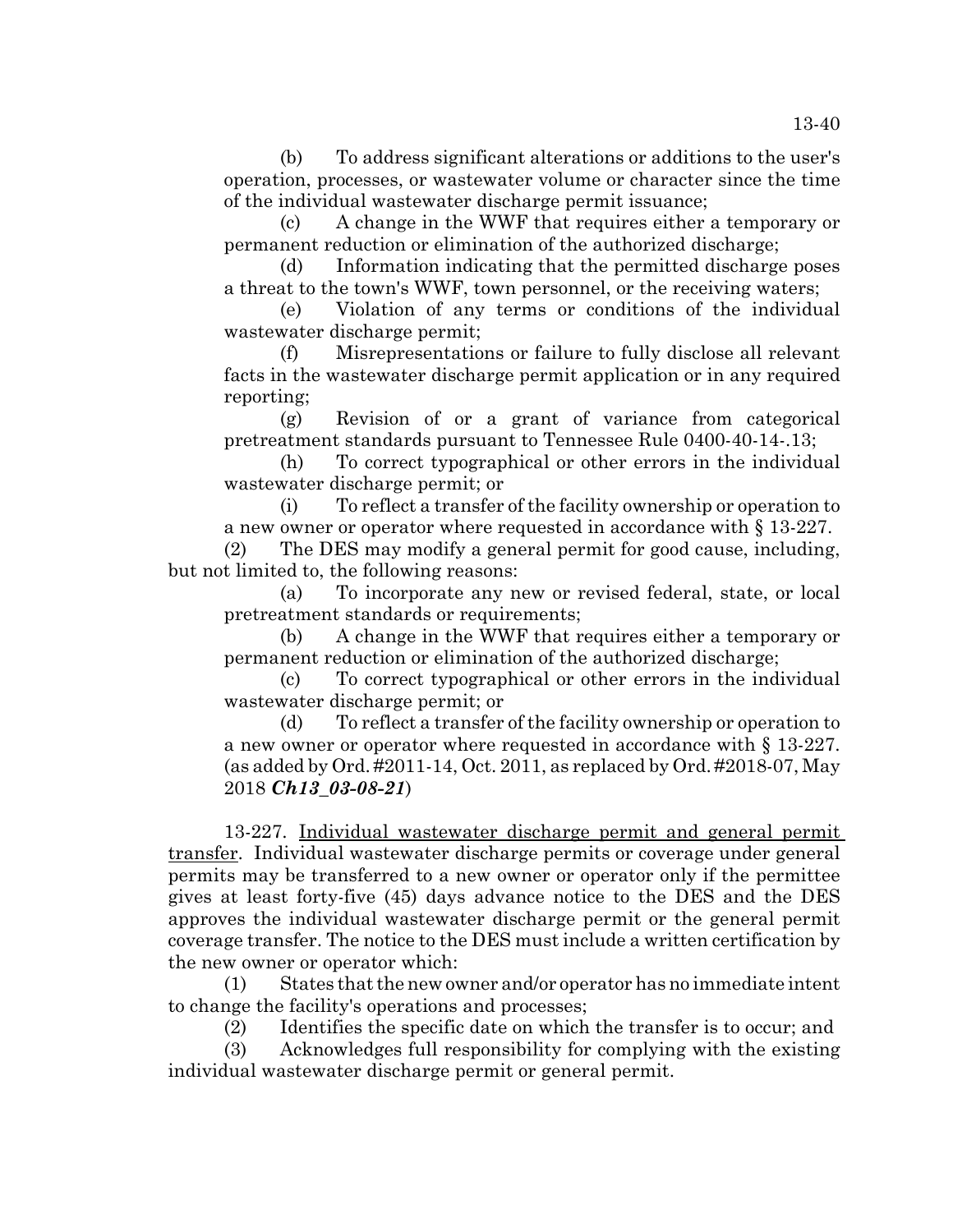Failure to provide advance notice of a transfer renders the individual wastewater discharge permit or coverage under the general permit void as of the date of facility transfer. (as added by Ord. #2011-14, Oct. 2011, as replaced by Ord. #2018-07, May 2018 *Ch13\_03-08-21*)

13-228. Individual wastewater discharge permit and general permit revocation. The DES may revoke an individual wastewater discharge permit or coverage under a general permit for good cause, including, but not limited to, the following reasons:

(1) Failure to notify the DES of significant changes to the wastewater prior to the changed discharge;

(2) Failure to provide prior notification to the DES of changed conditions pursuant to  $\S$  13-235 of this chapter;

(3) Misrepresentation or failure to fully disclose all relevant facts in the wastewater discharge permit application;

(4) Falsifying self-monitoring reports and certification statements;

(5) Tampering with monitoring equipment;

(6) Refusing to allow the DES timely access to the facility premises and records;

(7) Failure to meet effluent limitations;

(8) Failure to pay fines;

(9) Failure to pay sewer charges;

(10) Failure to meet compliance schedules;

(11) Failure to complete a wastewater survey or the wastewater discharge permit application;

(12) Failure to provide advance notice of the transfer of business ownership of a permitted facility; or

(13) Violation of any pretreatment standard or requirement, or any terms of the wastewater discharge permit or the general permit or this chapter.

Individual wastewater discharge permits or coverage under general permits shall be voidable upon cessation of operations or transfer of business ownership. All individual wastewater discharge permits or general permits issued to a user are void upon the issuance of a new individual wastewater discharge permit or a general permit to that user. (as added by Ord. #2011-14, Oct. 2011, as replaced by Ord. #2018-07, May 2018 *Ch13\_03-08-21*)

13-229. Individual wastewater discharge permit and general permit reissuance. A user with an expiring individual wastewater discharge permit or general permit shall apply for individual wastewater discharge permit or general permit reissuance by submitting a complete permit application, in accordance with this chapter, a minimum of ninety (90) days prior to the expiration of the user's existing individual wastewater discharge permit or general permit. (as added by Ord. #2011-14, Oct. 2011, as replaced by Ord. #2018-07, May 2018 *Ch13\_03-08-21*)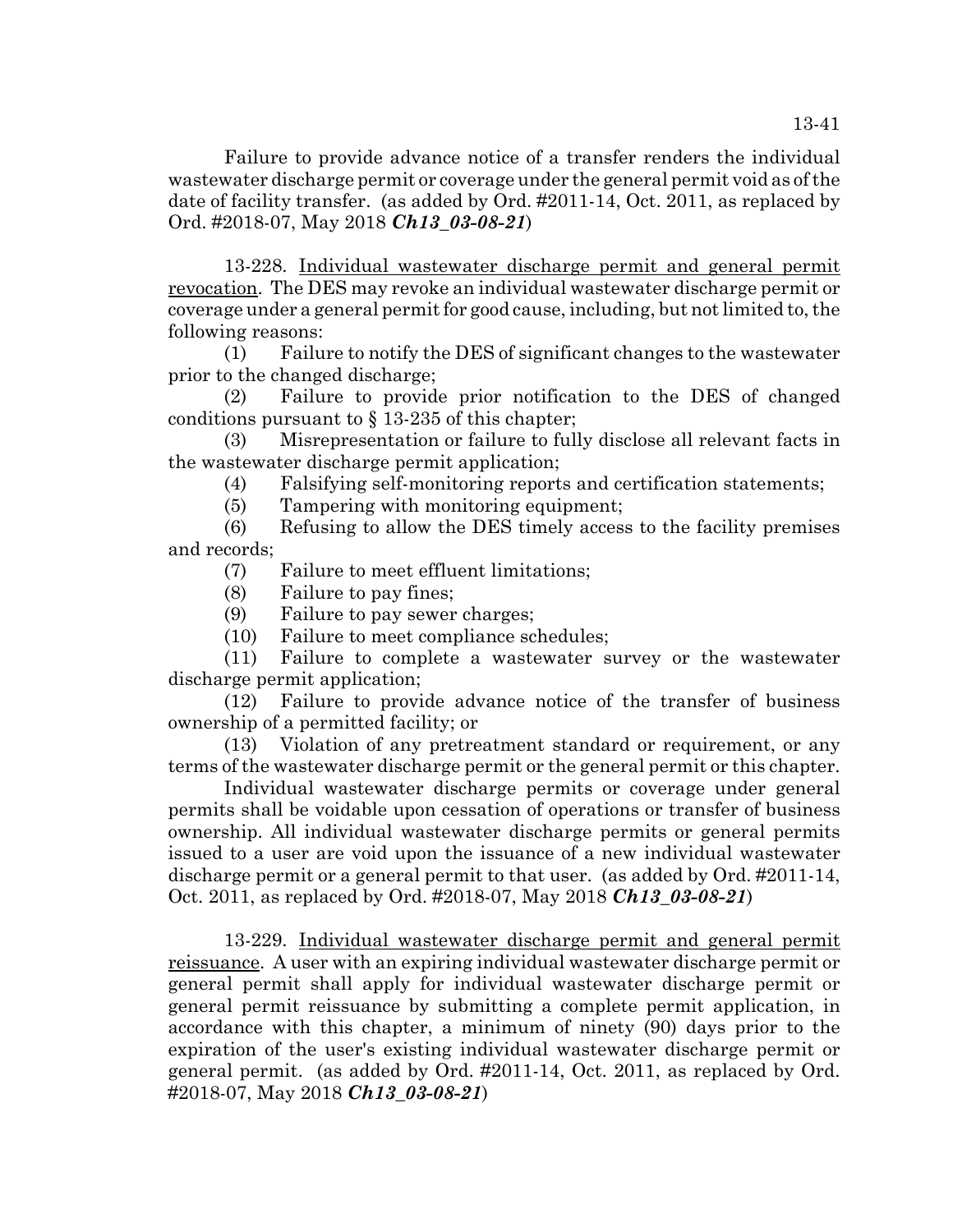13-230. Regulation of waste received from other jurisdictions. (1) If another municipality, or user located within another municipality, contributes wastewater to the WWF, the DES shall enter into an inter-municipal agreement with the contributing municipality.

(2) Prior to entering into an agreement required by subsection (1) above, the DES shall request the following information from the contributing municipality:

(a) A description of the quality and volume of wastewater discharged to the WWF by the contributing municipality;

(b) An inventory of all users located within the contributing municipality that are discharging to the WWF; and

(c) Such other information as the DES may deem necessary.

(3) An inter-municipal agreement, as required by subsection (1) above shall contain the following conditions:

(a) A requirement for the contributing municipality to adopt a sewer use ordinance which is at least as stringent as this chapter and local limits, including required Baseline Monitoring Reports (BMRs), which are at least as stringent as those set out in  $\S 13-208$  of this chapter. The requirement shall specify that such ordinance and limits must be revised as necessary to reflect changes made to the town's ordinance or local limits;

(b) A requirement for the contributing municipality to submit a revised user inventory on at least an annual basis;

(c) A provision specifying which pretreatment implementation activities, including individual wastewater discharge permit or general permit issuance, inspection and sampling, and enforcement, will be conducted by the contributing municipality; which of these activities will be conducted by the DES; and which of these activities will be conducted jointly by the contributing municipality and the DES;

(d) A requirement for the contributing municipality to provide the DES with access to all information that the contributing municipality obtains as part of its pretreatment activities;

(e) Limits on the nature, quality, and volume of the contributing municipality's wastewater at the point where it discharges to the WWF;

(f) Requirements for monitoring the contributing municipality's discharge;

(g) A provision ensuring the DES access to the facilities of users located within the contributing municipality's jurisdictional boundaries for the purpose of inspection, sampling, and any other duties deemed necessary by the DES; and

(h) A provision specifying remedies available for breach of the terms of the inter-municipal agreement. (as added by Ord. #2011-14, Oct. 2011, as replaced by Ord. #2018-07, May 2018 *Ch13\_03-08-21*)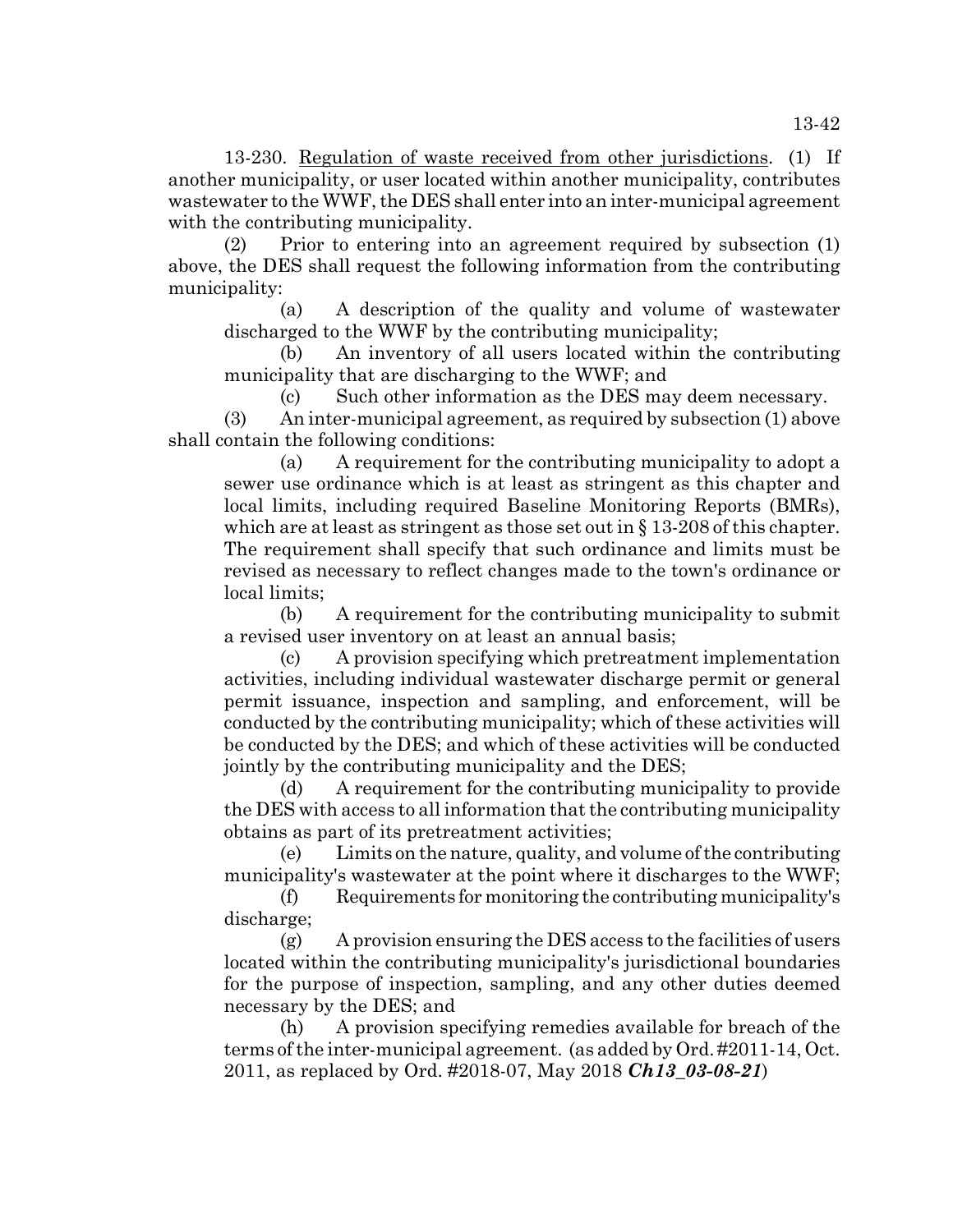13-231. Baseline monitoring reports. (1) Within either one hundred eighty (180) days after the effective date of a categorical pretreatment standard, or the final administrative decision on a category determination under Tennessee Rule 0400-40-14-.06(1)(d), whichever is later, existing categorical industrial users currently discharging to or scheduled to discharge to the WWF shall submit to the DES a report which contains the information listed in subsection (2) below. At least ninety (90) days prior to commencement of their discharge, new sources, and sources that become categorical industrial users subsequent to the promulgation of an applicable categorical standard, shall submit to the DES a report which contains the information listed in subsection (2) below. A new source shall report the method of pretreatment it intends to use to meet applicable categorical standards. A new source also shall give estimates of its anticipated flow and quantity of pollutants to be discharged.

(2) Users described above shall submit the information set forth below.

(a) All information required in  $\S$   $13-219(1)(a)(i)$ ,  $13-219(1)(b)$ , 13-219(1)(c)(i), and 13-219(1)(f).

(b) Measurement of pollutants.

(i) The user shall provide the information required in  $§ 13-219(1)(g)(i)$  through (iv).

(ii) The user shall take a minimum of one (1) representative sample to compile that data necessary to comply with the requirements of this section.

(iii) Samples should be taken immediately downstream from pretreatment facilities if such exist or immediately downstream from the regulated process if no pretreatment exists. If other wastewaters are mixed with the regulated wastewater prior to pretreatment the user should measure the flows and concentrations necessary to allow use of the combined wastestream formula in Tennessee Rule 0400-40-14-.06(5) to evaluate compliance with the pretreatment standards. Where an alternate concentration or mass limit has been calculated in accordance with Tennessee Rule 400-40-14-.06(5) this adjusted limit along with supporting data shall be submitted to the control authority;

(iv) Sampling and analysis shall be performed in. accordance with § 13-240;

(v) The DES may allow the submission of a baseline report which utilizes only historical data so long as the data provides information sufficient to determine the need for industrial pretreatment measures; and

(vi) The baseline report shall indicate the time, date and place of sampling and methods of analysis, and shall certify that such sampling and analysis is representative of normal work cycles and expected pollutant discharges to the WWF.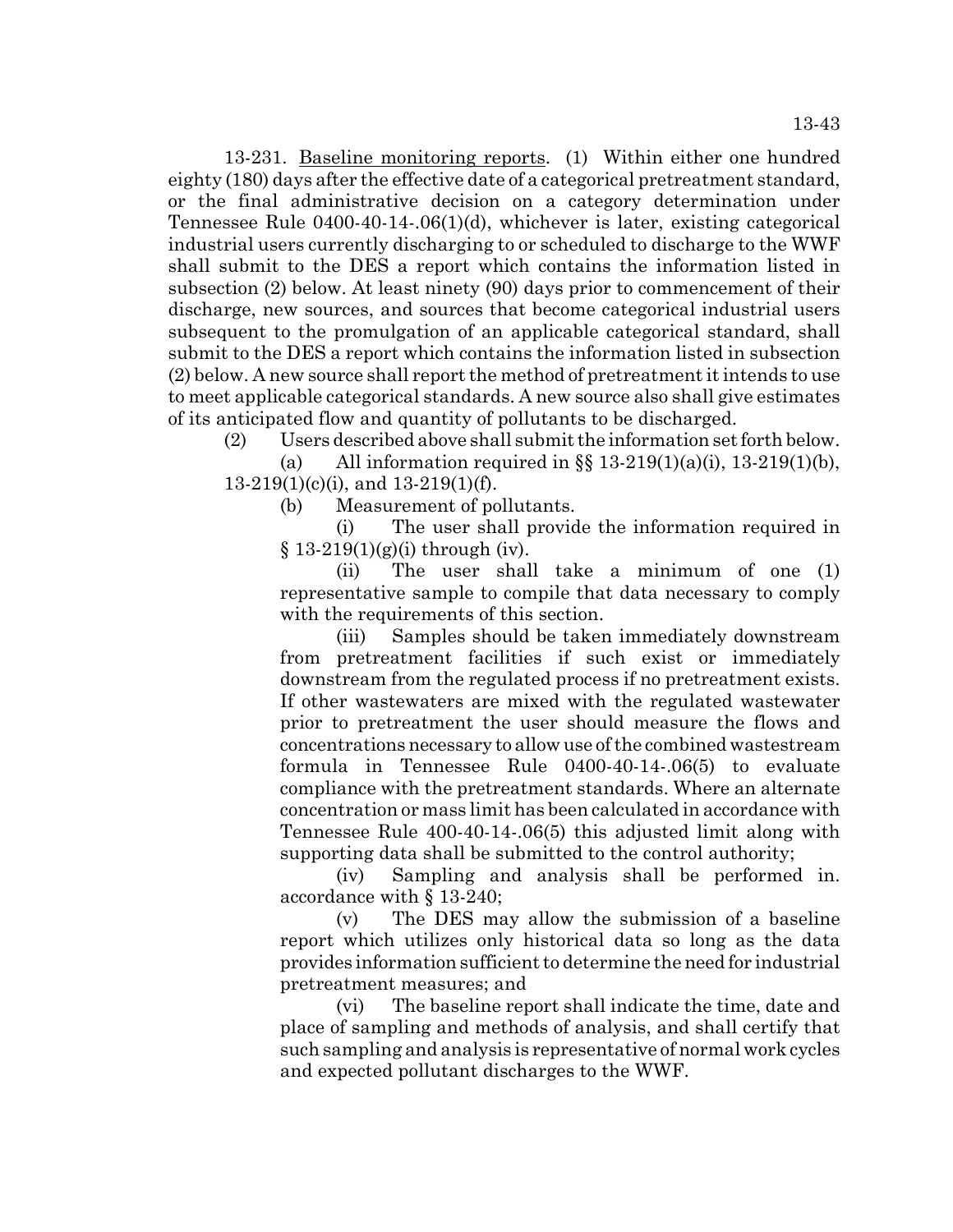(c) Compliance certification. A statement, reviewed by the user's authorized representative as defined in § 13-203(3) and certified by a qualified professional, indicating whether pretreatment standards are being met on a consistent basis, and, if not, whether additional Operation and Maintenance (O&M) and/or additional pretreatment is required to meet the pretreatment standards and requirements.

(d) Compliance schedule. If additional pretreatment and/or O&M will be required to meet the pretreatment standards, the shortest schedule by which the user will provide such additional pretreatment and/or O&M must be provided. The completion date in this schedule shall not be later than the compliance date established for the applicable pretreatment standard. A compliance schedule pursuant to this section must meet the requirements set out in § 13-232 of this chapter.

(e) Signature and report certification. All baseline monitoring reports must be certified in accordance with this chapter and signed by an authorized representative as defined in § 13-203(3). (as added by Ord. #2011-14, Oct. 2011, as replaced by Ord. #2018-07, May 2018 *Ch13\_03-08-21*)

13-232. Compliance schedule progress reports. The following conditions shall apply to the compliance schedule required by  $\S 13-231(2)(d)$  of this chapter:

(1) The schedule shall contain progress increments in the form of dates for the commencement and completion of major events leading to the construction and operation of additional pretreatment required for the user to meet the applicable pretreatment standards (such events include, but are not limited to, hiring an engineer, completing preliminary and final plans, executing contracts for major components, commencing and completing construction, and beginning and conducting routine operation);

(2) No increment referred to above shall exceed nine (9) months;

(3) The user shall submit a progress report to the DES no later than fourteen (14) days following each date in the schedule and the final date of compliance including, as a minimum, whether or not it complied with the increment of progress, the reason for any delay, and, if appropriate, the steps being taken by the user to return to the established schedule; and

(4) In no event shall more than nine (9) months elapse between such progress reports to the DES. (as added by Ord. #2011-14, Oct. 2011, as replaced by Ord. #2018-07, May 2018 *Ch13\_03-08-21*)

13-233. Reports on compliance with categorical pretreatment standard deadline. Within ninety (90) days following the date for final compliance with applicable categorical pretreatment standards, or in the case of a new source following commencement of the introduction of wastewater into the WWF, any user subject to such pretreatment standards and requirements shall submit to the DES a report containing the information described in  $\S\S 13-219(1)(f)$  and (g)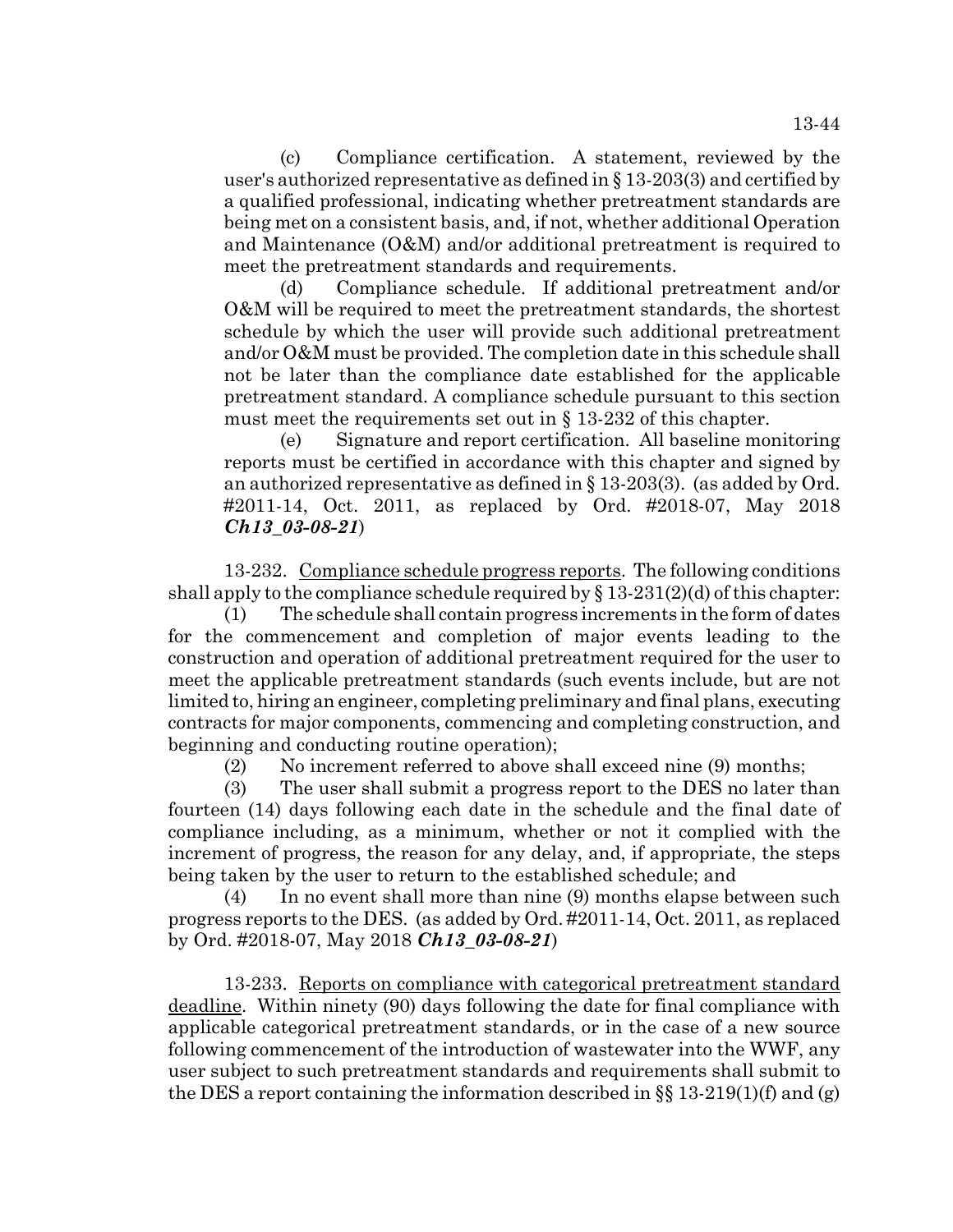and 13-231(2)(b) of this chapter. For users subject to equivalent mass or concentration limits established in accordance with the procedures in § 13-206, this report shall contain a reasonable measure of the user's long-term production rate. For all other users subject to categorical pretreatment standards expressed in terms of allowable pollutant discharge per unit of production (or other measure of operation), this report shall include the user's actual production during the appropriate sampling period. All compliance reports must be signed and certified in accordance with  $\S$  13-244(1) of this chapter. All sampling will be done in conformance with § 13-241. (as added by Ord. #2011-14, Oct. 2011, as replaced by Ord. #2018-07, May 2018 *Ch13\_03-08-21*)

13-234. Periodic compliance reports. (1) All significant industrial users must, at a frequency determined by the DES submit no less than twice per year on the dates specified in their permit, reports indicating the nature, concentration of pollutants in the discharge which are limited by pretreatment standards and the measured or estimated average and maximum daily flows for the reporting period. In cases where the pretreatment standard requires compliance with a Best Management Practice (BMP) or pollution prevention alternative, the user must submit documentation required by the DES or the pretreatment standard necessary to determine the compliance status of the user.

(2) The town may authorize an industrial user subject to a categorical pretreatment standard to forego sampling of a pollutant regulated by a categorical pretreatment standard if the industrial user has demonstrated through sampling and other technical factors that the pollutant is neither present nor expected to be present in the discharge, or is present only at background levels from intake water and without any increase in the pollutant due to activities of the industrial user (see Tennessee Rule 0400-40-14-.l2(5)(b)). This authorization is subject to the following conditions:

(a) The waiver may be authorized where a pollutant is determined to be present solely due to sanitary wastewater discharged from the facility; provided that the sanitary wastewater is not regulated by an applicable categorical standard and otherwise includes no process wastewater.

(b) The monitoring waiver is valid only for the duration of the effective period of the individual wastewater discharge permit, but in no case longer than three (3) years. The user must submit a new request for the waiver before the waiver can be granted for each subsequent individual wastewater discharge permit. (See § 13-219(1)(h).)

(c) In making a demonstration that a pollutant is not present, the industrial user must provide data from at least one (1) sampling of the facility's process wastewater prior to any treatment present at the facility that is representative of all wastewater from all processes.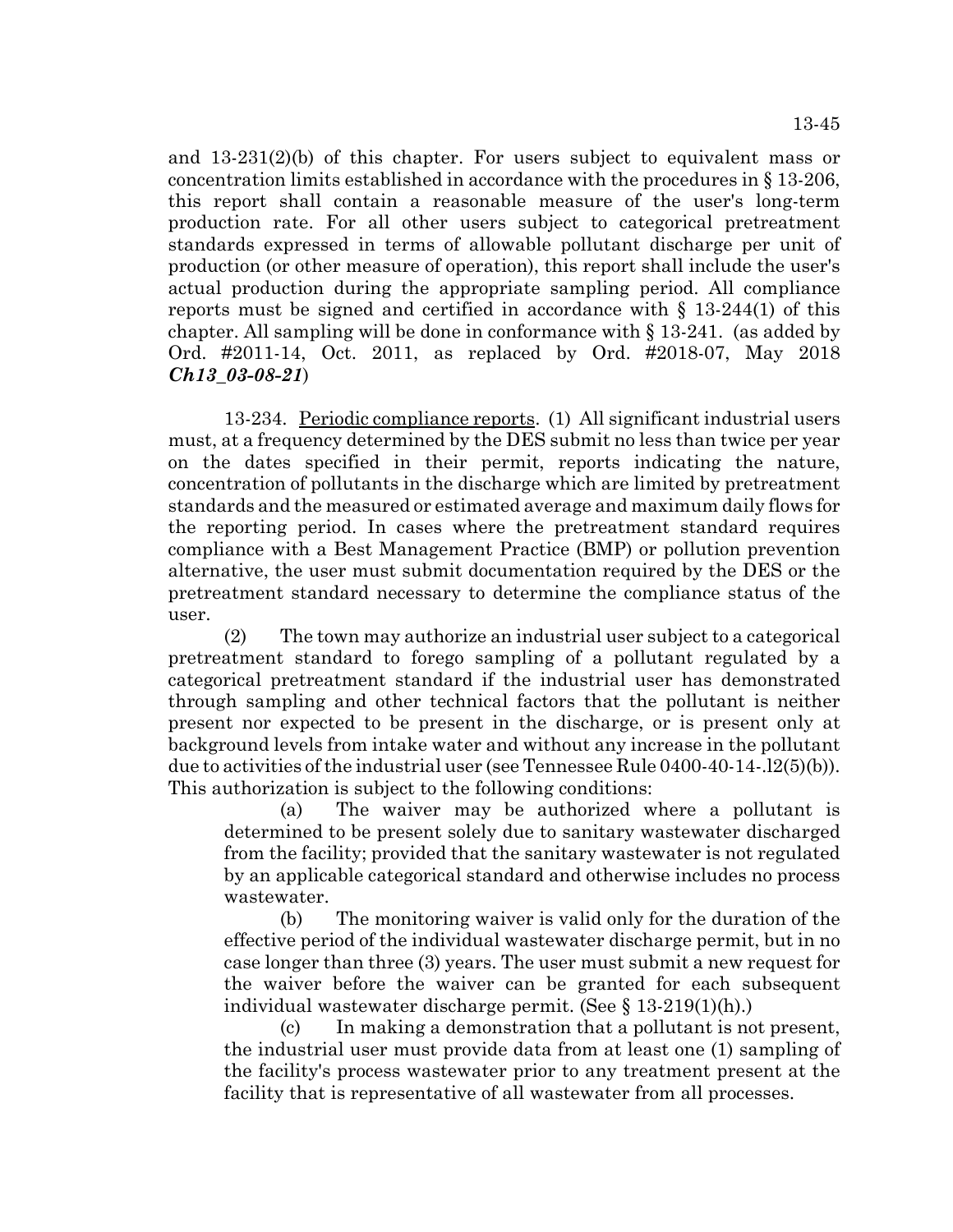(d) The request for a monitoring waiver must be signed in accordance with § 13-203(3) and include the certification statement in § 13-244(1) (Tennessee Rule 0400-40-14-.06(1)(b)2).

(e) Non-detectable sample results may be used only as a demonstration that a pollutant is not present if the EPA approved method from 40 CFR part 136 with the lowest minimum detection level for that pollutant was used in the analysis.

(f) Any grant of the monitoring waiver by the DES must be included as a condition in the user's permit. The reasons supporting the waiver and any information submitted by the user in its request for the waiver must be maintained by the DES for three (3) years after expiration of the waiver.

(g) Upon approval of the monitoring waiver and revision of the user's permit by the DES, the industrial user must certify on each report with the statement in  $\S 13-244(3)$  below, that there has been no increase in the pollutant in its wastestream due to activities of the industrial user.

(h) In the event that a waived pollutant is found to be present or is expected to be present because of changes that occur in the user's operations, the user must immediately: Comply with the monitoring requirements of § 13-234(1), or other more frequent monitoring requirements imposed by the DES, and notify the DES.

(i) This provision does not supersede certification processes and requirements established in categorical pretreatment standards, except as otherwise specified in the categorical pretreatment standard.

(3) All periodic compliance reports must be signed and certified in accordance with § 13-244(1) of this chapter.

(4) All wastewater samples must be representative of the user's discharge. Wastewater monitoring and flow measurement facilities shall be properly operated, kept clean, and maintained in good working order at all times. The failure of a user to keep its monitoring facility in good working order shall not be grounds for the user to claim that sample results are unrepresentative of its discharge.

(5) If a user subject to the reporting requirement in this section monitors any regulated pollutant at the appropriate sampling location more frequently than required by the DES, using the procedures prescribed in § 13-241 of this chapter, the results of this monitoring shall be included in the report. (as added by Ord. #2011-14, Oct. 2011, as replaced by Ord. #2018-07, May 2018 *Ch13\_03-08-21*)

13-235. Reports of changed conditions. Each user must notify the DES of any significant changes to the user's operations or system which might alter the nature, quality, or volume of its wastewater at least forty-five (45) days before the change.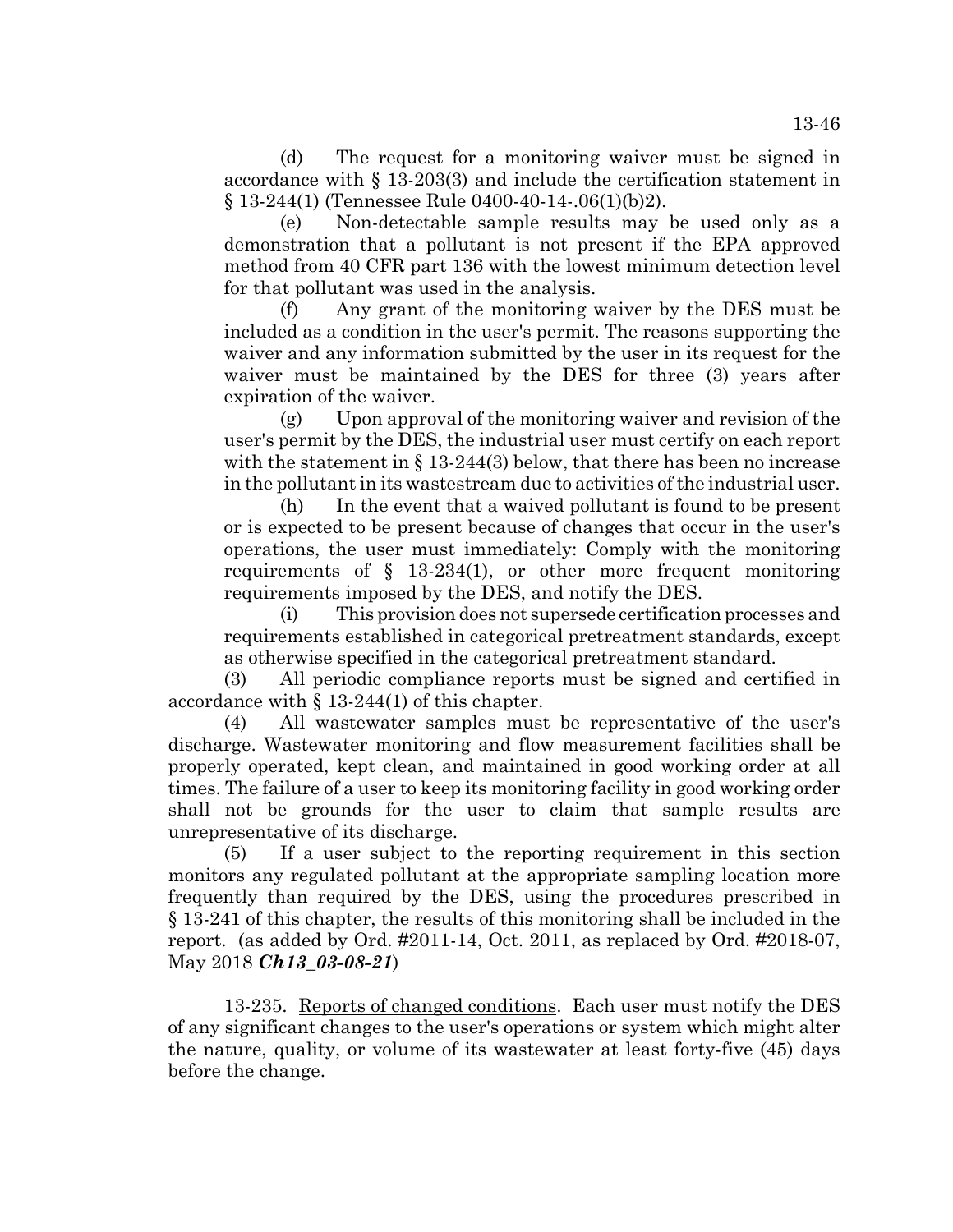(1) The DES may require the user to submit such information as may be deemed necessary to evaluate the changed condition, including the submission of a wastewater discharge permit application under § 13-219 of this chapter.

(2) The DES may issue an individual wastewater discharge permit or a general permit under § 13-229 of this chapter or modify an existing wastewater discharge permit or a general permit under § 13-226 of this chapter in response to changed conditions or anticipated changed conditions. (as added by Ord. #2011-14, Oct. 2011, as replaced by Ord. #2018-07, May 2018 *Ch13\_03-08-21*)

13-236. Reports of potential problems. (1) In the case of any discharge, including, but not limited to, accidental discharges, discharges of a non-routine, episodic nature, a non-customary batch discharge, a slug discharge or slug load, that might cause potential problems for the WWF, the user shall immediately telephone and notify the DES of the incident. This notification shall include the location of the discharge, type of waste, concentration and volume, if known, and corrective actions taken by the user.

(2) Within five (5) days following such discharge, the user shall, unless waived by the DES, submit a detailed written report describing the cause(s) of the discharge and the measures to be taken by the user to prevent similar future occurrences. Such notification shall not relieve the user of any expense, loss, damage, or other liability which might be incurred as a result of damage to the WWF, natural resources, or any other damage to person or property; nor shall such notification relieve the user of any fines, penalties, or other liability which may be imposed pursuant to this chapter.

(3) A notice shall be permanently posted on the user's bulletin board or other prominent place advising employees who to call in the event of a discharge described in subsection (1) above. Employers shall ensure that all employees who could cause such a discharge to occur are advised of the emergency notification procedure.

(4) Significant industrial users are required to notify the DES immediately of any changes at its facility affecting the potential for a slug discharge. (as added by Ord. #2011-14, Oct. 2011, as replaced by Ord. #2018-07, May 2018 *Ch13\_03-08-21*)

13-237. Reports from unpermitted users. All users not required to obtain an individual wastewater discharge permit or general permit shall provide appropriate reports to, the DES as the DES may require. (as added by Ord. #2011-14, Oct. 2011, as replaced by Ord. #2018-07, May 2018 *Ch13\_03-08-21*)

13-238. Notice of violation/repeat sampling and reporting. If sampling performed by a user indicates a violation, the user must notify the DES within twenty-four (24) hours of becoming aware of the violation. The user shall also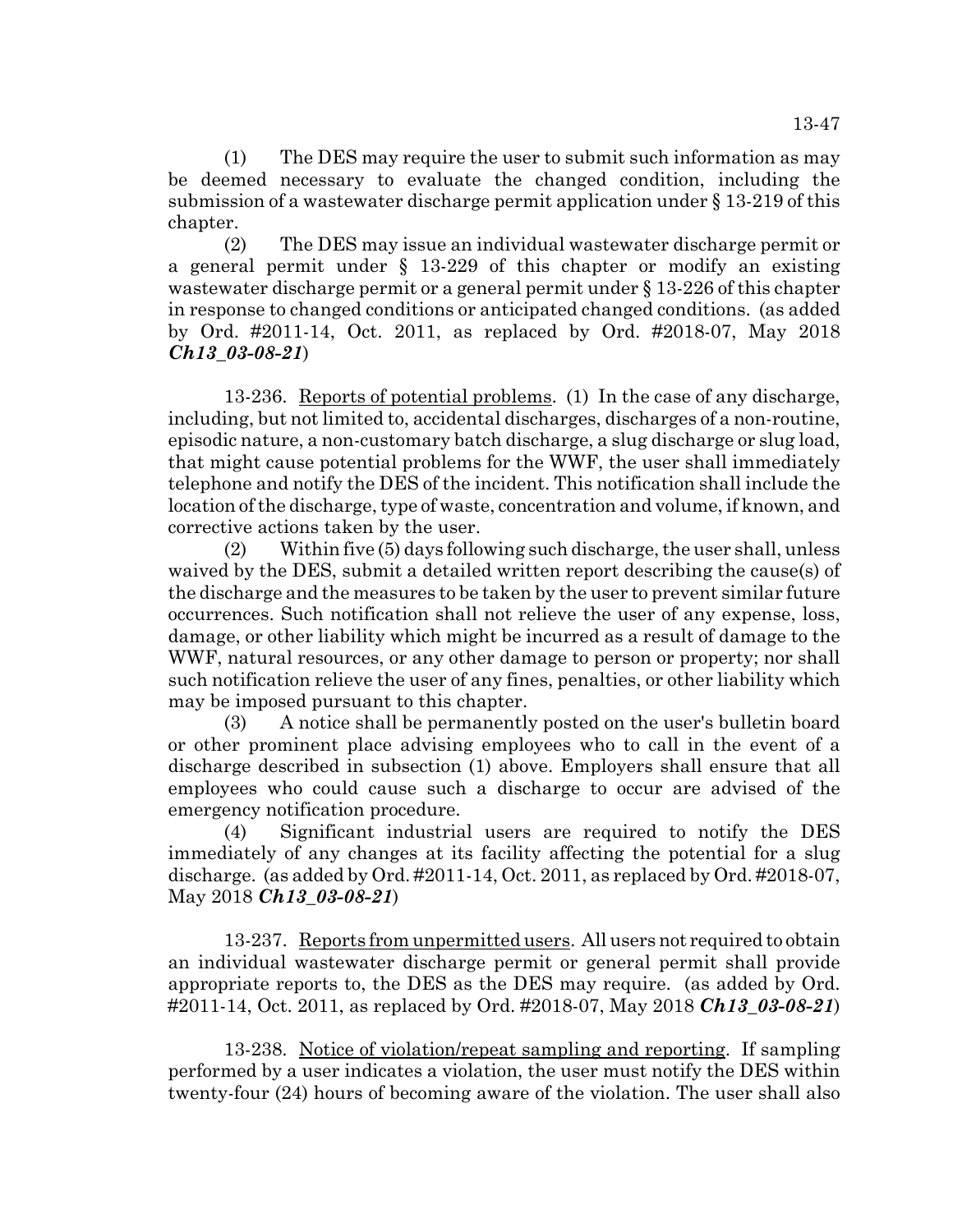repeat the sampling and analysis and submit the results of the repeat analysis to the DES within thirty (30) days after becoming aware of the violation. Resampling by the industrial user is not required if the town performs sampling at the user's facility at least once a month, or if the town performs sampling at the user between the time when the initial sampling was conducted and the time when the user or the town receives the results of this sampling, or if the town has performed the sampling and analysis in lieu of the industrial user. (as added by Ord. #2011-14, Oct. 2011, as replaced by Ord. #2018-07, May 2018 *Ch13\_03-08-21*)

12-239. Notification of the discharge of hazardous waste. (1) Any user who commences the discharge of hazardous waste shall notify the WWF, the EPA Regional Waste Management Division Director, and state hazardous waste authorities, in writing, of any discharge into the WWF of a substance which, if otherwise disposed of, would be a hazardous waste under 40 CFR part 261. Such notification must include the name of the hazardous waste as set forth in 40 CFR part 261, the EPA hazardous waste number, and the type of discharge (continuous, batch, or other), if the user discharges more than one hundred (100) kilograms of such waste per calendar month to the WWF, the notification also shall contain the following information to the extent such information is known and readily available to the user: an identification of the hazardous constituents contained in the wastes, an estimation of the mass and concentration of such constituents in the wastestream discharged during that calendar month, and an estimation of the mass of constituents in the wastestream expected to be discharged during the following twelve (12) months. All notifications must take place no later than one hundred and eighty (180) days after the discharge commences. Any notification under this subsection (1) need be submitted only once for each hazardous waste discharged. However, notifications of changed conditions must be submitted under § 13-235 of this chapter. The notification requirement in this section does not apply to pollutants already reported by users subject to categorical pretreatment standards under the self-monitoring requirements of §§ 13-231,13-233, and 13-234 of this chapter.

(2) Dischargers are exempt from the requirements of subsection (1) above during a calendar month in which they discharge no more than fifteen (15) kilograms of hazardous wastes, unless the wastes are acute hazardous wastes as specified in 40 CFR §§ 261.30(d) and 261.33(e). Discharge of more than fifteen (15) kilograms of non-acute hazardous wastes in a calendar month, or of any quantity of acute hazardous wastes as specified in 40 CFR §§ 261.30(d) and 261.33(e), requires a one (1) time notification. Subsequent months during which the user discharges more than such quantities of any hazardous waste do not require additional notification.

(3) In the case of any new regulations under section 3001 of RCRA identifying additional characteristics of hazardous waste or listing any additional substance as a hazardous waste, the user must notify the DES, the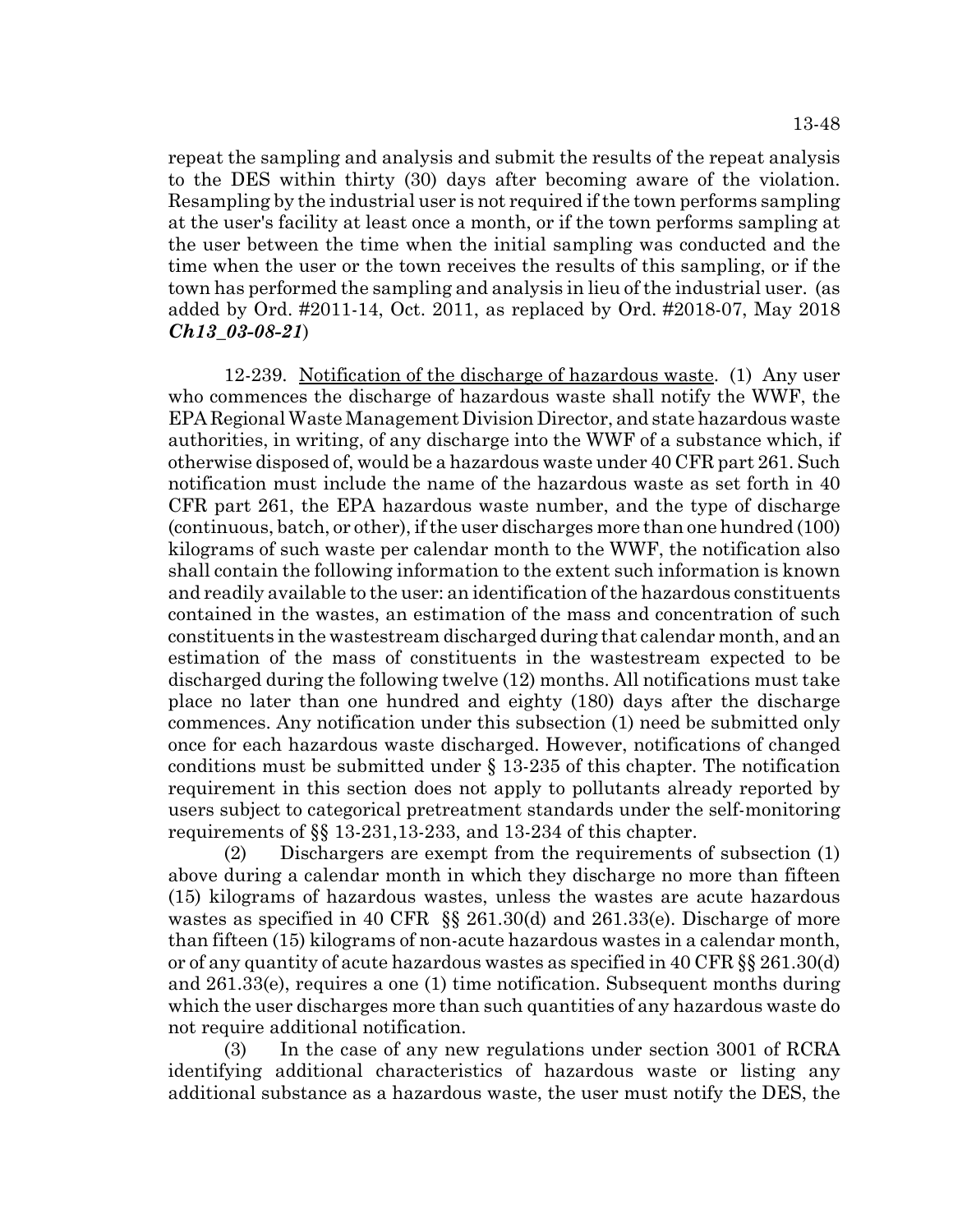EPA Regional Waste Management Waste Division Director, and state hazardous waste authorities of the discharge of such substance within ninety (90) days of

the effective date of such regulations. (4) In the case of any notification made under this section, the user shall certify that it has a program in place to reduce the volume and toxicity of hazardous wastes generated to the degree it has determined to be economically practical.

(5) This provision does not create a right to discharge any substance not otherwise permitted to be discharged by this chapter, a permit issued thereunder, or any applicable federal or state law. (as added by Ord. #2011-14, Oct. 2011, as replaced by Ord. #2018-07, May 2018 *Ch13\_03-08-21*)

13-240. Analytical requirements. All pollutant analyses, including sampling techniques, to be submitted as part of a wastewater discharge permit application or report shall be performed in accordance with the techniques prescribed in 40 CFR part 136 and amendments thereto, unless otherwise specified in an applicable categorical pretreatment standard. If 40 CFR part 136 does not contain sampling or analytical techniques for the pollutant in question, or where the EPA determines that the part 136 sampling and analytical techniques are inappropriate for the pollutant in question, sampling and analyses shall be performed by using validated analytical methods or any other applicable sampling and analytical procedures, including procedures suggested by the DES or other parties approved by EPA. (as added by Ord. #2011-14, Oct. 2011, as replaced by Ord. #2018-07, May 2018 *Ch13\_03-08-21*)

13-241. Sample collection. Samples collected to satisfy reporting requirements must be based on data obtained through appropriate sampling and analysis performed during the period covered by the report, based on data that is representative of conditions occurring during the reporting period.

(1) Except as indicated in subsections (2) and (3) below, the user must collect wastewater samples using twenty-four (24) hour flow-proportional composite sampling techniques, unless time-proportional composite sampling or grab sampling is authorized by the DES. Where time-proportional composite sampling or grab sampling is authorized by the Town of Jonesborough, the samples must be representative of the discharge. Using protocols (including appropriate preservation) specified in 40 CFR part 136 and appropriate EPA guidance, multiple grab samples collected during a twenty-four (24) hour period may be composited prior to the analysis as follows: for cyanide, total phenols, and sulfides the samples may be composited in the laboratory or in the field; for volatile organics and oil and grease, the samples may be composited in the laboratory. Composite samples for other parameters unaffected by the compositing procedures as documented in approved EPA methodologies may be authorized by the town, as appropriate. In addition, grab samples may be required to show compliance with instantaneous limits.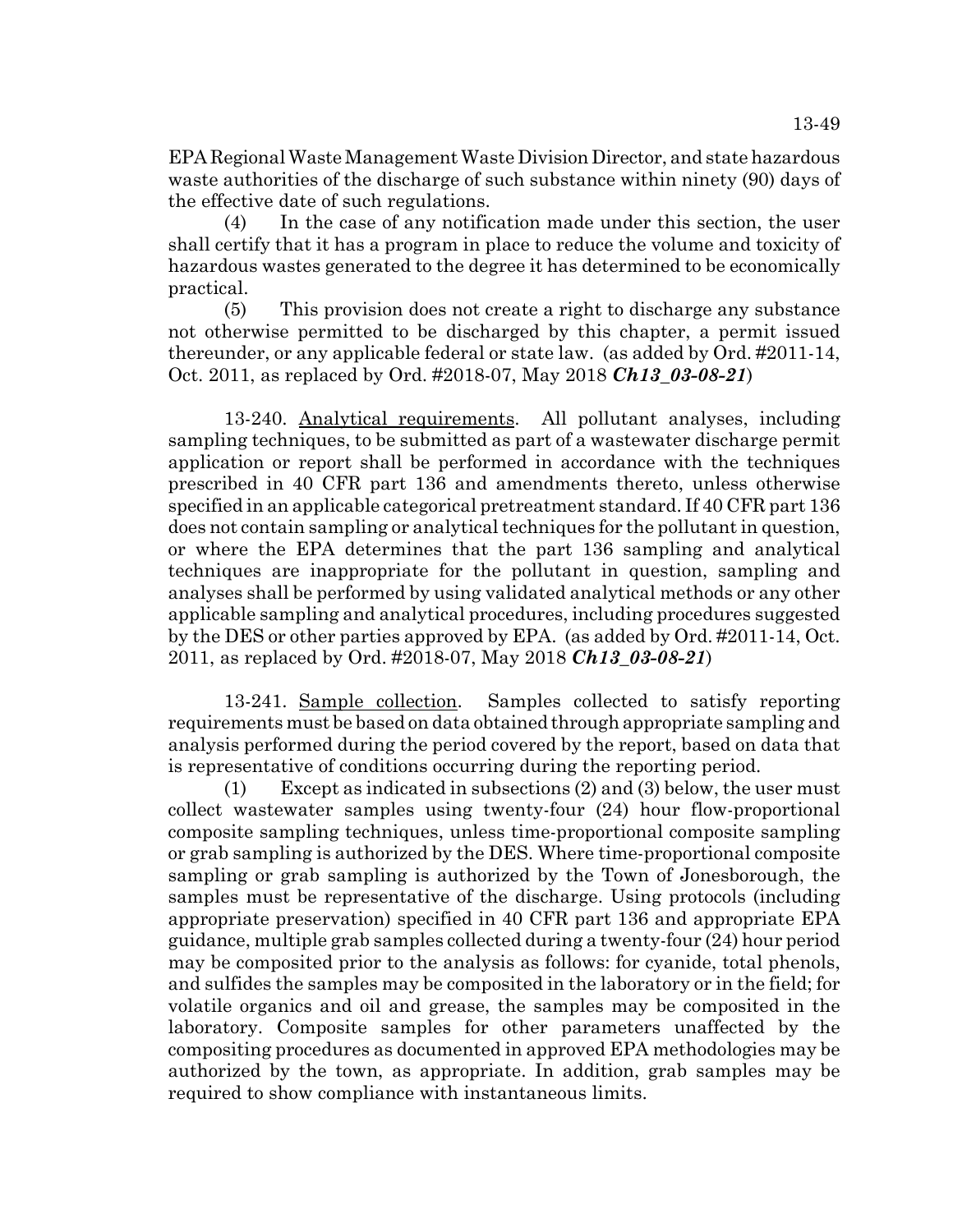(2) Samples for oil and grease, temperature, pH, cyanide, total phenols, sulfides, and volatile organic compounds must be obtained using grab collection techniques.

(3) For sampling required in support of baseline monitoring and ninety (90) day compliance reports required in §§ 13-231 and 13-233 Tennessee Rule 0400-40-14-.12(2) and (4), a minimum of four (4) grab samples must be used for pH, cyanide, total phenols, oil and grease, sulfide and volatile organic compounds for facilities for which historical sampling data do not exist; for facilities for which historical sampling data are available, the DES may authorize a lower minimum. For the reports required by § 13-234 (Tennessee Rule 0400-40-14-.12(5) and (8)), the industrial user is required to collect the number of grab samples necessary to assess and assure compliance by applicable pretreatment standards and requirements. (as added by Ord. #2011-14, Oct. 2011, as replaced by Ord. #2018-07, May 2018 *Ch13\_03-08-21*)

13-242. Date of receipt of reports. Written reports will be deemed to have been submitted on the date postmarked. For reports which are not mailed, postage prepaid, into a mail facility serviced by the United States Postal Service, the date of receipt of the report shall govern. (as added by Ord. #2011-14, Oct. 2011, as replaced by Ord. #2018-07, May 2018 *Ch13\_03-08-21*)

13-243. Recordkeeping. Users subject to the reporting requirements of this chapter shall retain, and make available for inspection and copying, all records of information obtained pursuant to any monitoring activities required by this chapter, any additional records of information obtained pursuant to monitoring activities undertaken by the user independent of such requirements, and documentation associated with best management practices established under § 13-208(3). Records shall include the date, exact place, method, and time of sampling, and the name of the person(s) taking the samples; the dates analyses were performed; who performed the analyses; the analytical techniques or methods used; and the results of such analyses. These records shall remain available for a period of at least three (3) years. This period shall be automatically extended for the duration of any litigation concerning the user or the town, or where the user has been specifically notified of a longer retention period by the DES. (as added by Ord. #2011-14, Oct. 2011, as replaced by Ord. #2018-07, May 2018 *Ch13\_03-08-21*)

13-244. Certification statements. (1) Certification of permit applications, user reports and initial monitoring waiver. The following certification statement is required to be signed and submitted by users submitting permit applications in accordance with  $\S 13-221$ ; users submitting baseline monitoring reports under § 13-231(2)(e); users submitting reports on compliance with the categorical pretreatment standard deadlines under § 13-233; users submitting periodic compliance reports required by § 13-234(1)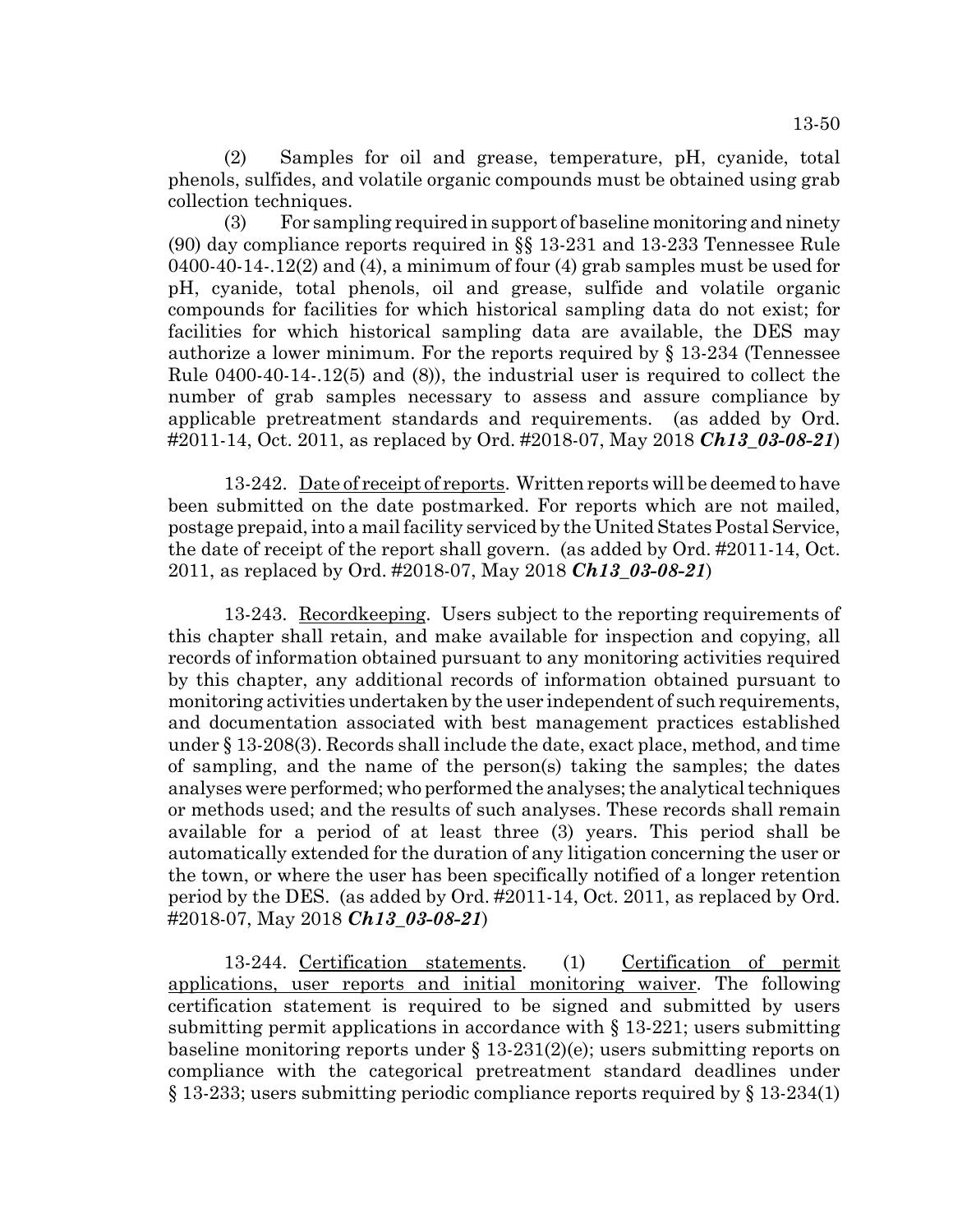signed by an authorized representative as defined in § 13-203(3): "I certify under penalty of law that this document and all attachments were prepared under my direction or supervision in accordance with a system designed to assure that qualified personnel properly gather and evaluate the information submitted. Based on my inquiry of the person or persons who manage the system, or those persons directly responsible forgathering the information, the information submitted is, to the best of my knowledge and belief, true, accurate, and complete. I am aware that there are significant penalties for submitting false information, including the possibility of fine and imprisonment for knowing violations."

(2) Annual certification for non-significant categorical industrial users. A facility determined to be a non-significant categorical industrial user by the DES pursuant to §§ 13-203(33)(c) and 13-221(3) must annually submit the following certification statement signed in accordance with the signatory requirements in § 13-203(3). This certification must accompany an alternative report required by the DES:

"Based on my inquiry of the person or persons directly responsible for managing compliance with the categorical Pretreatment Standards under 40 CFR\_\_\_\_, I certify that, to the best of my knowledge and belief that during the period from \_\_\_\_\_\_ to \_\_\_\_\_\_, \_\_\_\_\_[months, days, year]:

(i) The facility described as The facility state of the facility of  $\alpha$  is the facility

name] met the definition of a Non-Significant Categorical Industrial User as described in 13-203(33)(c);

(ii) The facility complied with all applicable Pretreatment Standards and requirements during this reporting period; and

(iii) The facility never discharged more than 100 gallons of total categorical wastewater on any given day during this reporting period."

(3) Certification of pollutants not present. Users that have an approved monitoring waiver based on § 13-234(2) must certify on each report with the following statement that there has been no increase in the pollutant in its wastestream due to activities of the user.

"Based on my inquiry of the person or persons directly responsible for managing compliance with the pretreatment standard for 40 CFR\_\_\_\_\_\_ [specify applicable National Pretreatment Standard part(s)], I certify that, to the best of my knowledge and belief, there has been no increase in the level of [1] [list pollutant(s)] in the wastewaters due to the activities at the facility since filing of the last periodic report under Section 13-234(1)." (as added by Ord. #2011-14, Oct. 2011, as replaced by Ord. #2018-07, May 2018 *Ch13\_03-08-21*)

13-245. Right of entry: inspection and sampling. The DES shall have the right to enter the premises of any user to determine whether the user is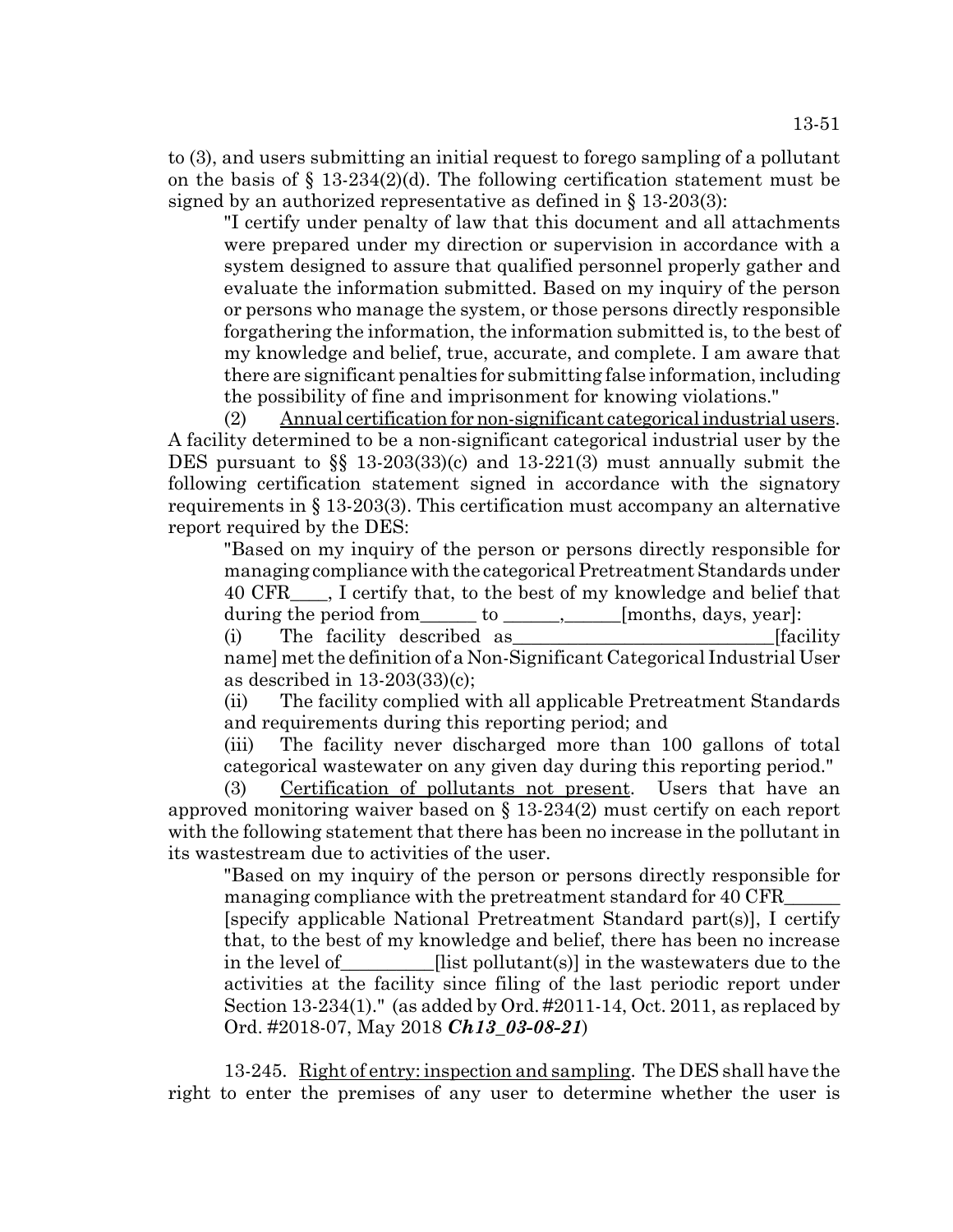complying with all requirements of this chapter and any individual wastewater discharge permit or general permit or order issued hereunder. Users shall allow the DES ready access to all parts of the premises for the purposes of inspection, sampling, records examination and copying, and the performance of any additional duties.

(1) Where a user has security measures in force which require proper identification and clearance before entry into its premises, the user shall make necessary arrangements with its security guards so that, upon presentation of suitable identification, the DES shall be permitted to enter without delay for the purposes of performing specific responsibilities.

(2) The DES shall have the right to set up on the user's property, or require installation of, such devices as are necessary to conduct sampling and/or metering of the user's operations.

(3) The DES may require the user to install monitoring equipment as necessary. The facility's sampling and monitoring equipment shall be maintained at all times in a safe and proper operating condition by the user at its own expense. All devices used to measure wastewater flow and quality shall be calibrated annually to ensure their accuracy.

(4) Any temporary or permanent obstruction to safe and easy access to the facility to be inspected and/or sampled shall be promptly removed by the user at the written or verbal request of the DES and shall not be replaced. The costs of clearing such access shall be born by the user.

(5) Unreasonable delays in allowing the DES access to the user's premises shall be a violation of this chapter. (as added by Ord. #2011-14, Oct. 2011, as replaced by Ord. #2018-07, May 2018 *Ch13\_03-08-21*)

13-246. Search warrants. If the DES has been refused access to a building, structure, or property, or any part thereof, and is able to demonstrate probable cause to believe that there may be a violation of this chapter, or that there is a need to inspect and/or sample as part of a routine inspection and sampling program of the Town of Jonesborough designed to verify compliance with this chapter or any permit or order issued hereunder, or to protect the overall public health, safety and welfare of the community, the DES may seek issuance of a search warrant from the appropriate court of the State of Tennessee. (as added by Ord. #2011-14, Oct. 2011, as replaced by Ord. #2018-07, May 2018 *Ch13\_03-08-21*)

13-247. Confidential information. Information and data on a user obtained from reports, surveys, wastewater discharge permit applications, individual wastewater discharge permits, general permits, and monitoring programs, and from the DES's inspection and sampling activities, shall be available to the public without restriction, unless the user specifically requests, and is able to demonstrate to the satisfaction of the DES, that the release of such information would divulge information, processes, or methods of production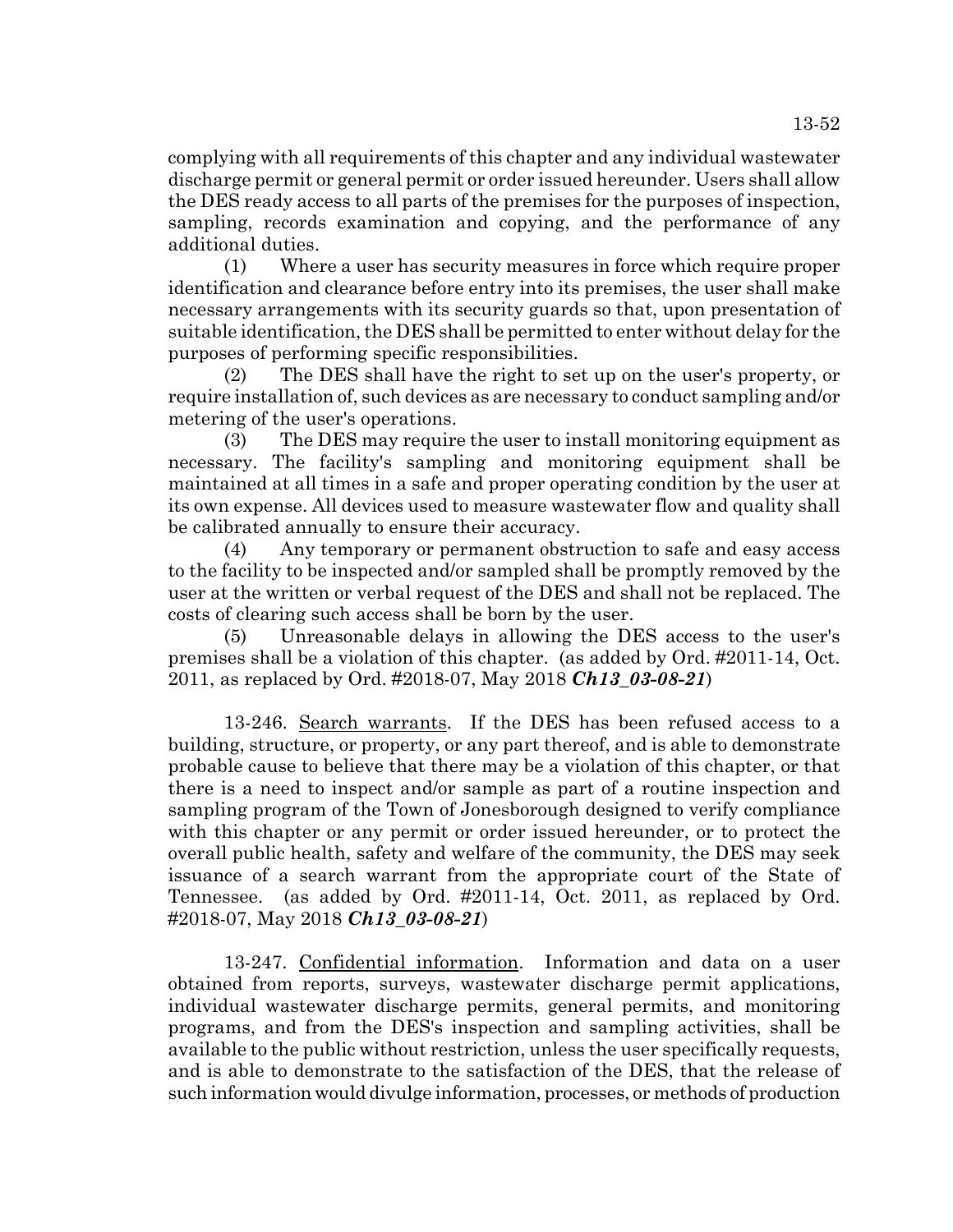entitled to protection as trade secrets under applicable state law. Any such request must be asserted at the time of submission of the information or data. When requested and demonstrated by the user furnishing a report that such information should be held confidential, the portions of a report which might disclose trade secrets or secret processes shall not be made available for inspection by the public, but shall be made available immediately upon request to governmental agencies for uses related to the NPDES program or pretreatment program, and in enforcement proceedings involving the person furnishing the report. Wastewater constituents and characteristics and other effluent data, as defined at 40 CFR § 2.302 shall not be recognized as confidential information and shall be available to the public without restriction. (as added by Ord. #2011-14, Oct. 2011, as replaced by Ord. #2018-07, May 2018

*Ch13\_03-08-21*)

13-248. Publication of users in significant noncompliance. The DES shall publish annually, in a newspaper of general circulation that provides meaningful public notice within the jurisdictions served by the Town of Jonesborough, a list of the users which, at any time during the previous twelve (12) months, were in significant noncompliance with applicable pretreatment standards and requirements. The term "significant noncompliance" shall be applicable to all significant industrial users (or any other industrial user that violates subsections (3), (4) or (8) below) and shall mean:

(1) "Chronic violations of wastewater discharge limits," defined here as those in which sixty-six percent (66%) or more of all the measurements taken for the same pollutant parameter taken during a six (6) month period exceed (by any magnitude) a numeric pretreatment standard or requirement, including instantaneous limits as defined in §§ 13-205 to 13-210;

(2) "Technical Review Criteria (TRC) violations," defined here as those in which thirty-three percent (33%) or more of wastewater measurements taken for each pollutant parameter during a six (6) month period equals or exceeds the product of the numeric pretreatment standard or requirement including instantaneous limits, as defined by  $\S$  13-203(17) multiplied by the applicable criteria (1.4 for BOD, TSS, fats, oils and grease, and 1.2 for all other pollutants except pH);

(3) Any other violation of a pretreatment standard or requirement as defined by §§ 13-205 to 13-210 (daily maximum, long-term average, instantaneous limit, or narrative standard) that the DES determines has caused, alone or in combination with other discharges, interference or pass through, including endangering the health of WWF personnel or the general public;

(4) Any discharge of a pollutant that has caused imminent endangerment to the public or to the environment, or has resulted in the DES's exercise of its emergency authority to halt or prevent such a discharge;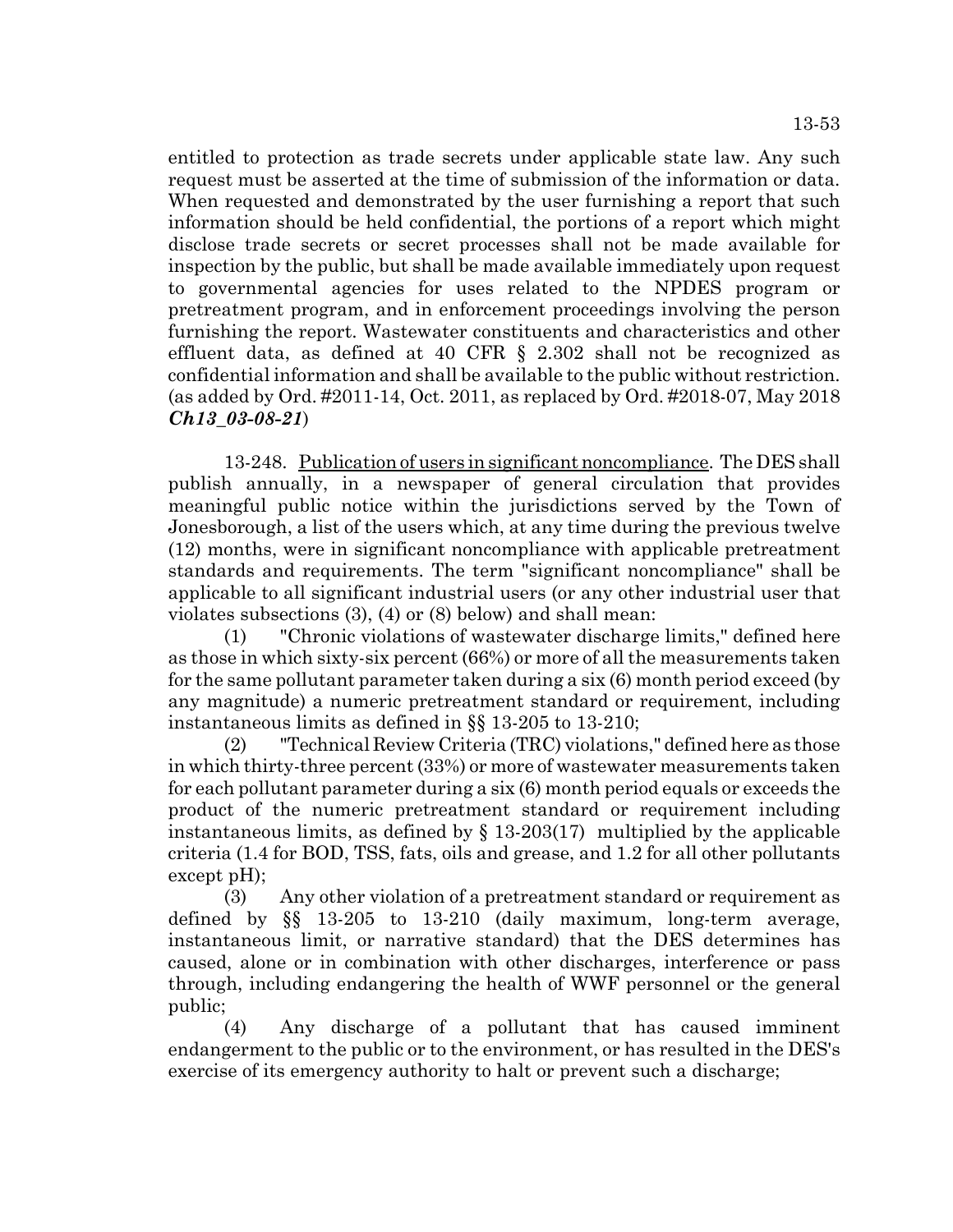(5) Failure to meet, within ninety (90) days of the scheduled date, a compliance schedule milestone contained in an individual wastewater discharge permit or a general permit or enforcement order for starting construction, completing construction, or attaining final compliance;

(6) Failure to provide within forty-five (45) days after the due date, any required reports, including baseline monitoring reports, reports on compliance with categorical pretreatment standard deadlines, periodic self-monitoring reports, and reports on compliance with compliance schedules;

(7) Failure to accurately report noncompliance; or

(8) Any other violation(s), which may include a violation of best management practices, which the DES determines will adversely affect the operation or implementation of the local pretreatment program. (as added by Ord. #2011-14, Oct. 2011, as replaced by Ord. #2018-07, May 2018 *Ch13\_03-08-21*)

13-249. Notification of violation. When the DES finds that a user has violated, or continues to violate, any provision of this chapter, an individual wastewater discharge permit, or a general permit or order issued hereunder, or any other pretreatment standard or requirement, the DES may serve upon that user a written notice of violation. Within three (3) days of the receipt of such notice, an explanation of the violation and a plan for the satisfactory correction and prevention thereof, to include specific required actions, shall be submitted by the user to the DES. Submission of such a plan in no way relieves the user of liability for any violations occurring before or after receipt of the notice of violation. Nothing in this section shall limit the authority of the DES to take any action, including emergency actions or any other enforcement action, without first issuing a notice of violation. (as added by Ord. #2011-14, Oct. 2011, as replaced by Ord. #2018-07, May 2018 *Ch13\_03-08-21*)

13-250. Consent orders. The DES may enter into consent orders, assurances of compliance, or other similar documents establishing an agreement with any user responsible for noncompliance. Such documents shall include specific action to be taken by the user to correct the noncompliance within a time period specified by the document. Such documents shall have the same force and effect as the administrative orders issued pursuant to §§ 13-252 and 13-253 of this chapter and shall be judicially enforceable. (as added by Ord. #2011-14, Oct. 2011, as replaced by Ord. #2018-07, May 2018 *Ch13\_03-08-21*)

13-251. Show cause hearing. The DES may order a user which has violated, or continues to violate, any provision of this chapter, an individual wastewater discharge permit, or a general permit or order issued hereunder, or any other pretreatment standard or requirement, to appear before the DES and show cause why the proposed enforcement action should not be taken. Notice shall be served on the user specifying the time and place for the meeting, the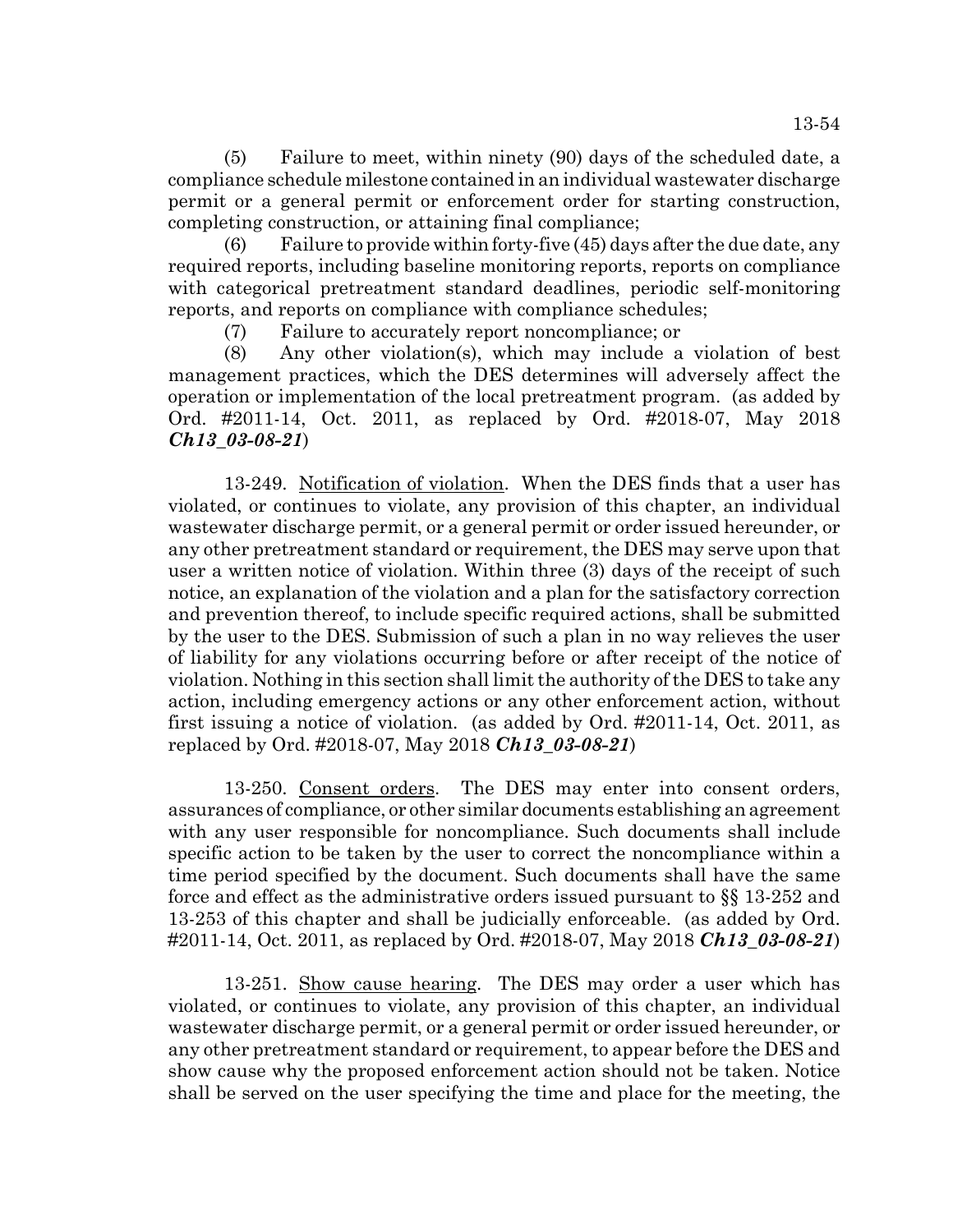proposed enforcement action, the reasons for such action, and a request that the user show cause why the proposed enforcement action should not be taken. The notice of the meeting shall be served personally or by registered or certified mail (return receipt requested) at least fifteen (15) days prior to the hearing. Such notice may be served on any authorized representative of the user as defined in  $\S 13-203(3)$  and required by  $\S 13-221(1)$ . A show cause hearing shall not be a bar against, or prerequisite for, taking any other action against the user. (as added by Ord. #2011-14, Oct. 2011, as replaced by Ord. #2018-07, May 2018 *Ch13\_03-08-21*)

13-252. Compliance orders. When the DES finds that a user has violated, or continues to violate, any provision of this chapter, an individual wastewater discharge permit, or a general permit or order issued hereunder, or any other pretreatment standard or requirement, the DES may issue an order to the user responsible for the discharge directing that the user come into compliance within a specified time. If the user does not come into compliance within the time provided, sewer service may be discontinued unless adequate treatment facilities, devices, or other related appurtenances are installed and properly operated. Compliance orders also may contain other requirements to address the noncompliance, including additional self-monitoring and management practices designed to minimize the amount of pollutants discharged to the sewer. A compliance order may not extend the deadline for compliance established for a pretreatment standard or requirement, nor does a compliance order relieve the user of liability for any violation, including any continuing violation. Issuance of a compliance order shall not be a bar against, or a prerequisite for, taking any other action against the user. (as added by Ord. #2011-14, Oct. 2011, as replaced by Ord. #2018-07, May 2018 *Ch13\_03-08-21*)

13-253. Cease and desist orders. When the DES finds that a user has violated, or continues to violate, any provision of this chapter, an individual wastewater discharge permit, or a general permit or order issued hereunder, or any other pretreatment standard or requirement, or that the user's past violations are likely to recur, the DES may issue an order to the user directing it to cease and desist all such violations and directing the user to:

(1) Immediately comply with all requirements; and

(2) Take such appropriate remedial or preventive action as may be needed to properly address a continuing or threatened violation, including halting operations and/or terminating the discharge. Issuance of a cease and desist order shall not be a bar against, or a prerequisite for, taking any other action against the user. (as added by Ord. #2011-14, Oct. 2011, as replaced by Ord. #2018-07, May 2018 *Ch13\_03-08-21*)

13-254. Administrative fines. (1) When the DES finds that a user has violated, or continues to violate, any provision of this chapter, an individual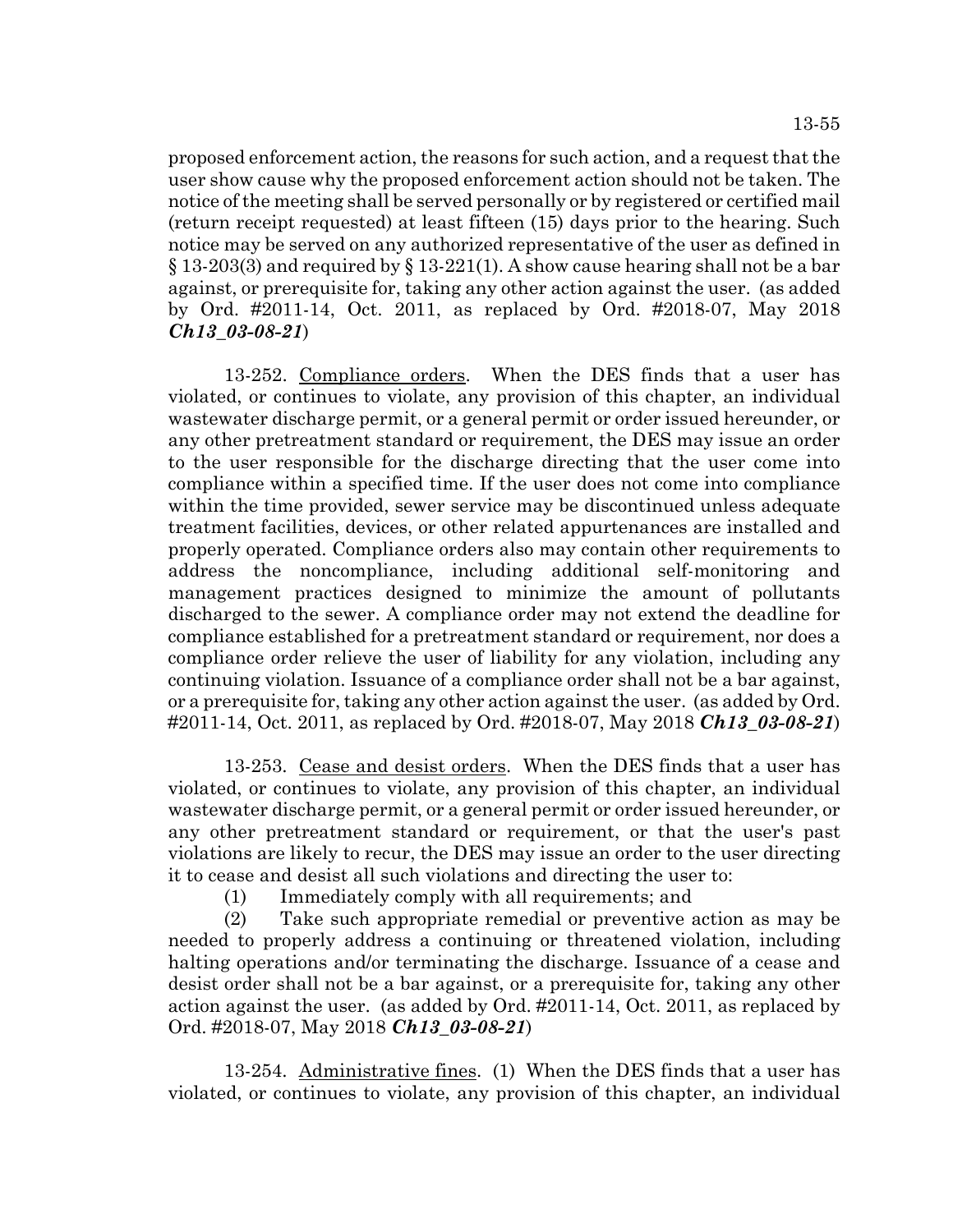wastewater discharge permit, or a general permit or order issued hereunder, or any other pretreatment standard or requirement, the DES may fine such user in an amount not to exceed maximum fine allowed under state law. Such fines shall be assessed on a per-violation, per-day basis, in the case of monthly or other long-term average discharge limits, fines shall be assessed for each day during the period of violation.

(2) Unpaid charges and penalties shall, after thirty (30) calendar days, be assessed an additional penalty of ten percent (10%) of the unpaid balance, and interest shall accrue thereafter at a rate of ten percent (10%) per month. A lien against the user's property shall be sought for unpaid charges and penalties.

(3) Users desiring to dispute such fines must file a written request for the DES to reconsider the fine along with full payment of the fine amount within thirty (30) days of being notified of the fine. Where a request has merit, the DES may convene a hearing on the matter. In the event the user's appeal is successful, the payment, together with any interest accruing thereto, shall be returned to the user. The DES may add the costs of preparing administrative enforcement actions, such as notices and orders, to the fine.

(4) Issuance of an administrative fine shall not be a bar against, or a prerequisite for, taking any other action against the user. (as added by Ord. #2011-14, Oct. 2011, as replaced by Ord. #2018-07, May 2018 *Ch13\_03-08-21*)

13-255. Emergency suspensions. The DES may immediately suspend a user's discharge, after informal notice to the user, whenever such suspension is necessary to stop an actual or threatened discharge, which reasonably appears to present, or cause an imminent or substantial endangerment to the health or welfare of persons. The DES may also immediately suspend a user's discharge, after notice and opportunity to respond, that threatens to interfere with the operation of the WWF, or which presents, or may present, an endangerment to the environment.

(1) Any user notified of a suspension of its discharge shall immediately stop or eliminate its contribution. In the event of a user's failure to immediately comply voluntarily with the suspension order, the DES may take such steps as deemed necessary, including immediate severance of the sewer connection, to prevent or minimize damage to the WWF, its receiving stream, or endangerment to any individuals. The DES may allow the user to recommence its discharge when the user has demonstrated to the satisfaction of the DES that the period of endangerment has passed, unless the termination proceedings in this chapter are initiated against the user.

(2) A user that is responsible, in whole or in part, for any discharge presenting imminent endangerment shall submit a detailed written statement, describing the causes of the harmful contribution and the measures taken to prevent any future occurrence, to the DES prior to the date of any show cause or termination hearing under §§ 13-251 or 13-256 of this chapter. Nothing in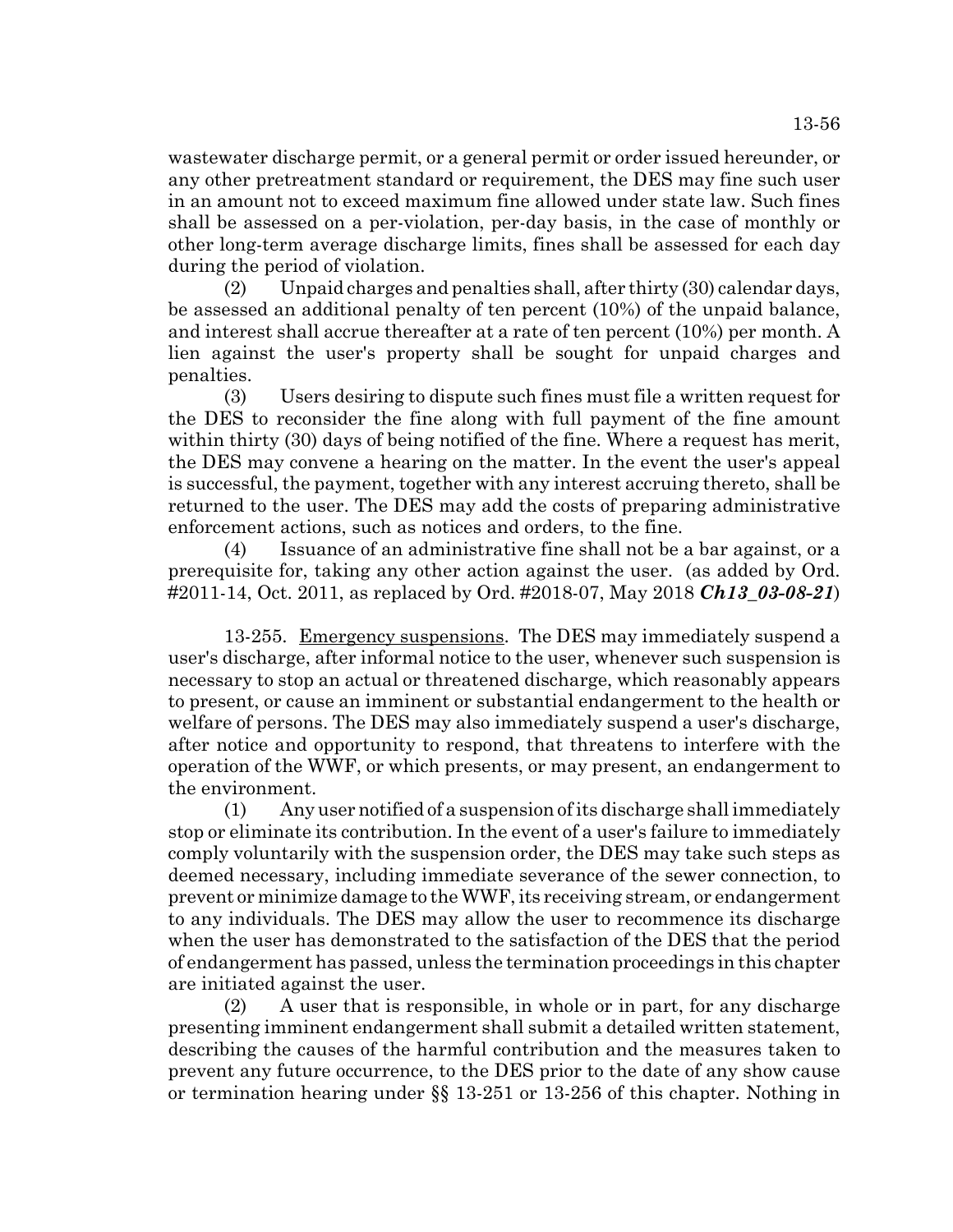this section shall be interpreted as requiring a hearing prior to any emergency suspension under this section. (as added by Ord. #2011-14, Oct. 2011, as replaced by Ord. #2018-07, May 2018 *Ch13\_03-08-21*)

13-256. Termination of discharge. In addition to the provisions in § 13-228 of this chapter, any user who violates the following conditions is subject to discharge termination:

(1) Violation of individual wastewater discharge permit or general permit conditions;

(2) Failure to accurately report the wastewater constituents and characteristics of its discharge;

(3) Failure to report significant changes in operations or wastewater volume, constituents, and characteristics prior to discharge;

(4) Refusal of reasonable access to the user's premises for the purpose of inspection, monitoring, or sampling; or

(5) Violation of the pretreatment standards in §§ 13-205 to 13-210 of this chapter. Such user will be notified of the proposed termination of its discharge and be offered an opportunity to show cause under § 13-251 of this chapter why the proposed action should not be taken. Exercise of this option by the DES shall not be a bar to, or a prerequisite for, taking any other action against the user. (as added by Ord. #2011-14, Oct. 2011, as replaced by Ord. #2018-07, May 2018 *Ch13\_03-08-21*)

13-257. Injunctive relief. When the DES finds that a user has violated, or continues to violate, any provision of this chapter, an individual wastewater discharge permit, or a general permit or order issued hereunder, or any other pretreatment standard or requirement, the DES may petition the appropriate court through the town's attorney for the issuance of a temporary or permanent injunction, as appropriate, which restrains or compels the specific performance of the individual wastewater discharge permit, the general permit, order, or other requirement imposed by this chapter on activities of the user. The DES may also seek such other action as is appropriate for legal and/or equitable relief, including a requirement for the user to conduct environmental remediation. A petition for injunctive relief shall not be a bar against, or a prerequisite for, taking any other action against a user. (as added by Ord. #2011-14, Oct. 2011, as replaced by Ord. #2018-07, May 2018 *Ch13\_03-08-21*)

13-258. Civil penalties. Violations, administrative civil penalty, under the authority of Tennessee Code Annotated, § 69-3-125:

(1) Any person including, but not limited to industrial users, who does any of the following acts or omissions is subject to a civil penalty of up to ten thousand dollars (\$10,000.00) per day for each day during which the act or omission continues or occurs:

(a) Unauthorized discharge, discharging without a permit;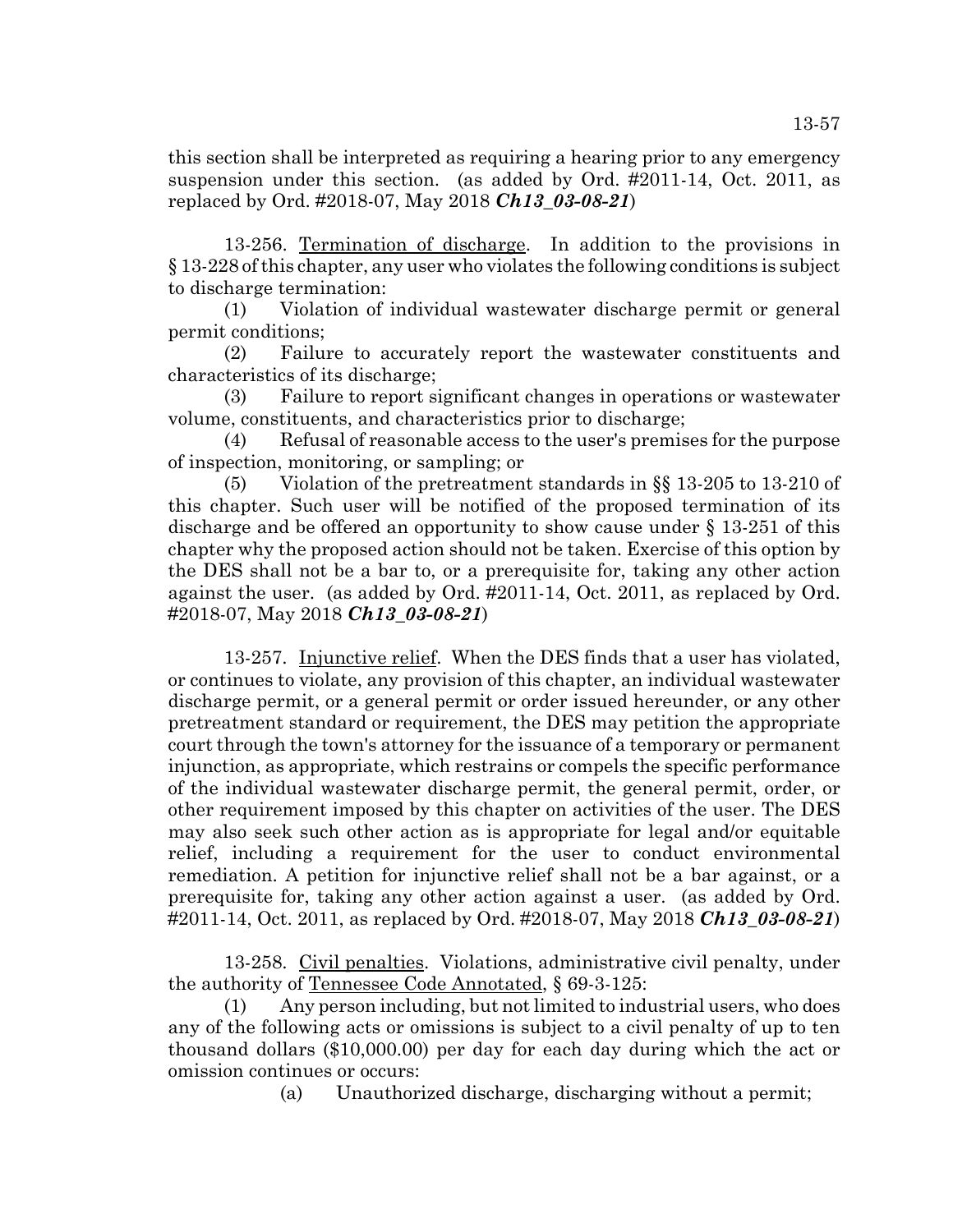(b) Violates an effluent standard or limitation;

(c) Violates the terms or conditions of a permit;

(d) Fails to complete a filing requirement;

(e) Fails to allow or perform an entry, inspection, monitoring or reporting requirement;

(f) Fails to pay user or cost recovery charges; or

(g) Violates a final determination or order of the local hearing authority or the local administrative officer.

(2) Any administrative civil penalty must be assessed in the following manner:

(a) The local administrative officer may issue an assessment against any person or industrial user responsible for the violation;

(b) Any person or industrial user against whom an assessment has been issued may secure a review of the assessment by filing with the local administrative officer a written petition setting forth the grounds and reasons for the violator's objections and asking for a hearing in the matter involved before the local hearing authority and, if a petition for review of the assessment is not filed within thirty (30) days after the date the assessment is served, the violator is deemed to have consented to the assessment and it becomes final;

(c) Whenever any assessment has become final because of a person's failure to appeal the assessment, the local administrative officer may apply to the appropriate court for a judgment and seek execution of the judgment, and the court, in such proceedings, shall treat a failure to appeal the assessment as a confession of judgment in the amount of the assessment;

(d) In assessing the civil penalty the local administrative officer may consider the following factors:

(i) Whether the civil penalty imposed will be a substantial economic deterrent to the illegal activity;

(ii) Damages to the pretreatment agency, including compensation for the damage or destruction of the facilities of the publicly owned treatment works, and also including any penalties, costs and attorneys' fees incurred by the pretreatment agency as the result of the illegal activity, as well as the expenses involved in enforcing this section and the costs involved in rectifying any damages;

(iii) Cause of the discharge or violation;

(iv) The severity of the discharge and its effect upon the facilities of the publicly owned treatment works and upon the quality and quantity of the receiving waters;

(v) Effectiveness of action taken by the violator to cease the violation;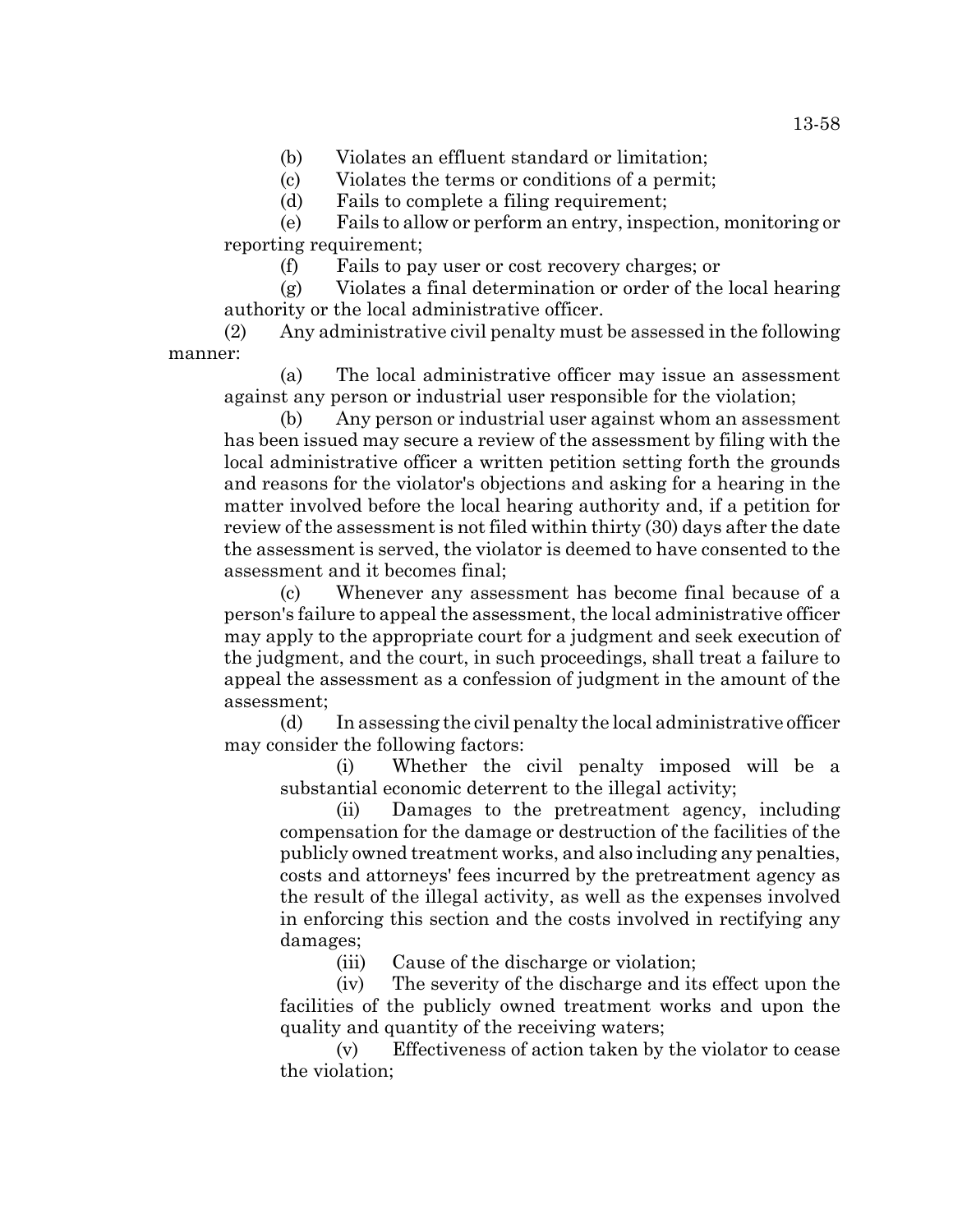(vi) The technical and economic reasonableness of reducing or eliminating the discharge; and

(vii) The economic benefit gained by the violator.

(e) The local administrative officer may institute proceedings for assessment in the chancery court of the county in which all or part of the pollution or violation occurred, in the name of the pretreatment agency.

(3) The local hearing authority may establish by regulation a schedule of the amount of civil penalty which can be assessed by the local administrative officer for certain specific violations or categories of violations.

(4) Assessments may be added to the user's next scheduled sewer service charge and the local administrative officer shall have such other collection remedies as may be available for other service charges and fees.

(5) Any civil penalty assessed to a violator pursuant to this section may be in addition to any civil penalty assessed by the commissioner for violations of <u>Tennessee Code Annotated</u>, § 69-3-115(a)(1)(F). However, the sum of penalties imposed by this section and by Tennessee Code Annotated, § 69-3-115(a) shall not exceed ten thousand dollars (\$10,000.00) per day for each day during which the act or omission continues or occurs. (as added by Ord. #2011-14, Oct. 2011, as replaced by Ord. #2018-07, May 2018 *Ch13\_03-08-21*)

13-259. Criminal prosecution. Judicial proceedings and relief. Under the authority of Tennessee Code Annotated, § 69-3-127: The local administrative officer may initiate proceedings in the chancery court of the county in which the activities occurred against any person or industrial user who is alleged to have violated or is about to violate the pretreatment program, this section, or orders of the local hearing authority or local administrative officer. In the action, the local administrative officer may seek, and the court may grant, injunctive relief and any other relief available in law or equity. (as added by Ord. #2011-14, Oct. 2011, as replaced by Ord. #2018-07, May 2018 *Ch13\_03-08-21*)

13-260. Remedies nonexclusive. The remedies provided for in this chapter are not exclusive. The DES may take any, all, or any combination of these actions against a noncompliant user. Enforcement of pretreatment violations will generally be in accordance with the town's enforcement response plan. However, the DES may take other action against any user when the circumstances warrant. Further, the DES is empowered to take more than one (1) enforcement action against any noncompliant user. (as added by Ord. #2011-14, Oct. 2011, as replaced by Ord. #2018-07, May 2018 *Ch13\_03-08-21*)

13-261. Penalties for late reports. A penalty of one hundred dollars (\$100.00) per day shall be assessed to any user for each day that a report required by this chapter, a permit or order issued hereunder is late, beginning five (5) days after the date the report is due and higher penalties may also be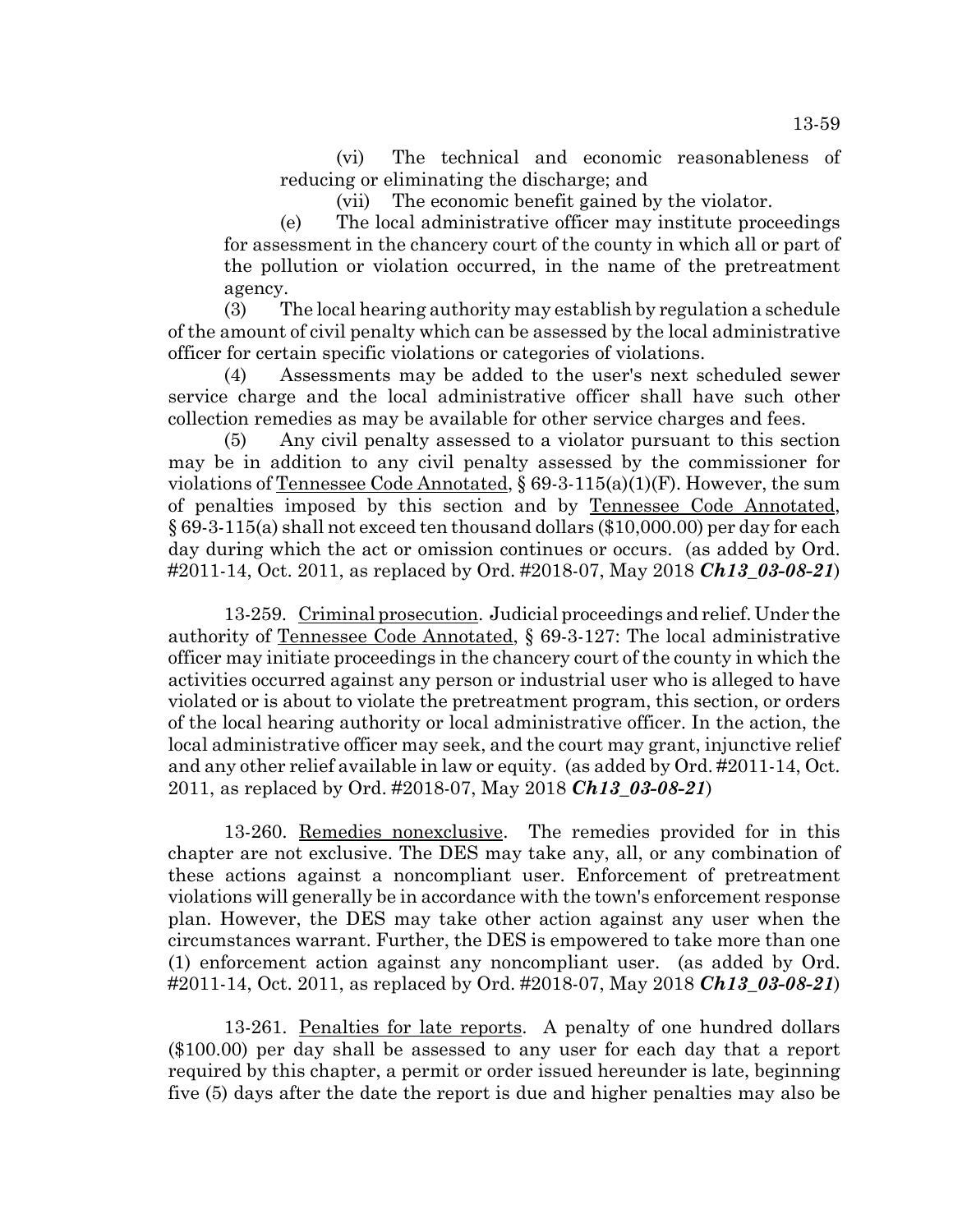assessed where reports are more than thirty (30) days late. Actions taken by the DES to collect late reporting penalties shall not limit the DES's authority to initiate other enforcement actions that may include penalties for late reporting violations. (as added by Ord. #2011-14, Oct. 2011, as replaced by Ord. #2018-07, May 2018 *Ch13\_03-08-21*)

13-262. Performance bonds. The DES may decline to issue or reissue an individual wastewater discharge permit or a general permit to any user who has failed to comply with any provision of this chapter, a previous individual wastewater discharge permit, or a previous general permit or order issued hereunder, or any other pretreatment standard or requirement, unless such user first files a satisfactory bond, payable to the town, in a sum not to exceed a value determined by the DES to be necessary to achieve consistent compliance. (as added by Ord. #2011-14, Oct. 2011, as replaced by Ord. #2018-07, May 2018 *Ch13\_03-08-21*)

13-263. Liability insurance. The DES may decline to issue or reissue an individual wastewater discharge or a general permit to any user who has failed to comply with any provision of this chapter, a previous individual wastewater discharge permit, or a previous general permit or order issued hereunder, or any other pretreatment standard or requirement, unless the user first submits proof that it has obtained financial assurances sufficient to restore or repair damage to the WWF caused by its discharge. (as added by Ord. #2011-14, Oct. 2011, as replaced by Ord. #2018-07, May 2018 *Ch13\_03-08-21*)

13-264. Payment of outstanding fees and penalties. The DES may decline to issue or reissue an individual wastewater discharge permit or a general permit to any user who has failed to pay any outstanding fees, fines or penalties incurred as a result of any provision of this chapter, a previous individual wastewater discharge permit, or a previous general permit or order issued hereunder. (as added by Ord. #2011-14, Oct. 2011, as replaced by Ord. #2018-07, May 2018 *Ch13\_03-08-21*)

13-265. Water supply severance. Whenever a user has violated or continues to violate any provision of this chapter, an individual wastewater discharge permit, a general permit, or order issued hereunder, or any other pretreatment standard or requirement, water service to the user may be severed. Service will recommence, at the user's expense, only after the user has satisfactorily demonstrated its ability to comply. (as added by Ord. #2011-14, Oct. 2011, as replaced by Ord. #2018-07, May 2018 *Ch13\_03-08-21*)

13-266. Public nuisances. A violation of any provision of this chapter, an individual wastewater discharge permit, a general permit, or order issued hereunder, or any other pretreatment standard or requirement is hereby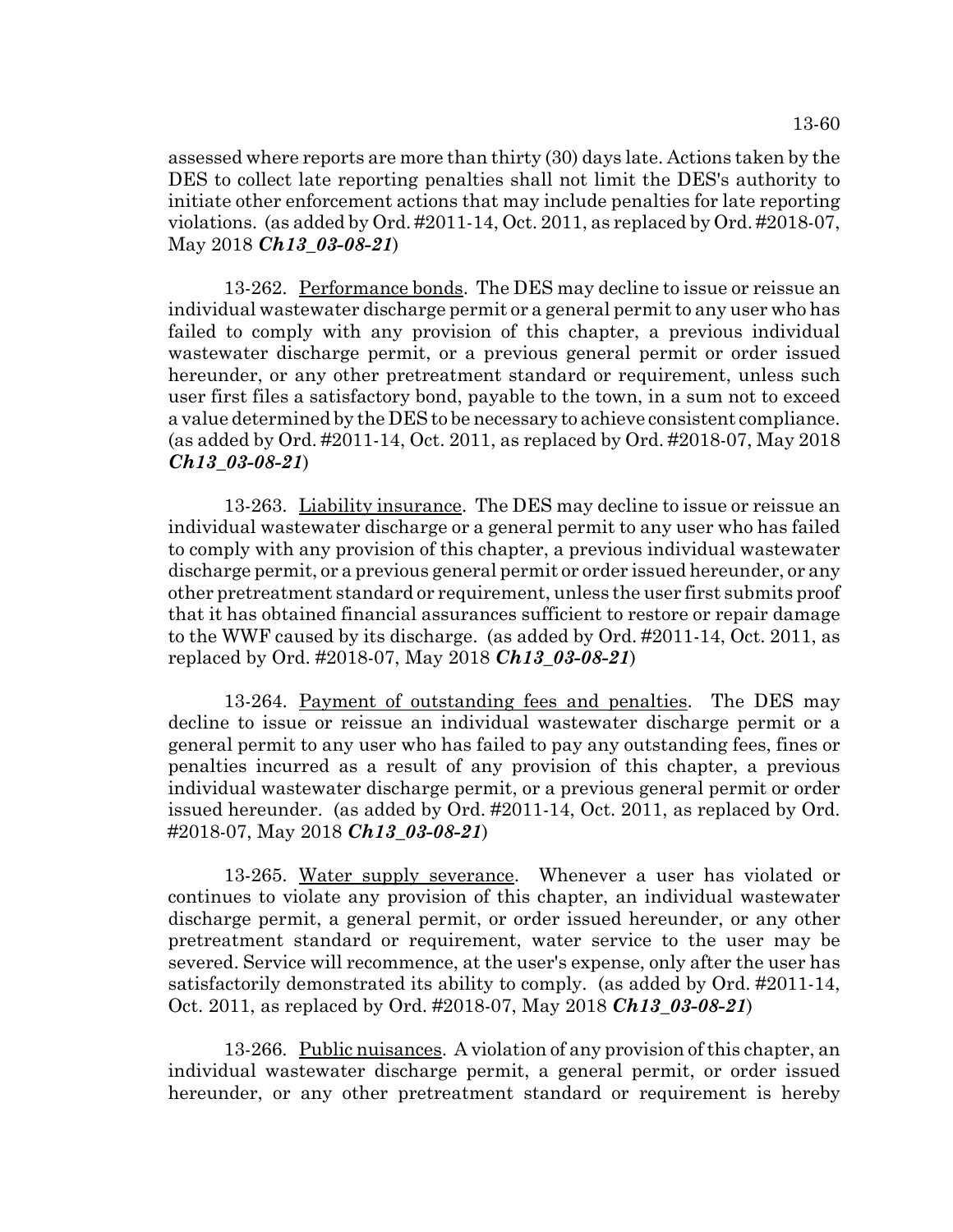declared a public nuisance and shall be corrected or abated as directed by the DES. Any person(s) creating a public nuisance shall be subject to the provisions of Jonesborough Municipal Code §§ 8-301 through 8-311 governing such nuisances, including reimbursing Town of Jonesborough for any costs incurred in removing, abating, or remedying said nuisance. (as added by Ord. #2011-14, Oct. 2011, as replaced by Ord. #2018-07, May 2018 *Ch13\_03-08-21*)

13-267. Upset. (1) For the purposes of this section, "upset" means an exceptional incident in which there is unintentional and temporary noncompliance with categorical pretreatment standards because of factors beyond the reasonable control of the user. An upset does not include noncompliance to the extent caused by operational error, improperly designed treatment facilities, inadequate treatment facilities, lack of preventive maintenance, or careless or improper operation.

(2) An upset shall constitute an affirmative defense to an action brought for noncompliance with categorical pretreatment standards if the requirements of subsection (3) below are met.

(3) A user who wishes to establish the affirmative defense of upset shall demonstrate, through properly signed, contemporaneous operating logs, or other relevant evidence that:

(a) An upset occurred and the user can identify the cause(s) of the upset;

(b) The facility was at the time being operated in a prudent and workman-like manner and in compliance with applicable operation and maintenance procedures;

(c) The user has submitted the following information to the DES within twenty-four (24) hours of becoming aware of the upset if this information is provided orally. A written submission must be provided within three (3) days:

(i) A description of the indirect discharge and cause of noncompliance;

(ii) The period of noncompliance, including exact dates and times or, if not corrected, the anticipated time the noncompliance is expected to continue; and

(iii) Steps being taken and/or planned to reduce, eliminate, and prevent recurrence of the noncompliance.

(4) In any enforcement proceeding, the user seeking to establish the occurrence of an upset shall have the burden of proof.

(5) Users shall have the opportunity for a judicial determination on any claim of upset only in an enforcement action brought for noncompliance with categorical pretreatment standards.

(6) Users shall control production of all discharges to the extent necessary to maintain compliance with categorical pretreatment standards upon reduction, loss, or failure of its treatment facility until the facility is restored or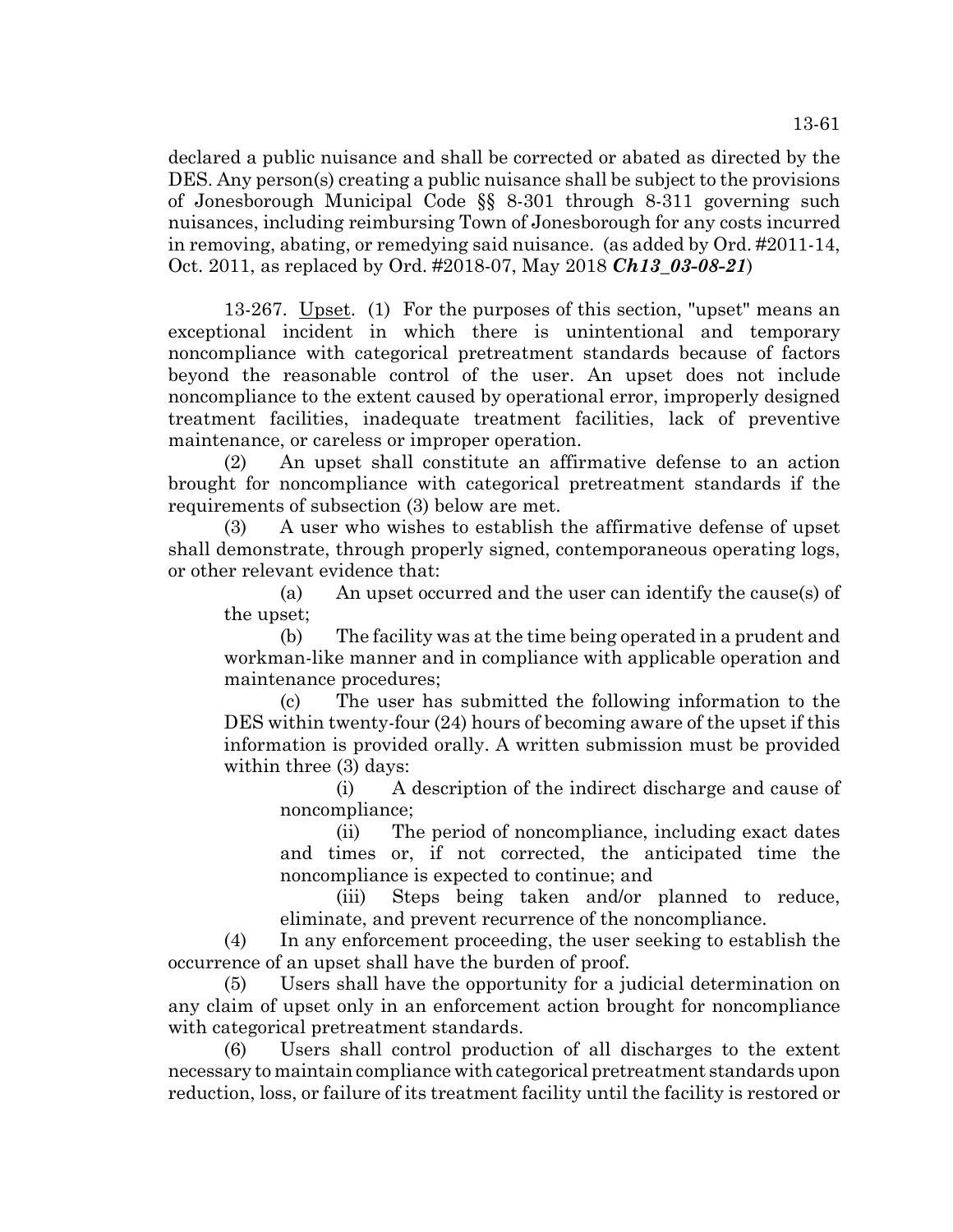13-268. Prohibited discharge standards. A user shall have an affirmative defense to an enforcement action brought against it for noncompliance with the general prohibitions in  $\S 13-205(1)$  of this chapter or the specific prohibitions in § 13-205(2) of this chapter if it can prove that it did not know, or have reason to know, that its discharge, alone or in conjunction with discharges from other sources, would cause pass through or interference and that either:

(1) A local limit exists for each pollutant discharged and the user was in compliance with each limit directly prior to, and during, the pass through or interference; or

(2) No local limit exists, but the discharge did not change substantially in nature or constituents from the user's prior discharge when the Town of Jonesborough was regularly in compliance with its NPDES permit, and in the case of interference, was in compliance with applicable sludge use or disposal requirements. (as added by Ord. #2011-14, Oct. 2011, as replaced by Ord. #2018-07, May 2018 *Ch13\_03-08-21*)

13-269. Bypass. (1) For the purposes of this section:

(a) Bypass means the intentional diversion of wastestreams from any portion of a user's treatment facility.

(b) Severe property damage means substantial physical damage to property, damage to the treatment facilities which causes them to become inoperable, or substantial and permanent loss of natural resources which can reasonably be expected to occur in the absence of a bypass. Severe property damage does not mean economic loss caused by delays in production.

(2) A user may allow any bypass to occur which does not cause pretreatment standards or requirements to be violated, but only if it also is for essential maintenance to assure efficient operation. These bypasses are not subject to the provision of subsections (3) and (4) below.

(3) Bypass notifications.

(a) If a user knows in advance of the need for a bypass, it shall submit prior notice to the DES, at least ten (10) days before the date of the bypass, if possible.

(b) A user shall submit oral notice to the DES of an unanticipated bypass that exceeds applicable pretreatment standards within twenty-four (24) hours from the time it becomes aware of the bypass. A written submission shall also be provided within five (5) days of the time the user becomes aware of the bypass. The written submission shall contain a description of the bypass and its cause; the duration of the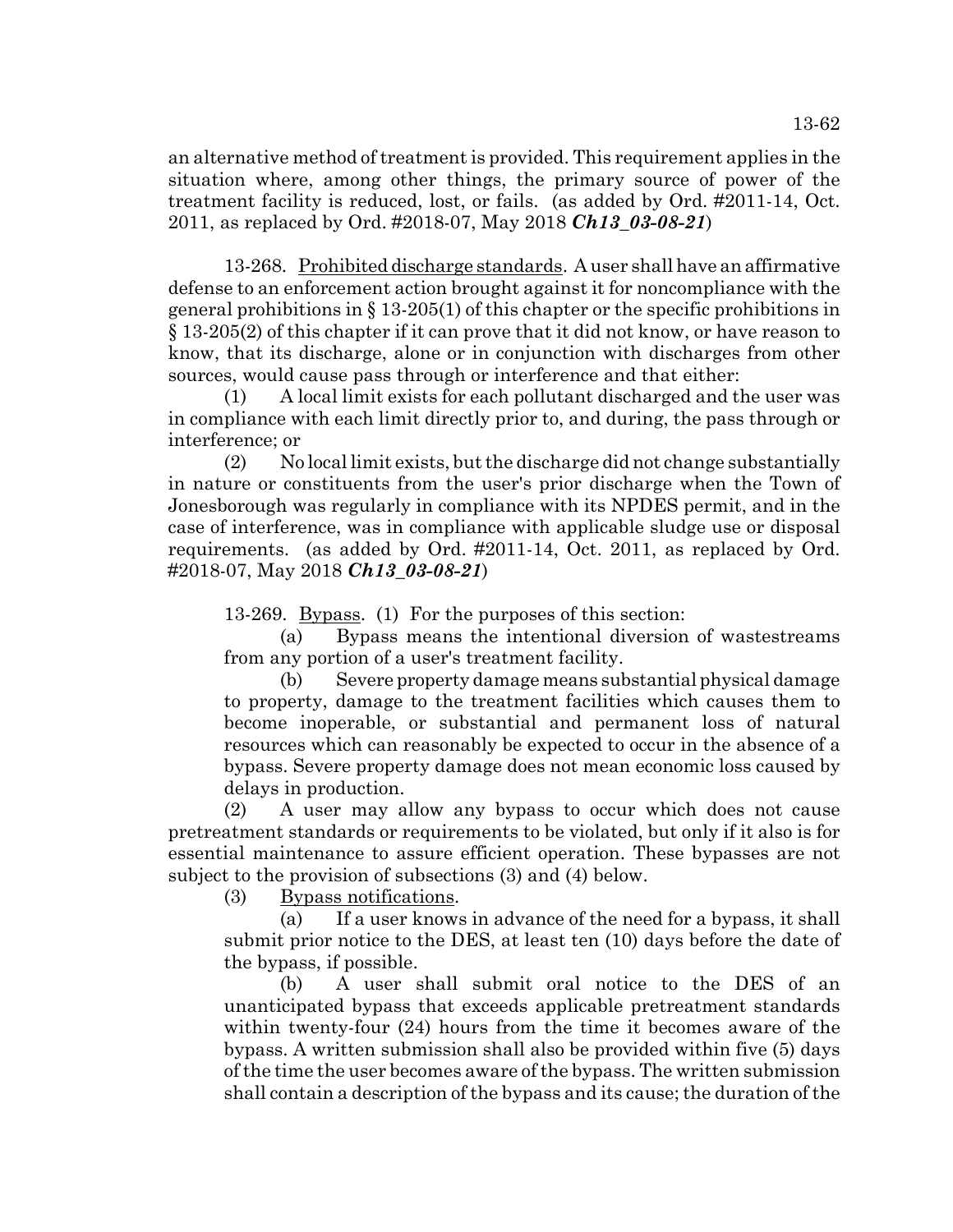bypass, including exact dates and times, and, if the bypass has not been corrected, the anticipated time it is expected to continue; and steps taken or planned to reduce, eliminate, and prevent reoccurrence of the bypass. The DES may waive the written report on a case-by-case basis if the oral report has been received within twenty-four (24) hours.

(4) Bypass.

(a) Bypass is prohibited, and the DES may take an enforcement action against a user for a bypass, unless:

(i) Bypass was unavoidable to prevent loss of life, personal injury, or severe property damage;

(ii) There were no feasible alternatives to the bypass, such as the use of auxiliary treatment facilities, retention of untreated wastes, or maintenance during normal periods of equipment downtime. This condition is not satisfied if adequate back-up equipment should have been installed in the exercise of reasonable engineering judgment to prevent a bypass which occurred during normal periods of equipment downtime or preventive maintenance; and

(iii) The user submitted notices as required under subsection (3) above.

(b) The DES may approve an anticipated bypass, after considering its adverse effects, if the DES determines that it will meet the three conditions listed in subsection (4)(a) above. (as added by Ord. #2011-14, Oct. 2011, as replaced by Ord. #2018-07, May 2018 *Ch13\_03-08-21*)

13-270. Wastewater treatment tap fee schedule. (1) Sewer tap fee inside corporate limits. All persons connecting to sewers shall pay a fee of two thousand dollars (\$2,000.00) for the privilege of each tap that is connected inside the corporate town limits of Jonesborough plus a twenty-five dollar (\$25.00) inspection fee, payable in advance with the following exceptions.

(2) Reduction of tap fees. The board reserves the right to reduce sewer tap fees in a project area involving new sewer construction with said discounted fee to be available only through the end of construction. End of construction shall be defined as the point the collection lines are completely installed and functional and the right-of-way areas have been leveled and been re-landscaped or sown in grass. If there is to be a reduced fee schedule it must be in writing and agreed upon by the BMA before the start of construction or development of any property.

(3) The board reserves the right to establish a sewer tap payment plan. The board of mayor and aldermen may vote to authorize a sewer tap installment payment plan for project areas involving new sewer construction within an existing residential area and normally inside or adjacent to the corporate limits. Sewer tap payment plans shall be available to all residents in a designated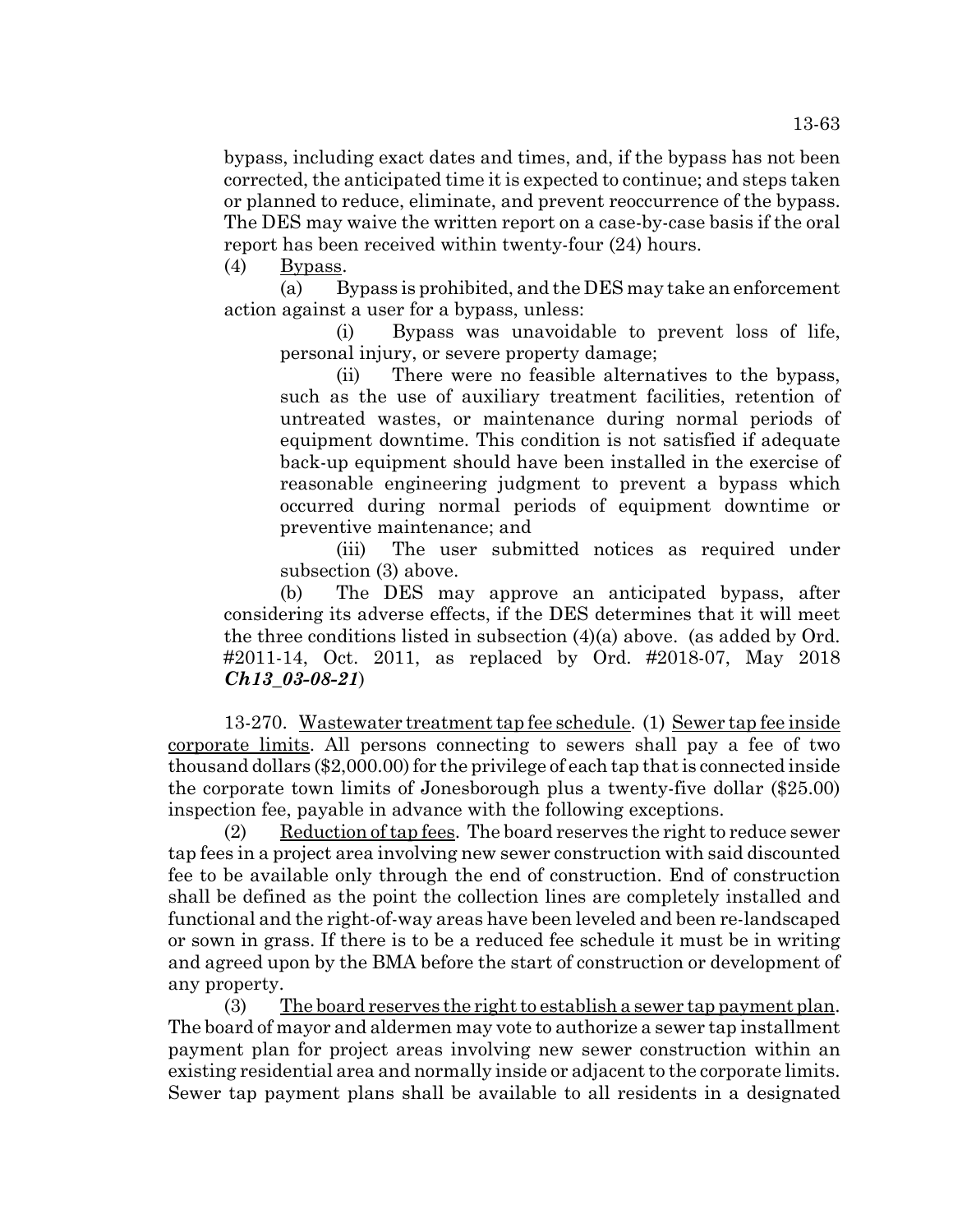project area up to a period of twelve (12) months from the end of construction; provided that interest is charged at the prevailing interest rate, which is defined as a treasury bill rate plus one percent (1%), and the term of the plan shall not exceed five (5) years. Action by the town board to establish an installment fee payment plan shall take place prior to sewer service becoming available.

(4) Multi-family units inside the town limits shall pay the applicable. Single dwelling rate of two thousand dollars (\$2,000.00) for the first unit plus an additional one thousand dollars (\$1,000.00) for each additional unit. Each building of an apartment complex will be considered as a new initial tap and be charged the applicable first unit rate of two thousand dollars (\$2,000.00). There will be a twenty-five dollar (\$25.00) inspection fee per building.

(5) Sewer taps fees for households outside the town limits of the town. Outside customers shall pay a fee of three thousand three hundred dollars (\$3,300.00) for the privilege of each tap, payable in advance. There will be a twenty-five dollar (\$25.00) inspection fee per household. Multi-family units outside shall pay the applicable single-dwelling rate of three thousand three hundred dollars (\$3,300.00) for the first unit plus an additional one thousand six hundred fifty dollars (\$1,650.00) for each additional unit. Each building of an apartment complex will be considered as a new initial tap and be charged the applicable first unit rate of three-thousand three hundred dollars (\$3,300.00) outside. There will also be a twenty-five dollar (\$25.00) inspection fee per building.

(6) Sewer taps for industrial/commercial facilities inside the town limits. Buildings such as factories, warehouses, and shopping centers shall pay two thousand dollars (\$2,000.00) for structures up to ten thousand (10,000) square feet plus one thousand five hundred dollars (\$1,500.00) for each additional ten thousand (10,000) square feet or portion thereof. Motels/hotels shall pay the same sewer tap fees as charged for multi-family units. Sewer taps for a car wash structure shall pay two thousand (\$2,000.00) for the first bay and one thousand five hundred dollars (\$1,500.00) for each additional bay. The town reserves the right to surcharge industrial users for any treatment activity that is above the normal requirements for household treatment or requires pre-treatment. A twenty-five dollar (\$25.00) inspection fee will be charged per building for sewer connections.

(7) Sewer taps for industrial/commercial facilities outside the town limits. Buildings such as factories, warehouses, and shopping centers shall pay three thousand three hundred dollars (\$3,300.00) for structures up to ten thousand (10,000) square feet plus two thousand six hundred fifty dollars (\$2,650.00) for each additional ten thousand (10,000) square feet or portion thereof. Motels/hotels shall pay the same sewer tap fees as charged multi-family units. Sewer taps for a car wash structure shall pay three thousand three hundred dollars (\$3,300.00) for the first bay and two thousand six hundred fifty dollars (\$2,650.00) for each additional bay. The town reserves the right to surcharge industrial users for any treatment activity that is above the normal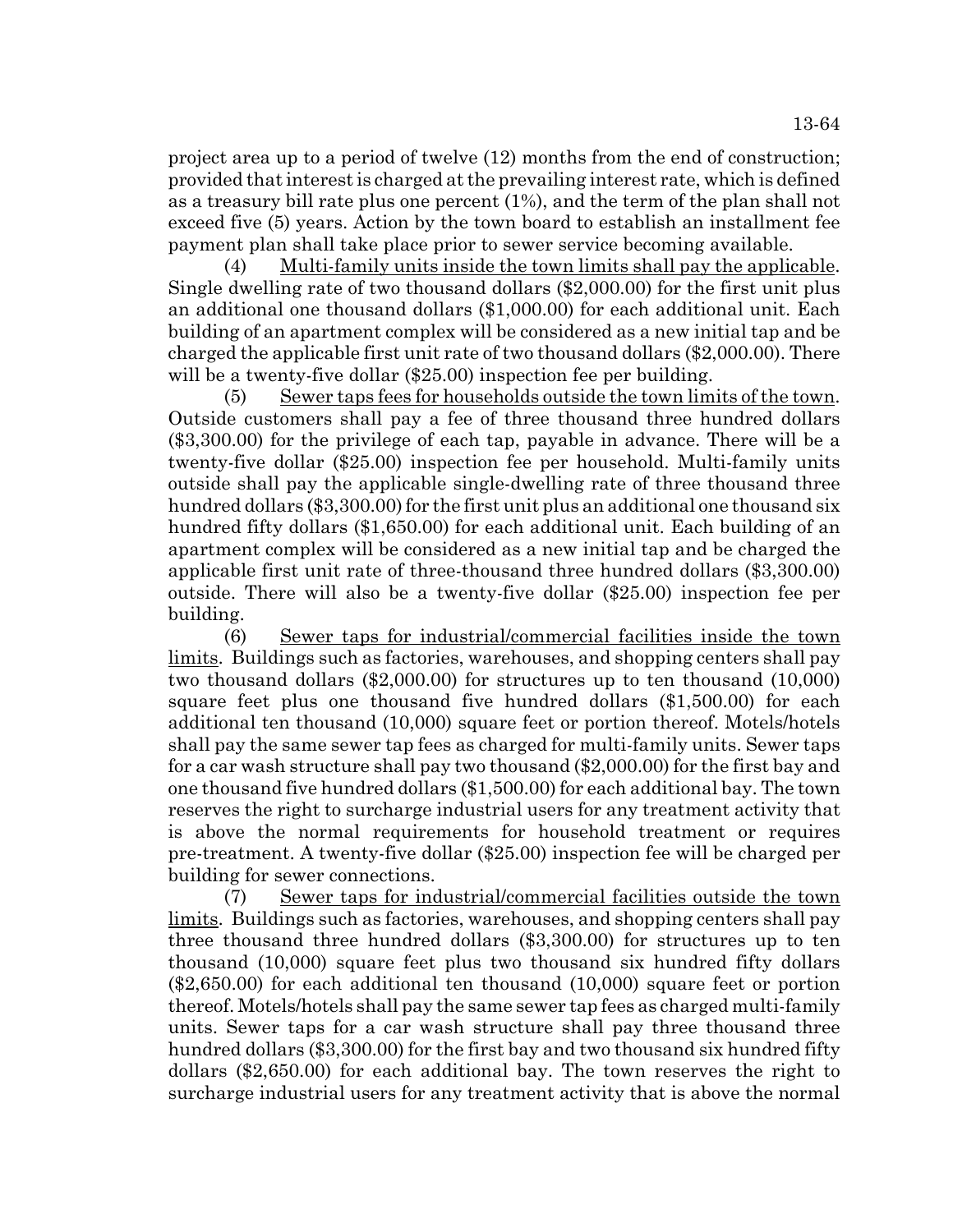requirements for household treatment, or requires pretreatment. A twenty-five dollar (\$25.00) inspection fee will be charged per building for sewer connections.

(8) Sewer taps fees for households that require residential grinder pump stations. The Town of Jonesborough has adopted a plan to eliminate septic tanks from being added to our system. Any residential household that is located below grade of the main sewer line that is available to their property will be required to the extent possible to use a residential grinder pump station. If the property is within the existing town limits with available sewer service or in a new subdivision within the town limits, the sewer tap fee for the grinder pump is three thousand five hundred dollars (\$3,500.00). Sewer tap fees for residential grinder pump stations installed as a result of annexation of an area initiated by the board of mayor and aldermen will be the same as the established sewer tap fee for the annexed area. This includes the wetwell, pump, controls and installation. This does not include electrical conduit, wiring, disconnect box, other electrical items needed to connect the station to the home, or the services of a licensed electrician. These must be provided by the homeowner. (as added by Ord. #2011-14, Oct. 2011, as replaced by Ord. #2018-07, May 2018 *Ch13\_03-08-21*)

13-271. Pretreatment charges and fees. The Town of Jonesborough has adopted reasonable fees for reimbursement of costs of setting up and operating the Jonesborough Pretreatment Program, which may include:

(1) Fees for wastewater discharge permit applications including the cost of processing such applications. There is an application fee of one thousand five hundred dollars (\$1,500.00), which must be paid within thirty (30) days of receiving an industrial user permit. The Town of Jonesborough charges an annual permitting fee of one thousand dollars (\$1,000.00) which covers that calendar year billed;

(2) Fees for monitoring, inspection, and surveillance procedures including the cost of collection and analyzing a user's discharge, and reviewing monitoring reports and certification statements submitted by users; costs for quarterly or semi-annually testing will be billed to the industry on an annual basis;

(3) Fees for reviewing and responding to accidental discharge procedures and construction;

(4) Fees for filing appeals;

(5) Fees to recover administrative and legal costs (not included in § 13-271(2)) associated with the enforcement activity taken by the DES to address IU noncompliance; and

(6) Other fees as the Town of Jonesborough may deem necessary to carry out the requirements contained herein. These fees relate solely to the matters covered by this chapter and are separate from all other fees, fines, and penalties chargeable by the Town of Jonesborough. (as added by Ord. #2011-14, Oct. 2011, as replaced by Ord. #2018-07, May 2018 *Ch13\_03-08-21*)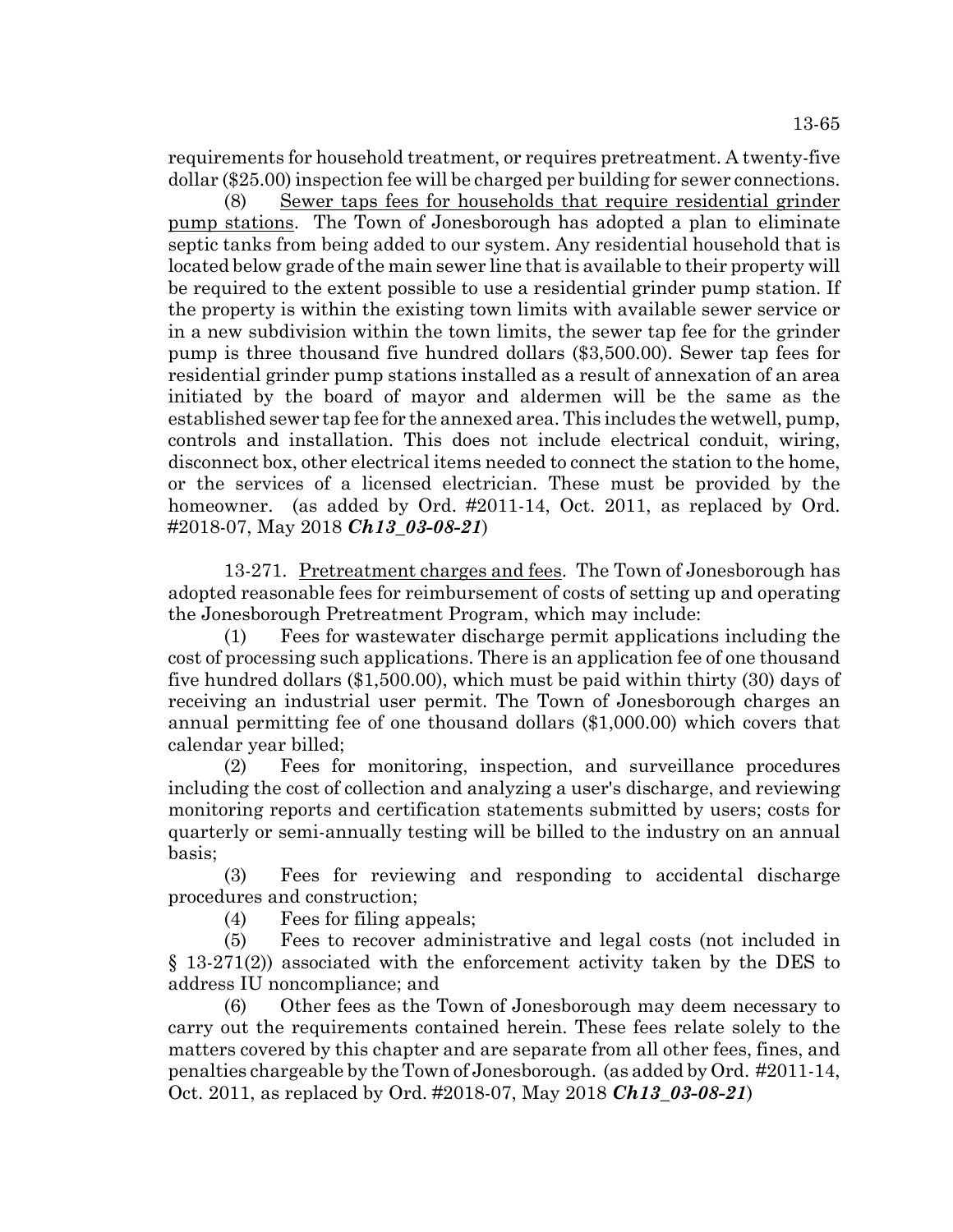13-272. Equipment charge. (1) In cases where a developer, contractor or a plumber requests the services of the Jonesborough Sewer Department specialty equipment such as remote sewer camera or sewer line jetter/cleaner, a rate of one hundred ninety-five dollars (\$195.00) per hour with a one (1) hour minimum charge will be used. This rate will be charged when a developer, contractor or a plumber requests a lateral locate or a lateral blockage that is not the responsibility of the Town of Jonesborough. This only applies to sewer specialty equipment.

(2) When a septic tank is requested to be pumped and the tank is not the cause of a sewer problem, a charge of one hundred dollars (\$100.00) will be charged for the unnecessary service requested. All restaurants, cafeterias, hotels, motels, hospitals, schools, grocery stores, prisons, jails, churches, camps, caterers, brewery, or manufacturing plants that request a septic tank to be pumped, and it is determined that the problem is due to the customer failing to pump their grease trap, waste separator or for any other action by the customer that causes the septic tank to stop working properly or septic system failure, will be charged the one hundred dollars (\$100.00) pumping fee. (as added by Ord. #2011-14, Oct. 2011, as replaced by Ord. #2018-07, May 2018 *Ch13\_03-08-21*)

13-273. Severability. If any provision of this chapter is invalidated by any court of competent jurisdiction, the remaining provisions shall not be affected and shall continue in full force and effect. (as added by Ord. #2011-14, Oct. 2011, as replaced by Ord. #2018-07, May 2018 *Ch13\_03-08-21*)

13-274. Sewer pre-construction and engineering requirements. (1) Any developer or contractor must have a licensed engineer design the new extension or development.

(2) The Town of Jonesborough staff must review and approve the project plans before going to the state for final approval.

(3) The Town of Jonesborough Board of Mayor and Aldermen and Planning Board must approve all developments, subdivisions, and/or industries inside or outside the town limits that use the Jonesborough sewer system.

(4) The Jonesborough Sewer Department will receive a paper set and electronic set of project plans after plans are approved by the State of Tennessee (electronic set in Auto CAD).

(5) If or when a construction project deviates from the designed plans, a set of as-built plans must be submitted to the DES in paper and electronic forms.

(6) If there is an electric component to the project such as a lift station, the Johnson Town Power Board must be notified in advance for service design. All connection and installation fees will be at the cost of the developer.

(7) Whether inside or outside the town corporate limits, access easements to cleanouts must be recorded on deeds or plats.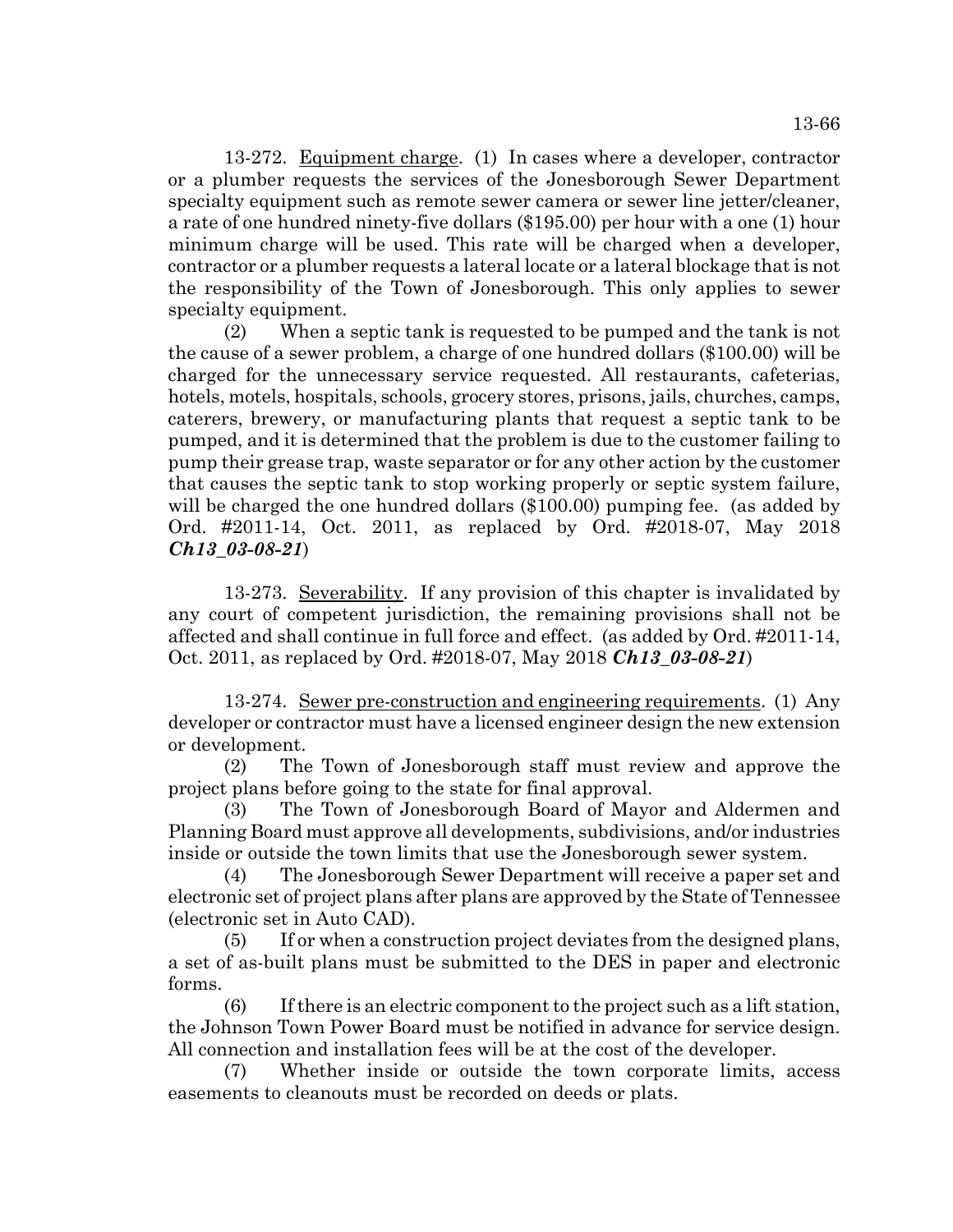(8) All new subdivisions or developments shall install six-inch (6") diameter stub out connections for lateral line connections. This includes subdivision extensions or developments with plans approved, but not yet constructed. (as added by Ord. #2011-14, Oct. 2011, as replaced by Ord. #2018-07, May 2018 *Ch13\_03-08-21*)

13-275. Sewer operation and construction guidelines. (1) Connection to public sewers. Requirements for proper wastewater disposal:

(a) It shall be unlawful for any person to place, deposit, or permit to be deposited in any unsanitary manner on public or private property within the service area of the Town of Jonesborough, any human or animal excrement, garbage, or other objectionable waste.

(b) It shall be unlawful to discharge to any waters of the state within the service area of the town any sewage or other polluted waters, except where suitable treatment has been provided in accordance with provisions of this chapter.

(c) Except as herein provided, it shall be unlawful to construct or maintain any privy, privy vault, septic tank, cesspool, or other facility intended or used for the disposal of sewage.

(d) Except as provided below in subsection (1)(h), the owners of all existing houses, buildings, and other properties used for human occupancy, employment, recreation, or other purpose located within the town's corporate limits and situated within the town's public sanitary service area, but not previously connected to the town's sewer system, are hereby required at his or her expense to install suitable toilet facilities therein, and to connect such facilities directly with the proper public sewer in accordance with the provisions of this chapter, within one hundred twenty (120) days after the date of official notice to do so; provided said public sewer is adjacent to the property line or designated sewer easement area.

Houses, buildings, or other properties or structures used for human occupancy, employment, recreation, or other purposes that are intended to be developed and constructed within the town corporate limits must install suitable toilet facilities therein that are connected directly to the proper public sewer collection system as part of the development of said structures.

(e) The owner of a manufacturing facility may discharge wastewater to the waters of the state; provided that he obtains an NPDES permit and meets all requirements of the Federal Clean Water Act, the NPDES permit, and any other applicable local, state, or federal statutes and regulations.

(f) Where a public sanitary sewer is not available under the provisions above, the building sewer shall be connected to a private sewage disposal system complying with the provisions of this chapter.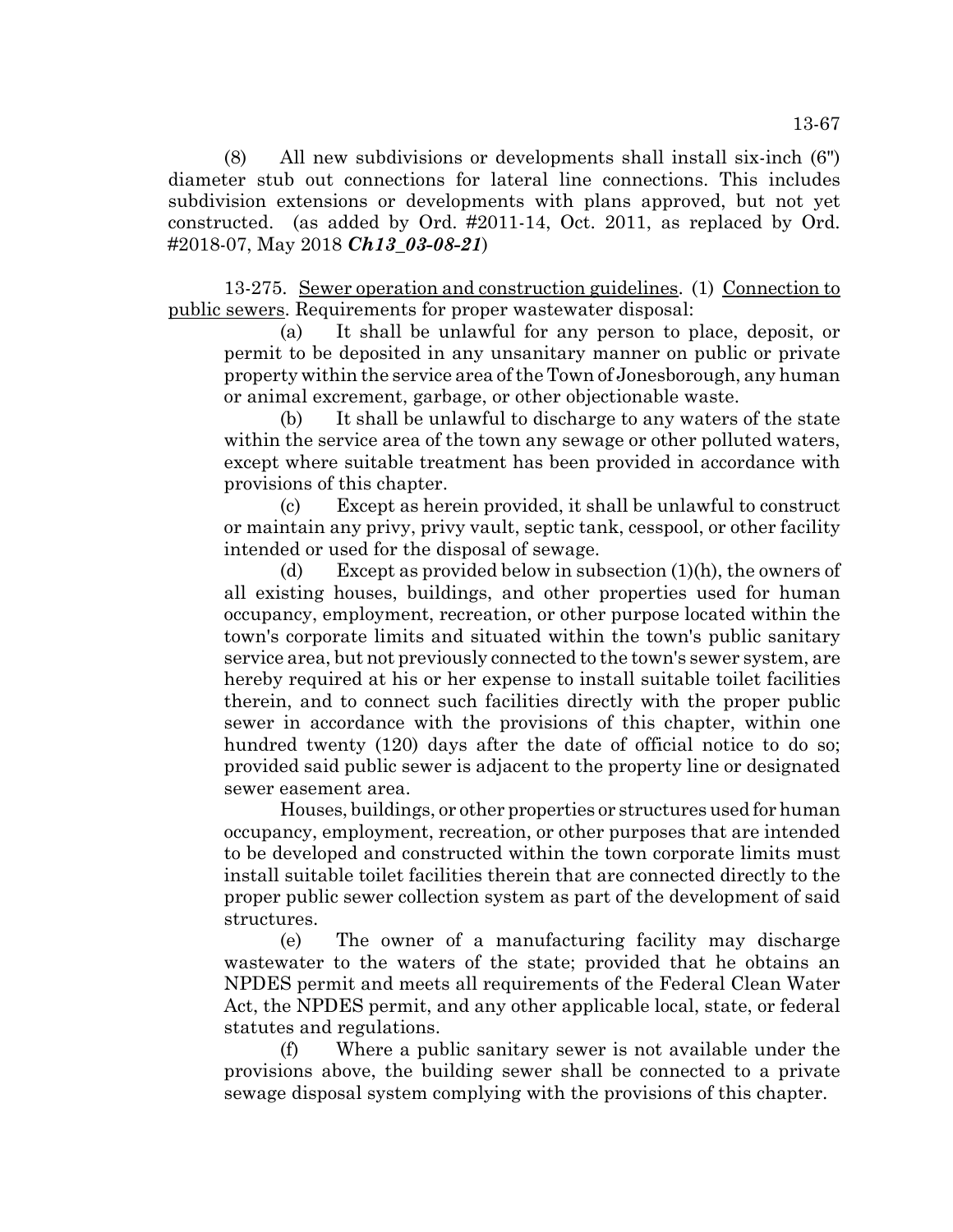(g) When properties are annexed into the town limits of the Town of Jonesborough, the board of mayor and aldermen shall adopt a plan of services that projects a reasonable schedule for installation of sanitary sewer into an annexed area.

(h) When sanitary sewer service is constructed by the town after annexation and available to receive sewer flow, all houses, businesses, buildings and structures used for human occupancy must connect to the town's sewer system within one hundred twenty (120) days after date of official notice to do so, and monthly billing will be initiated at one hundred twenty (120) days with the following exceptions:

(i) Any dwelling or other such existing building for human occupancy more than five hundred feet (500') from the town's sewer system can be exempt; provided that the septic system serving such dwelling or building has been inspected and determined to be in proper working condition and not a source of contamination;

(ii) The owner of an existing dwelling or building considered for exemption must sign a form requesting the exemption, acknowledging that any tap fee discount with the sewer extension project will not be extended, and upon documented septic tank failure the owner will be required to connect to the town's sewer system at the charges current when the application is made;

(iii) Any existing dwelling or building exempted above shall not be billed for sewer service, however, unless any discounted tap fee is paid by the official end of construction, any future tap fee payment made to connect said dwelling or building to the town's sewer system will be at the full tap fee charge when the application for service is made; and

(iv) Any septic system failure at a dwelling or building exempted above that results in an unsanitary condition is a violation of the ordinance with every day of unsanitary condition being considered a separate violation. When such unsanitary conditions result in one (1) or more citations, connection to the town's sewer system will be mandatory and billing will begin immediately.

(2) Physical connection to sewer. (a) No person shall uncover, make any connections with or opening into, use, alter, or disturb any public sewer or appurtenance thereof. Homeowners, contractors, developers, etc., must contact the director of environmental services to receive authorization to connect to the town's sewer system. When authorization is received for non-town personnel to make the connection to the sewer tap, the connection must be inspected by designated town personnel, before the lines are covered. Within the town corporate limits, extensions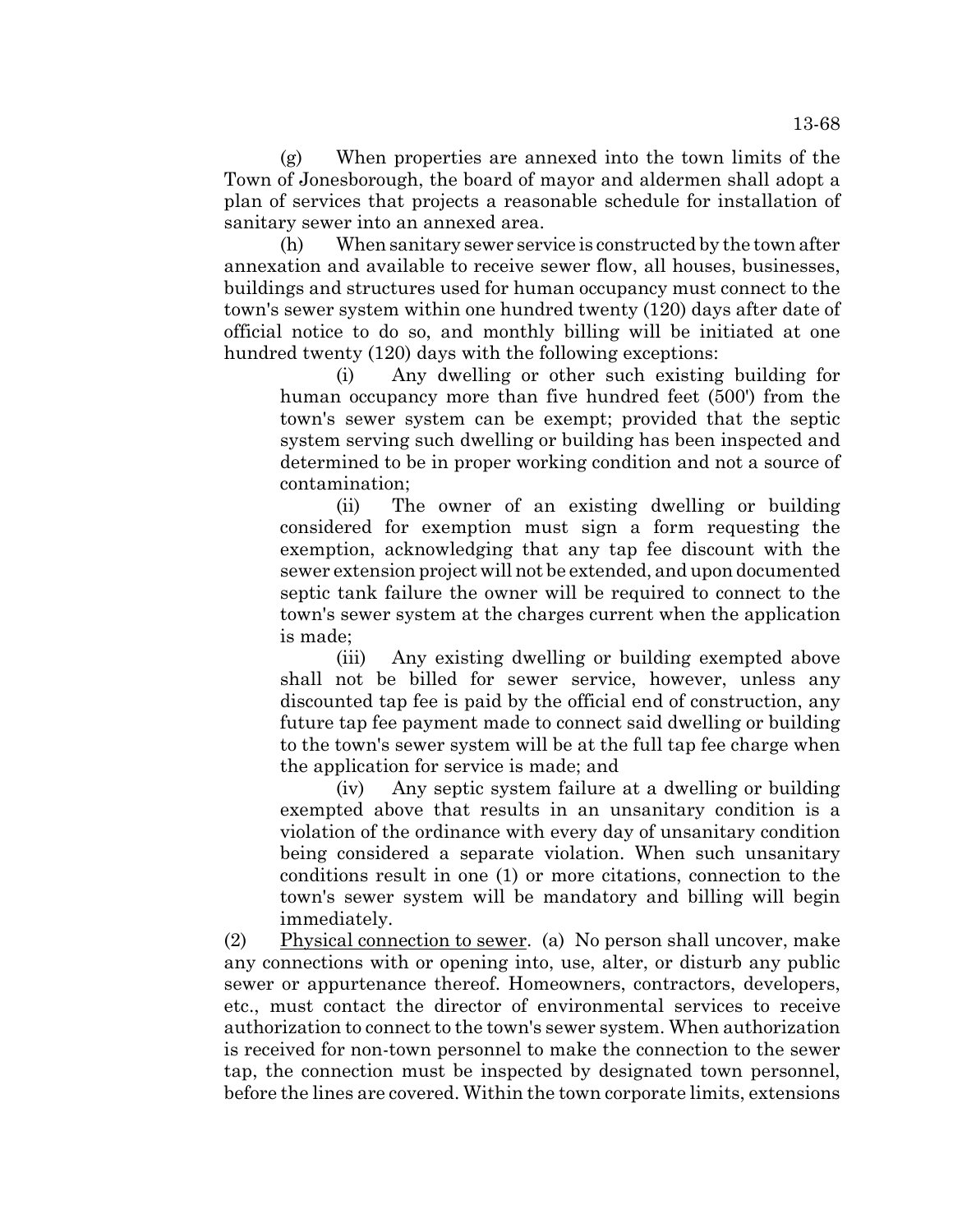to the town's sewer system must be approved by the planning commission and be undertaken under the town's sewer extension policy. Sewer system extensions outside of the town's corporate limits must also be undertaken under the town's sewer extension policy, and must be approved by the board of mayor and aldermen.

(b) Unless approved otherwise by the Jonesborough Board of Mayor and Aldermen, or through a policy established by the Jonesborough Board of Mayor and Aldermen, all costs and expenses incident to the installation, connection, and inspection of the building or construction of a sewer line service or extension shall be borne by the owner, contractor or developer. The owner, contractor or developer shall indemnify and hold-harmless the town from any loss or damage that may directly or indirectly be occasioned by the installation of the sewer line(s).

(c) A separate and independent building sewer shall be provided for every building; except where one (1) building stands at the rear of another on an interior lot and no private sewer is available or can be constructed to the rear building through an adjoining alley, court, yard, or driveway; the building sewer from the front building may be extended to the rear building and the whole considered as one (1) building sewer.

(d) Old building sewers may be used in connection with new buildings; provided that the entire line meets current code requirements and passes inspection by the town building inspector and/or appropriate representative from the department of environmental services.

(e) Sewer service connections to buildings shall conform to the following requirements:

(i) Conventional gravity sewer lateral lines shall be a minimum of four inches (4").

(ii) Residential grinder pump lateral lines from the pump shall be a minimum of one and one-fourths inches (1-1/4").

(iii) Residential septic tanks, when used, the lateral line to the main collector shall be a minimum of two inches (2"). Whenever possible, septic tank usage within the town's sanitary sewer system shall be terminated and the gravity service lateral constructed as a replacement shall be a minimum of four inches (4").

(iv) Pipe will be PVC sewer pipe or equivalent.

(v) The recommended depth of sewer service laterals to customers is thirty inches (30") unless topography prohibits. However, the minimum depth of a sewer service lateral is eighteen inches (18"). Slope of alignment of sewers to buildings shall be neat and regular.

(vi) The minimum slope for a four inch (4") service lateral is one percent (1%) slope from clean out to main line. Larger sewer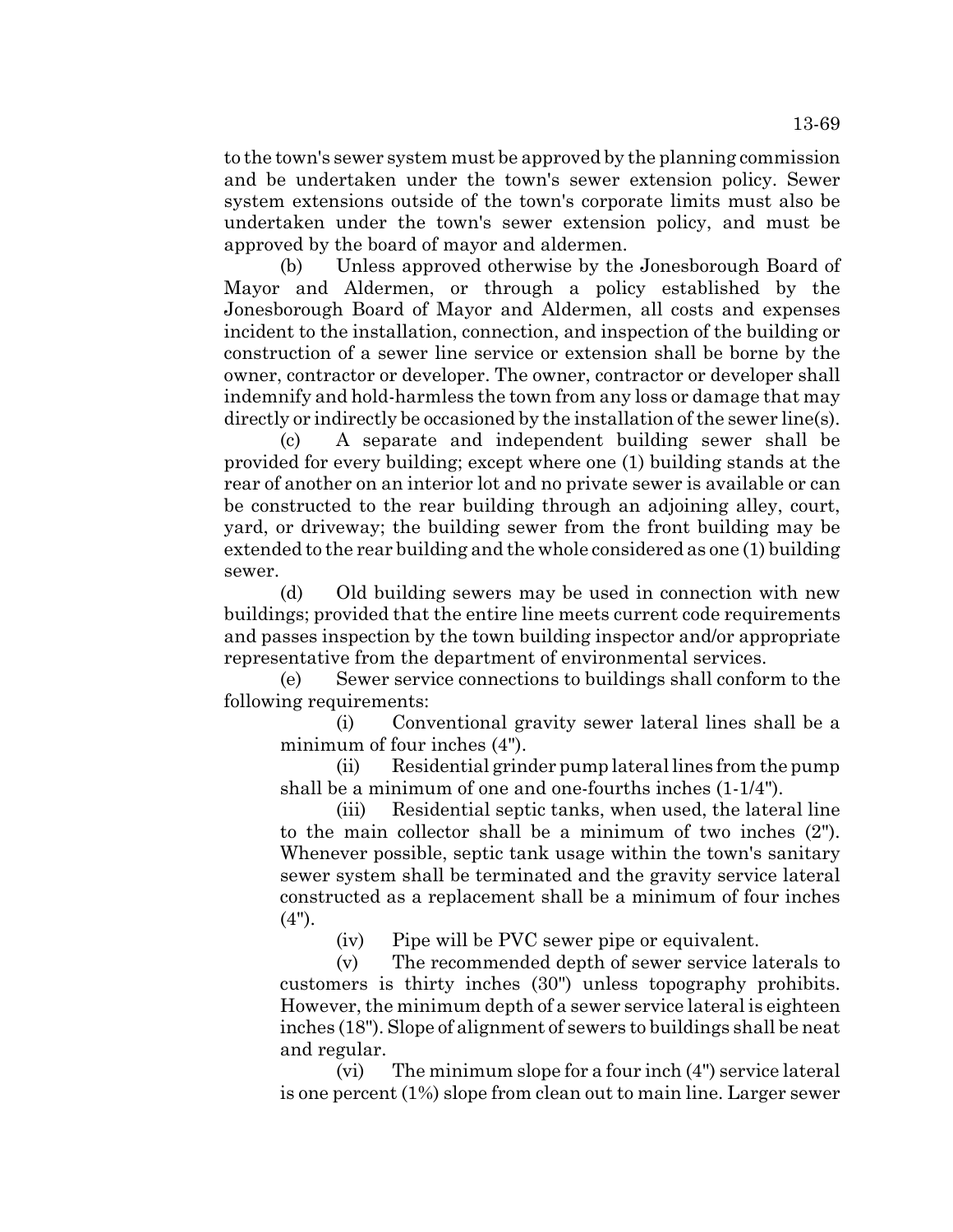service lines to buildings shall be designated by the project engineer.

(vii) Sewer service laterals shall be constructed using ductile iron, class 50 or above, or by using PVC (poly vinyl chloride) SDR-35 pipe for gravity sewers, and SDR-21 (schedule 40) pipe for pressure or gravity sewers. Joints shall be rubber or neoprene "O" ring compression joints, and no other joints shall be acceptable.

(viii) Clean outs on the service lateral shall be located in the following locations;

(A) Three feet (3') outside the building.

(B) At the point the service lateral crosses the property or easement line.

(C) At any change in direction in the sewer service lateral is more than forty-five (45°) degrees, Additional cleanouts shall be placed not more than one-hundred feet (100') apart in sewer laterals serving buildings when the sewer line is six inches (6") in diameter or more. Cleanouts shall be extended to or slightly above the finished grade level as closely as feasible to the location of the cleanout connection. A wye four inch (4") and one-eighth (1/8) bend shall be used for the cleanout base. Cleanouts shall not be smaller than four inches (4").

(ix) Owners, contractors and developers must receive authorization from the town's director of environmental services before making any direct connection of sewer service lateral from a building or dwelling to the public sewer system. Connections shall be made at the appropriate locations using fittings and materials and connection standards determined by the director of environmental services. All authorized connections to the town's sewer system must be inspected by designated personnel from the town's department of environmental services.

(x) All dwelling or building locations in which the basement or ground floor level is lower than below the ground elevation at the point of connection to the town's sewer system, are required to install check valves or backflow prevention devices to protect against flooding and backflow into the dwelling. Such devices shall be installed at the expense of the owner, contractor or developer.

Except as may be determined in other sections of this chapter, the cost of pumping sewer from a dwelling or building to the public sewer system will be the responsibility of the owner, contractor or developer. Four inch (4") sewers—minimum one percent (1%) slope from cleanout to main line.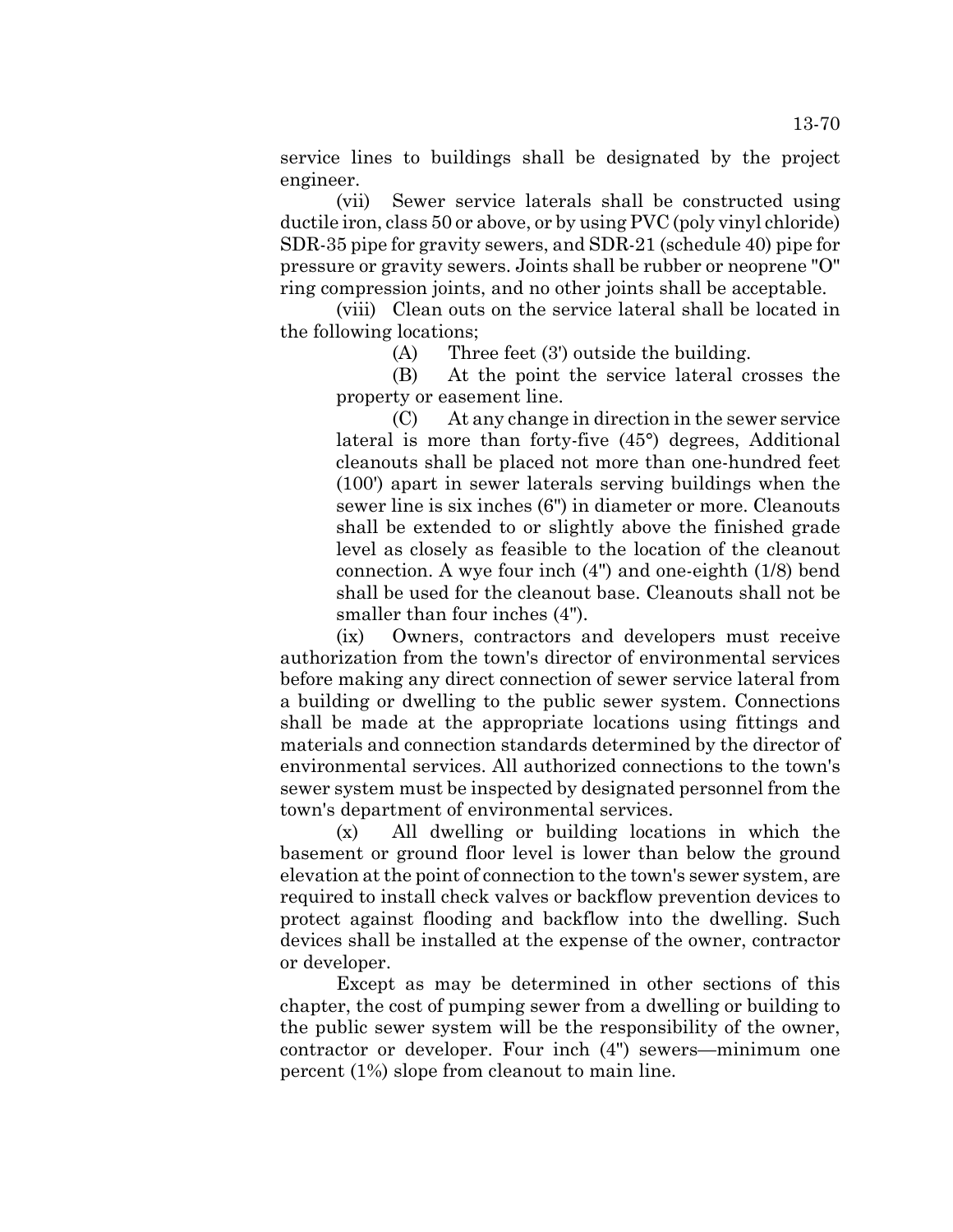Larger building sewers shall be laid on a grade that will produce a velocity, when flowing full of at least two feet (2') per second.

New subdivisions or developments shall install six inch (6") diameter stub out connections for lateral connections.

(xi) Slope and alignment of all building sewers shall be neat and regular.

(xii) Connections of building sewers to the public sewer system shall be made only with the approval of the DES or his representative, and shall be made at the appropriate existing wyes or tee branch using compression type couplings or collar type rubber joint with stainless steel bands. Where existing wye or tee branches are not available, connections of building sewer laterals to the town's system shall be made by removing a length of pipe and replacing it with a wye or tee fitting using flexible neoprene adapters with stainless steel bands of a type approved by and under the supervision of the DES. All such connections shall be made gastight and watertight

(xiii) The methods to be used in excavating, placing of pipe, jointing, testing, backfilling the trench, or other activities in the construction of a building sewer which have not been described above shall conform to the requirements of the building and plumbing code or other applicable rules and regulations of the town or to the procedures set forth in appropriate specifications of the ASTM and Water Pollution Control Federal Manual or international codes. Any deviation from the prescribed procedures and materials must be approved by the building inspector and/or the DES before installation.

(xiv) An installed building sewer shall be gastight and watertight.

(xv) All excavations for building sewer installation shall be adequately guarded with barricades and sights so as to protect the public from hazard. Streets, sidewalks, parkways, and other public property disturbed in the course of the work shall be restored in a manner satisfactory to the town.

(xvi) No person shall make connection of roof downspouts, exterior foundation drains, areaway drains, basement drains, or other sources of surface runoff or groundwater to a building directly or indirectly to a public sanitary sewer.

(3) Inspection of connections. (a) The sewer connection and all building sewers from the building to the public sewer main line shall be inspected before the underground portion is covered, by the building inspector, the DES or his authorized representative.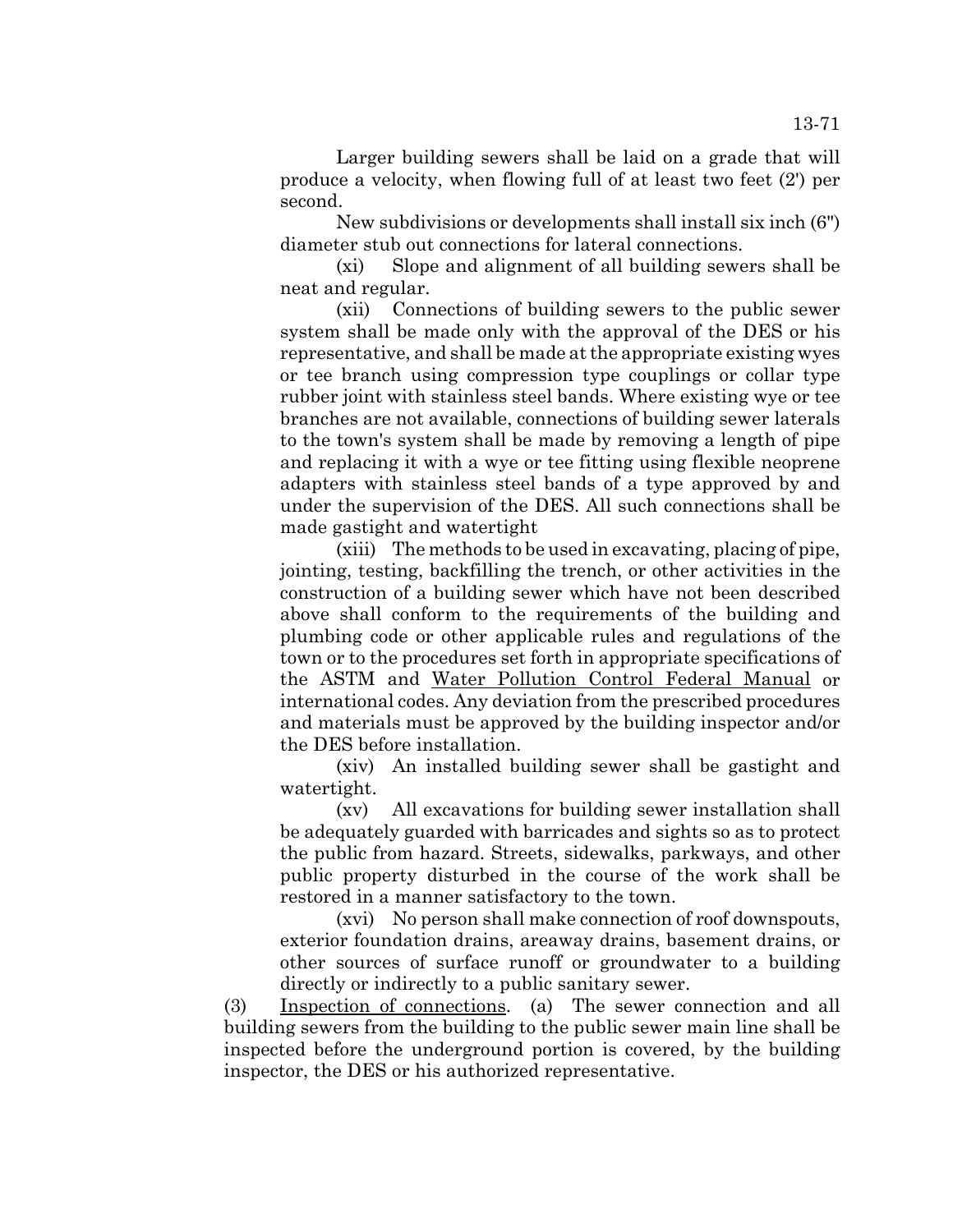(b) The applicant for discharge shall notify the wastewater director when the building sewer service line is ready for inspection and connection to the public sewer. The connection shall be made under the supervision of and inspected by the DES or his representative.

(4) Maintenance of building sewers. Each individual property owner or user of the Jonesborough Sewer System shall be entirely responsible for the maintenance which will include repair or replacement of the building sewer from the building to the public sewer system.

(5) Availability of private domestic wastewater disposal. (a) Where a public sanitary sewer is not available the sewer shall be connected to a private wastewater disposal system complying with the provisions of this section.

(b) Any residence, office, recreational facility, or other establishment used for human occupancy where the building drain is below the elevation to obtain a grade that achieves two feet (2') per second.

(c) Where a public sewer becomes available, the building sewer shall be connected to said sewer within one hundred twenty (120) days after date of official notice from the town to do so.

(6) Requirements. (a) A private domestic wastewater disposal system may not be constructed within the service area unless and until a certificate is obtained from the board of mayor and aldermen stating that a public sewer is not accessible to the property and no such sewer is proposed for construction in the immediate future. No certificate shall be issued for any private domestic wastewater disposal system employing subsurface soil absorption facilities where the area of the lot is less than that specified by the Tennessee Department of Environment and Conservation.

(b) Before commencement of construction of a private sewage disposal system the owner shall first obtain written permission from the Town of Jonesborough and the Tennessee Department of Environment and Conservation. The owner shall supply any plans, specifications, and other information as are deemed necessary by the Town of Jonesborough and the Tennessee Department of Environment and Conservation.

(c) A private sewage disposal system shall not be placed in operation until the installation is completed to the satisfaction of the Town of Jonesborough and the Tennessee Department of Environment and Conservation. They shall be allowed to inspect the work at any stage of construction and the owner shall notify the Town of Jonesborough and the Tennessee Department of Environment and Conservation when the work is ready for final inspection, before any underground portions are covered. The inspection shall be made within a reasonable period of time after the receipt of notice by the Town of Jonesborough and the Tennessee Department of Environment and Conservation.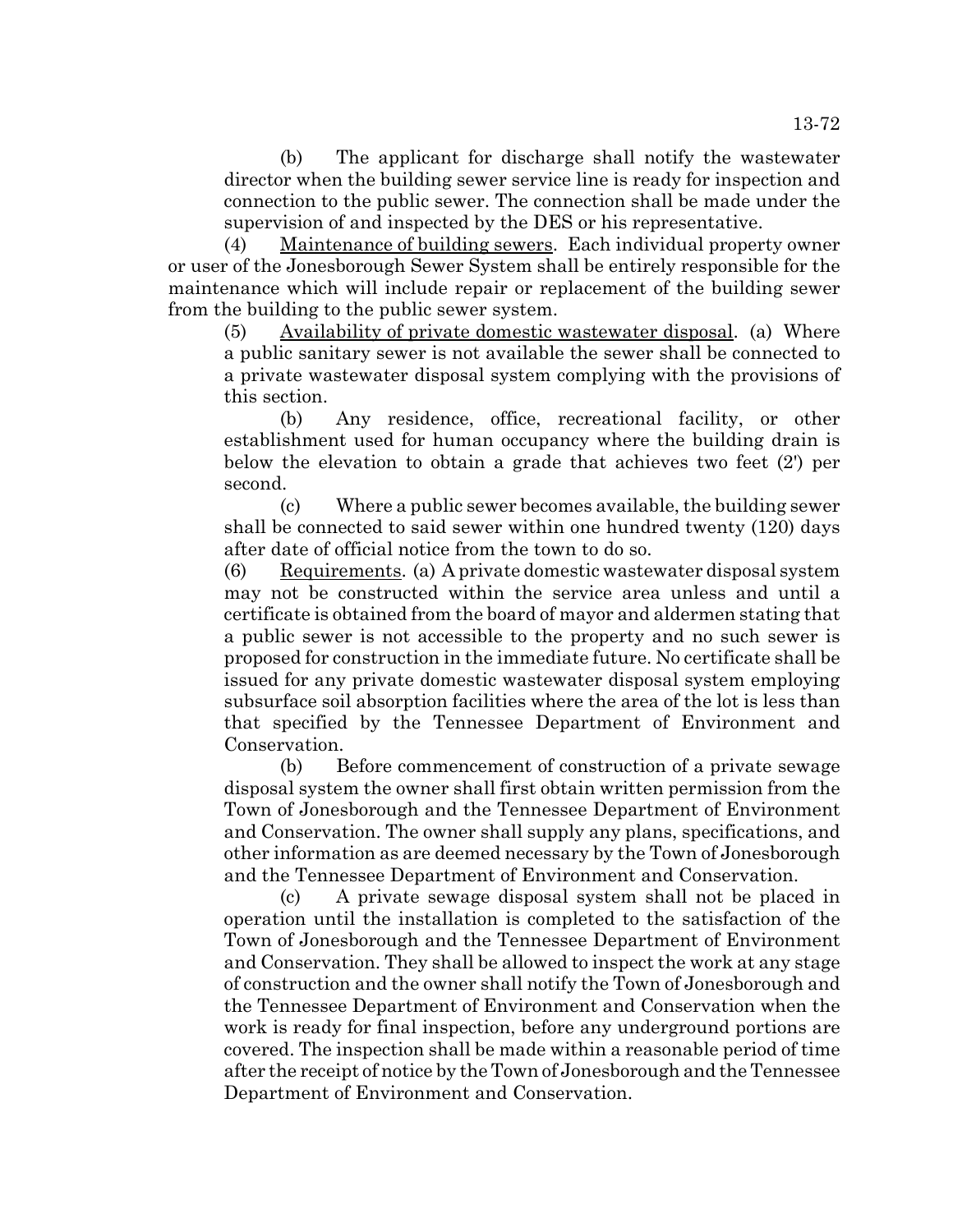(d) The type, capacity, location, and layout of the private sewage disposal system shall comply with all recommendations of the Department of Environment and Conservation of the State of Tennessee, and the Town of Jonesborough.

(e) The owner shall operate and maintain the private sewage disposal facilities in a sanitary manner at all times, at no expense to the town. When the public sewer becomes available, the building sewer shall be connected to the public sewer within sixty (60) days of the date of availability and the private sewage disposal system should be cleaned of sludge and if no longer used as a part of the town's treatment system, filled with suitable material.

(f) No statement contained in this chapter shall be construed to interfere with any additional or future requirements that may be imposed by the Town of Jonesborough and the Tennessee Department of Environment and Conservation.

(7) Holding tank waste disposal. (a) No person, firm, association or corporation shall clean out, drain, or flush any septic tank that is designated a part of the town's sewer collection system without first contacting the director of environmental services. Waste collected by private haulers from a septic tank within the town's sewer system may only be discharged into a town operated dump station by obtaining a permit from the DES.

(b) Discharging by permit. No person, firm, association or corporation shall discharge into a town operated dump station without obtaining a permit from the DES.

(c) Designated disposal locations. No person, firm, association or corporation shall discharge waste of any form into a manhole, clean out, pipe, or other such connection in the town's sewer collection system, with the exception of dump stations established under the authority of the department of environmental services. Discharge into said official town dump stations must be by permit.

(d) Any permit to discharge into the town's sewer system may be immediately revoked by the DES or his representative at his absolute discretion if there is any indication the permitted discharge may interfere with the efficient operation of the wastewater treatment plant. (as added by Ord. #2011-14, Oct. 2011, as replaced by Ord. #2018-07, May 2018 *Ch13\_03-08-21*)

13-276. Grease traps and oil separators. (1) Fat, Oil, and Grease (FOG) and waste food and oil. FOG, grease traps or oil and grease interceptors shall be installed when, in the opinion of the DES, they are necessary for the proper handling of liquid wastes containing fats, oils, and grease, any flammable wastes, ground food waste, sand, soil, and solids, or other harmful ingredients in excessive amount which impact the wastewater collection system. Such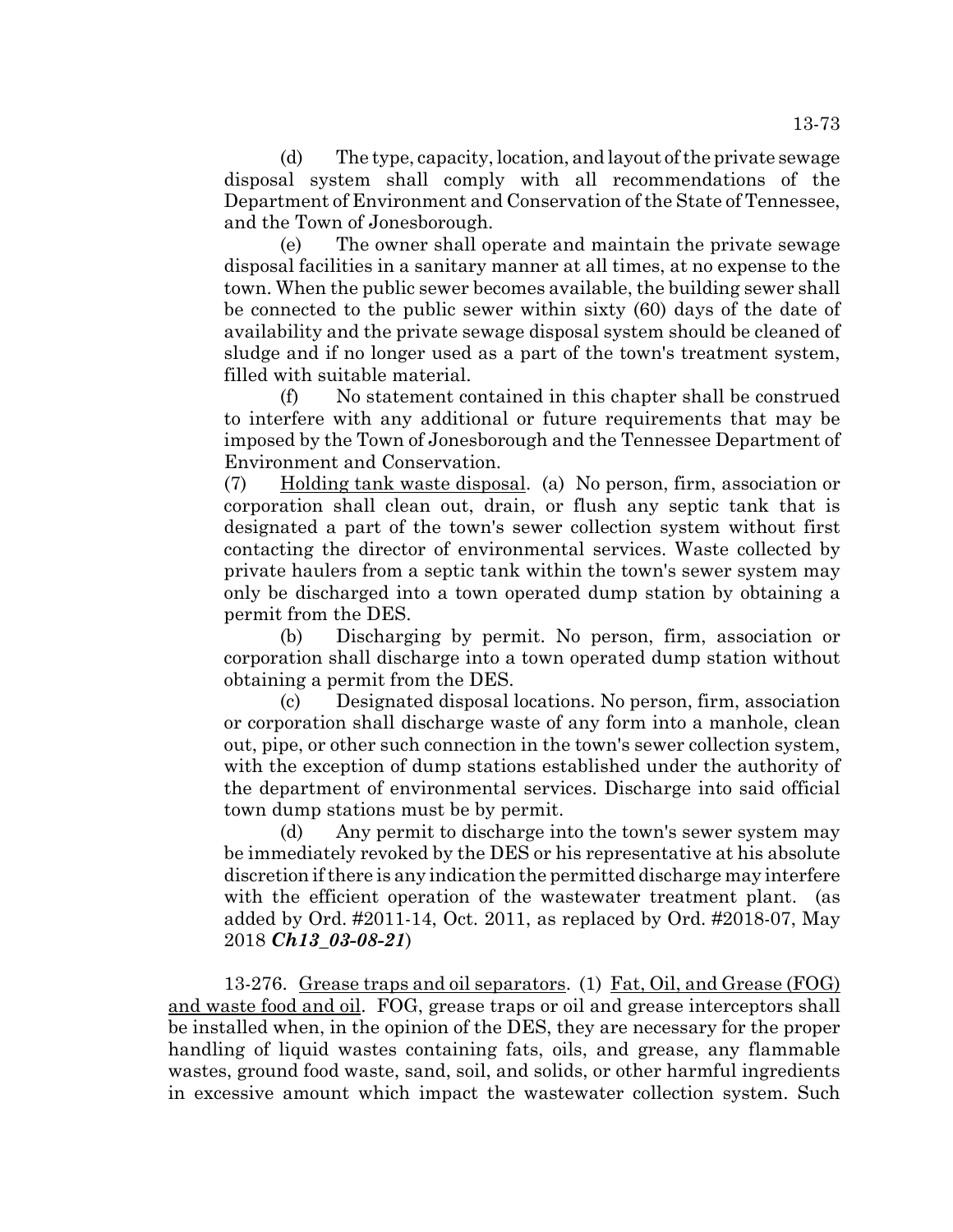separators or traps shall not be required for single-family residences, but may be required on multiple-family residences. All traps or interceptors shall be of a type and capacity approved by the DES, and shall be located as to be readily and easily accessible for cleaning and inspection. Grease traps and oil and grease interceptors must be maintained properly by the owner, and must be cleaned and pumped regularly.

(2) Required users and trap size. (a) New construction and renovation. Upon construction or renovation, all restaurants, cafeterias, hotels, motels, hospitals, nursing homes, schools, grocery stores, prisons, jails, churches, camps, caterers, manufacturing plants and any other sewer users who discharge applicable waste shall submit a FOG and food waste control plan that will effectively control the discharge of FOG and food waste so that it does not negatively impact the town's sewer system.

(b) Existing structures. All existing restaurants, cafeterias, hotels, motels, hospitals, nursing homes, schools, grocery stores, prisons, jails, churches, camps, caterers, manufacturing plants and any other sewer users who discharge applicable waste shall be required to submit a plan for control of FOG and food waste. If or when the DES determines that FOG and food waste are causing excessive loading, plugging, damage or potential problems to structures or equipment in the public sewer system, the existing sewer user creating the problem will be required to install a grease trap or separator as it applies to the waste discharged. Any installation required shall be installed at the expense of the owner.

(c) The minimum exterior grease trap size is one thousand (1,000) gallons. Larger size traps may be required based on type of and amount of materials discharged. Food or oil separators located inside structures will be evaluated on a case-by-case basis,

(3) FOG or food waste plan. (a) The DES must approve the user's plan before implementation and the plan must be implemented within a reasonable amount of time. Required plan components are spill control, pumping schedules, maintenance and housekeeping procedures and records.

(b) The owner or operator must service and maintain the equipment in order to prevent impact upon the sewer collection system and treatment facility, if in the opinion of the DES the user continues to impact the collection system and treatment plan, additional pretreatment may be required, including a requirement to meet numeric limits and have surcharges applied.

(c) Sand, soil, and oil separators. All car washes, truck washes, garages, service stations and other sources of sand, soil, and oil shall install effective sand, soil, and oil interceptors. These interceptors shall be sized to effectively remove sand, soil, and oil at the expected flow rates. The interceptors shall be cleaned on a regular basis to prevent impact upon the wastewater collection and treatment system. Owners whose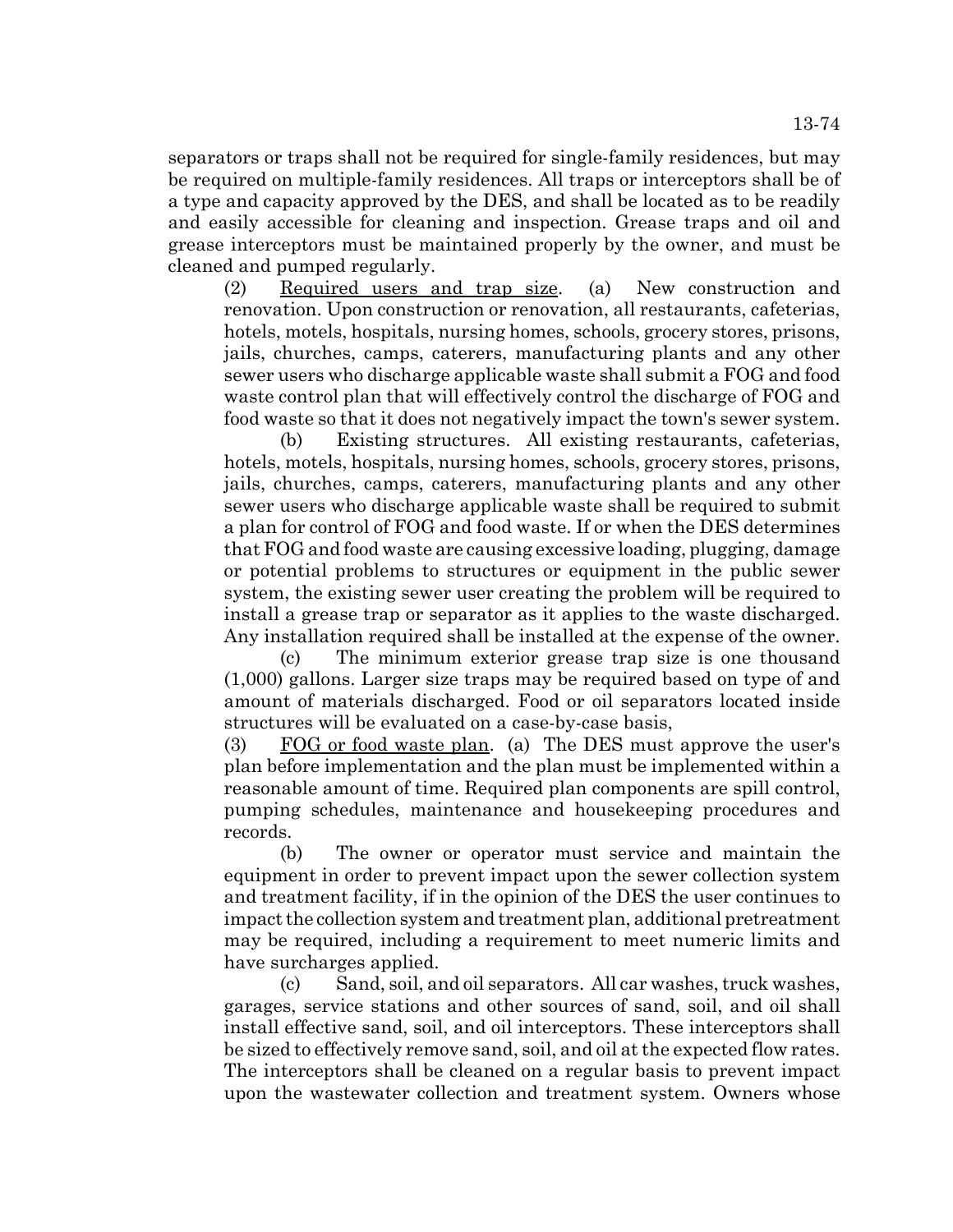interceptors are deemed to be ineffective by the DES may be asked to change the cleaning frequency or to increase the size of the separators or traps. Owners or operators of washing facilities will prevent the inflow of rainwater into the sanitary sewers.

(d) Laundries. Commercial laundries shall be equipped with an interceptor with a wire basket or similar device, removable for cleaning, that prevents passage into the sewer system of solids one-half inch (1/2") or larger in size such as strings, rags, buttons, or other solids detrimental to the system.

(e) Control equipment. The equipment of facilities installed to control FOG, food waste, sand and soil, must be designed in accordance with the Tennessee Department of Environment and Conservation engineering standards or applicable town guidelines. Underground equipment shall be tightly sealed to prevent inflow of rainwater and easily accessible to allow regular maintenance. Control equipment shall be maintained by the owner or operator of the facility so as to prevent a stoppage of the public sewer, and the accumulation of FOG in the lines, pump stations and treatment plant. If the town is required to clean out the public sewer lines as a result of a stoppage resulting from poorly maintained control equipment, the property owner shall be required to refund the labor, equipment, materials and overhead costs to the town. Nothing in this subsection shall be construed to prohibit or restrict any other remedy the town has under this chapter, or state or federal law. The city retains the right to inspect and approve installation of control equipment

(f) Solvents prohibited. The use of degreasing or line cleaning products containing petroleum based solvents is prohibited by all FOG programs. The use of other products for the purpose of keeping FOG dissolved or suspended until it has traveled into the collection system of the town is prohibited unless approved by the Town of Jonesborough.

(g) The DES may use industrial wastewater discharge permits to regulate the discharge of fat, oil, grease and food waste. (as added by Ord. #2011-14, Oct. 2011, as replaced by Ord. #2018-07, May 2018 *Ch13\_03-08-21*)

13-277. Effective date. This chapter shall be in full force and effect immediately following its passage, approval, and publication, as provided by law. (as added by Ord. #2011-14, Oct. 2011, as replaced by Ord. #2018-07, May 2018 *Ch13\_03-08-21*)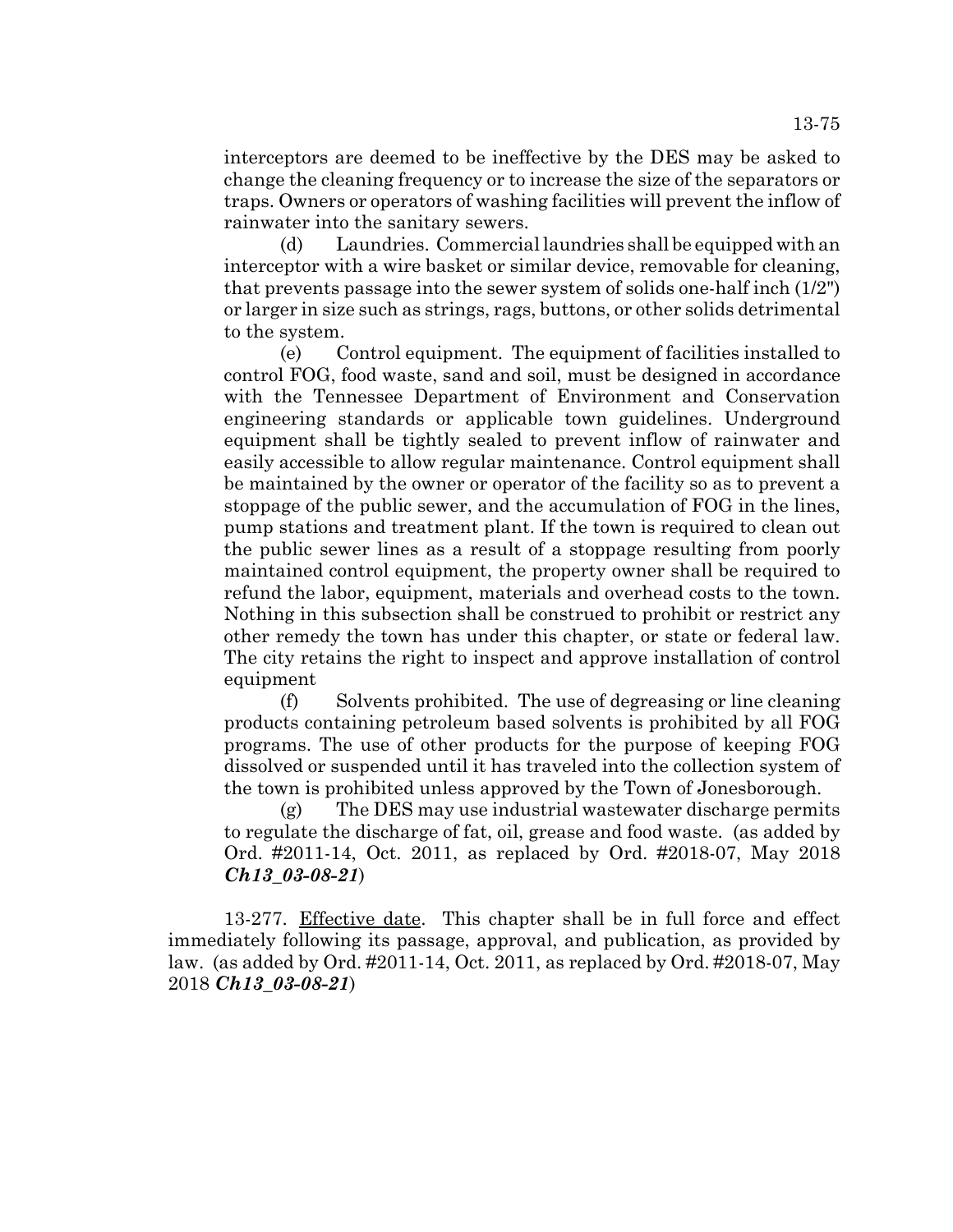## CHAPTER 3

# CABLE TELEVISION

**SECTION** 13-301. To be furnished under franchise.<sup>1</sup>

13-301. To be furnished under franchise. Cable television shall be furnished for the town and its inhabitants under such franchise as the Board of Mayor and Aldermen shall grant. The rights, powers, duties and obligations of the parties shall be clearly stated in the written franchise agreement which shall be binding upon the parties. [Code of 1982]

<sup>&</sup>lt;sup>1</sup>Cable television is provided by Comcast Cablevision of the South d.b.a. Tennesee Valley Cable, pursuant to a franchise granted by Ordinance No. 97-07 passed June 9, 1997, which is of record in the office of the town recorder.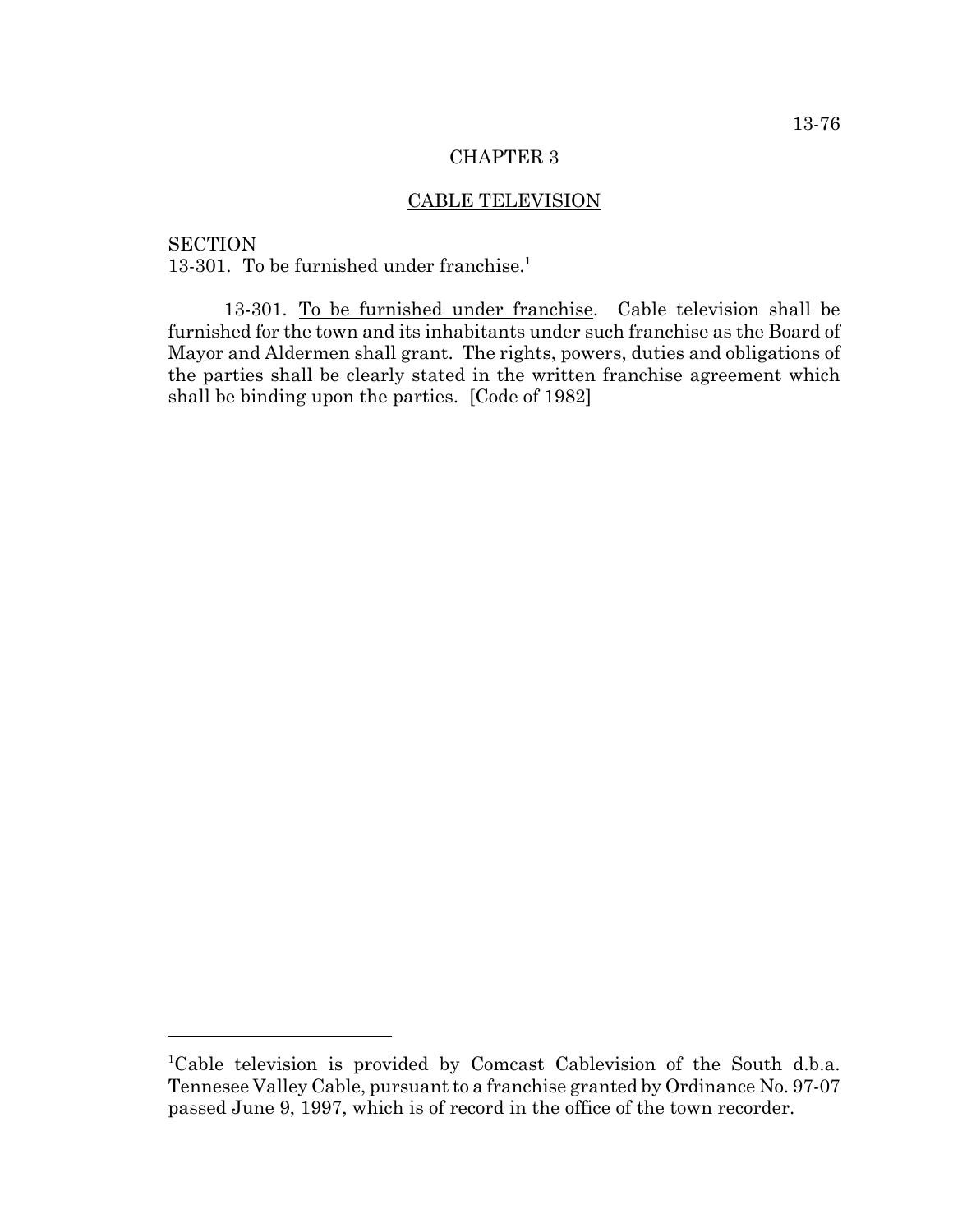## CHAPTER 4

## TELECOMMUNICATIONS

## **SECTION**

- 13-401. Definitions.
- 13-402. Purpose.
- 13-403. Applicability and exemptions.
- 13-404. Locating towers.
- 13-405. General requirements.
- 13-406. Application requirements.
- 13-407. Administratively approved uses.
- 13-408. Special exception permit.
- 13-409. Removal of abandoned antennas and towers.
- 13-410. Nonconforming use.
- 13-411. Public notice.
- 13-412. Private review and associated fees.
- 13-413. Automatic approval.

13-401. Definitions. "Accessory use." A use conducted on the same lot as the primary use of the structure to which it is related; a use which is clearly incidental to such primary use.

(1) "AM array." For the purposes of implementing this chapter, an AM array, consisting of one (1) or more tower units and supporting ground system which functions as on AM broadcasting antenna, shall be considered one (1) tower. Measurements for setbacks and separation distances shall be measured from the outer perimeter of the towers included in the AM array. Additional tower units may be added within the perimeter of the AM array by right.

(2) "Antenna." Any exterior transmitting or receiving device mounted on a tower, building or structure, and used in communications that radiate or capture electromagnetic waves, digital signals, radio frequencies (excluding radar signals), wireless telecommunications signals or other communication signals.

(3) "Antenna support structures." Any structure which supports an antenna, including towers, water tanks, buildings, etc.

(4) "Apartment." A form of multi-family housing which is "attached" and contains three (3) or more dwelling units for rent. The term does not include condominiums, row houses, or other structure which is intended for sale, not lease, of individual units.

(5) "Backhaul network." The lines that connect a provider's towers/cell sites to one (1) or more cellular telephone switching offices, and/or long distance providers, or the public switched telephone network.

- (6) "FAA." Federal Aviation Administration.
- (7) "FCC." Federal Communications Commission.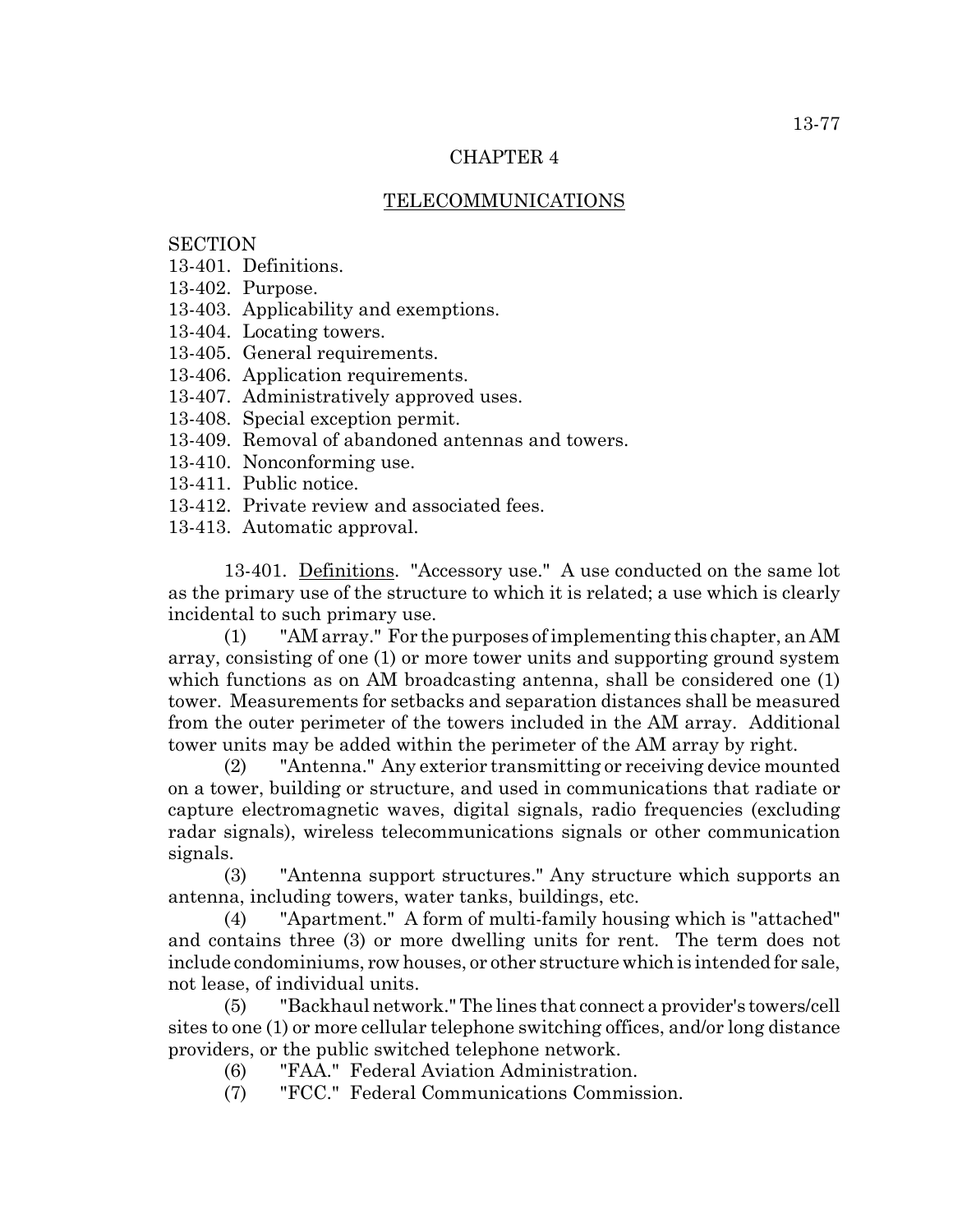(8) "Height, antenna." When referring to an antenna located on a tower, the distance is measured from the base of the tower to the highest point on the antenna. When referring to an antenna located on a building, water tank, etc., the height is for the antenna only, and excludes the height of any support structure.

(9) "Height, tower." The distance measured from the base of the tower to the highest point on the antenna.

(10) "OSHA." Occupational Safety and Health Administration.

(11) "Principal use." The primary use of the property, which is permitted under the zoning regulations which apply to the district in which the use is located.

(12) "Special exception." Uses which are not permitted as of right in a zoning district, but which may be permitted upon review and approval by the board of zoning appeals.

(13) "Stealth type antenna support structures." A communication structure designed and installed in a manner such that the antenna, supporting apparatus and associate structures are aesthetically and architecturally appropriate with respect to existing structures or the immediate environment in which the towers/structure is located. (Examples include antennae in church steeples, bell towers, flag poles, power poles, etc.)

(14) "Tower." Any structure that is designed and constructed primarily for the purpose of supporting one (1) or more antenna for telephone, radio and similar communication proposed, including self-supporting lattice towers, guyed towers, or monopole towers. The term includes radio and television transmission towers, microwave towers, common-carrier towers, cellular telephone towers, alternative tower structures, and the like. (Ord. #99-05, May 1999)

13-402. Purpose. Telecommunications towers and antennas will use the following standards to minimize adverse visual and operational effects of towers through careful design, siting, and screening; to avoid potential damage to adjacent properties from tower failure through engineering and careful siting of towers; and to maximize use of any new communication tower and/or existing structures to reduce the number of towers needed. (Ord. #99-05, May 1999)

13-403. Applicability and exemptions. (1) New towers and antennas. All new towers and/or antennas in the Town of Jonesborough shall be subject to these regulations except non-commercial hobby type antennas/towers less than forty-five feet (45') in height; receive only antennas; antennas/towers located on property owned, leased, or otherwise controlled by the town or other governmental entity which are used for public purposes; and antennas less than forty-five feet (45') in height which are located on structures such as water tanks and buildings.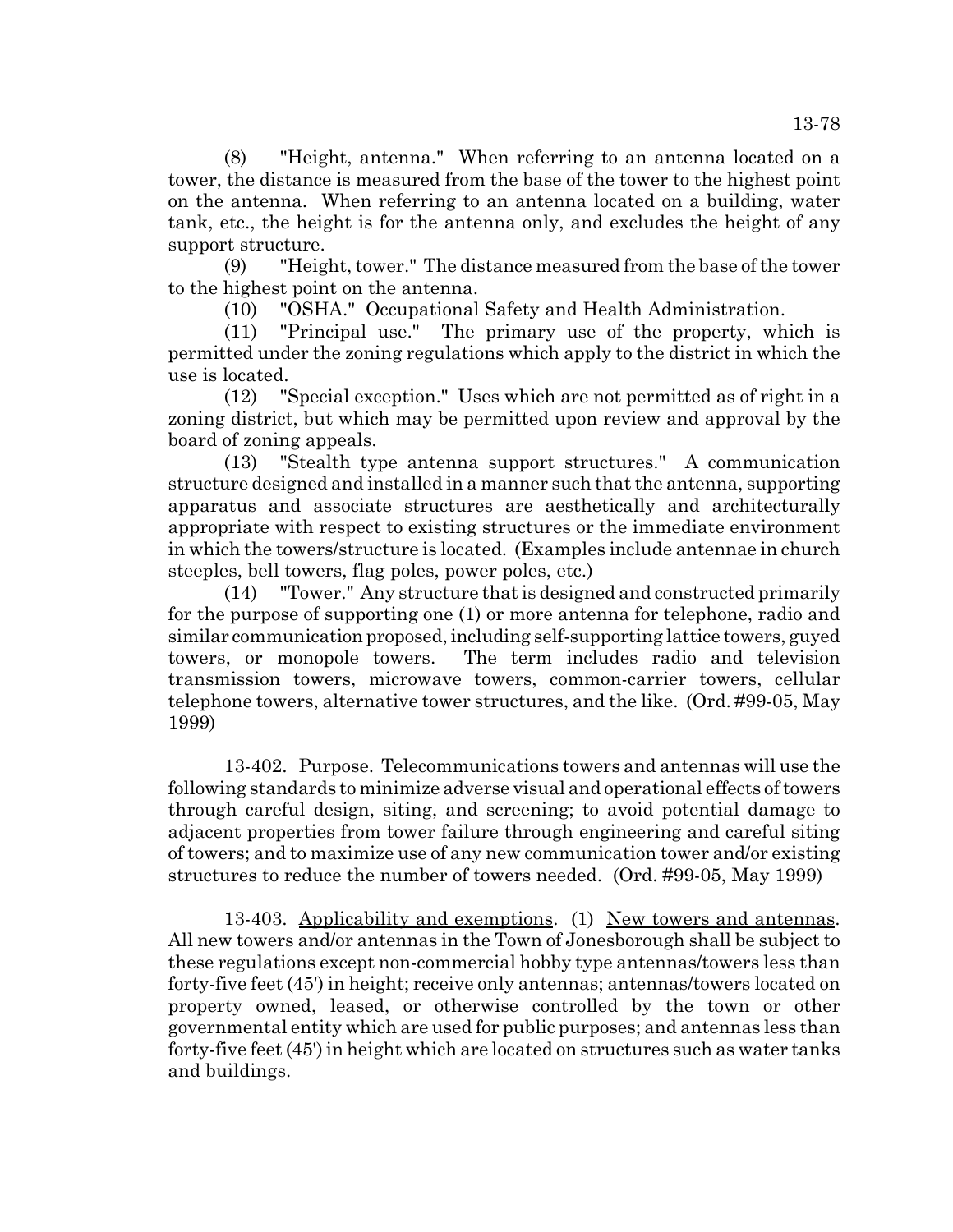(2) Preexisting towers or antennas. Preexisting towers and preexisting antennas shall not be required to meet the requirements of this chapter, other than state and federal regulations, and building codes.

(3) Amateur radio and hobby type antenna support structures. Residents where not prohibited by deed or other restrictions may install a single antenna support structure that meets standard setback requirements and that does not exceed forty-five feet (45') in height for their hobby or other non-commercial use. "Crank up" type towers may exceed this height; provided they do not exceed the forty-five foot (45') height restriction in the "cranked down" position where they must remain when not in use. (Ord. #99-05, May 1999)

13-404. Locating towers. (1) Monopole towers and stealth-type antenna support structures are permitted as of right, subject to applicable regulations, in the B-3 (Intermediate Business), B-4 (Arterial Business), M-1 (Manufacturing Warehouse), and M-2 (Industrial) Districts, and within apartment developments in R-2 (Medium Density) and R-3 (High Density) Residential Districts.

(2) Monopole towers and stealth-type antenna support structures are permitted as special exceptions, upon a showing that such location and such antenna support structure is required to prevent an effective denial of coverage, and subject to applicable regulations, in the following districts: R-1 (Low Density Residential), R-2 (Medium Density Residential), and B-1 (Neighborhood Business District), and in non-apartment areas in R-3 (High Density Residential) Districts.

(3) Towers are not permitted in the H-1 (Historic Overlay District) and B-2 (Central Business) Districts.

(4) Lattice self-supporting and guyed towers are permitted as special exceptions in the B-3 (Intermediate Business), B-4 (Arterial Business), M-1 (Manufacturing Warehouse), and M-2 (Industrial) Districts, upon a showing that such location and such antenna support structure is required to prevent an effective denial of coverage.

(5) Monopoles in excess of the height requirements of Section  $1505.16.3<sup>1</sup>$  are permitted as special exceptions in R-1 (Low Density Residential), R-2 (Medium Density Residential), R-3 (High Density Residential), and B-1 (Neighborhood Business) Districts, upon a showing that such location and such antenna support structure is required to prevent an effective denial of coverage.

(6) Monopoles and stealth-type antenna support structures are permitted as a matter of right on municipal power line utility easements; provided that the Board of Jonesborough Light and Power System gives its

<sup>&</sup>lt;sup>1</sup>This section number appears in Ordinance #99-05 (May 1979), from which these provisions were taken.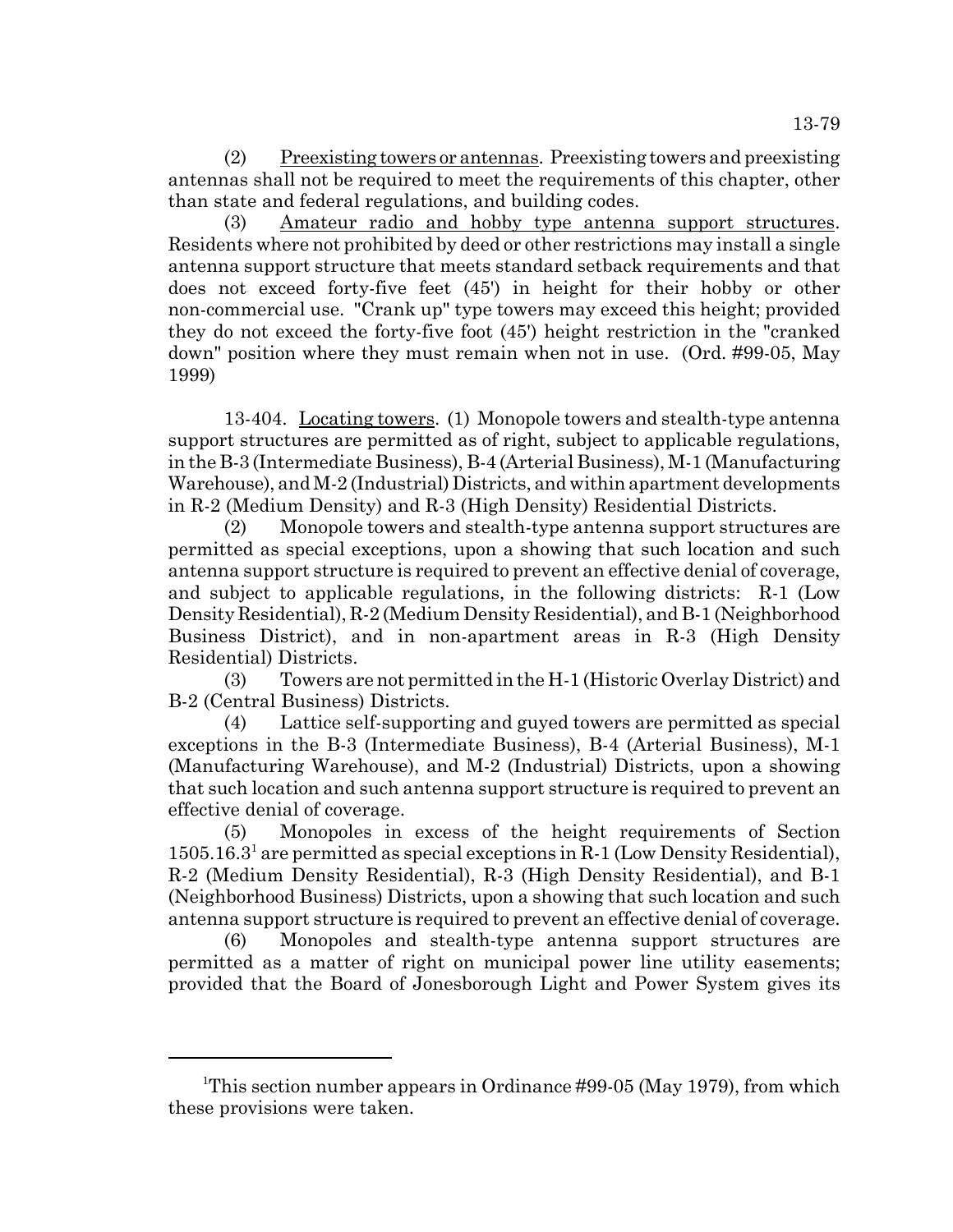consent and the antenna support structure is incorporated into the power line support structure.

(7) Monopoles and stealth-type antenna support structures up to one hundred sixty feet (160') in height are permitted as a matter of right on municipal property in all districts excepting in H-1 (Historic Overlay District), provided that the appropriate governing body approves. (Ord. #99-05, May 1999)

13-405. General requirements. (1) Aesthetics. Towers and antenna support structures shall meet the following requirements:

(a) Towers and antenna support structures shall maintain a galvanized steel finish and shall not be painted unless previously approved by the Town of Jonesborough.

(b) Stealth-type antenna support structures are to be encouraged in areas of high population density.

(c) Towers or antenna support structures of any kind, including amateur, will not be permitted to be located in the front yard of any residence or on the roof of any single-family residence.

(d) At a tower site, the design of the buildings and related structures shall, to the extent possible, use materials, colors, textures, screening and landscaping that will blend them into the natural setting and surrounding buildings.

(e) If an antenna is installed on a structure other than a tower, the antenna and supporting electrical and mechanical equipment must be identical to, or closely compatible with, the color of the supporting structure so as to make the antenna and related equipment as visually unobtrusive as possible.

(f) Flush-mounted (within two feet (2') of the surface) antenna will be utilized on monopoles where feasible.

(2) Buildings or other equipment storage. The equipment cabinet or structure used in association with antennas shall be constructed in accordance with the following:

(a) In R-3 (High Density Residential) equipment enclosures shall not contain more than two hundred (200) square feet of gross floor area or be more than ten feet (10') in height for each carrier using the site.

(b) In R-1 (Low Density Residential), R-1A (Low Density Residential), R-2 (Medium Density Residential), R-3 (High Density Residential), B-1 (Neighborhood Business), and B-2 (Central Business) Districts, the equipment enclosure shall be no larger than one hundred (100) square feet of gross floor area to be more than five feet (5') in height for each carrier using the site.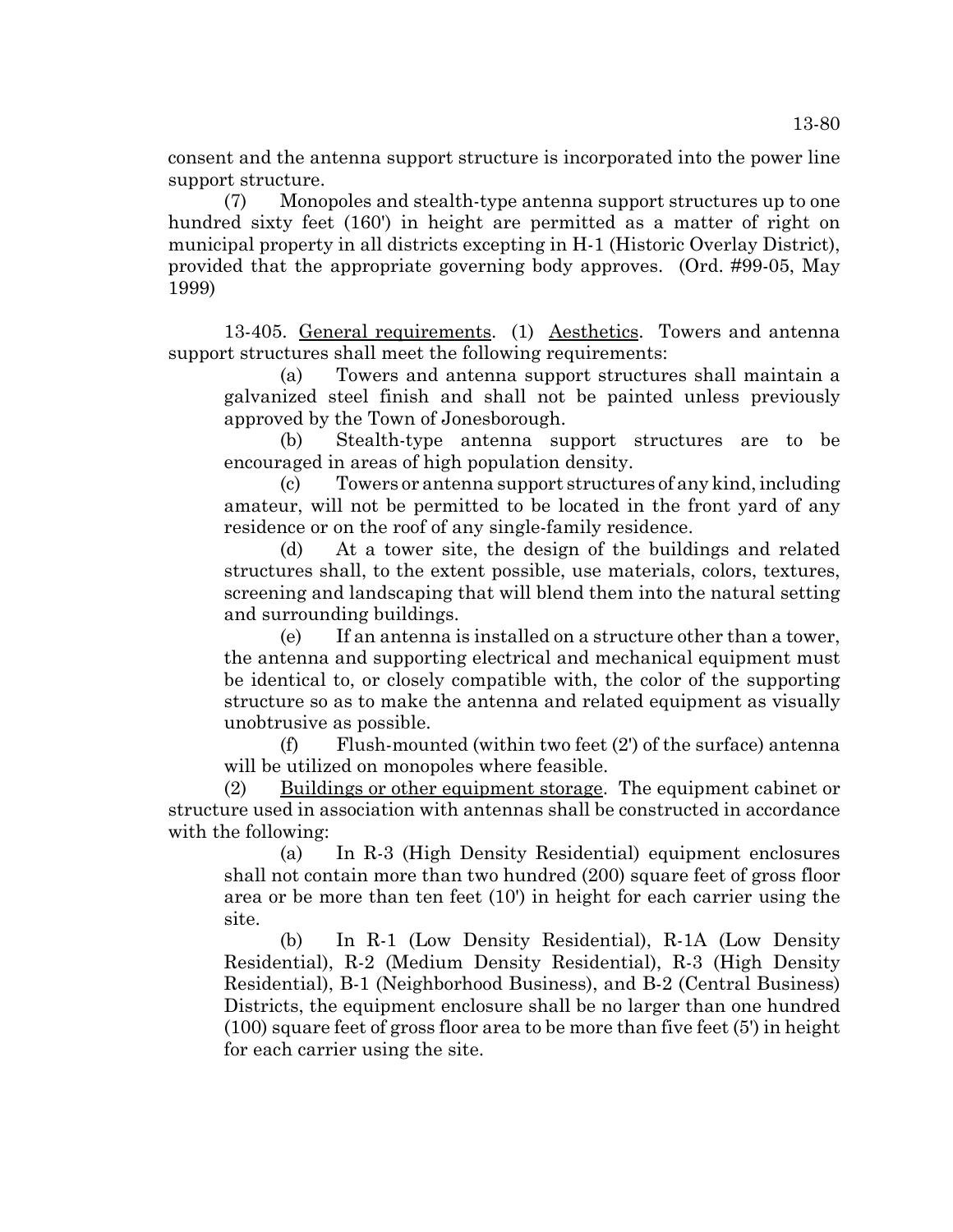(c) In all other districts they shall be no greater than twelve feet (12') in height or two hundred (200) square feet of gross floor area for each carrier using the site.

(d) In all above cases where equipment shelters are mounted outside existing buildings, the equipment enclosures must be designed such that they blend in with the local environment and be unobtrusive in addition to those requirements set forth in  $1504.7<sup>1</sup>$  hereof.

(3) Building codes. To ensure the structural integrity of towers, the owner of a tower shall ensure that it is maintained in compliance with standards contained in applicable state or local building codes and the applicable standards for towers that are published by the Electronic Industries Association, as amended from time to time. If, upon inspection, the Town of Jonesborough concludes that a tower fails to comply with such codes and standards and constitutes a danger to persons or property, then upon notice being provided to the owner of the tower, the owner shall have thirty (30) days to bring such tower into compliance with such standards. Failure to bring such tower into compliance within said thirty (30) days shall constitute grounds for the removal of the tower at the owner's expense.

(4) Certification. Any information of an engineering nature that the applicant submits, whether civil, mechanical, or electrical, shall be certified by a licensed professional engineer under the guidelines of the State of Tennessee for such certifications.

(5) Compliance. A description of compliance with this chapter and all applicable federal, state or local laws relating to such tower/antenna support structure shall be submitted with each request for a tower/antenna.

(6) Franchises, permits and licenses. Owners and/or operators of towers, antenna support, structure, or antennas shall certify that all franchises, licenses, and permits required in the Town of Jonesborough have been obtained and shall file a copy of all required franchises, licenses and permits with the town in their initial application. Permits will not be granted to any applicant that does not hold a valid FCC issued license or permit or a letter of commitment to use the requested structure from an FCC permittee or licensee upon completion, at the time of application.

(7) Landscaping. All new tower facilities, or reconstructed tower facilities, are required to provide an evergreen screen or artificial buffer located outside the required tower fencing. This screen may consist of evergreen trees, have a minimum height of six feet (6') at planting and a minimum height of fifteen feet (15') at maturity, or a continuous hedge with three feet (3') height at planting and a six foot (6') height at maturity, or in the alternative, an artificial buffer of colored archival fencing material that blends in with the surrounding

<sup>&</sup>lt;sup>1</sup>This section number appears in Ordinance #99-05 (May 1979), from which these provisions were taken.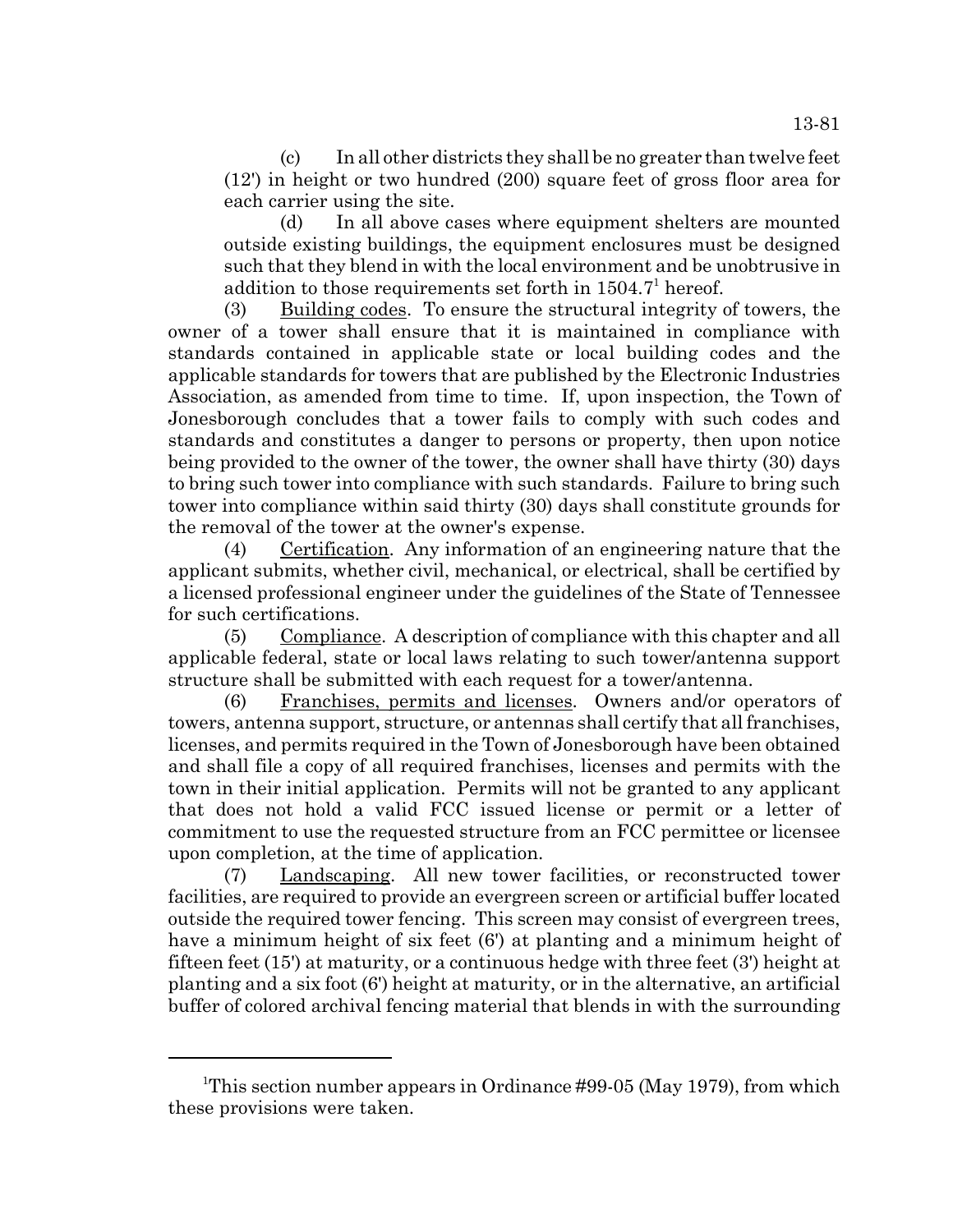land use. The board of zoning appeals may grant a variance to the landscaping requirements if they find existing vegetation adequate to provide a buffer.

(8) Lighting. Towers and antenna support structures shall not be artificially lighted, unless required by the FAA or other applicable authority. Deflectors shall be utilized to direct the light upwards and away from residential areas. Further, where lighting is required, the lights so installed shall be of the "dual lighting" variety whereby white strobe lights are permitted for daytime and red lights for nighttime. White strobe lights for night operation are not permitted in the Town of Jonesborough. Any lighting required will be to the dual lighting requirements of the FAA.

(9) Measurement. For the purposes of measurement, tower setbacks and separation distances shall be calculated from the base of the tower.

(10) Principal or accessory use. Towers may be considered either principal or accessory uses, while antennas are accessory uses.

(11) Security. (a) All towers shall be equipped with an appropriate anti-climbing device or the removal of climbing pegs on the first twenty feet (20') of the structure.

(b) Security fences will not be permitted in R-1 (Low Density Residential) and R-1A (Low Density Residential) except as special exceptions. All cabling within twenty feet (20') of the ground shall be enclosed in conduit or other secure enclosure and all cabinetry shall be locked.

(c) Security fences are permitted in all other districts and may be required at the discretion of the building official except in locations on municipal property when fencing may be required at the discretion of the appropriate governing body. These fences shall be not less than six feet (6') in height and shall also be equipped with an appropriate anti-climbing device. The fences shall remain locked when not in use.

(12) Separation. Towers shall comply with the minimum separation standards established in Table 1.

## TABLE 1

| Type of Use                                                                                                                     | Distance between tower and use |
|---------------------------------------------------------------------------------------------------------------------------------|--------------------------------|
| Single-Family Dwellings                                                                                                         | $150$ feet*                    |
| Vacant R-1 or R-2 zoned land which<br>is either platted or has preliminary<br>subdivision plat approval which is<br>not expired | $150 \text{ feet}$             |
| Vacant unplatted residentially<br>zoned lands.                                                                                  | 200 feet                       |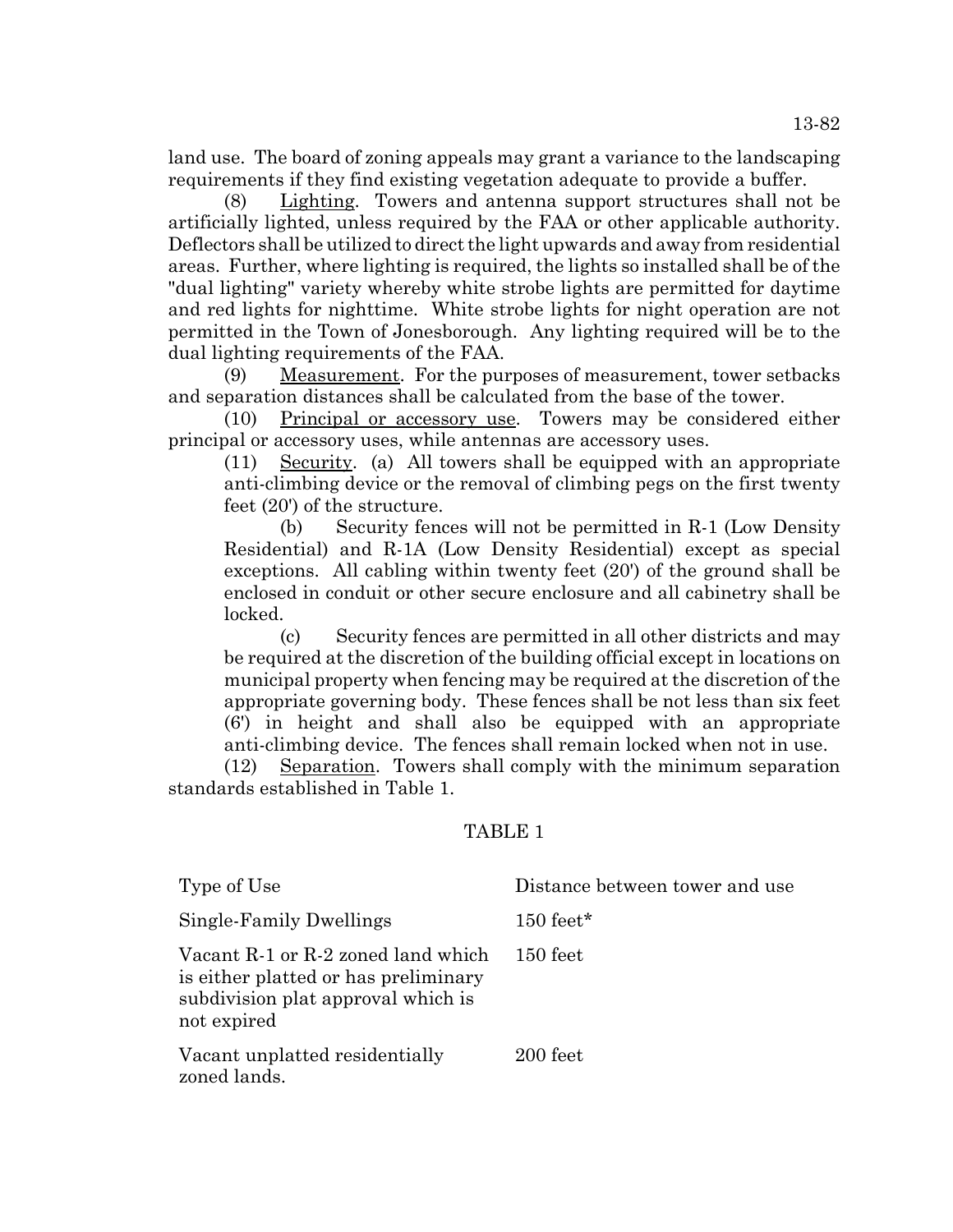Existing multi-family residential units (3 units or more)

100 feet

Non-residentially zoned lands or non-residential uses

None; only setbacks for district apply

The separation distances listed in Table 1 do not apply to monopoles, which become part of the utility system. These poles, because of their nature, will be closer to residential structures than the above listed area.

(a) A special exception may be granted in instances when written permission has been obtained from all persons owning land within the above-cited distance.

(13) Setbacks. (a) Towers proposed to be located in R-1 (Low Density Residential), R-1A (Low Density Residential), R-2 (Medium Density Residential), R-3 (High Density Residential), and B-1 (Neighborhood Business) Districts, must be set back a distance of one foot (1') for each two feet (2') of the height of the tower from any adjoining lot line; provided however, that all towers must also meet the separation distances listed in Section  $1504.12$ <sup>1</sup> Accessory buildings must satisfy the minimum zoning district setback requirements.

(b) Towers proposed to be located in all other districts shall meet the minimum setback requirements for that district, provided however, that all towers must also meet the separation distances listed in section  $1504.12<sup>1</sup>$ 

(c) Towers proposed to be located on municipal property, regardless of the zoning designation for the property, shall meet the minimum setback requirements for that district.

(14) Signs. No commercial signs, including banners, shall be permitted on an antenna or antenna support structure. Any sign required by the FCC, FAA, OSHA or any other appropriate authority will be permitted so long as said sign is no larger than twelve inches (12") by eighteen inches (18") and is placed within eight feet  $(8')$  of the base of the tower. However, an additional sign no larger than stated above indicating the owner of the facility and a telephone number to call for more information or in an emergency shall be allowed inside the compound fence on the side the gates are located.

(15) State or federal requirements. All towers and antenna support structures must meet or exceed current standards and regulations of the FAA, the FCC, and any other agency of the state or federal government with the authority to regulate towers and antennas. If such standards and regulations are changed, then the owners of the towers and antennas governed by this

<sup>&</sup>lt;sup>1</sup>This section number appears in Ordinance #99-05 (May 1979), from which these provisions were taken.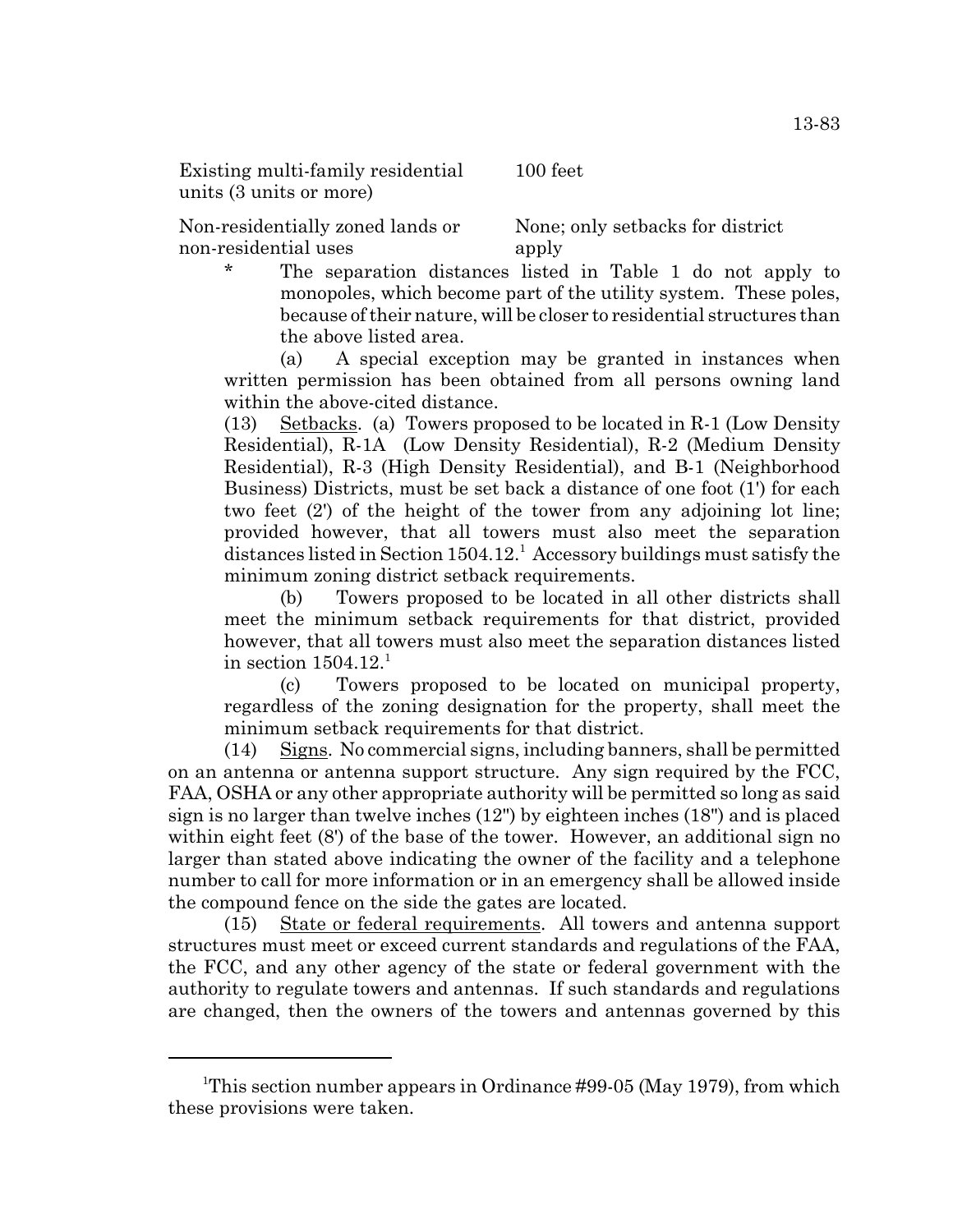chapter shall bring such towers and antennas into compliance with such revised standards and regulations within six (6) months of the effective date of such standards and regulations, unless a different compliance schedule is mandated by the controlling state or federal agency. Failure to bring towers and antennas into compliance with such revised standards and regulations shall constitute grounds for the removal of the tower or antenna at the owner's expense.

(16) New towers. A new tower/antenna support structure will not be permitted unless the tower is designed to support a minimum of three (3) communications carriers' antennas and feedlines, except for ninety foot (90') or shorter monopoles which must be designed to support a minimum of two (2) carriers' antennas and feedlines. The applicant for the permit certifies that it will make space on the tower available to other communications carriers at a reasonable cost. Should there be a dispute over what constitutes a "reasonable cost," the matter will be resolved by binding arbitration with arbitration costs to be borne by the parties. An arbitrator will be chosen by mutual agreement of the parties, but if they are unable to agree on an arbitrator, one (1) will be selected by the Town of Jonesborough.

(a) Where a new antenna support structure/tower is permitted to be constructed in R-1 (Low Density Residential), R-1A (Low Density Residential), R-2 (Medium Density Residential), R-3 (High Density Residential) Districts, the owner shall be required to submit a sealed "fall zone radius" letter from the antenna support manufacturer when applying for a building permit.

(b) A permit for a proposed new tower/support structure within two thousand five hundred feet (2,500') of an existing communications tower shall not be issued unless the applicant certifies that the existing communications tower does not meet applicant's structural specifications and applicant's technical design requirements as reviewed by the town, or that a co-location agreement could not be obtained.

(c) Permitted height of freestanding communication antennae support structures.

### Districts Height

R-1, R-1A, R-2, B-1 90 feet (unlighted) R-3, (Non-apartment areas) 90 feet (unlighted) R-3, (Apartment areas) 199 feet (unlighted) B-3, B-4, M-1, M-2 199 feet (lights if approved

as a special exception)

(Ord. #99-05, May 1999)

13-406. Application requirements. The following information is required to be submitted when requesting approval for a new tower, whether by administrative approval, or by a special exception. This information may be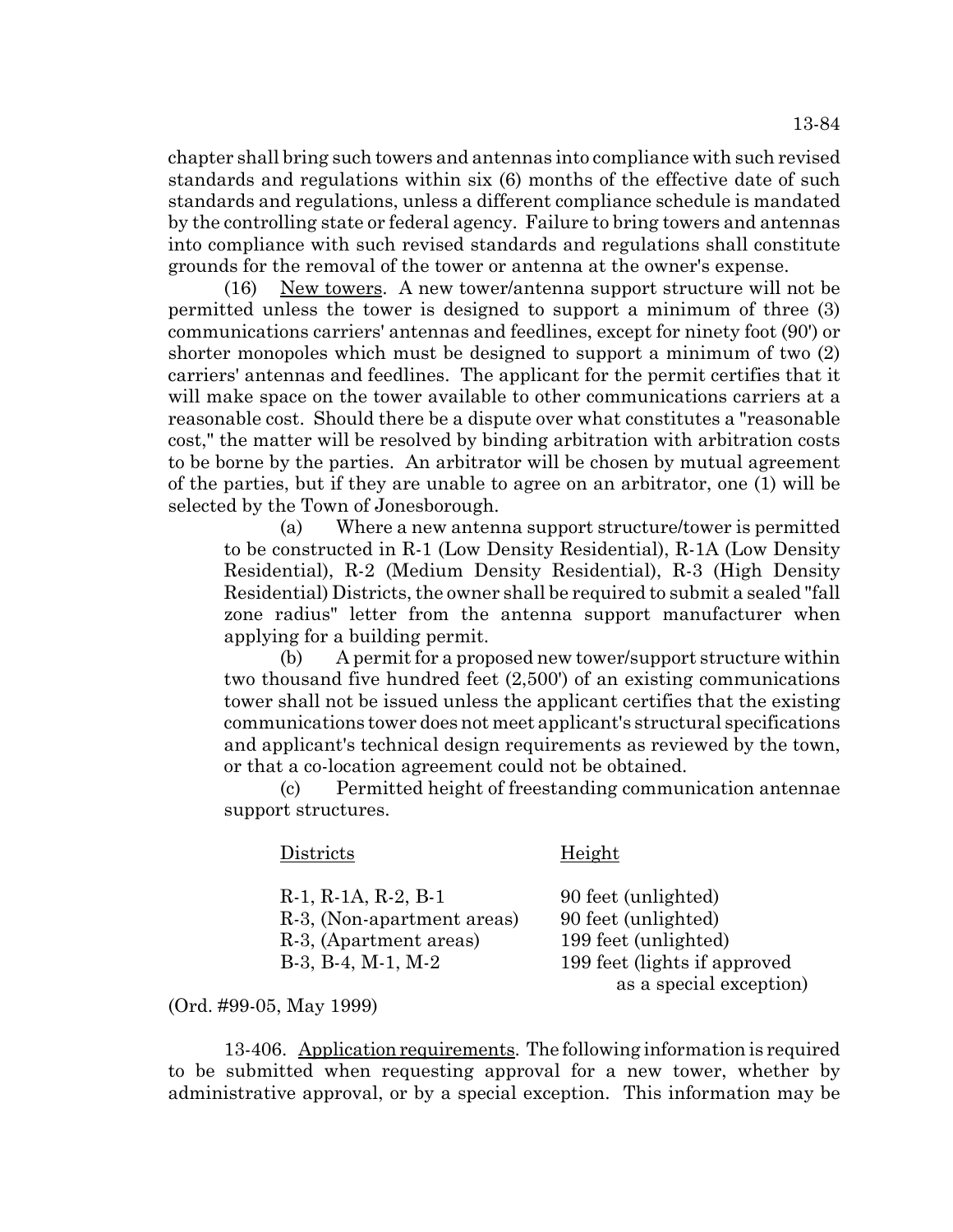submitted to and reviewed by a consultant employed by the town who has expertise in antenna support structure issues, with costs to be borne by the party requesting approval.

(1) Inventory of existing sites. Each applicant for an antenna and/or tower shall provide to the town an inventory of its existing towers, antennas, or sites approved for towers or antennas, that are either within the jurisdiction of the Town of Jonesborough or within Jonesborough planning region thereof, including specific information about the location, height, and design of each tower.

(2) Site plan. The following information is required to be shown on the site plan: the location, type and height of the proposed tower; on-site land uses and zoning; adjacent land uses and zoning (including information for adjacent municipalities and Washington County); separation distances from uses as set forth in section  $1504.12^1$  adjacent roadways; proposed means of access; setbacks from property lines; elevation drawings of the proposed tower and any other structures; topography; parking; drainage, legal description of the parent tract and leased parcel (if applicable), or tax map identification number; the setback distance between the proposed tower and the nearest residential unit, platted residentially zoned properties, and unplatted residentially zone properties; the separation distance from and construction of other existing towers; owner/operator of existing tower(s), if known; method of fencing, and finished color; landscape plan showing specific landscape materials, with spacing proposals, height of vegetation at planting, and height of vegetation in three (3) years (considered maturity).

(3) Documentation. (a) A notarized statement by the applicant as to how many antennas the tower can accommodate.

(b) A description of the suitability of the use of existing towers, other structures, or alternative technology not requiring the use of towers or structures to provide the services to be provided through the use of the proposed new tower.

(c) A description of the feasible location(s) of future towers or antennas within the Town of Jonesborough and the planning region based upon existing physical, engineering, technological or geographical limitations in the event the proposed tower is erected.

(d) Evidence to demonstrate that no existing tower, structure or alternative technology can accommodate the applicant's proposed antenna. This evidence may consist of any of the following:

(i) A certification that there are no existing towers or structures located within the geographic area, which meet the applicant's engineering requirements.

<sup>&</sup>lt;sup>1</sup>This section number appears in Ordinance #99-05 (May 1979), from which these provisions were taken.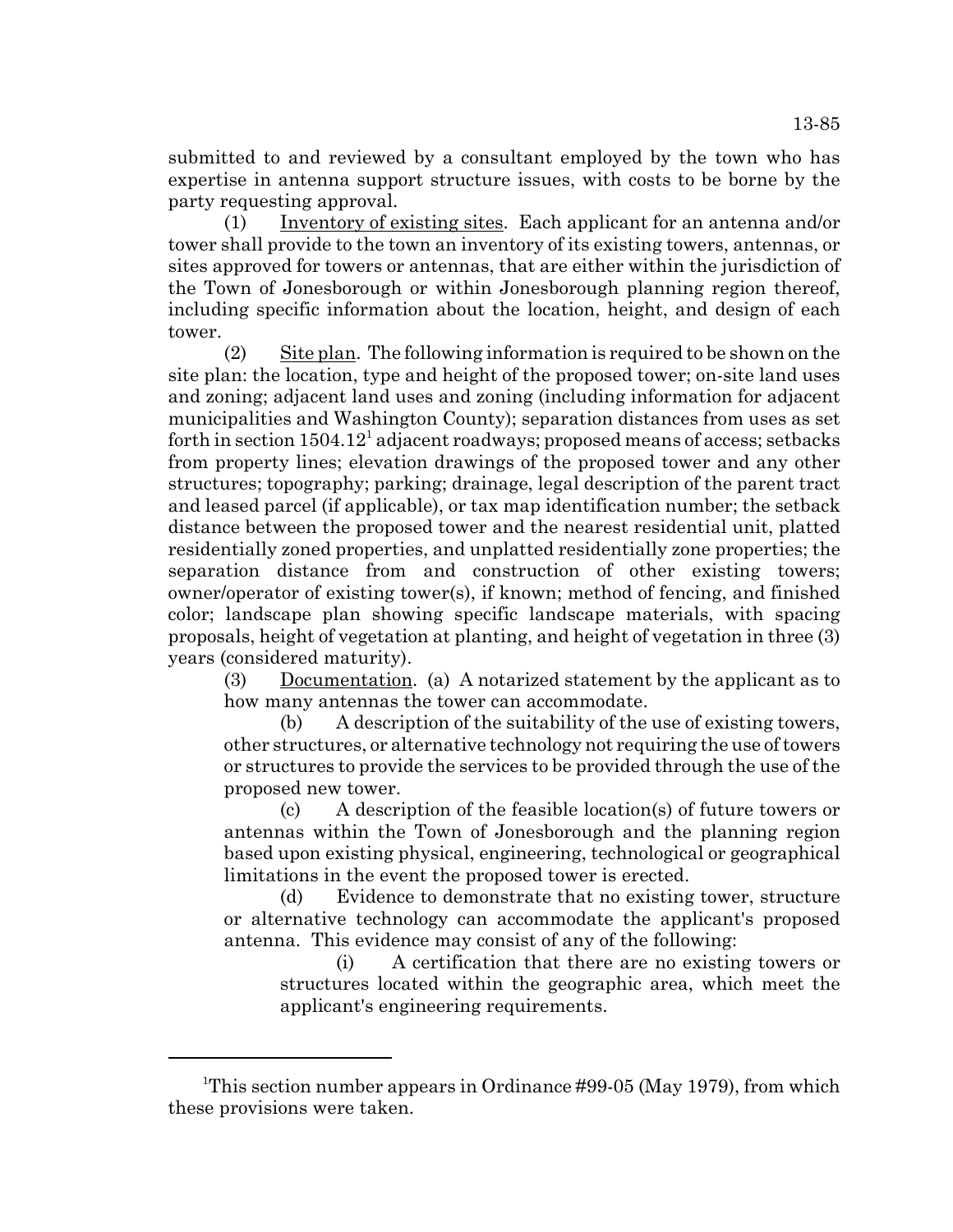(ii) A certification that existing towers or structures are not of sufficient height to meet the applicant's engineering requirements.

(iii) A certification that existing towers or structures do not have sufficient structural strength to support the applicant's proposed antenna and related equipment.

(iv) The applicant's proposed antenna would cause electromagnetic interference with the antenna on the existing towers or structures, or the antenna on the existing towers or structures would cause interference with the applicant's proposed antenna.

(v) The fees, costs, or contractual provisions required by the owner in order to share an existing tower or structure or to adapt an existing tower or structure for sharing are unreasonable. Costs exceeding new tower development are presumed to be unreasonable.

(vi) The applicant demonstrates that there are other limiting factors that render existing towers and structures unsuitable.

(vii) The applicant demonstrates that an alternative technology that does not require the use of towers or structures, such as a cable microcell network using multiple low-powered transmitters/receivers attached to a wireline system, is unsuitable. Costs of alternative technology that exceed new tower or antenna development shall not be presumed to render the technology unsuitable.

(viii) A certification that no other tower is located within two thousand five hundred feet (2,500') of the proposed location.

(ix) A certification from the applicant that the landowner has been advised that the land is to be used for multiple carriers' equipment.

(x) The applicant for a tower or antenna support permit shall, upon the filing of said application, pay an initial application fee to the Town of Jonesborough as set forth by the town from time to time. (Ord. #99-05, May 1999)

13-407. Administratively approved uses. The building official may approve the following requests; provided the proposed antenna/tower meets all applicable criteria listed in this chapter.

(1) Locating a tower or stealth-type antenna support structure outside an H-1 (Historic Overlay District), in B-3 (Arterial Business), B-4 (Intermediate Business), M-1 (Warehouse Manufacturing), and M-2 (Industrial) Districts.

(2) Locating an antenna on a non-tower structure, or constructing a stealth-type antenna support structure outside an H-1 (Historic Overlay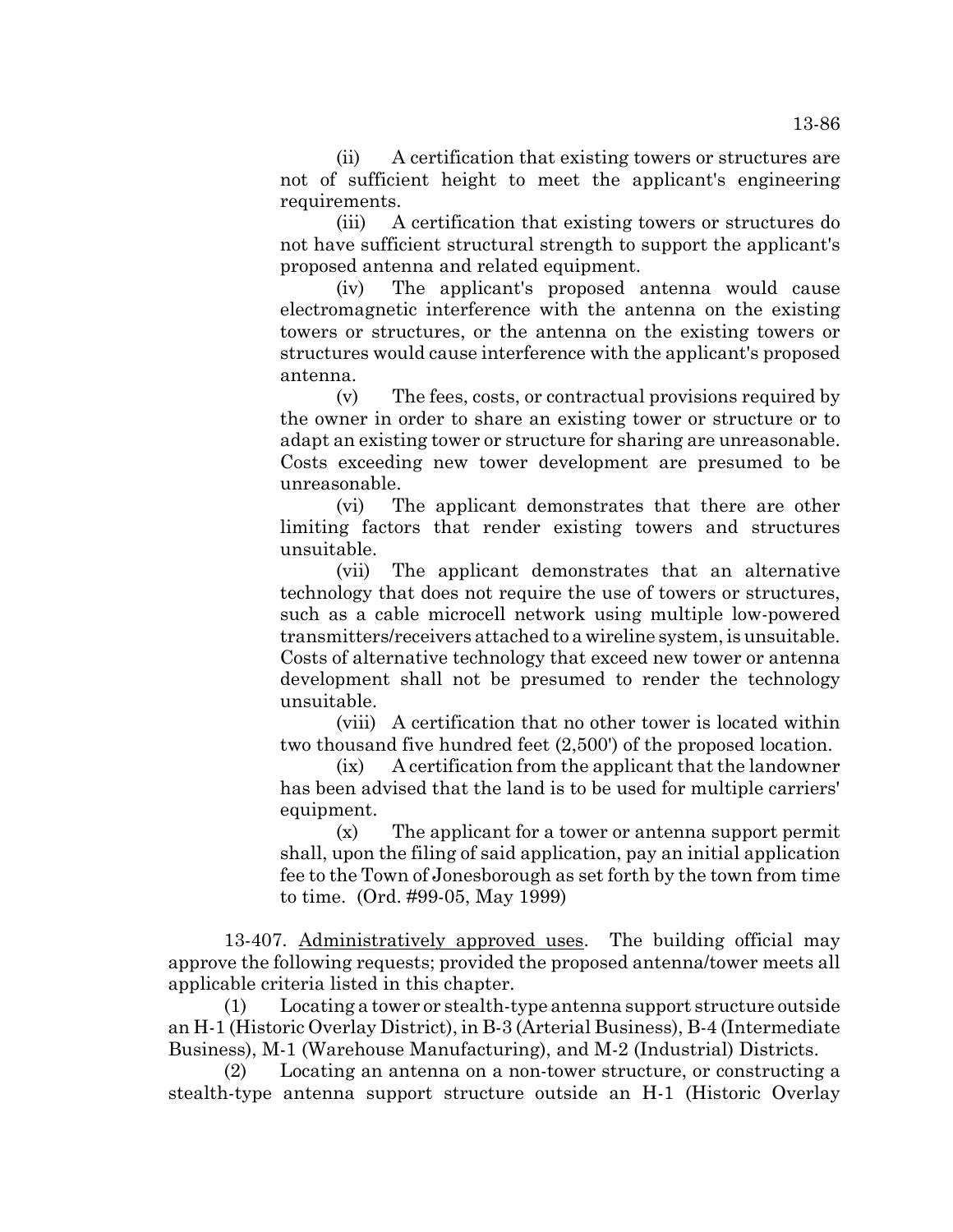District) in the R-2 (Medium Density Residential), R-3 (High Density Residential), B-2 (Central Business), B-3 (Arterial Business), B-4 (Intermediate Business), M-1 (Warehouse Manufacturing), and M-2 (Industrial) Districts.

(3) Replacing existing towers. Towers may be reconstructed; provided they are located within fifty feet (50') of the original tower, and the original tower is removed upon completion of the replacement tower. The replacement tower may be constructed up to fifty feet (50') taller than the original tower if additional antennas are to be added. This height change may only occur one (1) time per communication tower within a special exception approval.

(4) Installing a cable microcell network through the use of multiple low-powered transmitters/receivers attached to existing wireline systems, such as conventional cable or telephone wires, or similar technology that does not require the use of towers. (Ord. #99-05, May 1999)

13-408. Special exception permit. (1) A special exception permit is required if:

(a) A monopole or stealth-type antenna support structure is proposed to be located in R-1 (Low Density Residential), R-1A (Low Density Residential), R-2 (Medium Density Residential), and B-1 (Neighborhood Business) Districts, and in non-apartment areas in R-3 (High Density Residential) District. It must be shown that the location is required to prevent an effective denial of coverage. Section  $1504.1<sup>1</sup>$ notwithstanding, the aesthetic design of such monopole or stealth-type antenna support structure shall be subject to the approval of the Jonesborough Board of Zoning Appeals.

(b) A special exception permit is required if a tower or antenna support structure exceeds any of the limits set forth or is not in compliance with any of the provisions hereof is proposed.

(c) A guyed or lattice tower/antenna support structure is requested to be constructed.

(2) In granting a special exception permit, the board of zoning appeals may impose conditions to the extent they conclude such conditions are necessary to minimize adverse effects of the proposed tower on adjoining properties.

(3) Factors considered in granting special use permits for towers. The board of zoning appeals shall consider the following factors in determining whether to grant a special exception: height of the proposed tower; proximity of the tower to residential structures and residential district boundaries; nature of uses on adjacent and nearby properties; surrounding topography; surrounding tree coverage and foliage; design of the tower, with particular reference to design characteristics that have the effect of reducing or eliminating visual

<sup>&</sup>lt;sup>1</sup>This section number appears in Ordinance #99-05 (May 1979), from which these provisions were taken.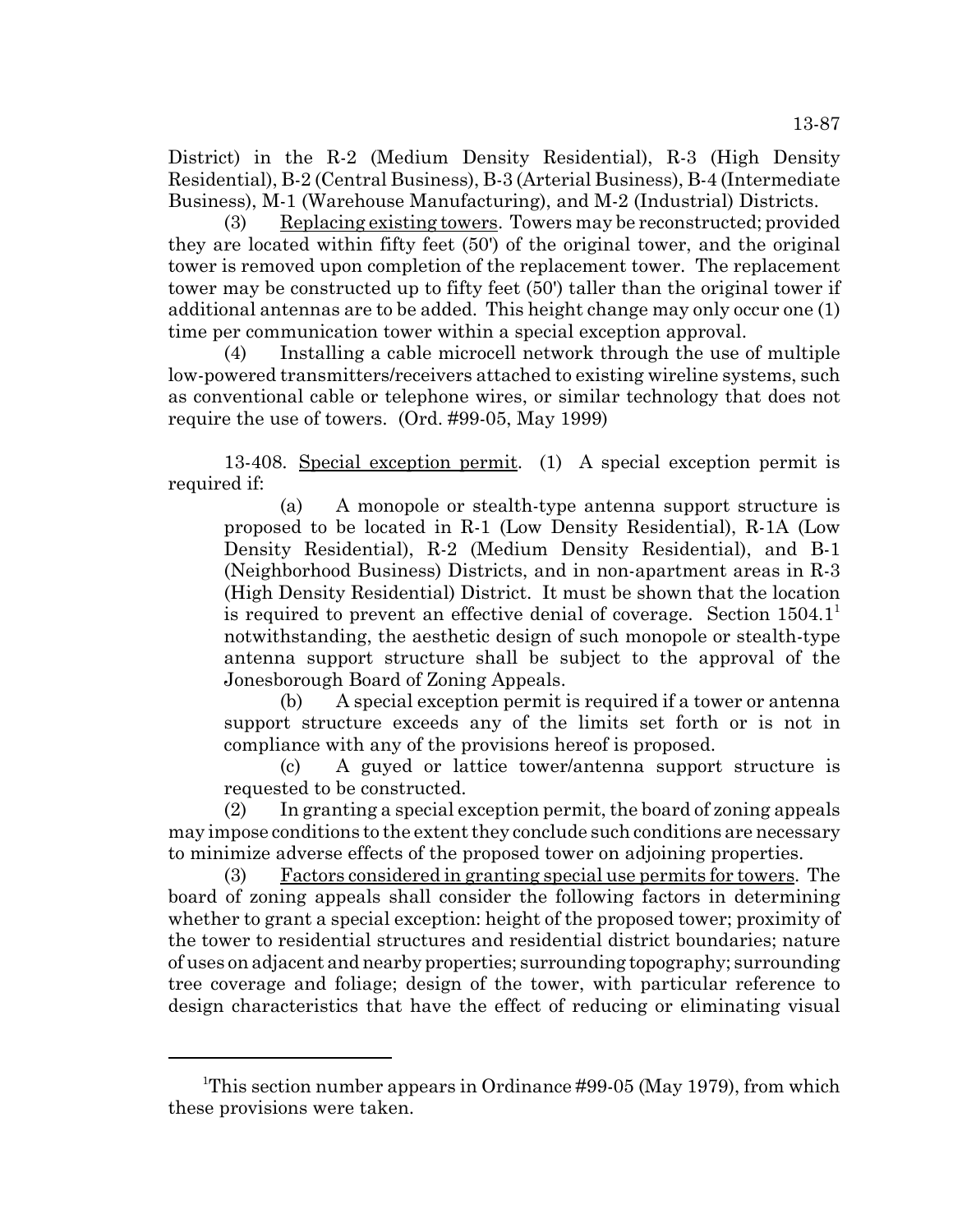obtrusiveness; proposed ingress and egress; and availability of suitable existing towers, other structures, or alternative technologies not requiring the use of towers or structures.

13-409. Removal of abandoned antennas and towers. Any antenna or tower that is not operated for a continuous period of twelve (12) months shall be considered abandoned, and the owner of such antenna or tower shall remove the same within ninety (90) days of receipt of notice from the Town of Jonesborough notifying the owner of such abandonment. Failure to remove an abandoned antenna within the said ninety (90) days shall be grounds to remove the tower or antenna at the owner's expense. If there are two (2) or more users of a single tower, then this provision shall not become effective until all users abandon tower. (Ord. #99-05, May 1999)

13-410. Nonconforming use. (1) No expansion of nonconforming uses. Towers that are constructed, and antennas that are installed in accordance with the provisions of this chapter shall not be deemed to constitute the expansion of a nonconforming use or structure.

(2) Preexisting towers. Preexisting towers shall be allowed to continue their usage as they presently exist. Routine maintenance (including replacement with a new tower of like construction and height) shall be permitted on such preexisting towers. New construction other than routine maintenance on a preexisting tower shall comply with the requirements of this chapter.

(3) Rebuilding damaged or destroyed nonconforming towers or antennas. Notwithstanding section  $1509.1$ , bona fide nonconforming towers or antennas that are damaged or destroyed may be rebuilt without having to first obtain administrative approval or a special exception permit and without having to meet the separation requirements. The type, height, and location of the tower on-site shall be of the same type and intensity as the original facility approval. Building permits to rebuild the facility shall comply with the then applicable building codes and shall be obtained within one hundred eighty (180) days from the date the facility is damaged or destroyed. If no permit is obtained, or if said permit expires, the tower or antenna shall be deemed abandoned as specified in section 1508.<sup>1</sup> (Ord. #99-05, May 1999)

13-411. Public notice. For the purpose of this chapter, any review of a tower/antenna request by the board of zoning appeals shall require written notice to all abutting property owners at least seven (7) days prior to the meeting where the item will be discussed. (Ord. #99-05, May 1999)

<sup>&</sup>lt;sup>1</sup>This section number appears in Ordinance #99-05 (May 1979), from which these provisions were taken.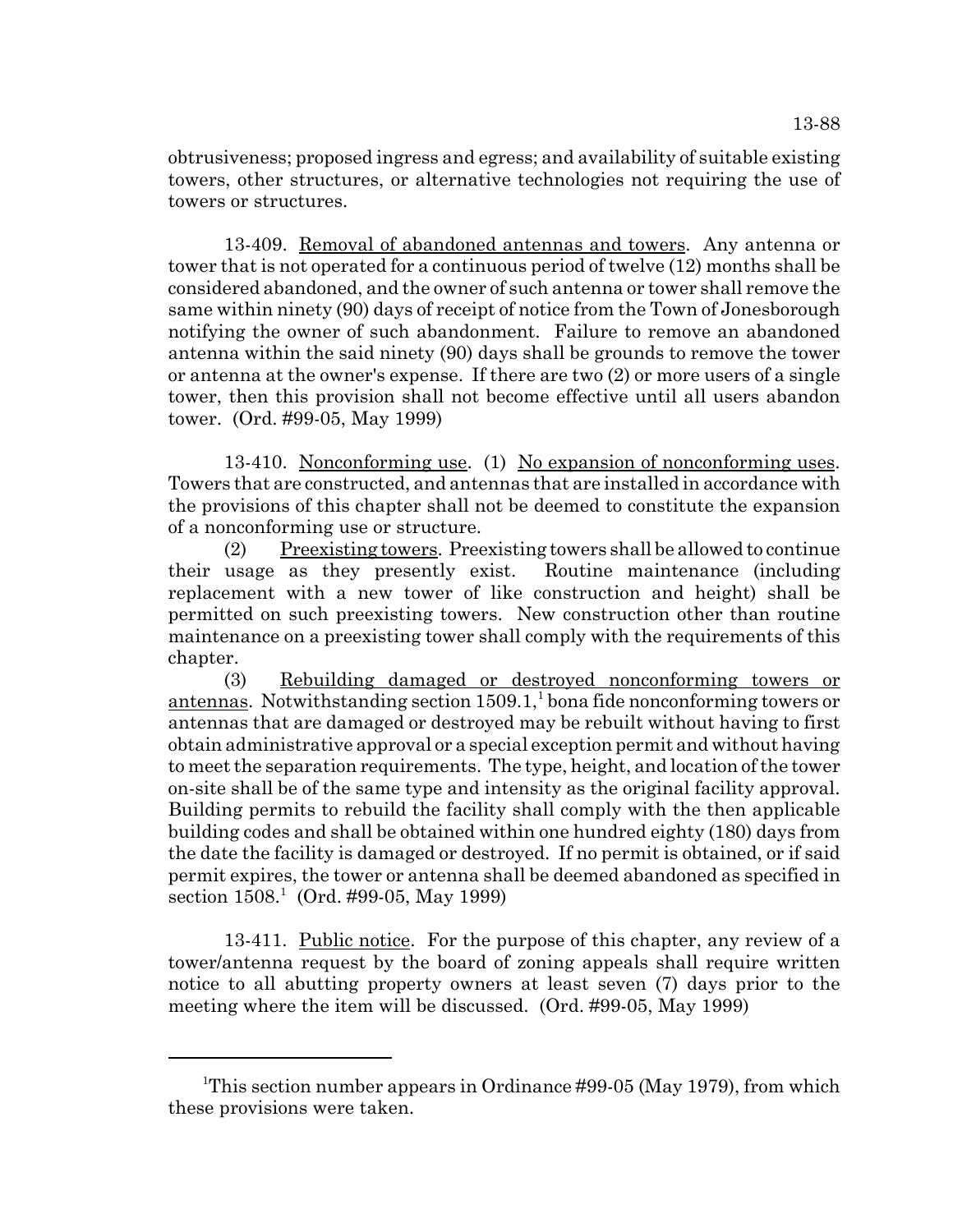13-412. Private review and associated fees. The Town of Jonesborough reserves the right to submit for private sector review any and all requests for towers and antennas. All fees associated with private sector reviews and recommendations shall be assessed to the individual or company submitting the tower or antenna request, and the amount of any fees shall be provided to the applicant in advance of the review. (Ord. #99-05, May 1999)

13-413. Automatic approval. The building official or his designee shall either approve or deny each application for administrative approval within sixty (60) days after receiving a completed application. If the building official fails to respond within the said sixty (60) days, the application shall be deemed to be approved. (Ord. #99-05, May 1999)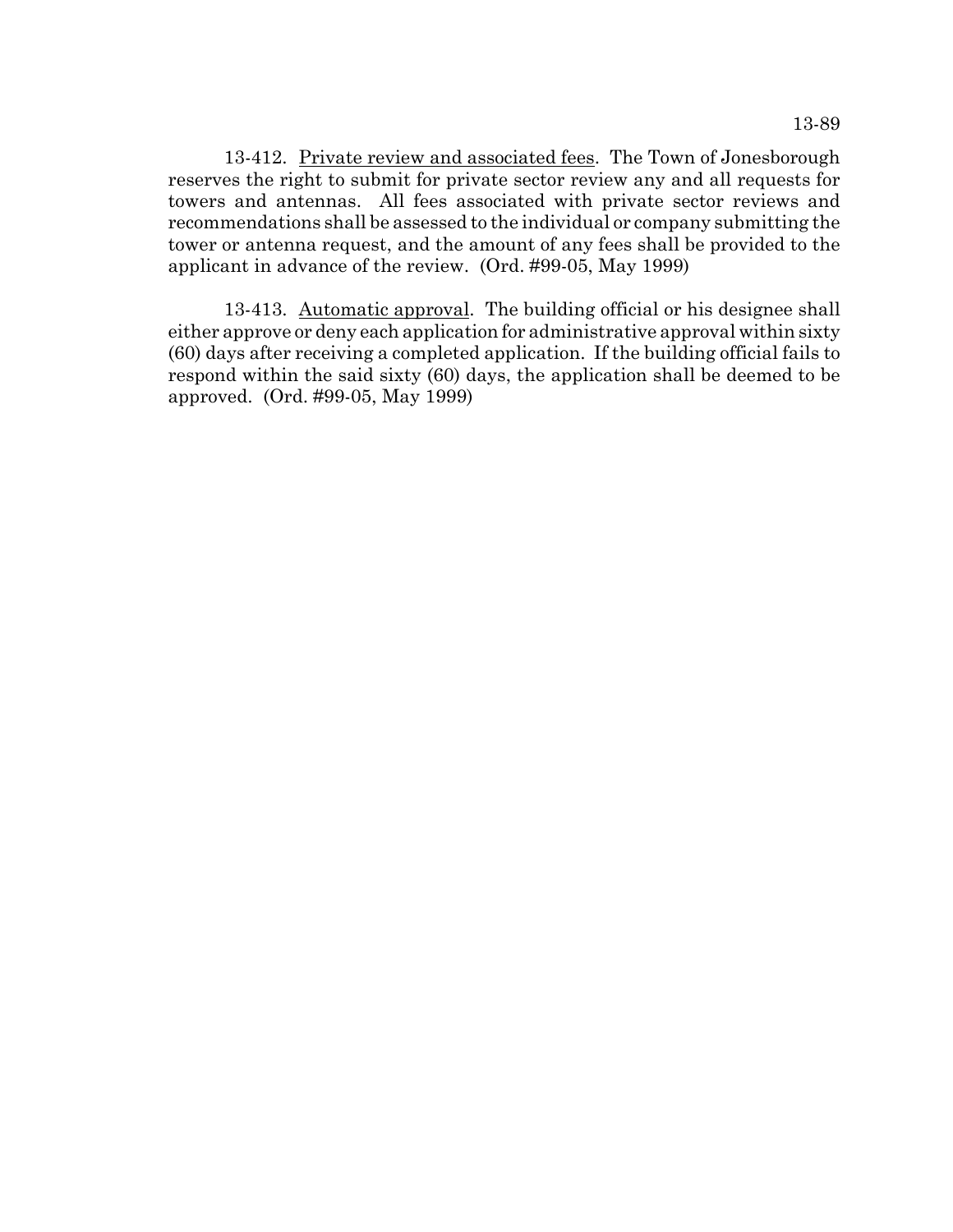### CHAPTER 5

### STREET LIGHTING

## **SECTION**

- 13-501. Application and scope.
- 13-502. Approval required.
- 13-503. Installation through public safety director.
- 13-504. Location.
- 13-505. Adding security lights.
- 13-506. Regular street lighting.
- 13-507. Decorative street lighting--historic district.
- 13-508. Security and other lights--historic district.
- 13-509. Decorative street lighting--non-historic district.
- 13-510. Bond for decorative lighting.

13-501. Application and scope. The provisions of the chapter apply to all streetlights installed within the town limits on town right-of-way or on other public ways and places. [as added by Ord. #2001-05, July 2001]

13-502. Approval required. No streetlight shall be installed on any town right-of-way or public way or place without either the approval of the public safety director or the Jonesborough Planning Commission. [as added by Ord. #2001-05, July 2001]

13-503. Installation through public safety director. The public safety director is hereby authorized to request individual streetlights along existing town streets or alleys when the director determines that the health and safety of residents requires additional lighting. [as added by Ord. #2001-05, July 2001]

13-504. Location. Regular street lights shall be normally spaced three hundred to three hundred fifty feet (300' to 350') apart on residential streets or in subdivisions being designed under the regulatory authority of the Jonesborough Planning Commission, two hundred to two hundred fifty feet (200' to 250') apart on intermediate streets and one hundred to one hundred fifty feet (100' to 150') apart on major arterial streets within the town. Streetlights are also generally located at intersections and the ends of dead end streets. However, the public safety director, or his designee, is given the discretionary authority to add or relocate street lights, based on factors including, but not limited to, hills, curves, trees, etc., when it is determined that to do so will improve the health and safety of residents. [as added by Ord. #2001-05, July 2001]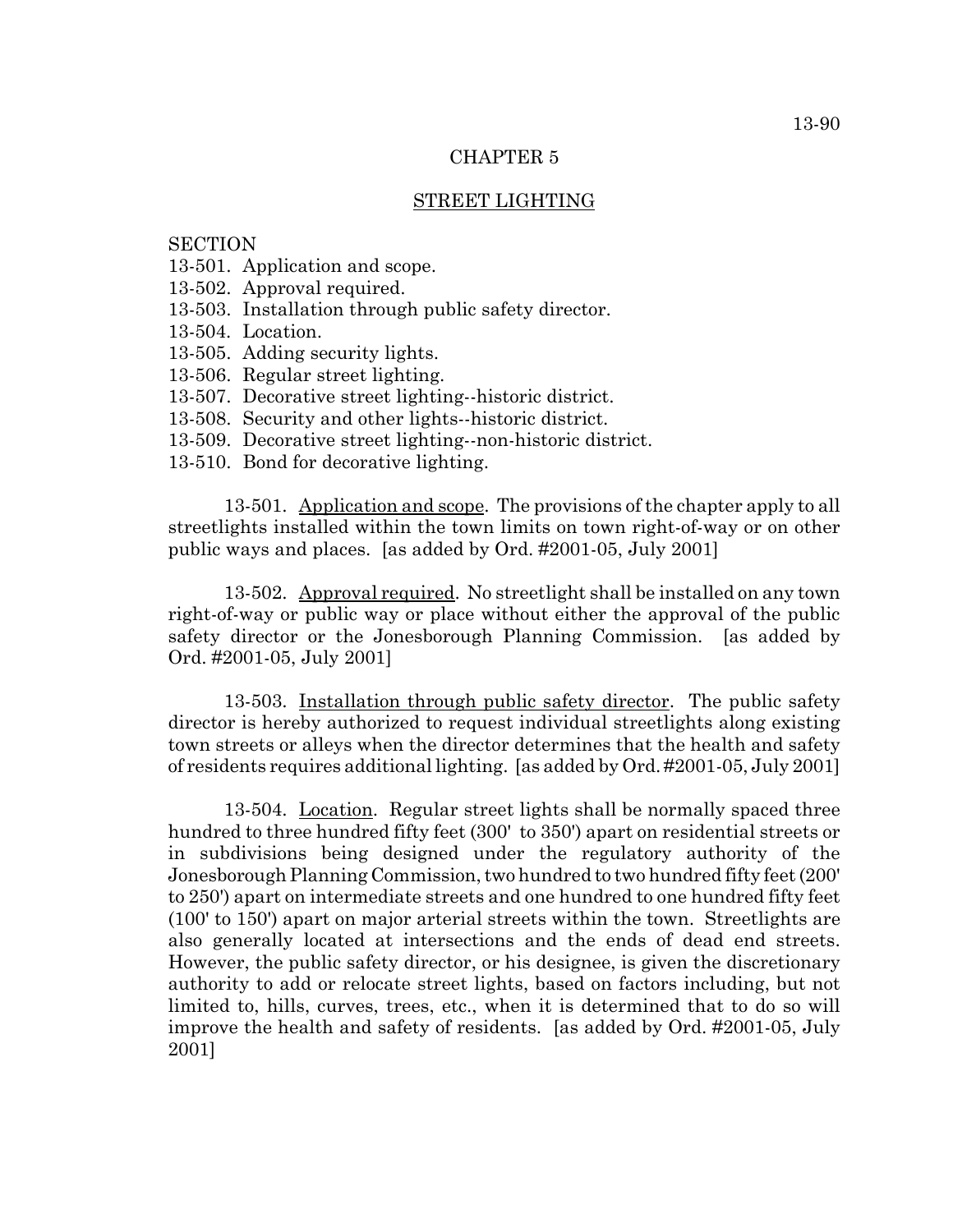13-505. Added security lights. Jonesborough street lighting is installed for the sole purpose of making streets and public ways safer for vehicles and pedestrians. Street lighting is not intended to provide lighting for homes, businesses, or yards. Residents or businesses wanting lighting around homes, buildings or grounds for security purposes shall provide said lighting at their expense. [as added by Ord. #2001-05, July 2001]

13-506. Regular street lighting. The Town of Jonesborough will normally install cobra style streetlights on wooden poles through the Johnson City Power Board. These lights will be installed through a request initiated by the public safety director which details location and number. The entire cost of this lighting will be added to the town's investment account with the Johnson City Power Board to be billed on a monthly basis and paid by the town. [as added by Ord. #2001-05, July 2001]

13-507. Decorative street lighting--historic district. Decorative street lighting used along streets within the historic district shall be the Jonesborough lamp or a similar fixture modeled after the original Jonesborough gas street lamp. [as added by Ord. #2001-05, July 2001]

13-508. Security and other lights--historic district. Lighting installed by residents and businesses within the historic district on grounds, lots and structures for security or decorative purposes shall follow standards and guidelines in Section 18 Exterior Lighting, established by the historic zoning commission. [as added by Ord. #2001-05, July 2001]

13-509. Decorative street lighting--non-historic district. Decorative street lighting in subdivisions and commercial areas outside the historic district is encouraged. Decorative lighting, installed with the intent to become part of the town's street lighting system and under town responsibility, shall be installed under the following provisions.

(1) The decorative lights selected must be one (1) of the fixtures and poles approved for installation by the board of mayor and aldermen. An approved list will be developed, and said list may be updated and revised from time to time by the board of mayor and aldermen as it deems necessary, subject to any requirements of the Johnson City Power Board. The approved street lighting list will be available to residents, developers, etc. through the building inspector, public safety director, or the town recorder.

(2) Cost of decorative lighting will be determined by the Johnson City Power Board.

(3) Individuals, developers, etc. installing decorative lighting must pay an amount prior to installation that is equal to the difference between the cost of the decorative light(s) to be installed and the regular cobra street light(s)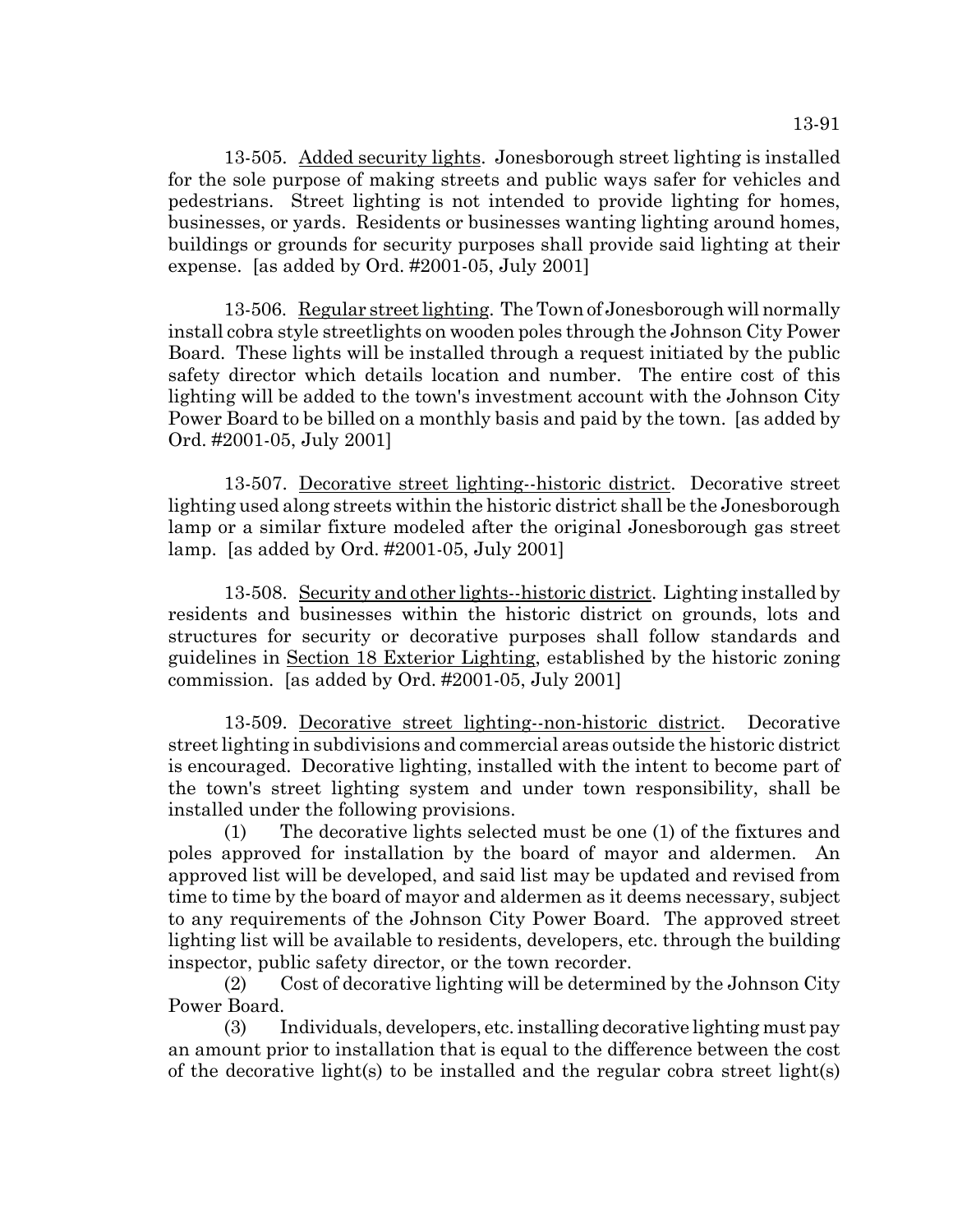normally installed by the town. The difference in cost will be determined by the Johnson City Power Board.

(4) Payment for the added capital cost of the decorative streetlights will be paid to the recorder's office in advance, prior to the lights being ordered. The recorder shall make payment to the power board to reduce the investment change that is added to the town's account.

(5) Once-installed, the decorative streetlights will become the property of the Town of Jonesborough and will be added to the town's investment and maintenance account. [as added by Ord. #2001-05, July 2001]

13-510. Bond for decorative lighting. Decorative lighting included in site plans approved by the Jonesborough Planning Commission must be installed as approved, or the planning commission must approve a waiver or alternate plan. The developer must obtain a letter of credit or a contractor's performance bond that is in an amount that is at least equal to the capital cost of purchasing the decorative streetlights from the Johnson City Power Board and laying the electrical lines associated with said lights. Decorative streetlight costs can be included with other utility, streets, curbs, sidewalks, stormwater, etc. work covered under a comprehensive letter of credit or contractor performance bond, however, said letter of credit or bond will not be released until the streetlights have been installed property as approved. Streetlight improvements in new subdivisions shall constructed:

(1) In a timely manner with streetlights being placed along streets in front of houses or businesses before the buildings are occupied and a certificate of occupancy is issued.

(2) In locations approved by the public safety director and in such numbers as to meet the safety requirements as determined by the public safety director.

(3) With a fixture and pole design approved by the Jonesborough Planning Commission. [as added by Ord. #2001-05, July 2001]